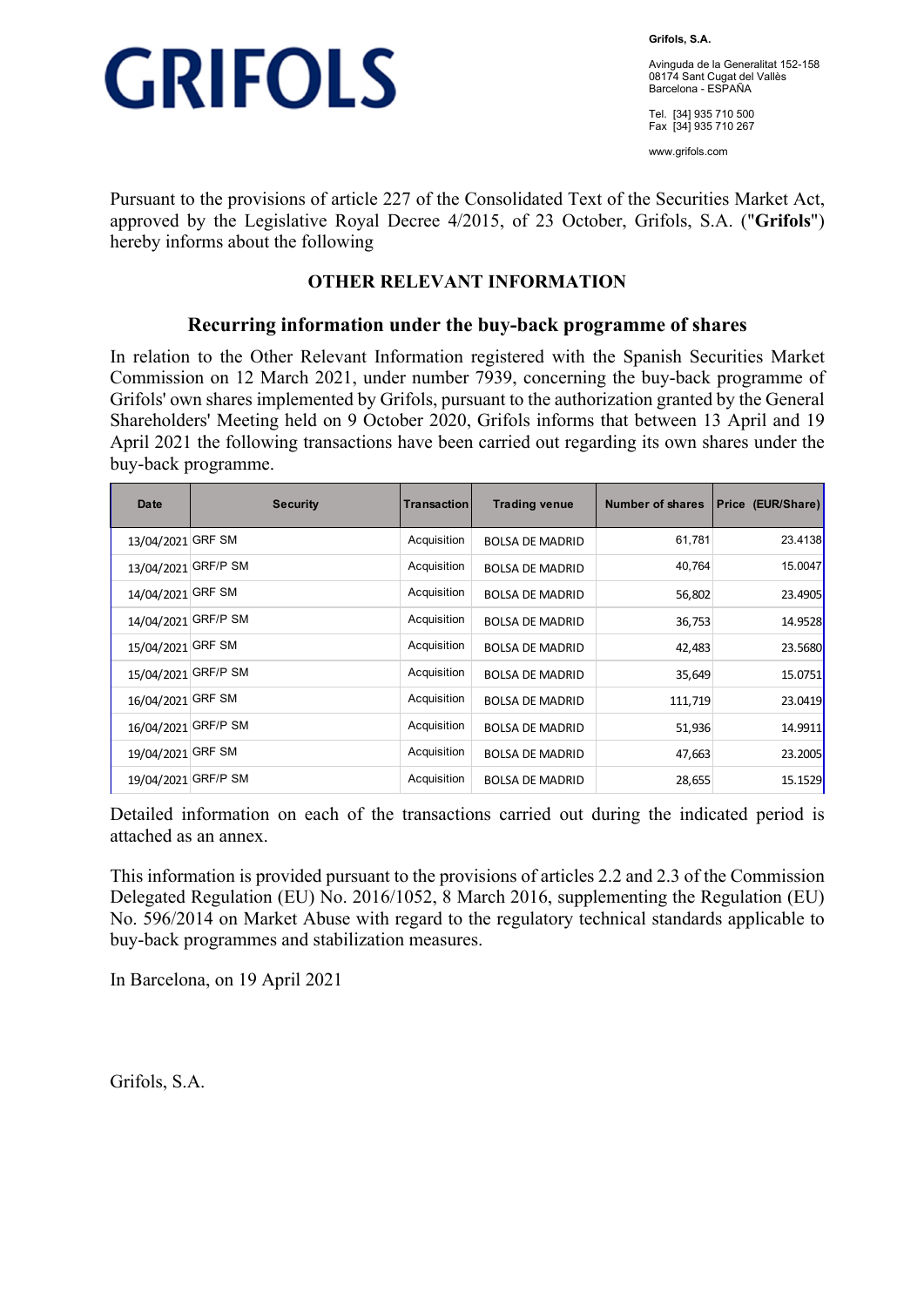## **GRIFOLS**

**ANNEX I**

#### **Individual trade details:**

| Name of the Issuer                                                     | Date       | Price(EUR) | <b>Quantity bought</b> | <b>Exchange Venue</b>                            |
|------------------------------------------------------------------------|------------|------------|------------------------|--------------------------------------------------|
| <b>GRIFOLS S.A. (SPA LISTING)</b>                                      | 13/04/2021 | 23.2400    | 301                    | <b>BOLSA DE MADRID</b>                           |
| <b>GRIFOLS S.A. (SPA LISTING)</b>                                      | 13/04/2021 | 23.2400    | 321                    | <b>BOLSA DE MADRID</b>                           |
| <b>GRIFOLS S.A. (SPA LISTING)</b>                                      | 13/04/2021 | 23.2400    | 275                    | <b>BOLSA DE MADRID</b>                           |
| <b>GRIFOLS S.A. (SPA LISTING)</b>                                      | 13/04/2021 | 23.2400    | 29                     | <b>BOLSA DE MADRID</b>                           |
| <b>GRIFOLS S.A. (SPA LISTING)</b>                                      | 13/04/2021 | 23.2400    | 257                    | <b>BOLSA DE MADRID</b>                           |
| <b>GRIFOLS S.A. (SPA LISTING)</b>                                      | 13/04/2021 | 23.2400    | 285                    | <b>BOLSA DE MADRID</b>                           |
| <b>GRIFOLS S.A. (SPA LISTING)</b>                                      | 13/04/2021 | 23.0500    | 304                    | <b>BOLSA DE MADRID</b>                           |
| <b>GRIFOLS S.A. (SPA LISTING)</b>                                      | 13/04/2021 | 23.1300    | 114                    | <b>BOLSA DE MADRID</b>                           |
| <b>GRIFOLS S.A. (SPA LISTING)</b>                                      | 13/04/2021 | 23.1100    | 296                    | <b>BOLSA DE MADRID</b>                           |
| <b>GRIFOLS S.A. (SPA LISTING)</b>                                      | 13/04/2021 | 23.1000    | 346                    | <b>BOLSA DE MADRID</b>                           |
| <b>GRIFOLS S.A. (SPA LISTING)</b>                                      | 13/04/2021 | 23.1400    | 53                     | <b>BOLSA DE MADRID</b>                           |
| <b>GRIFOLS S.A. (SPA LISTING)</b>                                      | 13/04/2021 | 23.1300    | 150                    | <b>BOLSA DE MADRID</b>                           |
| <b>GRIFOLS S.A. (SPA LISTING)</b>                                      | 13/04/2021 | 23.2000    | 300                    | <b>BOLSA DE MADRID</b>                           |
| <b>GRIFOLS S.A. (SPA LISTING)</b>                                      | 13/04/2021 | 23.1900    | 74                     | <b>BOLSA DE MADRID</b>                           |
| <b>GRIFOLS S.A. (SPA LISTING)</b>                                      | 13/04/2021 | 23.1900    | 292                    | <b>BOLSA DE MADRID</b>                           |
| <b>GRIFOLS S.A. (SPA LISTING)</b>                                      | 13/04/2021 | 23.1500    | 147                    | <b>BOLSA DE MADRID</b>                           |
| <b>GRIFOLS S.A. (SPA LISTING)</b>                                      | 13/04/2021 | 23.2000    | 17                     | <b>BOLSA DE MADRID</b>                           |
| <b>GRIFOLS S.A. (SPA LISTING)</b>                                      | 13/04/2021 | 23.2000    | 307                    | <b>BOLSA DE MADRID</b>                           |
| <b>GRIFOLS S.A. (SPA LISTING)</b>                                      | 13/04/2021 | 23.2000    | 281                    | <b>BOLSA DE MADRID</b>                           |
| <b>GRIFOLS S.A. (SPA LISTING)</b>                                      | 13/04/2021 | 23.2000    | 585                    | <b>BOLSA DE MADRID</b>                           |
| <b>GRIFOLS S.A. (SPA LISTING)</b>                                      | 13/04/2021 | 23.1900    | 272                    | <b>BOLSA DE MADRID</b>                           |
| <b>GRIFOLS S.A. (SPA LISTING)</b>                                      | 13/04/2021 | 23.2600    | 412                    | <b>BOLSA DE MADRID</b>                           |
| <b>GRIFOLS S.A. (SPA LISTING)</b>                                      | 13/04/2021 | 23.2600    | 442                    | <b>BOLSA DE MADRID</b>                           |
| <b>GRIFOLS S.A. (SPA LISTING)</b>                                      | 13/04/2021 | 23.2500    | 292                    | <b>BOLSA DE MADRID</b>                           |
| <b>GRIFOLS S.A. (SPA LISTING)</b>                                      | 13/04/2021 | 23.3100    | 123                    | <b>BOLSA DE MADRID</b>                           |
| <b>GRIFOLS S.A. (SPA LISTING)</b>                                      | 13/04/2021 | 23.3100    | 292                    | <b>BOLSA DE MADRID</b>                           |
| <b>GRIFOLS S.A. (SPA LISTING)</b>                                      | 13/04/2021 | 23.3100    | 169                    | <b>BOLSA DE MADRID</b>                           |
| <b>GRIFOLS S.A. (SPA LISTING)</b>                                      | 13/04/2021 | 23.3100    | 330                    | <b>BOLSA DE MADRID</b>                           |
| <b>GRIFOLS S.A. (SPA LISTING)</b>                                      | 13/04/2021 | 23.3100    | 292                    | <b>BOLSA DE MADRID</b>                           |
|                                                                        | 13/04/2021 | 23.3100    | 152                    | <b>BOLSA DE MADRID</b>                           |
| <b>GRIFOLS S.A. (SPA LISTING)</b><br><b>GRIFOLS S.A. (SPA LISTING)</b> | 13/04/2021 | 23.3100    | 74                     | <b>BOLSA DE MADRID</b>                           |
| <b>GRIFOLS S.A. (SPA LISTING)</b>                                      | 13/04/2021 | 23.2900    | 291                    | <b>BOLSA DE MADRID</b>                           |
| <b>GRIFOLS S.A. (SPA LISTING)</b>                                      | 13/04/2021 |            | 128                    |                                                  |
| <b>GRIFOLS S.A. (SPA LISTING)</b>                                      |            | 23.2700    |                        | <b>BOLSA DE MADRID</b><br><b>BOLSA DE MADRID</b> |
|                                                                        | 13/04/2021 | 23.2700    | 81                     | <b>BOLSA DE MADRID</b>                           |
| <b>GRIFOLS S.A. (SPA LISTING)</b>                                      | 13/04/2021 | 23.2700    | 77                     |                                                  |
| <b>GRIFOLS S.A. (SPA LISTING)</b>                                      | 13/04/2021 | 23.2500    | 278                    | <b>BOLSA DE MADRID</b>                           |
| <b>GRIFOLS S.A. (SPA LISTING)</b>                                      | 13/04/2021 | 23.2600    | 283                    | <b>BOLSA DE MADRID</b>                           |
| <b>GRIFOLS S.A. (SPA LISTING)</b>                                      | 13/04/2021 | 23.2600    | 288                    | <b>BOLSA DE MADRID</b>                           |
| <b>GRIFOLS S.A. (SPA LISTING)</b>                                      | 13/04/2021 | 23.2600    | 272                    | <b>BOLSA DE MADRID</b>                           |
| <b>GRIFOLS S.A. (SPA LISTING)</b>                                      | 13/04/2021 | 23.2600    | 578                    | <b>BOLSA DE MADRID</b>                           |
| <b>GRIFOLS S.A. (SPA LISTING)</b>                                      | 13/04/2021 | 23.2400    | 565                    | <b>BOLSA DE MADRID</b>                           |
| <b>GRIFOLS S.A. (SPA LISTING)</b>                                      | 13/04/2021 | 23.2300    | 59                     | <b>BOLSA DE MADRID</b>                           |
| <b>GRIFOLS S.A. (SPA LISTING)</b>                                      | 13/04/2021 | 23.2300    | 226                    | <b>BOLSA DE MADRID</b>                           |
| <b>GRIFOLS S.A. (SPA LISTING)</b>                                      | 13/04/2021 | 23.2500    | 303                    | <b>BOLSA DE MADRID</b>                           |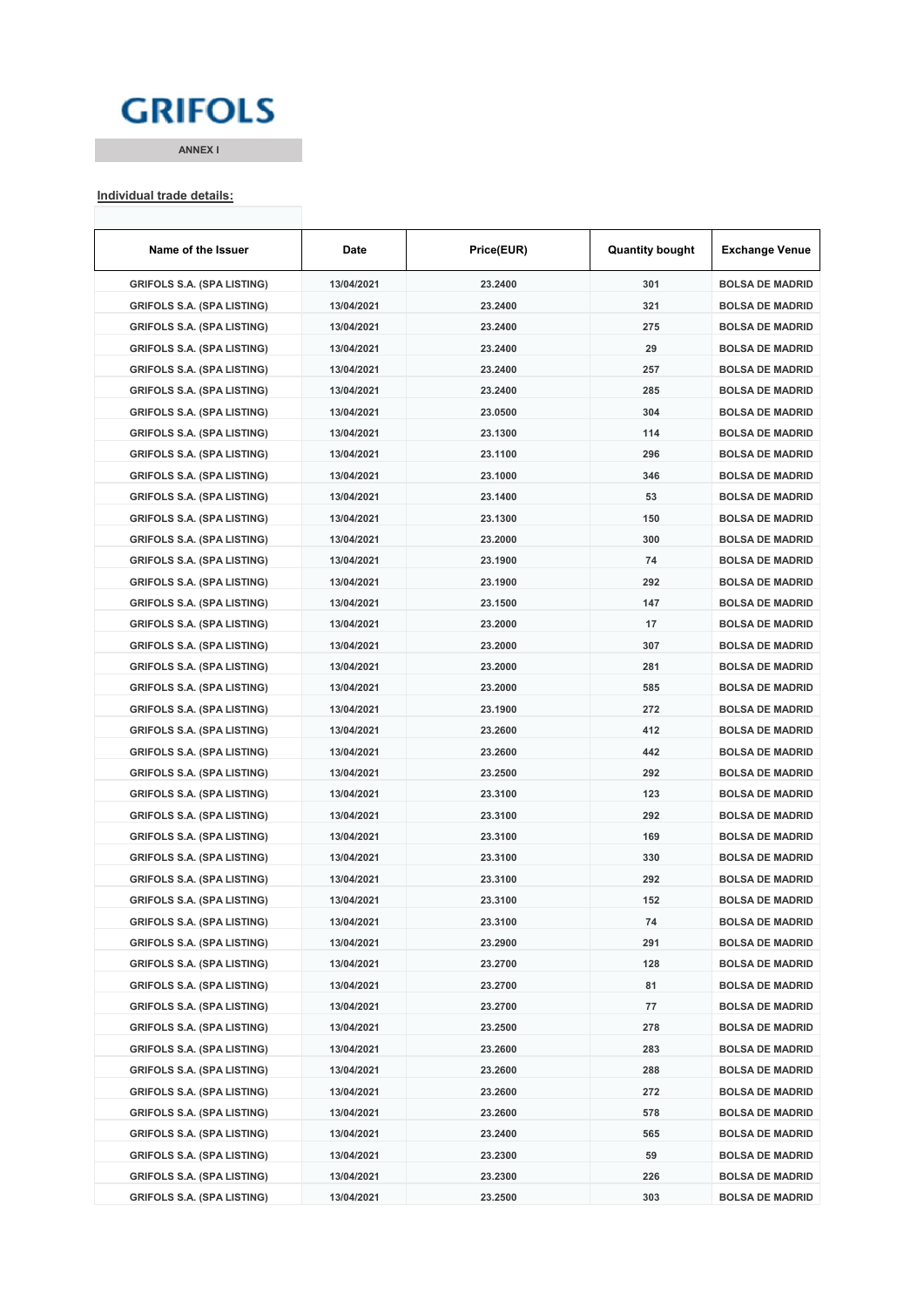| Name of the Issuer                | Date       | Price(EUR) | <b>Quantity bought</b> | <b>Exchange Venue</b>  |
|-----------------------------------|------------|------------|------------------------|------------------------|
| <b>GRIFOLS S.A. (SPA LISTING)</b> | 13/04/2021 | 23.2500    | 295                    | <b>BOLSA DE MADRID</b> |
| <b>GRIFOLS S.A. (SPA LISTING)</b> | 13/04/2021 | 23.2600    | 310                    | <b>BOLSA DE MADRID</b> |
| <b>GRIFOLS S.A. (SPA LISTING)</b> | 13/04/2021 | 23.3100    | 107                    | <b>BOLSA DE MADRID</b> |
| <b>GRIFOLS S.A. (SPA LISTING)</b> | 13/04/2021 | 23.3100    | 57                     | <b>BOLSA DE MADRID</b> |
| <b>GRIFOLS S.A. (SPA LISTING)</b> | 13/04/2021 | 23.3100    | 149                    | <b>BOLSA DE MADRID</b> |
| <b>GRIFOLS S.A. (SPA LISTING)</b> | 13/04/2021 | 23.2900    | 54                     | <b>BOLSA DE MADRID</b> |
| <b>GRIFOLS S.A. (SPA LISTING)</b> | 13/04/2021 | 23.2600    | 271                    | <b>BOLSA DE MADRID</b> |
| <b>GRIFOLS S.A. (SPA LISTING)</b> | 13/04/2021 | 23.2500    | 104                    | <b>BOLSA DE MADRID</b> |
| <b>GRIFOLS S.A. (SPA LISTING)</b> | 13/04/2021 | 23.2500    | 198                    | <b>BOLSA DE MADRID</b> |
| <b>GRIFOLS S.A. (SPA LISTING)</b> | 13/04/2021 | 23.2500    | 598                    | <b>BOLSA DE MADRID</b> |
| <b>GRIFOLS S.A. (SPA LISTING)</b> | 13/04/2021 | 23.2500    | 303                    | <b>BOLSA DE MADRID</b> |
| <b>GRIFOLS S.A. (SPA LISTING)</b> | 13/04/2021 | 23.2300    | 292                    | <b>BOLSA DE MADRID</b> |
| <b>GRIFOLS S.A. (SPA LISTING)</b> | 13/04/2021 | 23.2200    | 45                     | <b>BOLSA DE MADRID</b> |
| <b>GRIFOLS S.A. (SPA LISTING)</b> | 13/04/2021 | 23.2200    | 279                    | <b>BOLSA DE MADRID</b> |
| <b>GRIFOLS S.A. (SPA LISTING)</b> | 13/04/2021 | 23.1900    | 861                    | <b>BOLSA DE MADRID</b> |
| <b>GRIFOLS S.A. (SPA LISTING)</b> | 13/04/2021 | 23.1900    | 274                    | <b>BOLSA DE MADRID</b> |
| <b>GRIFOLS S.A. (SPA LISTING)</b> | 13/04/2021 | 23.2100    | 280                    | <b>BOLSA DE MADRID</b> |
| <b>GRIFOLS S.A. (SPA LISTING)</b> | 13/04/2021 | 23.1900    | 307                    | <b>BOLSA DE MADRID</b> |
| <b>GRIFOLS S.A. (SPA LISTING)</b> | 13/04/2021 | 23.1900    | 335                    | <b>BOLSA DE MADRID</b> |
| <b>GRIFOLS S.A. (SPA LISTING)</b> | 13/04/2021 | 23.1900    | 538                    | <b>BOLSA DE MADRID</b> |
| <b>GRIFOLS S.A. (SPA LISTING)</b> | 13/04/2021 | 23.1800    | 306                    | <b>BOLSA DE MADRID</b> |
| <b>GRIFOLS S.A. (SPA LISTING)</b> | 13/04/2021 | 23.1800    | 574                    | <b>BOLSA DE MADRID</b> |
| <b>GRIFOLS S.A. (SPA LISTING)</b> | 13/04/2021 | 23.2100    | 631                    | <b>BOLSA DE MADRID</b> |
| <b>GRIFOLS S.A. (SPA LISTING)</b> | 13/04/2021 | 23.2100    | 269                    | <b>BOLSA DE MADRID</b> |
| <b>GRIFOLS S.A. (SPA LISTING)</b> | 13/04/2021 | 23.2100    | 272                    | <b>BOLSA DE MADRID</b> |
| <b>GRIFOLS S.A. (SPA LISTING)</b> | 13/04/2021 | 23.2000    | 1                      | <b>BOLSA DE MADRID</b> |
| <b>GRIFOLS S.A. (SPA LISTING)</b> | 13/04/2021 | 23.2000    | 291                    | <b>BOLSA DE MADRID</b> |
| <b>GRIFOLS S.A. (SPA LISTING)</b> | 13/04/2021 | 23.2000    | 206                    | <b>BOLSA DE MADRID</b> |
| <b>GRIFOLS S.A. (SPA LISTING)</b> | 13/04/2021 | 23.3400    | 200                    | <b>BOLSA DE MADRID</b> |
| <b>GRIFOLS S.A. (SPA LISTING)</b> | 13/04/2021 | 23.3400    | 46                     | <b>BOLSA DE MADRID</b> |
| <b>GRIFOLS S.A. (SPA LISTING)</b> | 13/04/2021 | 23.3500    | 254                    | <b>BOLSA DE MADRID</b> |
| <b>GRIFOLS S.A. (SPA LISTING)</b> | 13/04/2021 | 23.3500    | 254                    | <b>BOLSA DE MADRID</b> |
| <b>GRIFOLS S.A. (SPA LISTING)</b> | 13/04/2021 | 23.3500    | 146                    | <b>BOLSA DE MADRID</b> |
| <b>GRIFOLS S.A. (SPA LISTING)</b> | 13/04/2021 | 23.3500    | 108                    | <b>BOLSA DE MADRID</b> |
| <b>GRIFOLS S.A. (SPA LISTING)</b> | 13/04/2021 | 23.3500    | 254                    | <b>BOLSA DE MADRID</b> |
| <b>GRIFOLS S.A. (SPA LISTING)</b> | 13/04/2021 | 23.3500    | 11                     | <b>BOLSA DE MADRID</b> |
| <b>GRIFOLS S.A. (SPA LISTING)</b> | 13/04/2021 | 23.3500    | 126                    | <b>BOLSA DE MADRID</b> |
| <b>GRIFOLS S.A. (SPA LISTING)</b> | 13/04/2021 | 23.2800    | 18                     | <b>BOLSA DE MADRID</b> |
| <b>GRIFOLS S.A. (SPA LISTING)</b> | 13/04/2021 | 23.2800    | 264                    | <b>BOLSA DE MADRID</b> |
| <b>GRIFOLS S.A. (SPA LISTING)</b> | 13/04/2021 | 23.2900    | 46                     | <b>BOLSA DE MADRID</b> |
| <b>GRIFOLS S.A. (SPA LISTING)</b> | 13/04/2021 | 23.2900    | 59                     | <b>BOLSA DE MADRID</b> |
| <b>GRIFOLS S.A. (SPA LISTING)</b> | 13/04/2021 | 23.2900    | 206                    | <b>BOLSA DE MADRID</b> |
| <b>GRIFOLS S.A. (SPA LISTING)</b> | 13/04/2021 | 23.3100    | 277                    | <b>BOLSA DE MADRID</b> |
| <b>GRIFOLS S.A. (SPA LISTING)</b> | 13/04/2021 | 23.3000    | 297                    | <b>BOLSA DE MADRID</b> |
| <b>GRIFOLS S.A. (SPA LISTING)</b> | 13/04/2021 | 23.2800    | 899                    | <b>BOLSA DE MADRID</b> |
| <b>GRIFOLS S.A. (SPA LISTING)</b> | 13/04/2021 | 23.2900    | 318                    | <b>BOLSA DE MADRID</b> |
| <b>GRIFOLS S.A. (SPA LISTING)</b> | 13/04/2021 | 23.2800    | 603                    | <b>BOLSA DE MADRID</b> |
| <b>GRIFOLS S.A. (SPA LISTING)</b> | 13/04/2021 | 23.2700    | 338                    | <b>BOLSA DE MADRID</b> |
| <b>GRIFOLS S.A. (SPA LISTING)</b> | 13/04/2021 | 23.2400    | 281                    | <b>BOLSA DE MADRID</b> |
| <b>GRIFOLS S.A. (SPA LISTING)</b> | 13/04/2021 | 23.3100    | 129                    | <b>BOLSA DE MADRID</b> |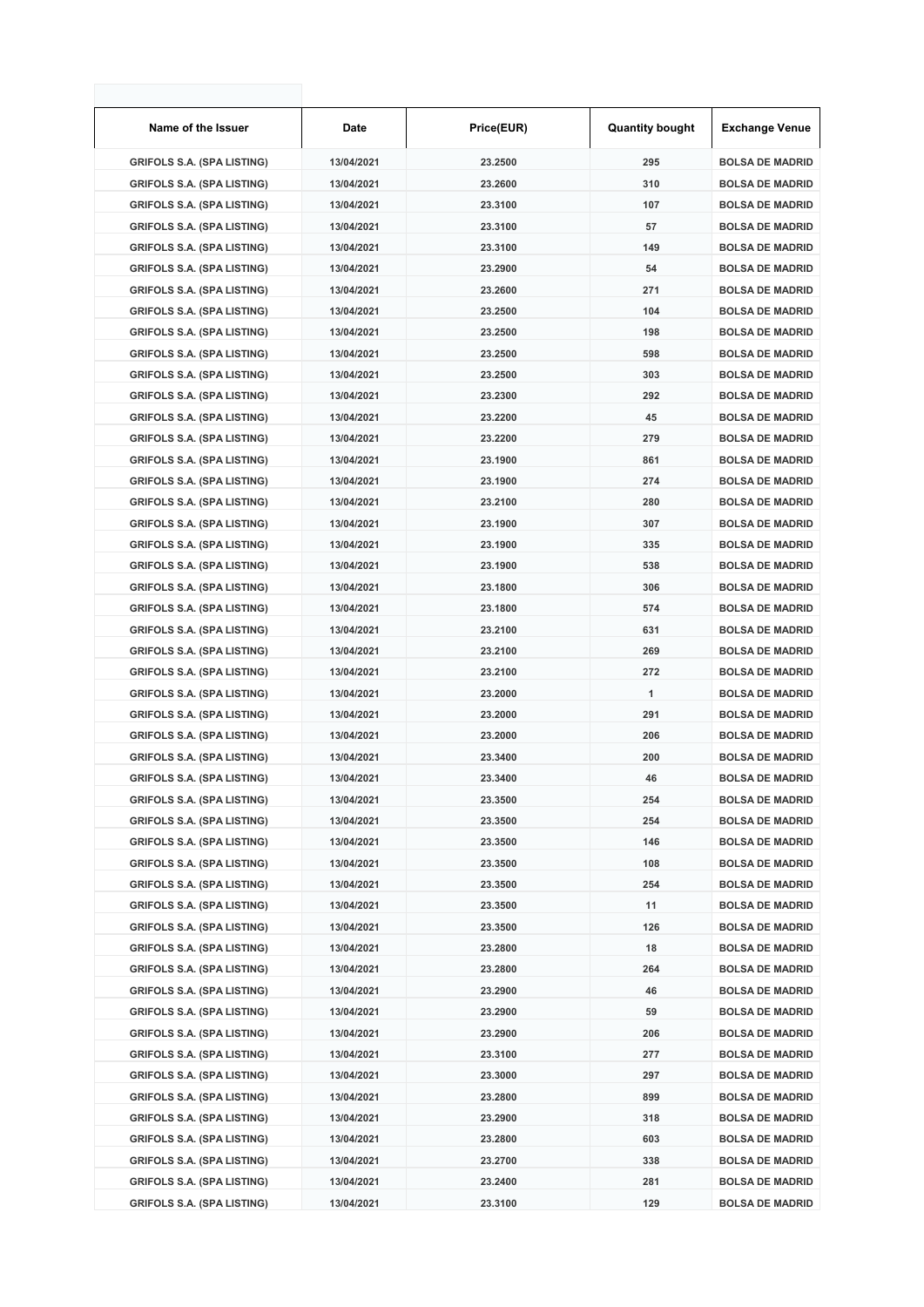| Name of the Issuer                | Date       | Price(EUR) | <b>Quantity bought</b> | <b>Exchange Venue</b>  |
|-----------------------------------|------------|------------|------------------------|------------------------|
| <b>GRIFOLS S.A. (SPA LISTING)</b> | 13/04/2021 | 23.3100    | 182                    | <b>BOLSA DE MADRID</b> |
| <b>GRIFOLS S.A. (SPA LISTING)</b> | 13/04/2021 | 23.3100    | 19                     | <b>BOLSA DE MADRID</b> |
| <b>GRIFOLS S.A. (SPA LISTING)</b> | 13/04/2021 | 23.3100    | 175                    | <b>BOLSA DE MADRID</b> |
| <b>GRIFOLS S.A. (SPA LISTING)</b> | 13/04/2021 | 23.3100    | 109                    | <b>BOLSA DE MADRID</b> |
| <b>GRIFOLS S.A. (SPA LISTING)</b> | 13/04/2021 | 23.3300    | 12                     | <b>BOLSA DE MADRID</b> |
| <b>GRIFOLS S.A. (SPA LISTING)</b> | 13/04/2021 | 23.3300    | 291                    | <b>BOLSA DE MADRID</b> |
| <b>GRIFOLS S.A. (SPA LISTING)</b> | 13/04/2021 | 23.3100    | 549                    | <b>BOLSA DE MADRID</b> |
| <b>GRIFOLS S.A. (SPA LISTING)</b> | 13/04/2021 | 23.3200    | 307                    | <b>BOLSA DE MADRID</b> |
| <b>GRIFOLS S.A. (SPA LISTING)</b> | 13/04/2021 | 23.3600    | 305                    | <b>BOLSA DE MADRID</b> |
| <b>GRIFOLS S.A. (SPA LISTING)</b> | 13/04/2021 | 23.3600    | 3                      | <b>BOLSA DE MADRID</b> |
| <b>GRIFOLS S.A. (SPA LISTING)</b> | 13/04/2021 | 23.3600    | 157                    | <b>BOLSA DE MADRID</b> |
| <b>GRIFOLS S.A. (SPA LISTING)</b> | 13/04/2021 | 23.3600    | 160                    | <b>BOLSA DE MADRID</b> |
| <b>GRIFOLS S.A. (SPA LISTING)</b> | 13/04/2021 | 23.3600    | 162                    | <b>BOLSA DE MADRID</b> |
| <b>GRIFOLS S.A. (SPA LISTING)</b> | 13/04/2021 | 23.3600    | 419                    | <b>BOLSA DE MADRID</b> |
| <b>GRIFOLS S.A. (SPA LISTING)</b> | 13/04/2021 | 23.3500    | 183                    | <b>BOLSA DE MADRID</b> |
| <b>GRIFOLS S.A. (SPA LISTING)</b> | 13/04/2021 | 23.3600    | 561                    | <b>BOLSA DE MADRID</b> |
| <b>GRIFOLS S.A. (SPA LISTING)</b> | 13/04/2021 | 23.3800    | 327                    | <b>BOLSA DE MADRID</b> |
| <b>GRIFOLS S.A. (SPA LISTING)</b> | 13/04/2021 | 23.3800    | 440                    | <b>BOLSA DE MADRID</b> |
| <b>GRIFOLS S.A. (SPA LISTING)</b> | 13/04/2021 | 23.3800    | 184                    | <b>BOLSA DE MADRID</b> |
| <b>GRIFOLS S.A. (SPA LISTING)</b> | 13/04/2021 | 23.3800    | 23                     | <b>BOLSA DE MADRID</b> |
| <b>GRIFOLS S.A. (SPA LISTING)</b> | 13/04/2021 | 23.3800    | 27                     | <b>BOLSA DE MADRID</b> |
| <b>GRIFOLS S.A. (SPA LISTING)</b> | 13/04/2021 | 23.3800    | 260                    | <b>BOLSA DE MADRID</b> |
| <b>GRIFOLS S.A. (SPA LISTING)</b> | 13/04/2021 | 23.3800    | 132                    | <b>BOLSA DE MADRID</b> |
| <b>GRIFOLS S.A. (SPA LISTING)</b> | 13/04/2021 | 23.3800    | 10                     | <b>BOLSA DE MADRID</b> |
| <b>GRIFOLS S.A. (SPA LISTING)</b> | 13/04/2021 | 23.3800    | 183                    | <b>BOLSA DE MADRID</b> |
| <b>GRIFOLS S.A. (SPA LISTING)</b> | 13/04/2021 | 23.3600    | 279                    | <b>BOLSA DE MADRID</b> |
| <b>GRIFOLS S.A. (SPA LISTING)</b> | 13/04/2021 | 23.3600    | 555                    | <b>BOLSA DE MADRID</b> |
| <b>GRIFOLS S.A. (SPA LISTING)</b> | 13/04/2021 | 23.3400    | 297                    | <b>BOLSA DE MADRID</b> |
| <b>GRIFOLS S.A. (SPA LISTING)</b> | 13/04/2021 | 23.3600    | 211                    | <b>BOLSA DE MADRID</b> |
| <b>GRIFOLS S.A. (SPA LISTING)</b> | 13/04/2021 | 23.3600    | 406                    | <b>BOLSA DE MADRID</b> |
| <b>GRIFOLS S.A. (SPA LISTING)</b> | 13/04/2021 | 23.3600    | 334                    | <b>BOLSA DE MADRID</b> |
| <b>GRIFOLS S.A. (SPA LISTING)</b> | 13/04/2021 | 23.3400    | 280                    | <b>BOLSA DE MADRID</b> |
| <b>GRIFOLS S.A. (SPA LISTING)</b> | 13/04/2021 | 23.3600    | 291                    | <b>BOLSA DE MADRID</b> |
| <b>GRIFOLS S.A. (SPA LISTING)</b> | 13/04/2021 | 23.3500    | 277                    | <b>BOLSA DE MADRID</b> |
| <b>GRIFOLS S.A. (SPA LISTING)</b> | 13/04/2021 | 23.3400    | 322                    | <b>BOLSA DE MADRID</b> |
| <b>GRIFOLS S.A. (SPA LISTING)</b> | 13/04/2021 | 23.3800    | 314                    | <b>BOLSA DE MADRID</b> |
| <b>GRIFOLS S.A. (SPA LISTING)</b> | 13/04/2021 | 23.3800    | 338                    | <b>BOLSA DE MADRID</b> |
| <b>GRIFOLS S.A. (SPA LISTING)</b> | 13/04/2021 | 23.3700    | 267                    | <b>BOLSA DE MADRID</b> |
| <b>GRIFOLS S.A. (SPA LISTING)</b> | 13/04/2021 | 23.3800    | 40                     | <b>BOLSA DE MADRID</b> |
| <b>GRIFOLS S.A. (SPA LISTING)</b> | 13/04/2021 | 23.3800    | 200                    | <b>BOLSA DE MADRID</b> |
| <b>GRIFOLS S.A. (SPA LISTING)</b> | 13/04/2021 | 23.3800    | 30                     | <b>BOLSA DE MADRID</b> |
| <b>GRIFOLS S.A. (SPA LISTING)</b> | 13/04/2021 | 23.3700    | 312                    | <b>BOLSA DE MADRID</b> |
| <b>GRIFOLS S.A. (SPA LISTING)</b> | 13/04/2021 | 23.3700    | 238                    | <b>BOLSA DE MADRID</b> |
| <b>GRIFOLS S.A. (SPA LISTING)</b> | 13/04/2021 | 23.3800    | 624                    | <b>BOLSA DE MADRID</b> |
| <b>GRIFOLS S.A. (SPA LISTING)</b> | 13/04/2021 | 23.4500    | 315                    | <b>BOLSA DE MADRID</b> |
| <b>GRIFOLS S.A. (SPA LISTING)</b> | 13/04/2021 | 23.5100    | 331                    | <b>BOLSA DE MADRID</b> |
| <b>GRIFOLS S.A. (SPA LISTING)</b> | 13/04/2021 | 23.5100    | 295                    | <b>BOLSA DE MADRID</b> |
| <b>GRIFOLS S.A. (SPA LISTING)</b> | 13/04/2021 | 23.5100    | 283                    | <b>BOLSA DE MADRID</b> |
| <b>GRIFOLS S.A. (SPA LISTING)</b> | 13/04/2021 | 23.5100    | 275                    | <b>BOLSA DE MADRID</b> |
| <b>GRIFOLS S.A. (SPA LISTING)</b> | 13/04/2021 | 23.5500    | 557                    | <b>BOLSA DE MADRID</b> |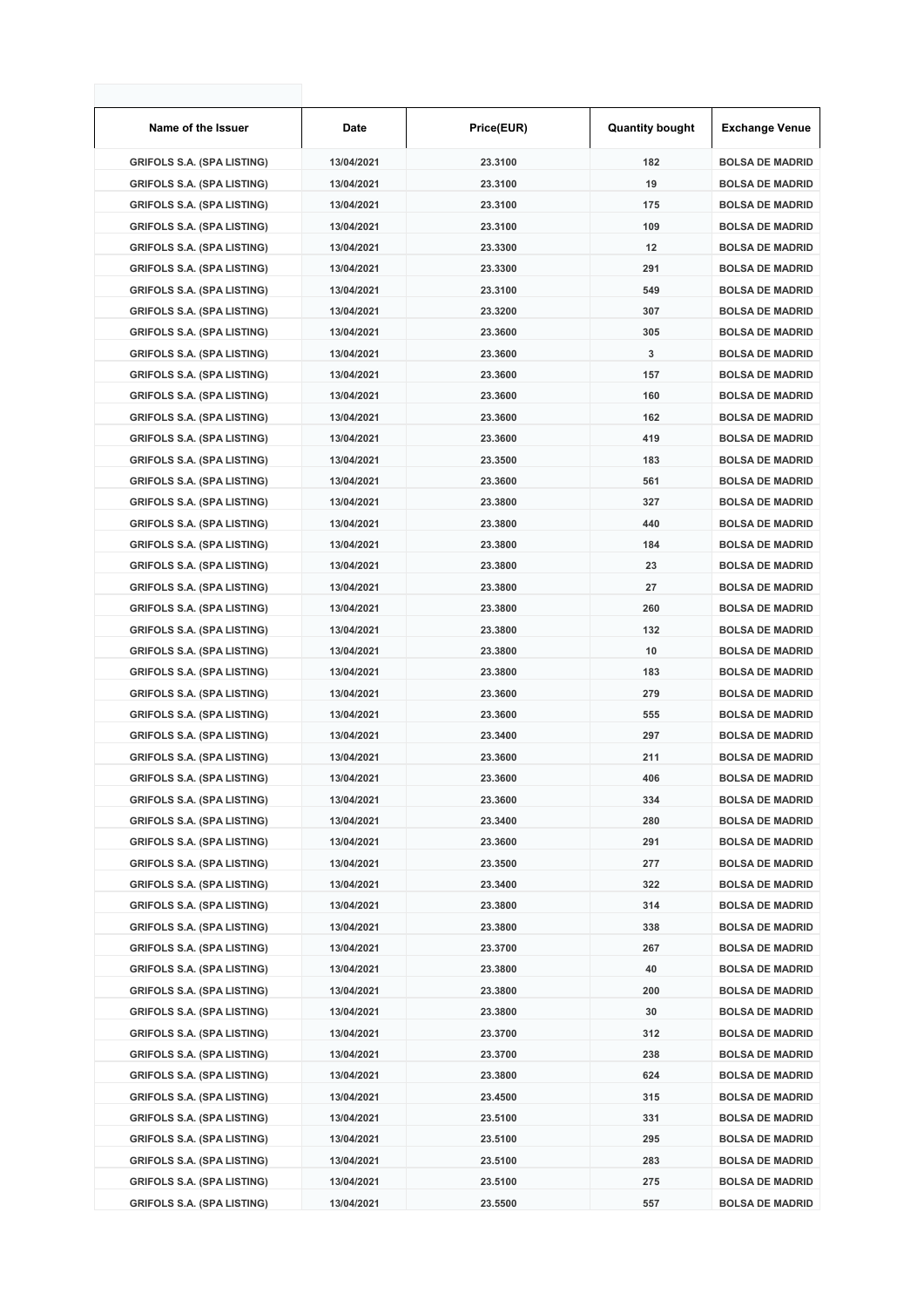| Name of the Issuer                | Date       | Price(EUR) | <b>Quantity bought</b> | <b>Exchange Venue</b>  |
|-----------------------------------|------------|------------|------------------------|------------------------|
| <b>GRIFOLS S.A. (SPA LISTING)</b> | 13/04/2021 | 23.5700    | 80                     | <b>BOLSA DE MADRID</b> |
| <b>GRIFOLS S.A. (SPA LISTING)</b> | 13/04/2021 | 23.5700    | 781                    | <b>BOLSA DE MADRID</b> |
| <b>GRIFOLS S.A. (SPA LISTING)</b> | 13/04/2021 | 23.5700    | 297                    | <b>BOLSA DE MADRID</b> |
| <b>GRIFOLS S.A. (SPA LISTING)</b> | 13/04/2021 | 23.5800    | 256                    | <b>BOLSA DE MADRID</b> |
| <b>GRIFOLS S.A. (SPA LISTING)</b> | 13/04/2021 | 23.5800    | 46                     | <b>BOLSA DE MADRID</b> |
| <b>GRIFOLS S.A. (SPA LISTING)</b> | 13/04/2021 | 23.5800    | 18                     | <b>BOLSA DE MADRID</b> |
| <b>GRIFOLS S.A. (SPA LISTING)</b> | 13/04/2021 | 23.5600    | 284                    | <b>BOLSA DE MADRID</b> |
| <b>GRIFOLS S.A. (SPA LISTING)</b> | 13/04/2021 | 23.5300    | 250                    | <b>BOLSA DE MADRID</b> |
| <b>GRIFOLS S.A. (SPA LISTING)</b> | 13/04/2021 | 23.5300    | 24                     | <b>BOLSA DE MADRID</b> |
| <b>GRIFOLS S.A. (SPA LISTING)</b> | 13/04/2021 | 23.5600    | 566                    | <b>BOLSA DE MADRID</b> |
| <b>GRIFOLS S.A. (SPA LISTING)</b> | 13/04/2021 | 23.5500    | 109                    | <b>BOLSA DE MADRID</b> |
| <b>GRIFOLS S.A. (SPA LISTING)</b> | 13/04/2021 | 23.5500    | 188                    | <b>BOLSA DE MADRID</b> |
| <b>GRIFOLS S.A. (SPA LISTING)</b> | 13/04/2021 | 23.5700    | 605                    | <b>BOLSA DE MADRID</b> |
| <b>GRIFOLS S.A. (SPA LISTING)</b> | 13/04/2021 | 23.5600    | 40                     | <b>BOLSA DE MADRID</b> |
| <b>GRIFOLS S.A. (SPA LISTING)</b> | 13/04/2021 | 23.5600    | 65                     | <b>BOLSA DE MADRID</b> |
| <b>GRIFOLS S.A. (SPA LISTING)</b> | 13/04/2021 | 23.5600    | 30                     | <b>BOLSA DE MADRID</b> |
| <b>GRIFOLS S.A. (SPA LISTING)</b> | 13/04/2021 | 23.5600    | 158                    | <b>BOLSA DE MADRID</b> |
| <b>GRIFOLS S.A. (SPA LISTING)</b> | 13/04/2021 | 23.6000    | 585                    | <b>BOLSA DE MADRID</b> |
| <b>GRIFOLS S.A. (SPA LISTING)</b> | 13/04/2021 | 23.5900    | 274                    | <b>BOLSA DE MADRID</b> |
| <b>GRIFOLS S.A. (SPA LISTING)</b> | 13/04/2021 | 23.5800    | 309                    | <b>BOLSA DE MADRID</b> |
| <b>GRIFOLS S.A. (SPA LISTING)</b> | 13/04/2021 | 23.5900    | 296                    | <b>BOLSA DE MADRID</b> |
| <b>GRIFOLS S.A. (SPA LISTING)</b> | 13/04/2021 | 23.5900    | 414                    | <b>BOLSA DE MADRID</b> |
| <b>GRIFOLS S.A. (SPA LISTING)</b> | 13/04/2021 | 23.5900    | 414                    | <b>BOLSA DE MADRID</b> |
| <b>GRIFOLS S.A. (SPA LISTING)</b> | 13/04/2021 | 23.5900    | 140                    | <b>BOLSA DE MADRID</b> |
| <b>GRIFOLS S.A. (SPA LISTING)</b> | 13/04/2021 | 23.5600    | 242                    | <b>BOLSA DE MADRID</b> |
| <b>GRIFOLS S.A. (SPA LISTING)</b> | 13/04/2021 | 23.5600    | 51                     | <b>BOLSA DE MADRID</b> |
| <b>GRIFOLS S.A. (SPA LISTING)</b> | 13/04/2021 | 23.5600    | 253                    | <b>BOLSA DE MADRID</b> |
| <b>GRIFOLS S.A. (SPA LISTING)</b> | 13/04/2021 | 23.5600    | 390                    | <b>BOLSA DE MADRID</b> |
| <b>GRIFOLS S.A. (SPA LISTING)</b> | 13/04/2021 | 23.5500    | 307                    | <b>BOLSA DE MADRID</b> |
| <b>GRIFOLS S.A. (SPA LISTING)</b> | 13/04/2021 | 23.5500    | 47                     | <b>BOLSA DE MADRID</b> |
| <b>GRIFOLS S.A. (SPA LISTING)</b> | 13/04/2021 | 23.5500    | 266                    | <b>BOLSA DE MADRID</b> |
| <b>GRIFOLS S.A. (SPA LISTING)</b> | 13/04/2021 | 23.5400    | 76                     | <b>BOLSA DE MADRID</b> |
| <b>GRIFOLS S.A. (SPA LISTING)</b> | 13/04/2021 | 23.5400    | 49                     | <b>BOLSA DE MADRID</b> |
| <b>GRIFOLS S.A. (SPA LISTING)</b> | 13/04/2021 | 23.5400    | 180                    | <b>BOLSA DE MADRID</b> |
| <b>GRIFOLS S.A. (SPA LISTING)</b> | 13/04/2021 | 23.5400    | 7                      | <b>BOLSA DE MADRID</b> |
| <b>GRIFOLS S.A. (SPA LISTING)</b> | 13/04/2021 | 23.5300    | 293                    | <b>BOLSA DE MADRID</b> |
| <b>GRIFOLS S.A. (SPA LISTING)</b> | 13/04/2021 | 23.5100    | 312                    | <b>BOLSA DE MADRID</b> |
| <b>GRIFOLS S.A. (SPA LISTING)</b> | 13/04/2021 | 23.5700    | 18                     | <b>BOLSA DE MADRID</b> |
| <b>GRIFOLS S.A. (SPA LISTING)</b> | 13/04/2021 | 23.5700    | 334                    | <b>BOLSA DE MADRID</b> |
| <b>GRIFOLS S.A. (SPA LISTING)</b> | 13/04/2021 | 23.5500    | 179                    | <b>BOLSA DE MADRID</b> |
| <b>GRIFOLS S.A. (SPA LISTING)</b> | 13/04/2021 | 23.5500    | 151                    | <b>BOLSA DE MADRID</b> |
| <b>GRIFOLS S.A. (SPA LISTING)</b> | 13/04/2021 | 23.5600    | 91                     | <b>BOLSA DE MADRID</b> |
| <b>GRIFOLS S.A. (SPA LISTING)</b> | 13/04/2021 | 23.5600    | 23                     | <b>BOLSA DE MADRID</b> |
| <b>GRIFOLS S.A. (SPA LISTING)</b> | 13/04/2021 | 23.5600    | 158                    | <b>BOLSA DE MADRID</b> |
| <b>GRIFOLS S.A. (SPA LISTING)</b> | 13/04/2021 | 23.5600    | 41                     | <b>BOLSA DE MADRID</b> |
| <b>GRIFOLS S.A. (SPA LISTING)</b> | 13/04/2021 | 23.5800    | 295                    | <b>BOLSA DE MADRID</b> |
| <b>GRIFOLS S.A. (SPA LISTING)</b> | 13/04/2021 | 23.5700    | 277                    | <b>BOLSA DE MADRID</b> |
| <b>GRIFOLS S.A. (SPA LISTING)</b> | 13/04/2021 | 23.5800    | 300                    | <b>BOLSA DE MADRID</b> |
| <b>GRIFOLS S.A. (SPA LISTING)</b> | 13/04/2021 | 23.6200    | 278                    | <b>BOLSA DE MADRID</b> |
| <b>GRIFOLS S.A. (SPA LISTING)</b> | 13/04/2021 | 23.6200    | 267                    | <b>BOLSA DE MADRID</b> |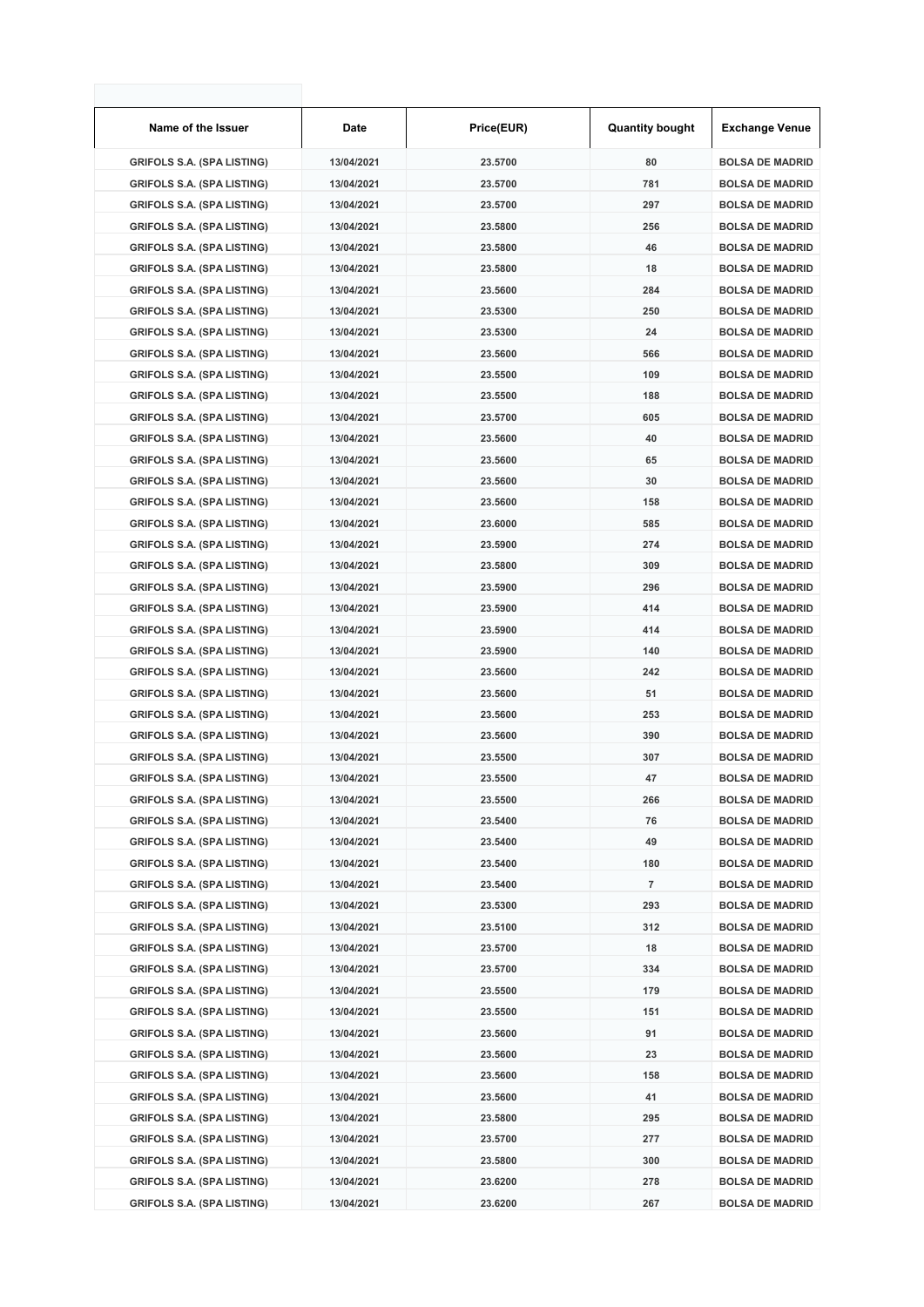| Name of the Issuer                | Date       | Price(EUR) | <b>Quantity bought</b> | <b>Exchange Venue</b>  |
|-----------------------------------|------------|------------|------------------------|------------------------|
| <b>GRIFOLS S.A. (SPA LISTING)</b> | 13/04/2021 | 23.6400    | 283                    | <b>BOLSA DE MADRID</b> |
| <b>GRIFOLS S.A. (SPA LISTING)</b> | 13/04/2021 | 23.6600    | 306                    | <b>BOLSA DE MADRID</b> |
| <b>GRIFOLS S.A. (SPA LISTING)</b> | 13/04/2021 | 23.6600    | 262                    | <b>BOLSA DE MADRID</b> |
| <b>GRIFOLS S.A. (SPA LISTING)</b> | 13/04/2021 | 23.6600    | 51                     | <b>BOLSA DE MADRID</b> |
| <b>GRIFOLS S.A. (SPA LISTING)</b> | 13/04/2021 | 23.6600    | 237                    | <b>BOLSA DE MADRID</b> |
| <b>GRIFOLS S.A. (SPA LISTING)</b> | 13/04/2021 | 23.6400    | 44                     | <b>BOLSA DE MADRID</b> |
| <b>GRIFOLS S.A. (SPA LISTING)</b> | 13/04/2021 | 23.6400    | 64                     | <b>BOLSA DE MADRID</b> |
| <b>GRIFOLS S.A. (SPA LISTING)</b> | 13/04/2021 | 23.6400    | 65                     | <b>BOLSA DE MADRID</b> |
| <b>GRIFOLS S.A. (SPA LISTING)</b> | 13/04/2021 | 23.6700    | 549                    | <b>BOLSA DE MADRID</b> |
| <b>GRIFOLS S.A. (SPA LISTING)</b> | 13/04/2021 | 23.6700    | 99                     | <b>BOLSA DE MADRID</b> |
| <b>GRIFOLS S.A. (SPA LISTING)</b> | 13/04/2021 | 23.6700    | 22                     | <b>BOLSA DE MADRID</b> |
| <b>GRIFOLS S.A. (SPA LISTING)</b> | 13/04/2021 | 23.7000    | 34                     | <b>BOLSA DE MADRID</b> |
| <b>GRIFOLS S.A. (SPA LISTING)</b> | 13/04/2021 | 23.7000    | 14                     | <b>BOLSA DE MADRID</b> |
| <b>GRIFOLS S.A. (SPA LISTING)</b> | 13/04/2021 | 23.7000    | 180                    | <b>BOLSA DE MADRID</b> |
| <b>GRIFOLS S.A. (SPA LISTING)</b> | 13/04/2021 | 23.7000    | 58                     | <b>BOLSA DE MADRID</b> |
| <b>GRIFOLS S.A. (SPA LISTING)</b> | 13/04/2021 | 23.7100    | 52                     | <b>BOLSA DE MADRID</b> |
| <b>GRIFOLS S.A. (SPA LISTING)</b> | 13/04/2021 | 23.7100    | 64                     | <b>BOLSA DE MADRID</b> |
| <b>GRIFOLS S.A. (SPA LISTING)</b> | 13/04/2021 | 23.7100    | 260                    | <b>BOLSA DE MADRID</b> |
| <b>GRIFOLS S.A. (SPA LISTING)</b> | 13/04/2021 | 23.7100    | 64                     | <b>BOLSA DE MADRID</b> |
| <b>GRIFOLS S.A. (SPA LISTING)</b> | 13/04/2021 | 23.7100    | 80                     | <b>BOLSA DE MADRID</b> |
| <b>GRIFOLS S.A. (SPA LISTING)</b> | 13/04/2021 | 23.7100    | 65                     | <b>BOLSA DE MADRID</b> |
| <b>GRIFOLS S.A. (SPA LISTING)</b> | 13/04/2021 | 23.7100    | 170                    | <b>BOLSA DE MADRID</b> |
| <b>GRIFOLS S.A. (SPA LISTING)</b> | 13/04/2021 | 23.7100    | 25                     | <b>BOLSA DE MADRID</b> |
| <b>GRIFOLS S.A. (SPA LISTING)</b> | 13/04/2021 | 23.7100    | 260                    | <b>BOLSA DE MADRID</b> |
| <b>GRIFOLS S.A. (SPA LISTING)</b> | 13/04/2021 | 23.7100    | 64                     | <b>BOLSA DE MADRID</b> |
| <b>GRIFOLS S.A. (SPA LISTING)</b> | 13/04/2021 | 23.7000    | 306                    | <b>BOLSA DE MADRID</b> |
| <b>GRIFOLS S.A. (SPA LISTING)</b> | 13/04/2021 | 23.6700    | 29                     | <b>BOLSA DE MADRID</b> |
| <b>GRIFOLS S.A. (SPA LISTING)</b> | 13/04/2021 | 23.6700    | 116                    | <b>BOLSA DE MADRID</b> |
| <b>GRIFOLS S.A. (SPA LISTING)</b> | 13/04/2021 | 23.6700    | 13                     | <b>BOLSA DE MADRID</b> |
| <b>GRIFOLS S.A. (SPA LISTING)</b> | 13/04/2021 | 23.7200    | 43                     | <b>BOLSA DE MADRID</b> |
| <b>GRIFOLS S.A. (SPA LISTING)</b> | 13/04/2021 | 23.7200    | 68                     | <b>BOLSA DE MADRID</b> |
| <b>GRIFOLS S.A. (SPA LISTING)</b> | 13/04/2021 | 23.7200    | 60                     | <b>BOLSA DE MADRID</b> |
| <b>GRIFOLS S.A. (SPA LISTING)</b> | 13/04/2021 | 23.7200    | 131                    | <b>BOLSA DE MADRID</b> |
| <b>GRIFOLS S.A. (SPA LISTING)</b> | 13/04/2021 | 23.7100    | 35                     | <b>BOLSA DE MADRID</b> |
| <b>GRIFOLS S.A. (SPA LISTING)</b> | 13/04/2021 | 23.7100    | 65                     | <b>BOLSA DE MADRID</b> |
| <b>GRIFOLS S.A. (SPA LISTING)</b> | 13/04/2021 | 23.7100    | 64                     | <b>BOLSA DE MADRID</b> |
| <b>GRIFOLS S.A. (SPA LISTING)</b> | 13/04/2021 | 23.7100    | 65                     | <b>BOLSA DE MADRID</b> |
| <b>GRIFOLS S.A. (SPA LISTING)</b> | 13/04/2021 | 23.7100    | 64                     | <b>BOLSA DE MADRID</b> |
| <b>GRIFOLS S.A. (SPA LISTING)</b> | 13/04/2021 | 23.6500    | 54                     | <b>BOLSA DE MADRID</b> |
| <b>GRIFOLS S.A. (SPA LISTING)</b> | 13/04/2021 | 23.6600    | 222                    | <b>BOLSA DE MADRID</b> |
| <b>GRIFOLS S.A. (SPA LISTING)</b> | 13/04/2021 | 23.6600    | 47                     | <b>BOLSA DE MADRID</b> |
| <b>GRIFOLS S.A. (SPA LISTING)</b> | 13/04/2021 | 23.6600    | 11                     | <b>BOLSA DE MADRID</b> |
| <b>GRIFOLS S.A. (SPA LISTING)</b> | 13/04/2021 | 23.6600    | 2                      | <b>BOLSA DE MADRID</b> |
| <b>GRIFOLS S.A. (SPA LISTING)</b> | 13/04/2021 | 23.6600    | 15                     | <b>BOLSA DE MADRID</b> |
| <b>GRIFOLS S.A. (SPA LISTING)</b> | 13/04/2021 | 23.6600    | 11                     | <b>BOLSA DE MADRID</b> |
| <b>GRIFOLS S.A. (SPA LISTING)</b> | 13/04/2021 | 23.6600    | 403                    | <b>BOLSA DE MADRID</b> |
| <b>GRIFOLS S.A. (SPA LISTING)</b> | 13/04/2021 | 23.6600    | 742                    | <b>BOLSA DE MADRID</b> |
| <b>GRIFOLS S.A. (SPA LISTING)</b> | 13/04/2021 | 23.6600    | 37                     | <b>BOLSA DE MADRID</b> |
| <b>GRIFOLS S.A. (SPA LISTING)</b> | 13/04/2021 | 23.6600    | 22                     | <b>BOLSA DE MADRID</b> |
| <b>GRIFOLS S.A. (SPA LISTING)</b> | 13/04/2021 | 23.6600    | 185                    | <b>BOLSA DE MADRID</b> |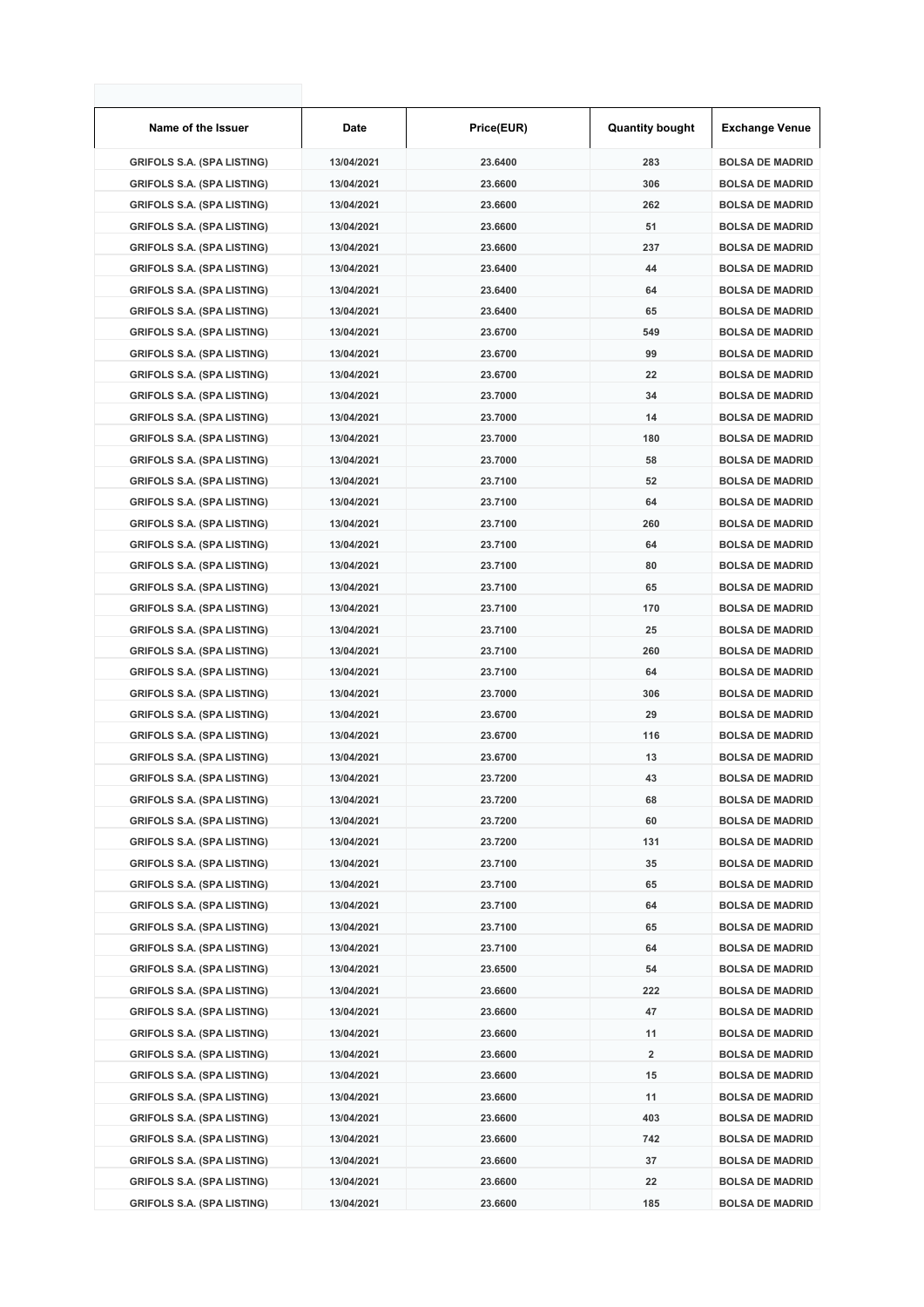| Name of the Issuer                | Date       | Price(EUR) | <b>Quantity bought</b> | <b>Exchange Venue</b>  |
|-----------------------------------|------------|------------|------------------------|------------------------|
| <b>GRIFOLS S.A. (SPA LISTING)</b> | 13/04/2021 | 23.6400    | 16                     | <b>BOLSA DE MADRID</b> |
| <b>GRIFOLS S.A. (SPA LISTING)</b> | 13/04/2021 | 23.6600    | 180                    | <b>BOLSA DE MADRID</b> |
| <b>GRIFOLS S.A. (SPA LISTING)</b> | 13/04/2021 | 23.6600    | 370                    | <b>BOLSA DE MADRID</b> |
| <b>GRIFOLS S.A. (SPA LISTING)</b> | 13/04/2021 | 23.6600    | 298                    | <b>BOLSA DE MADRID</b> |
| <b>GRIFOLS S.A. (SPA LISTING)</b> | 13/04/2021 | 23.6600    | 299                    | <b>BOLSA DE MADRID</b> |
| <b>GRIFOLS S.A. (SPA LISTING)</b> | 13/04/2021 | 23.6200    | 119                    | <b>BOLSA DE MADRID</b> |
| <b>GRIFOLS S.A. (SPA LISTING)</b> | 13/04/2021 | 23.6200    | 170                    | <b>BOLSA DE MADRID</b> |
| <b>GRIFOLS S.A. (SPA LISTING)</b> | 13/04/2021 | 23.5900    | 24                     | <b>BOLSA DE MADRID</b> |
| <b>GRIFOLS S.A. (SPA LISTING)</b> | 13/04/2021 | 23.5900    | 308                    | <b>BOLSA DE MADRID</b> |
| <b>GRIFOLS S.A. (SPA LISTING)</b> | 13/04/2021 | 23.5800    | 184                    | <b>BOLSA DE MADRID</b> |
| <b>GRIFOLS S.A. (SPA LISTING)</b> | 13/04/2021 | 23.5800    | 4                      | <b>BOLSA DE MADRID</b> |
| <b>GRIFOLS S.A. (SPA LISTING)</b> | 13/04/2021 | 23.5800    | 12                     | <b>BOLSA DE MADRID</b> |
| <b>GRIFOLS S.A. (SPA LISTING)</b> | 13/04/2021 | 23.5800    | 122                    | <b>BOLSA DE MADRID</b> |
| <b>GRIFOLS S.A. (SPA LISTING)</b> | 13/04/2021 | 23.5800    | 313                    | <b>BOLSA DE MADRID</b> |
| <b>GRIFOLS S.A. (SPA LISTING)</b> | 13/04/2021 | 23.5700    | 44                     | <b>BOLSA DE MADRID</b> |
| <b>GRIFOLS S.A. (SPA LISTING)</b> | 13/04/2021 | 23.5700    | 281                    | <b>BOLSA DE MADRID</b> |
| <b>GRIFOLS S.A. (SPA LISTING)</b> | 13/04/2021 | 23.5700    | 272                    | <b>BOLSA DE MADRID</b> |
| <b>GRIFOLS S.A. (SPA LISTING)</b> | 13/04/2021 | 23.5700    | 284                    | <b>BOLSA DE MADRID</b> |
| <b>GRIFOLS S.A. (SPA LISTING)</b> | 13/04/2021 | 23.5800    | 288                    | <b>BOLSA DE MADRID</b> |
| <b>GRIFOLS S.A. (SPA LISTING)</b> | 13/04/2021 | 23.5700    | 180                    | <b>BOLSA DE MADRID</b> |
| <b>GRIFOLS S.A. (SPA LISTING)</b> | 13/04/2021 | 23.5700    | 1,267                  | <b>BOLSA DE MADRID</b> |
| <b>GRIFOLS S.A. (SPA LISTING)</b> | 13/04/2021 | 23.5600    | 269                    | <b>BOLSA DE MADRID</b> |
| <b>GRIFOLS S.A. (SPA LISTING)</b> | 13/04/2021 | 23.5500    | 222                    | <b>BOLSA DE MADRID</b> |
| <b>GRIFOLS S.A. (SPA LISTING)</b> | 13/04/2021 | 23.5800    | 324                    | <b>BOLSA DE MADRID</b> |
| <b>GRIFOLS S.A. (SPA LISTING)</b> | 13/04/2021 | 23.5800    | 101                    | <b>BOLSA DE MADRID</b> |
| <b>GRIFOLS S.A. (SPA LISTING)</b> | 13/04/2021 | 23.5800    | 223                    | <b>BOLSA DE MADRID</b> |
| <b>GRIFOLS S.A. (SPA LISTING)</b> | 13/04/2021 | 23.5800    | 259                    | <b>BOLSA DE MADRID</b> |
| <b>GRIFOLS S.A. (SPA LISTING)</b> | 13/04/2021 | 23.5700    | 288                    | <b>BOLSA DE MADRID</b> |
| <b>GRIFOLS S.A. (SPA LISTING)</b> | 13/04/2021 | 23.5500    | 85                     | <b>BOLSA DE MADRID</b> |
| <b>GRIFOLS S.A. (SPA LISTING)</b> | 13/04/2021 | 23.5500    | 181                    | <b>BOLSA DE MADRID</b> |
| <b>GRIFOLS S.A. (SPA LISTING)</b> | 13/04/2021 | 23.5700    | 243                    | <b>BOLSA DE MADRID</b> |
| <b>GRIFOLS S.A. (SPA LISTING)</b> | 13/04/2021 | 23.5700    | 50                     | <b>BOLSA DE MADRID</b> |
| <b>GRIFOLS S.A. (SPA LISTING)</b> | 14/04/2021 | 23.6200    | 272                    | <b>BOLSA DE MADRID</b> |
| <b>GRIFOLS S.A. (SPA LISTING)</b> | 14/04/2021 | 23.6200    | 200                    | <b>BOLSA DE MADRID</b> |
| <b>GRIFOLS S.A. (SPA LISTING)</b> | 14/04/2021 | 23.6200    | 23                     | <b>BOLSA DE MADRID</b> |
| <b>GRIFOLS S.A. (SPA LISTING)</b> | 14/04/2021 | 23.6200    | 84                     | <b>BOLSA DE MADRID</b> |
| <b>GRIFOLS S.A. (SPA LISTING)</b> | 14/04/2021 | 23.6200    | 114                    | <b>BOLSA DE MADRID</b> |
| <b>GRIFOLS S.A. (SPA LISTING)</b> | 14/04/2021 | 23.6200    | 121                    | <b>BOLSA DE MADRID</b> |
| <b>GRIFOLS S.A. (SPA LISTING)</b> | 14/04/2021 | 23.6100    | 25                     | <b>BOLSA DE MADRID</b> |
| <b>GRIFOLS S.A. (SPA LISTING)</b> | 14/04/2021 | 23.5800    | 331                    | <b>BOLSA DE MADRID</b> |
| <b>GRIFOLS S.A. (SPA LISTING)</b> | 14/04/2021 | 23.5800    | 74                     | <b>BOLSA DE MADRID</b> |
| <b>GRIFOLS S.A. (SPA LISTING)</b> | 14/04/2021 | 23.5800    | 537                    | <b>BOLSA DE MADRID</b> |
| <b>GRIFOLS S.A. (SPA LISTING)</b> | 14/04/2021 | 23.5800    | 327                    | <b>BOLSA DE MADRID</b> |
| <b>GRIFOLS S.A. (SPA LISTING)</b> | 14/04/2021 | 23.5900    | 321                    | <b>BOLSA DE MADRID</b> |
| <b>GRIFOLS S.A. (SPA LISTING)</b> | 14/04/2021 | 23.5900    | 419                    | <b>BOLSA DE MADRID</b> |
| <b>GRIFOLS S.A. (SPA LISTING)</b> | 14/04/2021 | 23.5900    | 707                    | <b>BOLSA DE MADRID</b> |
| <b>GRIFOLS S.A. (SPA LISTING)</b> | 14/04/2021 | 23.5800    | 367                    | <b>BOLSA DE MADRID</b> |
| <b>GRIFOLS S.A. (SPA LISTING)</b> | 14/04/2021 | 23.6300    | 109                    | <b>BOLSA DE MADRID</b> |
| <b>GRIFOLS S.A. (SPA LISTING)</b> | 14/04/2021 | 23.6300    | 199                    | <b>BOLSA DE MADRID</b> |
| <b>GRIFOLS S.A. (SPA LISTING)</b> | 14/04/2021 | 23.6100    | 316                    | <b>BOLSA DE MADRID</b> |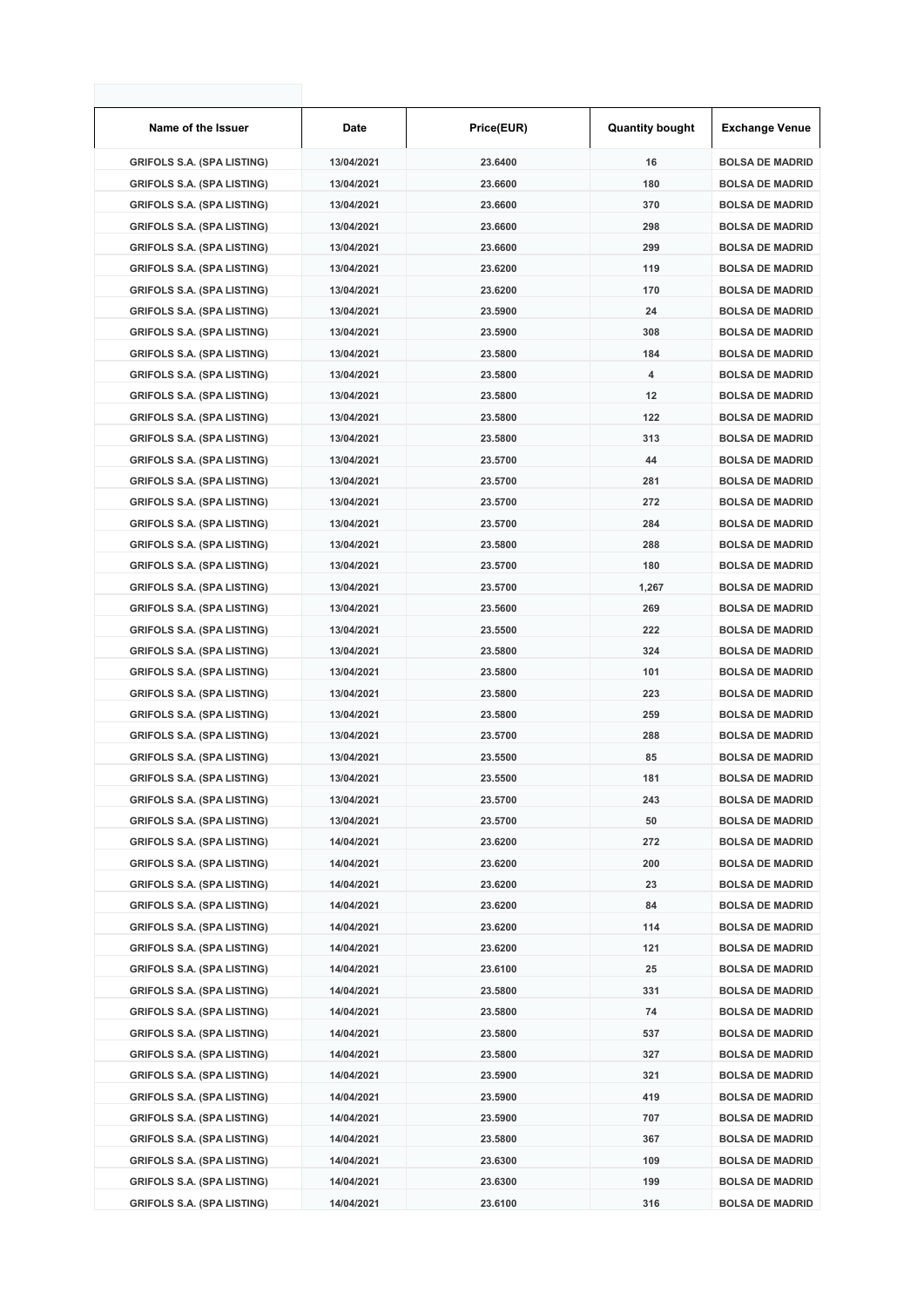| Name of the Issuer                | Date       | Price(EUR) | <b>Quantity bought</b>  | <b>Exchange Venue</b>  |
|-----------------------------------|------------|------------|-------------------------|------------------------|
| <b>GRIFOLS S.A. (SPA LISTING)</b> | 14/04/2021 | 23.6100    | 611                     | <b>BOLSA DE MADRID</b> |
| <b>GRIFOLS S.A. (SPA LISTING)</b> | 14/04/2021 | 23.6100    | 192                     | <b>BOLSA DE MADRID</b> |
| <b>GRIFOLS S.A. (SPA LISTING)</b> | 14/04/2021 | 23.5500    | 566                     | <b>BOLSA DE MADRID</b> |
| <b>GRIFOLS S.A. (SPA LISTING)</b> | 14/04/2021 | 23.5400    | 319                     | <b>BOLSA DE MADRID</b> |
| <b>GRIFOLS S.A. (SPA LISTING)</b> | 14/04/2021 | 23.4900    | 50                      | <b>BOLSA DE MADRID</b> |
| <b>GRIFOLS S.A. (SPA LISTING)</b> | 14/04/2021 | 23.4900    | 245                     | <b>BOLSA DE MADRID</b> |
| <b>GRIFOLS S.A. (SPA LISTING)</b> | 14/04/2021 | 23.5100    | 292                     | <b>BOLSA DE MADRID</b> |
| <b>GRIFOLS S.A. (SPA LISTING)</b> | 14/04/2021 | 23.5100    | 360                     | <b>BOLSA DE MADRID</b> |
| <b>GRIFOLS S.A. (SPA LISTING)</b> | 14/04/2021 | 23.5100    | 199                     | <b>BOLSA DE MADRID</b> |
| <b>GRIFOLS S.A. (SPA LISTING)</b> | 14/04/2021 | 23.5200    | 294                     | <b>BOLSA DE MADRID</b> |
| <b>GRIFOLS S.A. (SPA LISTING)</b> | 14/04/2021 | 23.4900    | 297                     | <b>BOLSA DE MADRID</b> |
| <b>GRIFOLS S.A. (SPA LISTING)</b> | 14/04/2021 | 23.4900    | 283                     | <b>BOLSA DE MADRID</b> |
| <b>GRIFOLS S.A. (SPA LISTING)</b> | 14/04/2021 | 23.4700    | 320                     | <b>BOLSA DE MADRID</b> |
| <b>GRIFOLS S.A. (SPA LISTING)</b> | 14/04/2021 | 23.4700    | 227                     | <b>BOLSA DE MADRID</b> |
| <b>GRIFOLS S.A. (SPA LISTING)</b> | 14/04/2021 | 23.4700    | 94                      | <b>BOLSA DE MADRID</b> |
| <b>GRIFOLS S.A. (SPA LISTING)</b> | 14/04/2021 | 23.4700    | 286                     | <b>BOLSA DE MADRID</b> |
| <b>GRIFOLS S.A. (SPA LISTING)</b> | 14/04/2021 | 23.4300    | 24                      | <b>BOLSA DE MADRID</b> |
| <b>GRIFOLS S.A. (SPA LISTING)</b> | 14/04/2021 | 23.5500    | 319                     | <b>BOLSA DE MADRID</b> |
| <b>GRIFOLS S.A. (SPA LISTING)</b> | 14/04/2021 | 23.5400    | 147                     | <b>BOLSA DE MADRID</b> |
| <b>GRIFOLS S.A. (SPA LISTING)</b> | 14/04/2021 | 23.5400    | 13                      | <b>BOLSA DE MADRID</b> |
| <b>GRIFOLS S.A. (SPA LISTING)</b> | 14/04/2021 | 23.5400    | 299                     | <b>BOLSA DE MADRID</b> |
| <b>GRIFOLS S.A. (SPA LISTING)</b> | 14/04/2021 | 23.5300    | $\overline{\mathbf{2}}$ | <b>BOLSA DE MADRID</b> |
| <b>GRIFOLS S.A. (SPA LISTING)</b> | 14/04/2021 | 23.5300    | 445                     | <b>BOLSA DE MADRID</b> |
| <b>GRIFOLS S.A. (SPA LISTING)</b> | 14/04/2021 | 23.5300    | 135                     | <b>BOLSA DE MADRID</b> |
| <b>GRIFOLS S.A. (SPA LISTING)</b> | 14/04/2021 | 23.5500    | 308                     | <b>BOLSA DE MADRID</b> |
| <b>GRIFOLS S.A. (SPA LISTING)</b> | 14/04/2021 | 23.5500    | 6                       | <b>BOLSA DE MADRID</b> |
| <b>GRIFOLS S.A. (SPA LISTING)</b> | 14/04/2021 | 23.5500    | 283                     | <b>BOLSA DE MADRID</b> |
| <b>GRIFOLS S.A. (SPA LISTING)</b> | 14/04/2021 | 23.5500    | 319                     | <b>BOLSA DE MADRID</b> |
| <b>GRIFOLS S.A. (SPA LISTING)</b> | 14/04/2021 | 23.5500    | 29                      | <b>BOLSA DE MADRID</b> |
| <b>GRIFOLS S.A. (SPA LISTING)</b> | 14/04/2021 | 23.5300    | 290                     | <b>BOLSA DE MADRID</b> |
| <b>GRIFOLS S.A. (SPA LISTING)</b> | 14/04/2021 | 23.5500    | 114                     | <b>BOLSA DE MADRID</b> |
| <b>GRIFOLS S.A. (SPA LISTING)</b> | 14/04/2021 | 23.5500    | 150                     | <b>BOLSA DE MADRID</b> |
| <b>GRIFOLS S.A. (SPA LISTING)</b> | 14/04/2021 | 23.5500    | 42                      | <b>BOLSA DE MADRID</b> |
| <b>GRIFOLS S.A. (SPA LISTING)</b> | 14/04/2021 | 23.5300    | 464                     | <b>BOLSA DE MADRID</b> |
| <b>GRIFOLS S.A. (SPA LISTING)</b> | 14/04/2021 | 23.5400    | 315                     | <b>BOLSA DE MADRID</b> |
| <b>GRIFOLS S.A. (SPA LISTING)</b> | 14/04/2021 | 23.5300    | 293                     | <b>BOLSA DE MADRID</b> |
| <b>GRIFOLS S.A. (SPA LISTING)</b> | 14/04/2021 | 23.5300    | 59                      | <b>BOLSA DE MADRID</b> |
| <b>GRIFOLS S.A. (SPA LISTING)</b> | 14/04/2021 | 23.5300    | 236                     | <b>BOLSA DE MADRID</b> |
| <b>GRIFOLS S.A. (SPA LISTING)</b> | 14/04/2021 | 23.5000    | 296                     | <b>BOLSA DE MADRID</b> |
| <b>GRIFOLS S.A. (SPA LISTING)</b> | 14/04/2021 | 23.5000    | 303                     | <b>BOLSA DE MADRID</b> |
| <b>GRIFOLS S.A. (SPA LISTING)</b> | 14/04/2021 | 23.4800    | 276                     | <b>BOLSA DE MADRID</b> |
| <b>GRIFOLS S.A. (SPA LISTING)</b> | 14/04/2021 | 23.4800    | 270                     | <b>BOLSA DE MADRID</b> |
| <b>GRIFOLS S.A. (SPA LISTING)</b> | 14/04/2021 | 23.4800    | 193                     | <b>BOLSA DE MADRID</b> |
| <b>GRIFOLS S.A. (SPA LISTING)</b> | 14/04/2021 | 23.4800    | 86                      | <b>BOLSA DE MADRID</b> |
| <b>GRIFOLS S.A. (SPA LISTING)</b> | 14/04/2021 | 23.4800    | 277                     | <b>BOLSA DE MADRID</b> |
| <b>GRIFOLS S.A. (SPA LISTING)</b> | 14/04/2021 | 23.4900    | 203                     | <b>BOLSA DE MADRID</b> |
| <b>GRIFOLS S.A. (SPA LISTING)</b> | 14/04/2021 | 23.4900    | 68                      | <b>BOLSA DE MADRID</b> |
| <b>GRIFOLS S.A. (SPA LISTING)</b> | 14/04/2021 | 23.4900    | 231                     | <b>BOLSA DE MADRID</b> |
| <b>GRIFOLS S.A. (SPA LISTING)</b> | 14/04/2021 | 23.4900    | 50                      | <b>BOLSA DE MADRID</b> |
| <b>GRIFOLS S.A. (SPA LISTING)</b> | 14/04/2021 | 23.4800    | 96                      | <b>BOLSA DE MADRID</b> |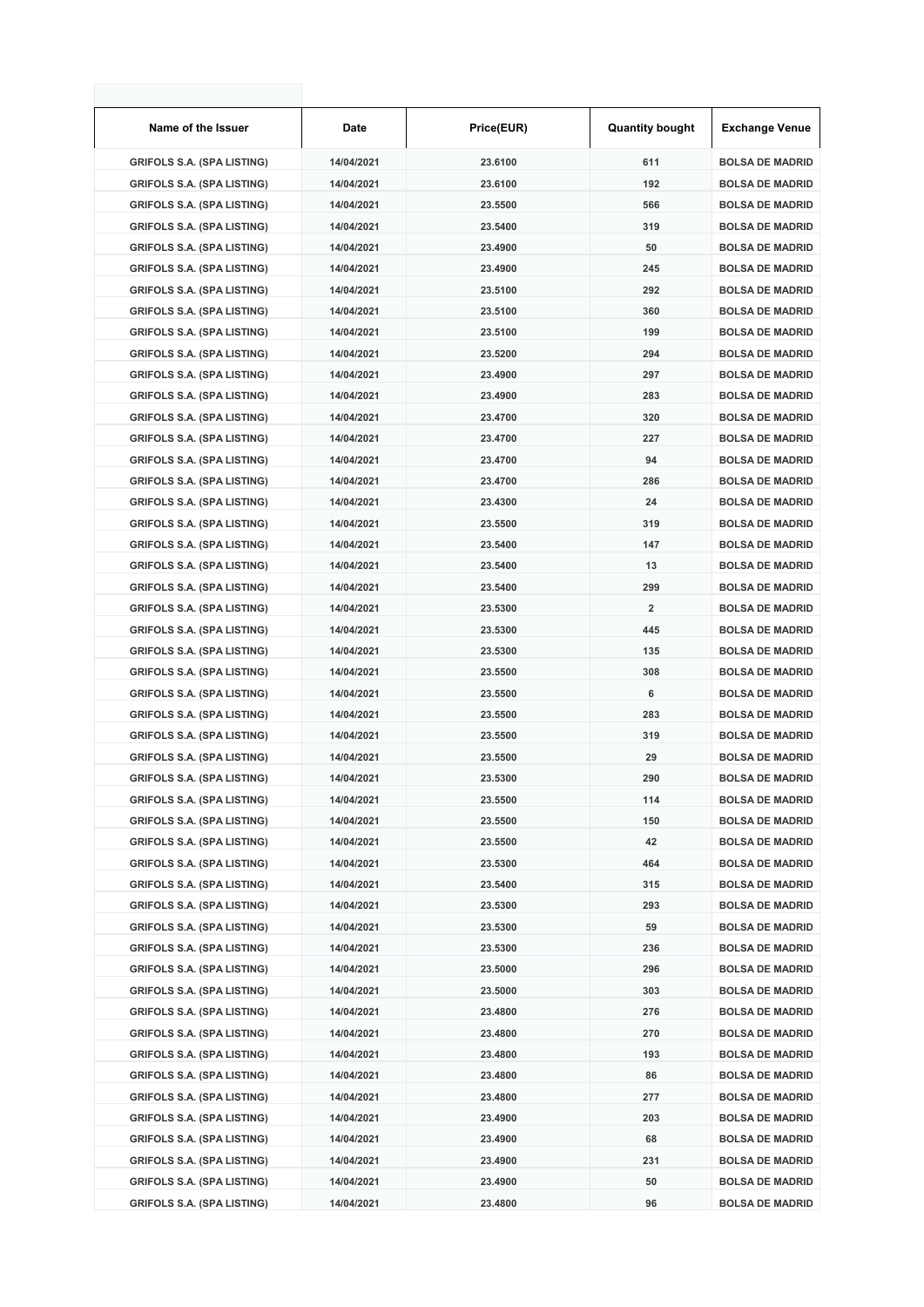| Name of the Issuer                | Date       | Price(EUR) | <b>Quantity bought</b> | <b>Exchange Venue</b>  |
|-----------------------------------|------------|------------|------------------------|------------------------|
| <b>GRIFOLS S.A. (SPA LISTING)</b> | 14/04/2021 | 23.5000    | 150                    | <b>BOLSA DE MADRID</b> |
| <b>GRIFOLS S.A. (SPA LISTING)</b> | 14/04/2021 | 23.4900    | 281                    | <b>BOLSA DE MADRID</b> |
| <b>GRIFOLS S.A. (SPA LISTING)</b> | 14/04/2021 | 23.5000    | 401                    | <b>BOLSA DE MADRID</b> |
| <b>GRIFOLS S.A. (SPA LISTING)</b> | 14/04/2021 | 23.5100    | 186                    | <b>BOLSA DE MADRID</b> |
| <b>GRIFOLS S.A. (SPA LISTING)</b> | 14/04/2021 | 23.5100    | 120                    | <b>BOLSA DE MADRID</b> |
| <b>GRIFOLS S.A. (SPA LISTING)</b> | 14/04/2021 | 23.5100    | 297                    | <b>BOLSA DE MADRID</b> |
| <b>GRIFOLS S.A. (SPA LISTING)</b> | 14/04/2021 | 23.5100    | 284                    | <b>BOLSA DE MADRID</b> |
| <b>GRIFOLS S.A. (SPA LISTING)</b> | 14/04/2021 | 23.5500    | 566                    | <b>BOLSA DE MADRID</b> |
| <b>GRIFOLS S.A. (SPA LISTING)</b> | 14/04/2021 | 23.5600    | 61                     | <b>BOLSA DE MADRID</b> |
| <b>GRIFOLS S.A. (SPA LISTING)</b> | 14/04/2021 | 23.5600    | 308                    | <b>BOLSA DE MADRID</b> |
| <b>GRIFOLS S.A. (SPA LISTING)</b> | 14/04/2021 | 23.6000    | 291                    | <b>BOLSA DE MADRID</b> |
| <b>GRIFOLS S.A. (SPA LISTING)</b> | 14/04/2021 | 23.6000    | 767                    | <b>BOLSA DE MADRID</b> |
| <b>GRIFOLS S.A. (SPA LISTING)</b> | 14/04/2021 | 23.6000    | 291                    | <b>BOLSA DE MADRID</b> |
| <b>GRIFOLS S.A. (SPA LISTING)</b> | 14/04/2021 | 23.6000    | 73                     | <b>BOLSA DE MADRID</b> |
| <b>GRIFOLS S.A. (SPA LISTING)</b> | 14/04/2021 | 23.5900    | 283                    | <b>BOLSA DE MADRID</b> |
| <b>GRIFOLS S.A. (SPA LISTING)</b> | 14/04/2021 | 23.5800    | 280                    | <b>BOLSA DE MADRID</b> |
| <b>GRIFOLS S.A. (SPA LISTING)</b> | 14/04/2021 | 23.5800    | 18                     | <b>BOLSA DE MADRID</b> |
| <b>GRIFOLS S.A. (SPA LISTING)</b> | 14/04/2021 | 23.5800    | 273                    | <b>BOLSA DE MADRID</b> |
| <b>GRIFOLS S.A. (SPA LISTING)</b> | 14/04/2021 | 23.5800    | 346                    | <b>BOLSA DE MADRID</b> |
| <b>GRIFOLS S.A. (SPA LISTING)</b> | 14/04/2021 | 23.5800    | 90                     | <b>BOLSA DE MADRID</b> |
| <b>GRIFOLS S.A. (SPA LISTING)</b> | 14/04/2021 | 23.5800    | 346                    | <b>BOLSA DE MADRID</b> |
| <b>GRIFOLS S.A. (SPA LISTING)</b> | 14/04/2021 | 23.5800    | 346                    | <b>BOLSA DE MADRID</b> |
| <b>GRIFOLS S.A. (SPA LISTING)</b> | 14/04/2021 | 23.5800    | 93                     | <b>BOLSA DE MADRID</b> |
| <b>GRIFOLS S.A. (SPA LISTING)</b> | 14/04/2021 | 23.5900    | 139                    | <b>BOLSA DE MADRID</b> |
| <b>GRIFOLS S.A. (SPA LISTING)</b> | 14/04/2021 | 23.5900    | 148                    | <b>BOLSA DE MADRID</b> |
| <b>GRIFOLS S.A. (SPA LISTING)</b> | 14/04/2021 | 23.5700    | 248                    | <b>BOLSA DE MADRID</b> |
| <b>GRIFOLS S.A. (SPA LISTING)</b> | 14/04/2021 | 23.5800    | 181                    | <b>BOLSA DE MADRID</b> |
| <b>GRIFOLS S.A. (SPA LISTING)</b> | 14/04/2021 | 23.5800    | 164                    | <b>BOLSA DE MADRID</b> |
| <b>GRIFOLS S.A. (SPA LISTING)</b> | 14/04/2021 | 23.5800    | 236                    | <b>BOLSA DE MADRID</b> |
| <b>GRIFOLS S.A. (SPA LISTING)</b> | 14/04/2021 | 23.5800    | 318                    | <b>BOLSA DE MADRID</b> |
| <b>GRIFOLS S.A. (SPA LISTING)</b> | 14/04/2021 | 23.5700    | 275                    | <b>BOLSA DE MADRID</b> |
| <b>GRIFOLS S.A. (SPA LISTING)</b> | 14/04/2021 | 23.5600    | 3                      | <b>BOLSA DE MADRID</b> |
| <b>GRIFOLS S.A. (SPA LISTING)</b> | 14/04/2021 | 23.5600    | 284                    | <b>BOLSA DE MADRID</b> |
| <b>GRIFOLS S.A. (SPA LISTING)</b> | 14/04/2021 | 23.5600    | 285                    | <b>BOLSA DE MADRID</b> |
| <b>GRIFOLS S.A. (SPA LISTING)</b> | 14/04/2021 | 23.5500    | 312                    | <b>BOLSA DE MADRID</b> |
| <b>GRIFOLS S.A. (SPA LISTING)</b> | 14/04/2021 | 23.5500    | 552                    | <b>BOLSA DE MADRID</b> |
| <b>GRIFOLS S.A. (SPA LISTING)</b> | 14/04/2021 | 23.5500    | 278                    | <b>BOLSA DE MADRID</b> |
| <b>GRIFOLS S.A. (SPA LISTING)</b> | 14/04/2021 | 23.5400    | 33                     | <b>BOLSA DE MADRID</b> |
| <b>GRIFOLS S.A. (SPA LISTING)</b> | 14/04/2021 | 23.5500    | 306                    | <b>BOLSA DE MADRID</b> |
| <b>GRIFOLS S.A. (SPA LISTING)</b> | 14/04/2021 | 23.5500    | 424                    | <b>BOLSA DE MADRID</b> |
| <b>GRIFOLS S.A. (SPA LISTING)</b> | 14/04/2021 | 23.5500    | 106                    | <b>BOLSA DE MADRID</b> |
| <b>GRIFOLS S.A. (SPA LISTING)</b> | 14/04/2021 | 23.5300    | 273                    | <b>BOLSA DE MADRID</b> |
| <b>GRIFOLS S.A. (SPA LISTING)</b> | 14/04/2021 | 23.5500    | 337                    | <b>BOLSA DE MADRID</b> |
| <b>GRIFOLS S.A. (SPA LISTING)</b> | 14/04/2021 | 23.5500    | 286                    | <b>BOLSA DE MADRID</b> |
| <b>GRIFOLS S.A. (SPA LISTING)</b> | 14/04/2021 | 23.5800    | 267                    | <b>BOLSA DE MADRID</b> |
| <b>GRIFOLS S.A. (SPA LISTING)</b> | 14/04/2021 | 23.5800    | 328                    | <b>BOLSA DE MADRID</b> |
| <b>GRIFOLS S.A. (SPA LISTING)</b> | 14/04/2021 | 23.5800    | 249                    | <b>BOLSA DE MADRID</b> |
| <b>GRIFOLS S.A. (SPA LISTING)</b> | 14/04/2021 | 23.5400    | 12                     | <b>BOLSA DE MADRID</b> |
| <b>GRIFOLS S.A. (SPA LISTING)</b> | 14/04/2021 | 23.6100    | 305                    | <b>BOLSA DE MADRID</b> |
| <b>GRIFOLS S.A. (SPA LISTING)</b> | 14/04/2021 | 23.6100    | 505                    | <b>BOLSA DE MADRID</b> |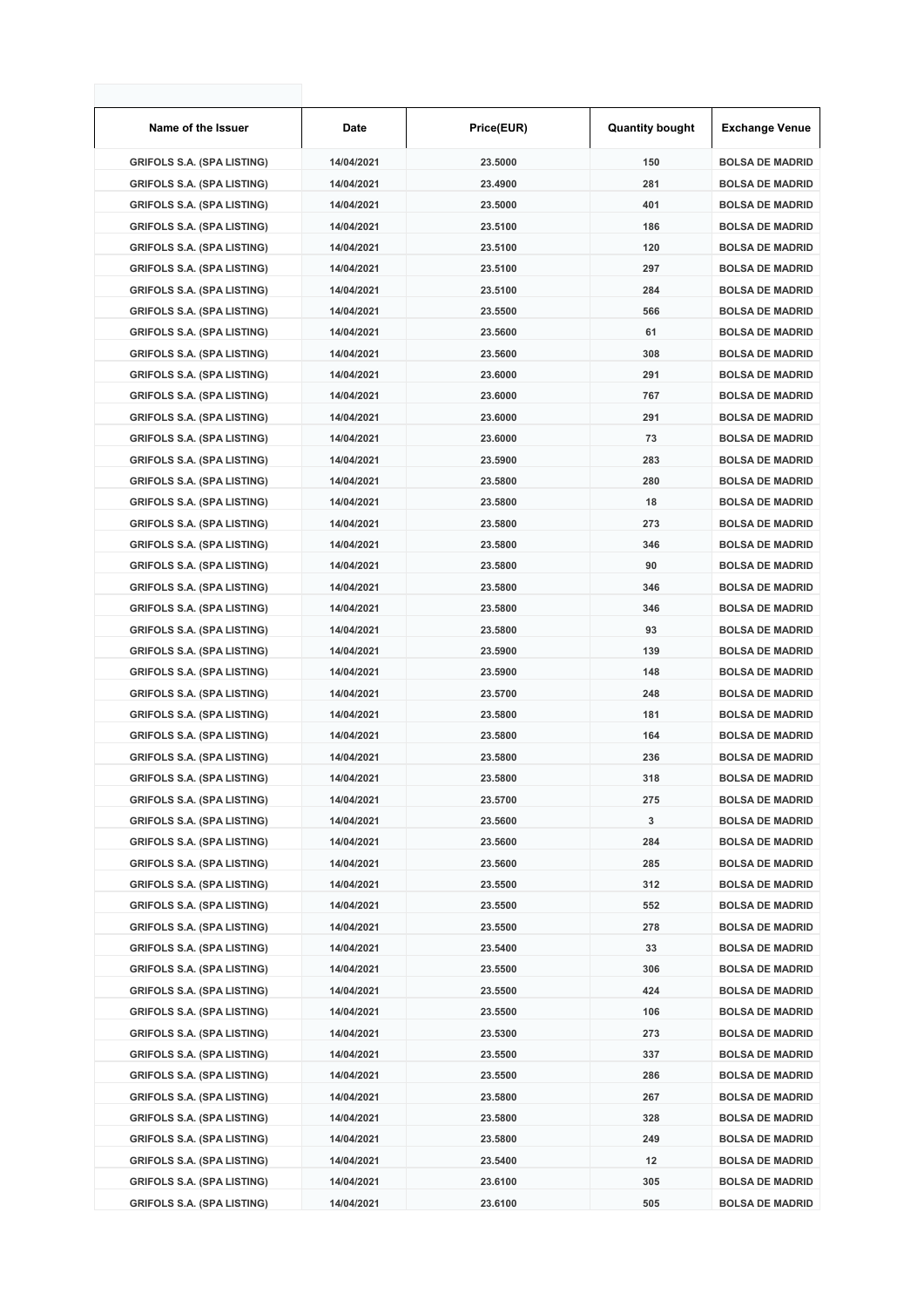| Name of the Issuer                | <b>Date</b> | Price(EUR) | <b>Quantity bought</b> | Exchange Venue         |
|-----------------------------------|-------------|------------|------------------------|------------------------|
| <b>GRIFOLS S.A. (SPA LISTING)</b> | 14/04/2021  | 23.6100    | 81                     | <b>BOLSA DE MADRID</b> |
| <b>GRIFOLS S.A. (SPA LISTING)</b> | 14/04/2021  | 23.6200    | 125                    | <b>BOLSA DE MADRID</b> |
| <b>GRIFOLS S.A. (SPA LISTING)</b> | 14/04/2021  | 23.6200    | 162                    | <b>BOLSA DE MADRID</b> |
| <b>GRIFOLS S.A. (SPA LISTING)</b> | 14/04/2021  | 23.6000    | 298                    | <b>BOLSA DE MADRID</b> |
| <b>GRIFOLS S.A. (SPA LISTING)</b> | 14/04/2021  | 23.5900    | 200                    | <b>BOLSA DE MADRID</b> |
| <b>GRIFOLS S.A. (SPA LISTING)</b> | 14/04/2021  | 23.5900    | 88                     | <b>BOLSA DE MADRID</b> |
| <b>GRIFOLS S.A. (SPA LISTING)</b> | 14/04/2021  | 23.5900    | 279                    | <b>BOLSA DE MADRID</b> |
| <b>GRIFOLS S.A. (SPA LISTING)</b> | 14/04/2021  | 23.5900    | 277                    | <b>BOLSA DE MADRID</b> |
| <b>GRIFOLS S.A. (SPA LISTING)</b> | 14/04/2021  | 23.5600    | 325                    | <b>BOLSA DE MADRID</b> |
| <b>GRIFOLS S.A. (SPA LISTING)</b> | 14/04/2021  | 23.5300    | 249                    | <b>BOLSA DE MADRID</b> |
| <b>GRIFOLS S.A. (SPA LISTING)</b> | 14/04/2021  | 23.5300    | 29                     | <b>BOLSA DE MADRID</b> |
| <b>GRIFOLS S.A. (SPA LISTING)</b> | 14/04/2021  | 23.5900    | 80                     | <b>BOLSA DE MADRID</b> |
| <b>GRIFOLS S.A. (SPA LISTING)</b> | 14/04/2021  | 23.5900    | 318                    | <b>BOLSA DE MADRID</b> |
| <b>GRIFOLS S.A. (SPA LISTING)</b> | 14/04/2021  | 23.5900    | 254                    | <b>BOLSA DE MADRID</b> |
| <b>GRIFOLS S.A. (SPA LISTING)</b> | 14/04/2021  | 23.5900    | 186                    | <b>BOLSA DE MADRID</b> |
| <b>GRIFOLS S.A. (SPA LISTING)</b> | 14/04/2021  | 23.5900    | 793                    | <b>BOLSA DE MADRID</b> |
| <b>GRIFOLS S.A. (SPA LISTING)</b> | 14/04/2021  | 23.5600    | 276                    | <b>BOLSA DE MADRID</b> |
| <b>GRIFOLS S.A. (SPA LISTING)</b> | 14/04/2021  | 23.5500    | 273                    | <b>BOLSA DE MADRID</b> |
| <b>GRIFOLS S.A. (SPA LISTING)</b> | 14/04/2021  | 23.5500    | 633                    | <b>BOLSA DE MADRID</b> |
| <b>GRIFOLS S.A. (SPA LISTING)</b> | 14/04/2021  | 23.5400    | 271                    | <b>BOLSA DE MADRID</b> |
| <b>GRIFOLS S.A. (SPA LISTING)</b> | 14/04/2021  | 23.5500    | 200                    | <b>BOLSA DE MADRID</b> |
| <b>GRIFOLS S.A. (SPA LISTING)</b> | 14/04/2021  | 23.5500    | 110                    | <b>BOLSA DE MADRID</b> |
| <b>GRIFOLS S.A. (SPA LISTING)</b> | 14/04/2021  | 23.5300    | 519                    | <b>BOLSA DE MADRID</b> |
| <b>GRIFOLS S.A. (SPA LISTING)</b> | 14/04/2021  | 23.5300    | 54                     | <b>BOLSA DE MADRID</b> |
| <b>GRIFOLS S.A. (SPA LISTING)</b> | 14/04/2021  | 23.5200    | 184                    | <b>BOLSA DE MADRID</b> |
| <b>GRIFOLS S.A. (SPA LISTING)</b> | 14/04/2021  | 23.5200    | 93                     | <b>BOLSA DE MADRID</b> |
| <b>GRIFOLS S.A. (SPA LISTING)</b> | 14/04/2021  | 23.4900    | 282                    | <b>BOLSA DE MADRID</b> |
| <b>GRIFOLS S.A. (SPA LISTING)</b> | 14/04/2021  | 23.4900    | 8                      | <b>BOLSA DE MADRID</b> |
| <b>GRIFOLS S.A. (SPA LISTING)</b> | 14/04/2021  | 23.4900    | 264                    | <b>BOLSA DE MADRID</b> |
| <b>GRIFOLS S.A. (SPA LISTING)</b> | 14/04/2021  | 23.4900    | 286                    | <b>BOLSA DE MADRID</b> |
| <b>GRIFOLS S.A. (SPA LISTING)</b> | 14/04/2021  | 23.4300    | 424                    | <b>BOLSA DE MADRID</b> |
| <b>GRIFOLS S.A. (SPA LISTING)</b> | 14/04/2021  | 23.4300    | 131                    | <b>BOLSA DE MADRID</b> |
| <b>GRIFOLS S.A. (SPA LISTING)</b> | 14/04/2021  | 23.4300    | 280                    | <b>BOLSA DE MADRID</b> |
| <b>GRIFOLS S.A. (SPA LISTING)</b> | 14/04/2021  | 23.4200    | 284                    | <b>BOLSA DE MADRID</b> |
| <b>GRIFOLS S.A. (SPA LISTING)</b> | 14/04/2021  | 23.3900    | 222                    | <b>BOLSA DE MADRID</b> |
| <b>GRIFOLS S.A. (SPA LISTING)</b> | 14/04/2021  | 23.3900    | 58                     | <b>BOLSA DE MADRID</b> |
| <b>GRIFOLS S.A. (SPA LISTING)</b> | 14/04/2021  | 23.3900    | 292                    | <b>BOLSA DE MADRID</b> |
| <b>GRIFOLS S.A. (SPA LISTING)</b> | 14/04/2021  | 23.3900    | 283                    | <b>BOLSA DE MADRID</b> |
| <b>GRIFOLS S.A. (SPA LISTING)</b> | 14/04/2021  | 23.3900    | 330                    | <b>BOLSA DE MADRID</b> |
| <b>GRIFOLS S.A. (SPA LISTING)</b> | 14/04/2021  | 23.3800    | 135                    | <b>BOLSA DE MADRID</b> |
| <b>GRIFOLS S.A. (SPA LISTING)</b> | 14/04/2021  | 23.3800    | 189                    | <b>BOLSA DE MADRID</b> |
| <b>GRIFOLS S.A. (SPA LISTING)</b> | 14/04/2021  | 23.3800    | 196                    | <b>BOLSA DE MADRID</b> |
| <b>GRIFOLS S.A. (SPA LISTING)</b> | 14/04/2021  | 23.3800    | 166                    | <b>BOLSA DE MADRID</b> |
| <b>GRIFOLS S.A. (SPA LISTING)</b> | 14/04/2021  | 23.3900    | 102                    | <b>BOLSA DE MADRID</b> |
| <b>GRIFOLS S.A. (SPA LISTING)</b> | 14/04/2021  | 23.3900    | 1,173                  | <b>BOLSA DE MADRID</b> |
| <b>GRIFOLS S.A. (SPA LISTING)</b> | 14/04/2021  | 23.3900    | 123                    | <b>BOLSA DE MADRID</b> |
| <b>GRIFOLS S.A. (SPA LISTING)</b> | 14/04/2021  | 23.4300    | 270                    | <b>BOLSA DE MADRID</b> |
| <b>GRIFOLS S.A. (SPA LISTING)</b> | 14/04/2021  | 23.4300    | 381                    | <b>BOLSA DE MADRID</b> |
| <b>GRIFOLS S.A. (SPA LISTING)</b> | 14/04/2021  | 23.4300    | 270                    | <b>BOLSA DE MADRID</b> |
| <b>GRIFOLS S.A. (SPA LISTING)</b> | 14/04/2021  | 23.4300    | 159                    | <b>BOLSA DE MADRID</b> |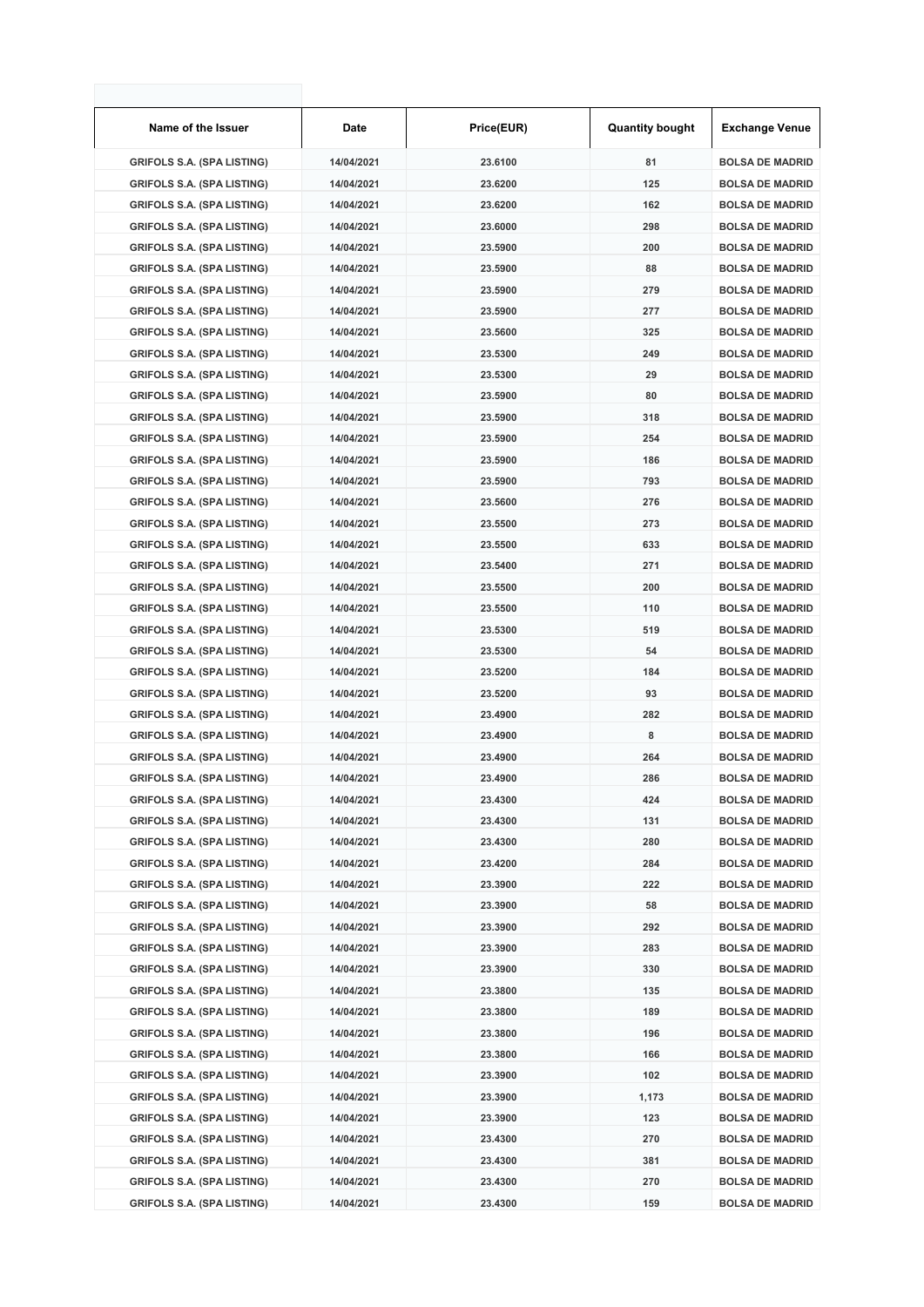| Name of the Issuer                | Date       | Price(EUR) | <b>Quantity bought</b> | <b>Exchange Venue</b>  |
|-----------------------------------|------------|------------|------------------------|------------------------|
| <b>GRIFOLS S.A. (SPA LISTING)</b> | 14/04/2021 | 23.4300    | 280                    | <b>BOLSA DE MADRID</b> |
| <b>GRIFOLS S.A. (SPA LISTING)</b> | 14/04/2021 | 23.4300    | 131                    | <b>BOLSA DE MADRID</b> |
| <b>GRIFOLS S.A. (SPA LISTING)</b> | 14/04/2021 | 23.4200    | 30                     | <b>BOLSA DE MADRID</b> |
| <b>GRIFOLS S.A. (SPA LISTING)</b> | 14/04/2021 | 23.4200    | 3                      | <b>BOLSA DE MADRID</b> |
| <b>GRIFOLS S.A. (SPA LISTING)</b> | 14/04/2021 | 23.4200    | 240                    | <b>BOLSA DE MADRID</b> |
| <b>GRIFOLS S.A. (SPA LISTING)</b> | 14/04/2021 | 23.4100    | 26                     | <b>BOLSA DE MADRID</b> |
| <b>GRIFOLS S.A. (SPA LISTING)</b> | 14/04/2021 | 23.4100    | 270                    | <b>BOLSA DE MADRID</b> |
| <b>GRIFOLS S.A. (SPA LISTING)</b> | 14/04/2021 | 23.4100    | 271                    | <b>BOLSA DE MADRID</b> |
| <b>GRIFOLS S.A. (SPA LISTING)</b> | 14/04/2021 | 23.4100    | 739                    | <b>BOLSA DE MADRID</b> |
| <b>GRIFOLS S.A. (SPA LISTING)</b> | 14/04/2021 | 23.4100    | 91                     | <b>BOLSA DE MADRID</b> |
| <b>GRIFOLS S.A. (SPA LISTING)</b> | 14/04/2021 | 23.4100    | 58                     | <b>BOLSA DE MADRID</b> |
| <b>GRIFOLS S.A. (SPA LISTING)</b> | 14/04/2021 | 23.4000    | 43                     | <b>BOLSA DE MADRID</b> |
| <b>GRIFOLS S.A. (SPA LISTING)</b> | 14/04/2021 | 23.4000    | 231                    | <b>BOLSA DE MADRID</b> |
| <b>GRIFOLS S.A. (SPA LISTING)</b> | 14/04/2021 | 23.4000    | 880                    | <b>BOLSA DE MADRID</b> |
| <b>GRIFOLS S.A. (SPA LISTING)</b> | 14/04/2021 | 23.3800    | 282                    | <b>BOLSA DE MADRID</b> |
| <b>GRIFOLS S.A. (SPA LISTING)</b> | 14/04/2021 | 23.4000    | 554                    | <b>BOLSA DE MADRID</b> |
| <b>GRIFOLS S.A. (SPA LISTING)</b> | 14/04/2021 | 23.3800    | 279                    | <b>BOLSA DE MADRID</b> |
| <b>GRIFOLS S.A. (SPA LISTING)</b> | 14/04/2021 | 23.3800    | 29                     | <b>BOLSA DE MADRID</b> |
| <b>GRIFOLS S.A. (SPA LISTING)</b> | 14/04/2021 | 23.3800    | 288                    | <b>BOLSA DE MADRID</b> |
| <b>GRIFOLS S.A. (SPA LISTING)</b> | 14/04/2021 | 23.3800    | 22                     | <b>BOLSA DE MADRID</b> |
| <b>GRIFOLS S.A. (SPA LISTING)</b> | 14/04/2021 | 23.3700    | 100                    | <b>BOLSA DE MADRID</b> |
| <b>GRIFOLS S.A. (SPA LISTING)</b> | 14/04/2021 | 23.3700    | 174                    | <b>BOLSA DE MADRID</b> |
| <b>GRIFOLS S.A. (SPA LISTING)</b> | 14/04/2021 | 23.3700    | 81                     | <b>BOLSA DE MADRID</b> |
| <b>GRIFOLS S.A. (SPA LISTING)</b> | 14/04/2021 | 23.3500    | 289                    | <b>BOLSA DE MADRID</b> |
| <b>GRIFOLS S.A. (SPA LISTING)</b> | 14/04/2021 | 23.3500    | 313                    | <b>BOLSA DE MADRID</b> |
| <b>GRIFOLS S.A. (SPA LISTING)</b> | 14/04/2021 | 23.3200    | 270                    | <b>BOLSA DE MADRID</b> |
| <b>GRIFOLS S.A. (SPA LISTING)</b> | 14/04/2021 | 23.3200    | 275                    | <b>BOLSA DE MADRID</b> |
| <b>GRIFOLS S.A. (SPA LISTING)</b> | 14/04/2021 | 23.2900    | 277                    | <b>BOLSA DE MADRID</b> |
| <b>GRIFOLS S.A. (SPA LISTING)</b> | 14/04/2021 | 23.3300    | 46                     | <b>BOLSA DE MADRID</b> |
| <b>GRIFOLS S.A. (SPA LISTING)</b> | 14/04/2021 | 23.3300    | 114                    | <b>BOLSA DE MADRID</b> |
| <b>GRIFOLS S.A. (SPA LISTING)</b> | 14/04/2021 | 23.3300    | 419                    | <b>BOLSA DE MADRID</b> |
| <b>GRIFOLS S.A. (SPA LISTING)</b> | 14/04/2021 | 23.3300    | 137                    | <b>BOLSA DE MADRID</b> |
| <b>GRIFOLS S.A. (SPA LISTING)</b> | 14/04/2021 | 23.3300    | 142                    | <b>BOLSA DE MADRID</b> |
| <b>GRIFOLS S.A. (SPA LISTING)</b> | 14/04/2021 | 23.3300    | 244                    | <b>BOLSA DE MADRID</b> |
| <b>GRIFOLS S.A. (SPA LISTING)</b> | 14/04/2021 | 23.3300    | 32                     | <b>BOLSA DE MADRID</b> |
| <b>GRIFOLS S.A. (SPA LISTING)</b> | 14/04/2021 | 23.3300    | 286                    | <b>BOLSA DE MADRID</b> |
| <b>GRIFOLS S.A. (SPA LISTING)</b> | 14/04/2021 | 23.2900    | 51                     | <b>BOLSA DE MADRID</b> |
| <b>GRIFOLS S.A. (SPA LISTING)</b> | 14/04/2021 | 23.2900    | 91                     | <b>BOLSA DE MADRID</b> |
| <b>GRIFOLS S.A. (SPA LISTING)</b> | 14/04/2021 | 23.2700    | 82                     | <b>BOLSA DE MADRID</b> |
| <b>GRIFOLS S.A. (SPA LISTING)</b> | 14/04/2021 | 23.3700    | 334                    | <b>BOLSA DE MADRID</b> |
| <b>GRIFOLS S.A. (SPA LISTING)</b> | 14/04/2021 | 23.3700    | 946                    | <b>BOLSA DE MADRID</b> |
| <b>GRIFOLS S.A. (SPA LISTING)</b> | 14/04/2021 | 23.3700    | 257                    | <b>BOLSA DE MADRID</b> |
| <b>GRIFOLS S.A. (SPA LISTING)</b> | 14/04/2021 | 23.3700    | 354                    | <b>BOLSA DE MADRID</b> |
| <b>GRIFOLS S.A. (SPA LISTING)</b> | 14/04/2021 | 23.3700    | 257                    | <b>BOLSA DE MADRID</b> |
| <b>GRIFOLS S.A. (SPA LISTING)</b> | 14/04/2021 | 23.3700    | 280                    | <b>BOLSA DE MADRID</b> |
| <b>GRIFOLS S.A. (SPA LISTING)</b> | 14/04/2021 | 23.3700    | 270                    | <b>BOLSA DE MADRID</b> |
| <b>GRIFOLS S.A. (SPA LISTING)</b> | 14/04/2021 | 23.3700    | 80                     | <b>BOLSA DE MADRID</b> |
| <b>GRIFOLS S.A. (SPA LISTING)</b> | 14/04/2021 | 23.3700    | 14                     | <b>BOLSA DE MADRID</b> |
| <b>GRIFOLS S.A. (SPA LISTING)</b> | 14/04/2021 | 23.3700    | 120                    | <b>BOLSA DE MADRID</b> |
| <b>GRIFOLS S.A. (SPA LISTING)</b> | 14/04/2021 | 23.3700    | 174                    | <b>BOLSA DE MADRID</b> |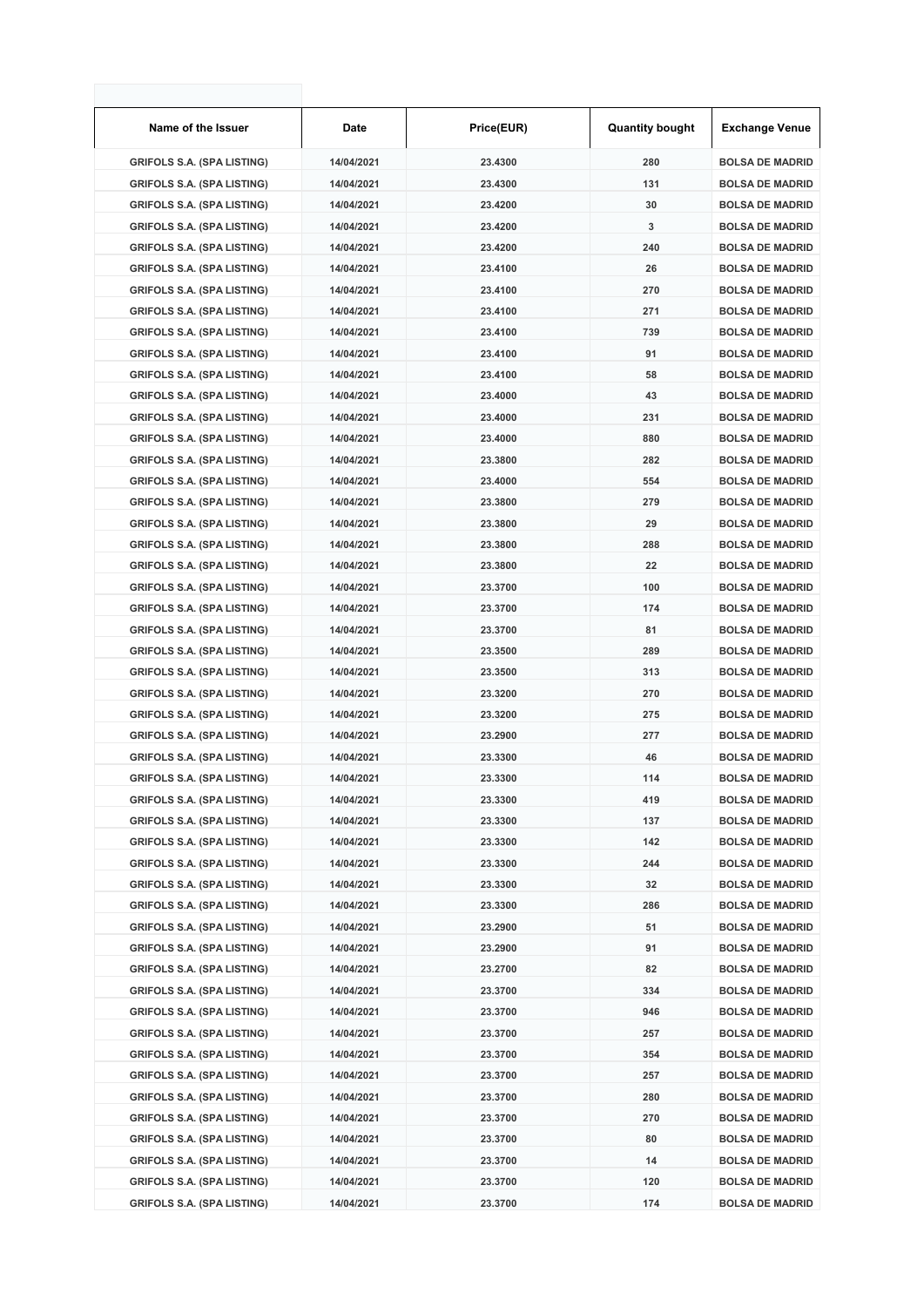| Name of the Issuer                | Date       | Price(EUR) | <b>Quantity bought</b> | <b>Exchange Venue</b>  |
|-----------------------------------|------------|------------|------------------------|------------------------|
| <b>GRIFOLS S.A. (SPA LISTING)</b> | 14/04/2021 | 23.3700    | 485                    | <b>BOLSA DE MADRID</b> |
| <b>GRIFOLS S.A. (SPA LISTING)</b> | 14/04/2021 | 23.3700    | 308                    | <b>BOLSA DE MADRID</b> |
| <b>GRIFOLS S.A. (SPA LISTING)</b> | 14/04/2021 | 23.3700    | 829                    | <b>BOLSA DE MADRID</b> |
| <b>GRIFOLS S.A. (SPA LISTING)</b> | 14/04/2021 | 23.3700    | 230                    | <b>BOLSA DE MADRID</b> |
| <b>GRIFOLS S.A. (SPA LISTING)</b> | 14/04/2021 | 23.3700    | 304                    | <b>BOLSA DE MADRID</b> |
| <b>GRIFOLS S.A. (SPA LISTING)</b> | 14/04/2021 | 23.3700    | 308                    | <b>BOLSA DE MADRID</b> |
| <b>GRIFOLS S.A. (SPA LISTING)</b> | 14/04/2021 | 23.3700    | 194                    | <b>BOLSA DE MADRID</b> |
| <b>GRIFOLS S.A. (SPA LISTING)</b> | 14/04/2021 | 23.3800    | 1,396                  | <b>BOLSA DE MADRID</b> |
| <b>GRIFOLS S.A. (SPA LISTING)</b> | 15/04/2021 | 23.4000    | 320                    | <b>BOLSA DE MADRID</b> |
| <b>GRIFOLS S.A. (SPA LISTING)</b> | 15/04/2021 | 23.4000    | 322                    | <b>BOLSA DE MADRID</b> |
| <b>GRIFOLS S.A. (SPA LISTING)</b> | 15/04/2021 | 23.4000    | 249                    | <b>BOLSA DE MADRID</b> |
| <b>GRIFOLS S.A. (SPA LISTING)</b> | 15/04/2021 | 23.3700    | 316                    | <b>BOLSA DE MADRID</b> |
| <b>GRIFOLS S.A. (SPA LISTING)</b> | 15/04/2021 | 23.3400    | 296                    | <b>BOLSA DE MADRID</b> |
| <b>GRIFOLS S.A. (SPA LISTING)</b> | 15/04/2021 | 23.3100    | 276                    | <b>BOLSA DE MADRID</b> |
| <b>GRIFOLS S.A. (SPA LISTING)</b> | 15/04/2021 | 23.3100    | 302                    | <b>BOLSA DE MADRID</b> |
| <b>GRIFOLS S.A. (SPA LISTING)</b> | 15/04/2021 | 23.3100    | 48                     | <b>BOLSA DE MADRID</b> |
| <b>GRIFOLS S.A. (SPA LISTING)</b> | 15/04/2021 | 23.3900    | 290                    | <b>BOLSA DE MADRID</b> |
| <b>GRIFOLS S.A. (SPA LISTING)</b> | 15/04/2021 | 23.3900    | 299                    | <b>BOLSA DE MADRID</b> |
| <b>GRIFOLS S.A. (SPA LISTING)</b> | 15/04/2021 | 23.3900    | 200                    | <b>BOLSA DE MADRID</b> |
| <b>GRIFOLS S.A. (SPA LISTING)</b> | 15/04/2021 | 23.3900    | 81                     | <b>BOLSA DE MADRID</b> |
| <b>GRIFOLS S.A. (SPA LISTING)</b> | 15/04/2021 | 23.3900    | 81                     | <b>BOLSA DE MADRID</b> |
| <b>GRIFOLS S.A. (SPA LISTING)</b> | 15/04/2021 | 23.3900    | 252                    | <b>BOLSA DE MADRID</b> |
| <b>GRIFOLS S.A. (SPA LISTING)</b> | 15/04/2021 | 23.3500    | 305                    | <b>BOLSA DE MADRID</b> |
| <b>GRIFOLS S.A. (SPA LISTING)</b> | 15/04/2021 | 23.4300    | 183                    | <b>BOLSA DE MADRID</b> |
| <b>GRIFOLS S.A. (SPA LISTING)</b> | 15/04/2021 | 23.4300    | 322                    | <b>BOLSA DE MADRID</b> |
| <b>GRIFOLS S.A. (SPA LISTING)</b> | 15/04/2021 | 23.4300    | 45                     | <b>BOLSA DE MADRID</b> |
| <b>GRIFOLS S.A. (SPA LISTING)</b> | 15/04/2021 | 23.4300    | 275                    | <b>BOLSA DE MADRID</b> |
| <b>GRIFOLS S.A. (SPA LISTING)</b> | 15/04/2021 | 23.4300    | 19                     | <b>BOLSA DE MADRID</b> |
| <b>GRIFOLS S.A. (SPA LISTING)</b> | 15/04/2021 | 23.4200    | 277                    | <b>BOLSA DE MADRID</b> |
| <b>GRIFOLS S.A. (SPA LISTING)</b> | 15/04/2021 | 23.4500    | 277                    | <b>BOLSA DE MADRID</b> |
| <b>GRIFOLS S.A. (SPA LISTING)</b> | 15/04/2021 | 23.4500    | 124                    | <b>BOLSA DE MADRID</b> |
| <b>GRIFOLS S.A. (SPA LISTING)</b> | 15/04/2021 | 23.5500    | 59                     | <b>BOLSA DE MADRID</b> |
| <b>GRIFOLS S.A. (SPA LISTING)</b> | 15/04/2021 | 23.5500    | 211                    | <b>BOLSA DE MADRID</b> |
| <b>GRIFOLS S.A. (SPA LISTING)</b> | 15/04/2021 | 23.5500    | 226                    | <b>BOLSA DE MADRID</b> |
| <b>GRIFOLS S.A. (SPA LISTING)</b> | 15/04/2021 | 23.5500    | 2                      | <b>BOLSA DE MADRID</b> |
| <b>GRIFOLS S.A. (SPA LISTING)</b> | 15/04/2021 | 23.5800    | 81                     | <b>BOLSA DE MADRID</b> |
| <b>GRIFOLS S.A. (SPA LISTING)</b> | 15/04/2021 | 23.5700    | 295                    | <b>BOLSA DE MADRID</b> |
| <b>GRIFOLS S.A. (SPA LISTING)</b> | 15/04/2021 | 23.5700    | 1                      | <b>BOLSA DE MADRID</b> |
| <b>GRIFOLS S.A. (SPA LISTING)</b> | 15/04/2021 | 23.5500    | 22                     | <b>BOLSA DE MADRID</b> |
| <b>GRIFOLS S.A. (SPA LISTING)</b> | 15/04/2021 | 23.5500    | 276                    | <b>BOLSA DE MADRID</b> |
| <b>GRIFOLS S.A. (SPA LISTING)</b> | 15/04/2021 | 23.5500    | 318                    | <b>BOLSA DE MADRID</b> |
| <b>GRIFOLS S.A. (SPA LISTING)</b> | 15/04/2021 | 23.5500    | 301                    | <b>BOLSA DE MADRID</b> |
| <b>GRIFOLS S.A. (SPA LISTING)</b> | 15/04/2021 | 23.5400    | 180                    | <b>BOLSA DE MADRID</b> |
| <b>GRIFOLS S.A. (SPA LISTING)</b> | 15/04/2021 | 23.5400    | 105                    | <b>BOLSA DE MADRID</b> |
| <b>GRIFOLS S.A. (SPA LISTING)</b> | 15/04/2021 | 23.5300    | 258                    | <b>BOLSA DE MADRID</b> |
| <b>GRIFOLS S.A. (SPA LISTING)</b> | 15/04/2021 | 23.5300    | 203                    | <b>BOLSA DE MADRID</b> |
| <b>GRIFOLS S.A. (SPA LISTING)</b> | 15/04/2021 | 23.5300    | 55                     | <b>BOLSA DE MADRID</b> |
| <b>GRIFOLS S.A. (SPA LISTING)</b> | 15/04/2021 | 23.5300    | 315                    | <b>BOLSA DE MADRID</b> |
| <b>GRIFOLS S.A. (SPA LISTING)</b> | 15/04/2021 | 23.5400    | 287                    | <b>BOLSA DE MADRID</b> |
| <b>GRIFOLS S.A. (SPA LISTING)</b> | 15/04/2021 | 23.5400    | 287                    | <b>BOLSA DE MADRID</b> |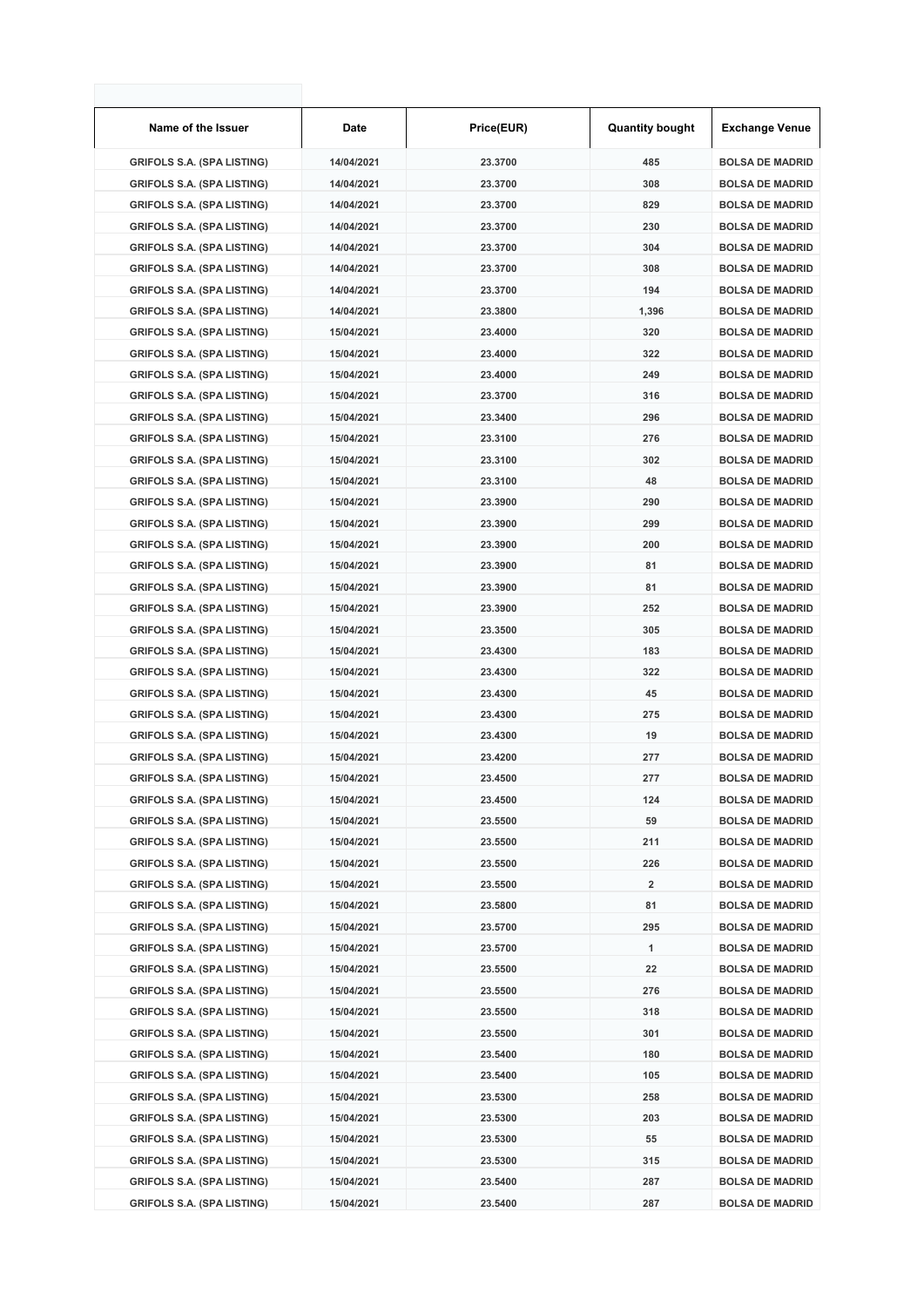| Name of the Issuer                | Date       | Price(EUR) | <b>Quantity bought</b> | <b>Exchange Venue</b>  |
|-----------------------------------|------------|------------|------------------------|------------------------|
| <b>GRIFOLS S.A. (SPA LISTING)</b> | 15/04/2021 | 23.5400    | 97                     | <b>BOLSA DE MADRID</b> |
| <b>GRIFOLS S.A. (SPA LISTING)</b> | 15/04/2021 | 23.5400    | 167                    | <b>BOLSA DE MADRID</b> |
| <b>GRIFOLS S.A. (SPA LISTING)</b> | 15/04/2021 | 23.5400    | 94                     | <b>BOLSA DE MADRID</b> |
| <b>GRIFOLS S.A. (SPA LISTING)</b> | 15/04/2021 | 23.5400    | 540                    | <b>BOLSA DE MADRID</b> |
| <b>GRIFOLS S.A. (SPA LISTING)</b> | 15/04/2021 | 23.5400    | 4                      | <b>BOLSA DE MADRID</b> |
| <b>GRIFOLS S.A. (SPA LISTING)</b> | 15/04/2021 | 23.5700    | 177                    | <b>BOLSA DE MADRID</b> |
| <b>GRIFOLS S.A. (SPA LISTING)</b> | 15/04/2021 | 23.5700    | 95                     | <b>BOLSA DE MADRID</b> |
| <b>GRIFOLS S.A. (SPA LISTING)</b> | 15/04/2021 | 23.6300    | 277                    | <b>BOLSA DE MADRID</b> |
| <b>GRIFOLS S.A. (SPA LISTING)</b> | 15/04/2021 | 23.6300    | 297                    | <b>BOLSA DE MADRID</b> |
| <b>GRIFOLS S.A. (SPA LISTING)</b> | 15/04/2021 | 23.6400    | 270                    | <b>BOLSA DE MADRID</b> |
| <b>GRIFOLS S.A. (SPA LISTING)</b> | 15/04/2021 | 23.6200    | 832                    | <b>BOLSA DE MADRID</b> |
| <b>GRIFOLS S.A. (SPA LISTING)</b> | 15/04/2021 | 23.6600    | 50                     | <b>BOLSA DE MADRID</b> |
| <b>GRIFOLS S.A. (SPA LISTING)</b> | 15/04/2021 | 23.6600    | 224                    | <b>BOLSA DE MADRID</b> |
| <b>GRIFOLS S.A. (SPA LISTING)</b> | 15/04/2021 | 23.6500    | 815                    | <b>BOLSA DE MADRID</b> |
| <b>GRIFOLS S.A. (SPA LISTING)</b> | 15/04/2021 | 23.6300    | 79                     | <b>BOLSA DE MADRID</b> |
| <b>GRIFOLS S.A. (SPA LISTING)</b> | 15/04/2021 | 23.6300    | 98                     | <b>BOLSA DE MADRID</b> |
| <b>GRIFOLS S.A. (SPA LISTING)</b> | 15/04/2021 | 23.6300    | 317                    | <b>BOLSA DE MADRID</b> |
| <b>GRIFOLS S.A. (SPA LISTING)</b> | 15/04/2021 | 23.6300    | 45                     | <b>BOLSA DE MADRID</b> |
| <b>GRIFOLS S.A. (SPA LISTING)</b> | 15/04/2021 | 23.6300    | 281                    | <b>BOLSA DE MADRID</b> |
| <b>GRIFOLS S.A. (SPA LISTING)</b> | 15/04/2021 | 23.6300    | 5                      | <b>BOLSA DE MADRID</b> |
| <b>GRIFOLS S.A. (SPA LISTING)</b> | 15/04/2021 | 23.6200    | 148                    | <b>BOLSA DE MADRID</b> |
| <b>GRIFOLS S.A. (SPA LISTING)</b> | 15/04/2021 | 23.6200    | 169                    | <b>BOLSA DE MADRID</b> |
| <b>GRIFOLS S.A. (SPA LISTING)</b> | 15/04/2021 | 23.6200    | 5                      | <b>BOLSA DE MADRID</b> |
| <b>GRIFOLS S.A. (SPA LISTING)</b> | 15/04/2021 | 23.6300    | 283                    | <b>BOLSA DE MADRID</b> |
| <b>GRIFOLS S.A. (SPA LISTING)</b> | 15/04/2021 | 23.6100    | 269                    | <b>BOLSA DE MADRID</b> |
| <b>GRIFOLS S.A. (SPA LISTING)</b> | 15/04/2021 | 23.5800    | 560                    | <b>BOLSA DE MADRID</b> |
| <b>GRIFOLS S.A. (SPA LISTING)</b> | 15/04/2021 | 23.5700    | 527                    | <b>BOLSA DE MADRID</b> |
| <b>GRIFOLS S.A. (SPA LISTING)</b> | 15/04/2021 | 23.5700    | 15                     | <b>BOLSA DE MADRID</b> |
| <b>GRIFOLS S.A. (SPA LISTING)</b> | 15/04/2021 | 23.5700    | 292                    | <b>BOLSA DE MADRID</b> |
| <b>GRIFOLS S.A. (SPA LISTING)</b> | 15/04/2021 | 23.5700    | 319                    | <b>BOLSA DE MADRID</b> |
| <b>GRIFOLS S.A. (SPA LISTING)</b> | 15/04/2021 | 23.5800    | 147                    | <b>BOLSA DE MADRID</b> |
| <b>GRIFOLS S.A. (SPA LISTING)</b> | 15/04/2021 | 23.5800    | 120                    | <b>BOLSA DE MADRID</b> |
| <b>GRIFOLS S.A. (SPA LISTING)</b> | 15/04/2021 | 23.5800    | 20                     | <b>BOLSA DE MADRID</b> |
| <b>GRIFOLS S.A. (SPA LISTING)</b> | 15/04/2021 | 23.5600    | 575                    | <b>BOLSA DE MADRID</b> |
| <b>GRIFOLS S.A. (SPA LISTING)</b> | 15/04/2021 | 23.5600    | 295                    | <b>BOLSA DE MADRID</b> |
| <b>GRIFOLS S.A. (SPA LISTING)</b> | 15/04/2021 | 23.5500    | 272                    | <b>BOLSA DE MADRID</b> |
| <b>GRIFOLS S.A. (SPA LISTING)</b> | 15/04/2021 | 23.5300    | 277                    | <b>BOLSA DE MADRID</b> |
| <b>GRIFOLS S.A. (SPA LISTING)</b> | 15/04/2021 | 23.5700    | 28                     | <b>BOLSA DE MADRID</b> |
| <b>GRIFOLS S.A. (SPA LISTING)</b> | 15/04/2021 | 23.5700    | 16                     | <b>BOLSA DE MADRID</b> |
| <b>GRIFOLS S.A. (SPA LISTING)</b> | 15/04/2021 | 23.5700    | 139                    | <b>BOLSA DE MADRID</b> |
| <b>GRIFOLS S.A. (SPA LISTING)</b> | 15/04/2021 | 23.5700    | 142                    | <b>BOLSA DE MADRID</b> |
| <b>GRIFOLS S.A. (SPA LISTING)</b> | 15/04/2021 | 23.5700    | 160                    | <b>BOLSA DE MADRID</b> |
| <b>GRIFOLS S.A. (SPA LISTING)</b> | 15/04/2021 | 23.5700    | 121                    | <b>BOLSA DE MADRID</b> |
| <b>GRIFOLS S.A. (SPA LISTING)</b> | 15/04/2021 | 23.5700    | 183                    | <b>BOLSA DE MADRID</b> |
| <b>GRIFOLS S.A. (SPA LISTING)</b> | 15/04/2021 | 23.5800    | 269                    | <b>BOLSA DE MADRID</b> |
| <b>GRIFOLS S.A. (SPA LISTING)</b> | 15/04/2021 | 23.5800    | 6                      | <b>BOLSA DE MADRID</b> |
| <b>GRIFOLS S.A. (SPA LISTING)</b> | 15/04/2021 | 23.5800    | 104                    | <b>BOLSA DE MADRID</b> |
| <b>GRIFOLS S.A. (SPA LISTING)</b> | 15/04/2021 | 23.5800    | 80                     | <b>BOLSA DE MADRID</b> |
| <b>GRIFOLS S.A. (SPA LISTING)</b> | 15/04/2021 | 23.5800    | 97                     | <b>BOLSA DE MADRID</b> |
| <b>GRIFOLS S.A. (SPA LISTING)</b> | 15/04/2021 | 23.5600    | 316                    | <b>BOLSA DE MADRID</b> |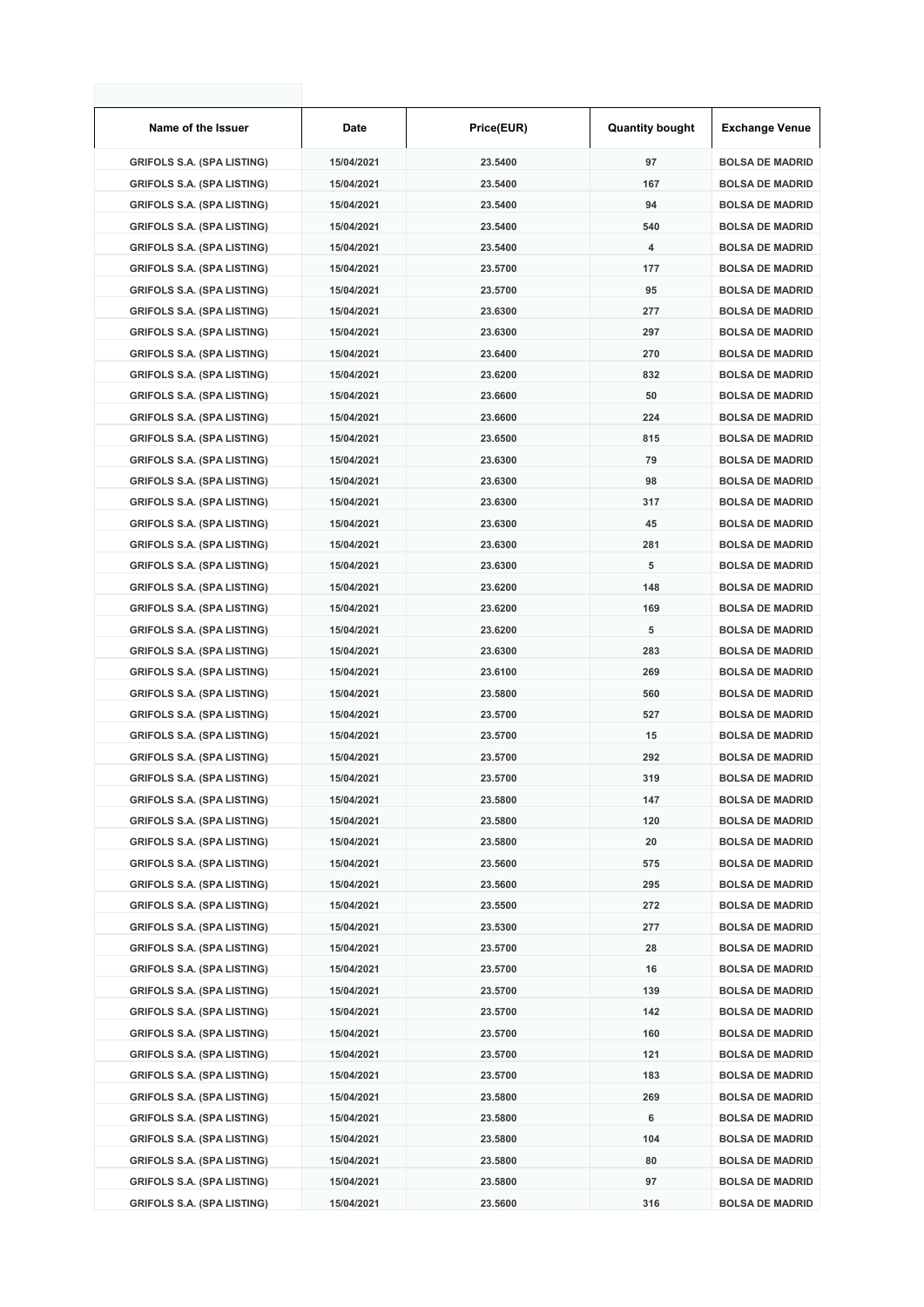| Name of the Issuer                | Date       | Price(EUR) | <b>Quantity bought</b> | <b>Exchange Venue</b>  |
|-----------------------------------|------------|------------|------------------------|------------------------|
| <b>GRIFOLS S.A. (SPA LISTING)</b> | 15/04/2021 | 23.5600    | 273                    | <b>BOLSA DE MADRID</b> |
| <b>GRIFOLS S.A. (SPA LISTING)</b> | 15/04/2021 | 23.5400    | 63                     | <b>BOLSA DE MADRID</b> |
| <b>GRIFOLS S.A. (SPA LISTING)</b> | 15/04/2021 | 23.5400    | 152                    | <b>BOLSA DE MADRID</b> |
| <b>GRIFOLS S.A. (SPA LISTING)</b> | 15/04/2021 | 23.5400    | 11                     | <b>BOLSA DE MADRID</b> |
| <b>GRIFOLS S.A. (SPA LISTING)</b> | 15/04/2021 | 23.5400    | 24                     | <b>BOLSA DE MADRID</b> |
| <b>GRIFOLS S.A. (SPA LISTING)</b> | 15/04/2021 | 23.5400    | 22                     | <b>BOLSA DE MADRID</b> |
| <b>GRIFOLS S.A. (SPA LISTING)</b> | 15/04/2021 | 23.5400    | 51                     | <b>BOLSA DE MADRID</b> |
| <b>GRIFOLS S.A. (SPA LISTING)</b> | 15/04/2021 | 23.5400    | 191                    | <b>BOLSA DE MADRID</b> |
| <b>GRIFOLS S.A. (SPA LISTING)</b> | 15/04/2021 | 23.5400    | 105                    | <b>BOLSA DE MADRID</b> |
| <b>GRIFOLS S.A. (SPA LISTING)</b> | 15/04/2021 | 23.5200    | 297                    | <b>BOLSA DE MADRID</b> |
| <b>GRIFOLS S.A. (SPA LISTING)</b> | 15/04/2021 | 23.5200    | 85                     | <b>BOLSA DE MADRID</b> |
| <b>GRIFOLS S.A. (SPA LISTING)</b> | 15/04/2021 | 23.5200    | 187                    | <b>BOLSA DE MADRID</b> |
| <b>GRIFOLS S.A. (SPA LISTING)</b> | 15/04/2021 | 23.5600    | 257                    | <b>BOLSA DE MADRID</b> |
| <b>GRIFOLS S.A. (SPA LISTING)</b> | 15/04/2021 | 23.5600    | 257                    | <b>BOLSA DE MADRID</b> |
| <b>GRIFOLS S.A. (SPA LISTING)</b> | 15/04/2021 | 23.5600    | 257                    | <b>BOLSA DE MADRID</b> |
| <b>GRIFOLS S.A. (SPA LISTING)</b> | 15/04/2021 | 23.5600    | 91                     | <b>BOLSA DE MADRID</b> |
| <b>GRIFOLS S.A. (SPA LISTING)</b> | 15/04/2021 | 23.5500    | 87                     | <b>BOLSA DE MADRID</b> |
| <b>GRIFOLS S.A. (SPA LISTING)</b> | 15/04/2021 | 23.5500    | 200                    | <b>BOLSA DE MADRID</b> |
| <b>GRIFOLS S.A. (SPA LISTING)</b> | 15/04/2021 | 23.5500    | 28                     | <b>BOLSA DE MADRID</b> |
| <b>GRIFOLS S.A. (SPA LISTING)</b> | 15/04/2021 | 23.5300    | 585                    | <b>BOLSA DE MADRID</b> |
| <b>GRIFOLS S.A. (SPA LISTING)</b> | 15/04/2021 | 23.6500    | 287                    | <b>BOLSA DE MADRID</b> |
| <b>GRIFOLS S.A. (SPA LISTING)</b> | 15/04/2021 | 23.6900    | 20                     | <b>BOLSA DE MADRID</b> |
| <b>GRIFOLS S.A. (SPA LISTING)</b> | 15/04/2021 | 23.6900    | 608                    | <b>BOLSA DE MADRID</b> |
| <b>GRIFOLS S.A. (SPA LISTING)</b> | 15/04/2021 | 23.6900    | 297                    | <b>BOLSA DE MADRID</b> |
| <b>GRIFOLS S.A. (SPA LISTING)</b> | 15/04/2021 | 23.6900    | 9                      | <b>BOLSA DE MADRID</b> |
| <b>GRIFOLS S.A. (SPA LISTING)</b> | 15/04/2021 | 23.6900    | 295                    | <b>BOLSA DE MADRID</b> |
| <b>GRIFOLS S.A. (SPA LISTING)</b> | 15/04/2021 | 23.6800    | 304                    | <b>BOLSA DE MADRID</b> |
| <b>GRIFOLS S.A. (SPA LISTING)</b> | 15/04/2021 | 23.6700    | 335                    | <b>BOLSA DE MADRID</b> |
| <b>GRIFOLS S.A. (SPA LISTING)</b> | 15/04/2021 | 23.6600    | 584                    | <b>BOLSA DE MADRID</b> |
| <b>GRIFOLS S.A. (SPA LISTING)</b> | 15/04/2021 | 23.6600    | 310                    | <b>BOLSA DE MADRID</b> |
| <b>GRIFOLS S.A. (SPA LISTING)</b> | 15/04/2021 | 23.6600    | 281                    | <b>BOLSA DE MADRID</b> |
| <b>GRIFOLS S.A. (SPA LISTING)</b> | 15/04/2021 | 23.6600    | 284                    | <b>BOLSA DE MADRID</b> |
| <b>GRIFOLS S.A. (SPA LISTING)</b> | 15/04/2021 | 23.6500    | 285                    | <b>BOLSA DE MADRID</b> |
| <b>GRIFOLS S.A. (SPA LISTING)</b> | 15/04/2021 | 23.6500    | 567                    | <b>BOLSA DE MADRID</b> |
| <b>GRIFOLS S.A. (SPA LISTING)</b> | 15/04/2021 | 23.6500    | 298                    | <b>BOLSA DE MADRID</b> |
| <b>GRIFOLS S.A. (SPA LISTING)</b> | 15/04/2021 | 23.6600    | 234                    | <b>BOLSA DE MADRID</b> |
| <b>GRIFOLS S.A. (SPA LISTING)</b> | 15/04/2021 | 23.6600    | 66                     | <b>BOLSA DE MADRID</b> |
| <b>GRIFOLS S.A. (SPA LISTING)</b> | 15/04/2021 | 23.6500    | 582                    | <b>BOLSA DE MADRID</b> |
| <b>GRIFOLS S.A. (SPA LISTING)</b> | 15/04/2021 | 23.6500    | 290                    | <b>BOLSA DE MADRID</b> |
| <b>GRIFOLS S.A. (SPA LISTING)</b> | 15/04/2021 | 23.6500    | 111                    | <b>BOLSA DE MADRID</b> |
| <b>GRIFOLS S.A. (SPA LISTING)</b> | 15/04/2021 | 23.6500    | 189                    | <b>BOLSA DE MADRID</b> |
| <b>GRIFOLS S.A. (SPA LISTING)</b> | 15/04/2021 | 23.6200    | 323                    | <b>BOLSA DE MADRID</b> |
| <b>GRIFOLS S.A. (SPA LISTING)</b> | 15/04/2021 | 23.6200    | 301                    | <b>BOLSA DE MADRID</b> |
| <b>GRIFOLS S.A. (SPA LISTING)</b> | 15/04/2021 | 23.6400    | 305                    | <b>BOLSA DE MADRID</b> |
| <b>GRIFOLS S.A. (SPA LISTING)</b> | 15/04/2021 | 23.6500    | 224                    | <b>BOLSA DE MADRID</b> |
| <b>GRIFOLS S.A. (SPA LISTING)</b> | 15/04/2021 | 23.6500    | 63                     | <b>BOLSA DE MADRID</b> |
| <b>GRIFOLS S.A. (SPA LISTING)</b> | 15/04/2021 | 23.6300    | 582                    | <b>BOLSA DE MADRID</b> |
| <b>GRIFOLS S.A. (SPA LISTING)</b> | 15/04/2021 | 23.6200    | 268                    | <b>BOLSA DE MADRID</b> |
| <b>GRIFOLS S.A. (SPA LISTING)</b> | 15/04/2021 | 23.5800    | 307                    | <b>BOLSA DE MADRID</b> |
| <b>GRIFOLS S.A. (SPA LISTING)</b> | 15/04/2021 | 23.5800    | 17                     | <b>BOLSA DE MADRID</b> |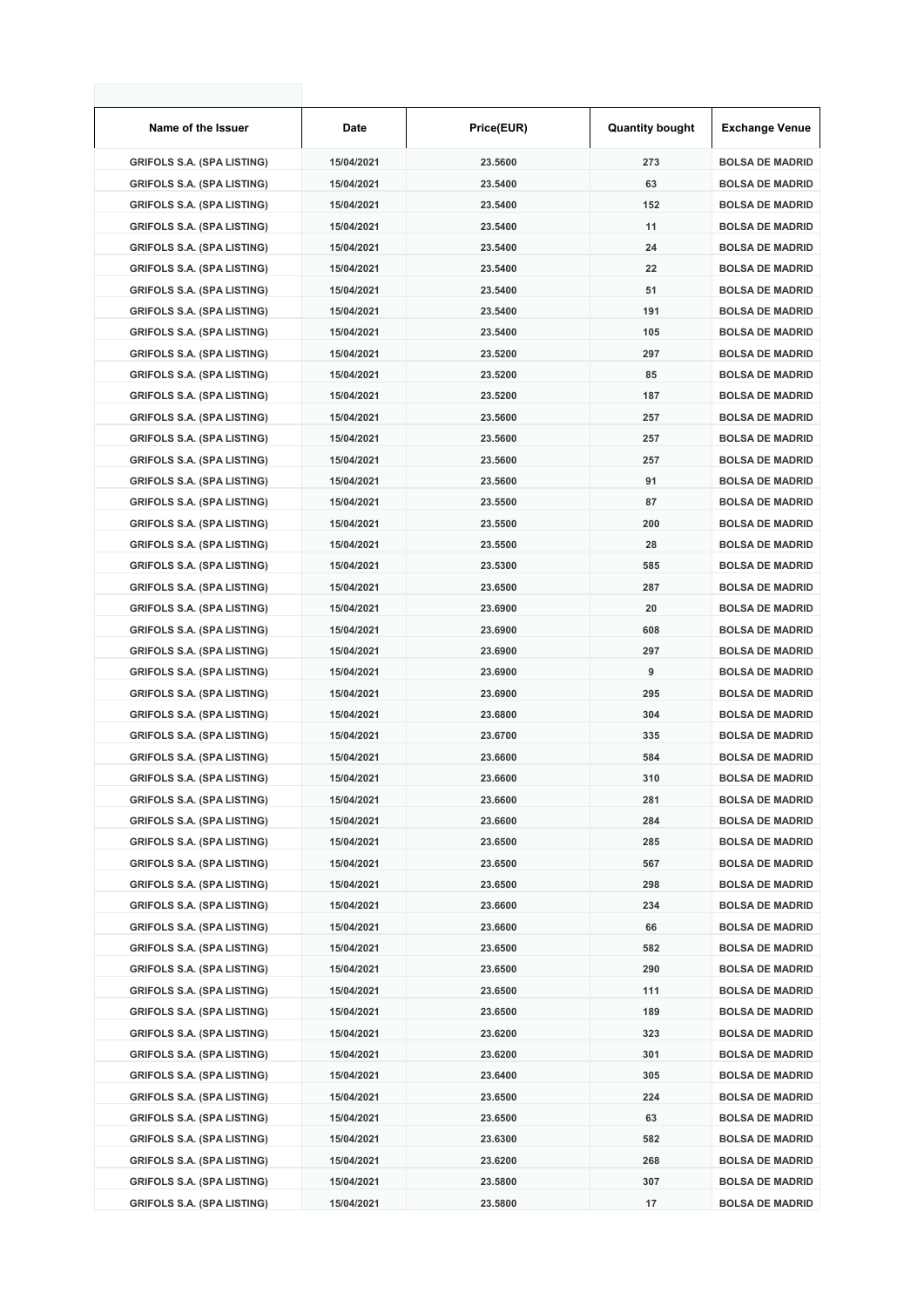| Name of the Issuer                | Date       | Price(EUR) | <b>Quantity bought</b> | <b>Exchange Venue</b>  |
|-----------------------------------|------------|------------|------------------------|------------------------|
| <b>GRIFOLS S.A. (SPA LISTING)</b> | 15/04/2021 | 23.5700    | 252                    | <b>BOLSA DE MADRID</b> |
| <b>GRIFOLS S.A. (SPA LISTING)</b> | 15/04/2021 | 23.5700    | 45                     | <b>BOLSA DE MADRID</b> |
| <b>GRIFOLS S.A. (SPA LISTING)</b> | 15/04/2021 | 23.5700    | 148                    | <b>BOLSA DE MADRID</b> |
| <b>GRIFOLS S.A. (SPA LISTING)</b> | 15/04/2021 | 23.5700    | 159                    | <b>BOLSA DE MADRID</b> |
| <b>GRIFOLS S.A. (SPA LISTING)</b> | 15/04/2021 | 23.5700    | 291                    | <b>BOLSA DE MADRID</b> |
| <b>GRIFOLS S.A. (SPA LISTING)</b> | 15/04/2021 | 23.5800    | 284                    | <b>BOLSA DE MADRID</b> |
| <b>GRIFOLS S.A. (SPA LISTING)</b> | 15/04/2021 | 23.5800    | 6                      | <b>BOLSA DE MADRID</b> |
| <b>GRIFOLS S.A. (SPA LISTING)</b> | 15/04/2021 | 23.6200    | 184                    | <b>BOLSA DE MADRID</b> |
| <b>GRIFOLS S.A. (SPA LISTING)</b> | 15/04/2021 | 23.6200    | 298                    | <b>BOLSA DE MADRID</b> |
| <b>GRIFOLS S.A. (SPA LISTING)</b> | 15/04/2021 | 23.6200    | 422                    | <b>BOLSA DE MADRID</b> |
| <b>GRIFOLS S.A. (SPA LISTING)</b> | 15/04/2021 | 23.5900    | 77                     | <b>BOLSA DE MADRID</b> |
| <b>GRIFOLS S.A. (SPA LISTING)</b> | 15/04/2021 | 23.5900    | 471                    | <b>BOLSA DE MADRID</b> |
| <b>GRIFOLS S.A. (SPA LISTING)</b> | 15/04/2021 | 23.5800    | 546                    | <b>BOLSA DE MADRID</b> |
| <b>GRIFOLS S.A. (SPA LISTING)</b> | 15/04/2021 | 23.5800    | 144                    | <b>BOLSA DE MADRID</b> |
| <b>GRIFOLS S.A. (SPA LISTING)</b> | 15/04/2021 | 23.5800    | 147                    | <b>BOLSA DE MADRID</b> |
| <b>GRIFOLS S.A. (SPA LISTING)</b> | 15/04/2021 | 23.5900    | 182                    | <b>BOLSA DE MADRID</b> |
| <b>GRIFOLS S.A. (SPA LISTING)</b> | 15/04/2021 | 23.5900    | 131                    | <b>BOLSA DE MADRID</b> |
| <b>GRIFOLS S.A. (SPA LISTING)</b> | 15/04/2021 | 23.6000    | 17                     | <b>BOLSA DE MADRID</b> |
| <b>GRIFOLS S.A. (SPA LISTING)</b> | 15/04/2021 | 23,6000    | 40                     | <b>BOLSA DE MADRID</b> |
| <b>GRIFOLS S.A. (SPA LISTING)</b> | 15/04/2021 | 23.6000    | 211                    | <b>BOLSA DE MADRID</b> |
| <b>GRIFOLS S.A. (SPA LISTING)</b> | 15/04/2021 | 23.6000    | 472                    | <b>BOLSA DE MADRID</b> |
| <b>GRIFOLS S.A. (SPA LISTING)</b> | 15/04/2021 | 23.6000    | 495                    | <b>BOLSA DE MADRID</b> |
| <b>GRIFOLS S.A. (SPA LISTING)</b> | 15/04/2021 | 23.5900    | 272                    | <b>BOLSA DE MADRID</b> |
| <b>GRIFOLS S.A. (SPA LISTING)</b> | 15/04/2021 | 23.5700    | 285                    | <b>BOLSA DE MADRID</b> |
| <b>GRIFOLS S.A. (SPA LISTING)</b> | 15/04/2021 | 23.5700    | 46                     | <b>BOLSA DE MADRID</b> |
| <b>GRIFOLS S.A. (SPA LISTING)</b> | 15/04/2021 | 23.5700    | 273                    | <b>BOLSA DE MADRID</b> |
| <b>GRIFOLS S.A. (SPA LISTING)</b> | 15/04/2021 | 23.5700    | 189                    | <b>BOLSA DE MADRID</b> |
| <b>GRIFOLS S.A. (SPA LISTING)</b> | 15/04/2021 | 23.5700    | 361                    | <b>BOLSA DE MADRID</b> |
| <b>GRIFOLS S.A. (SPA LISTING)</b> | 15/04/2021 | 23.5600    | 313                    | <b>BOLSA DE MADRID</b> |
| <b>GRIFOLS S.A. (SPA LISTING)</b> | 15/04/2021 | 23.5600    | 299                    | <b>BOLSA DE MADRID</b> |
| <b>GRIFOLS S.A. (SPA LISTING)</b> | 15/04/2021 | 23.5600    | 185                    | <b>BOLSA DE MADRID</b> |
| <b>GRIFOLS S.A. (SPA LISTING)</b> | 15/04/2021 | 23.5800    | 336                    | <b>BOLSA DE MADRID</b> |
| <b>GRIFOLS S.A. (SPA LISTING)</b> | 15/04/2021 | 23.5800    | 35                     | <b>BOLSA DE MADRID</b> |
| <b>GRIFOLS S.A. (SPA LISTING)</b> | 15/04/2021 | 23.5800    | 266                    | <b>BOLSA DE MADRID</b> |
| <b>GRIFOLS S.A. (SPA LISTING)</b> | 15/04/2021 | 23.5700    | 285                    | <b>BOLSA DE MADRID</b> |
| <b>GRIFOLS S.A. (SPA LISTING)</b> | 15/04/2021 | 23.5700    | 266                    | <b>BOLSA DE MADRID</b> |
| <b>GRIFOLS S.A. (SPA LISTING)</b> | 15/04/2021 | 23.5700    | 246                    | <b>BOLSA DE MADRID</b> |
| <b>GRIFOLS S.A. (SPA LISTING)</b> | 15/04/2021 | 23.5700    | 88                     | <b>BOLSA DE MADRID</b> |
| <b>GRIFOLS S.A. (SPA LISTING)</b> | 15/04/2021 | 23.5600    | 565                    | <b>BOLSA DE MADRID</b> |
| <b>GRIFOLS S.A. (SPA LISTING)</b> | 15/04/2021 | 23.5600    | 267                    | <b>BOLSA DE MADRID</b> |
| <b>GRIFOLS S.A. (SPA LISTING)</b> | 15/04/2021 | 23.5600    | 66                     | <b>BOLSA DE MADRID</b> |
| <b>GRIFOLS S.A. (SPA LISTING)</b> | 15/04/2021 | 23.5600    | 212                    | <b>BOLSA DE MADRID</b> |
| <b>GRIFOLS S.A. (SPA LISTING)</b> | 15/04/2021 | 23.5600    | 112                    | <b>BOLSA DE MADRID</b> |
| <b>GRIFOLS S.A. (SPA LISTING)</b> | 15/04/2021 | 23.5600    | 333                    | <b>BOLSA DE MADRID</b> |
| <b>GRIFOLS S.A. (SPA LISTING)</b> | 15/04/2021 | 23.5500    | 635                    | <b>BOLSA DE MADRID</b> |
| <b>GRIFOLS S.A. (SPA LISTING)</b> | 15/04/2021 | 23.5500    | 318                    | <b>BOLSA DE MADRID</b> |
| <b>GRIFOLS S.A. (SPA LISTING)</b> | 16/04/2021 | 23.5800    | 283                    | <b>BOLSA DE MADRID</b> |
| <b>GRIFOLS S.A. (SPA LISTING)</b> | 16/04/2021 | 23.5800    | 275                    | <b>BOLSA DE MADRID</b> |
| <b>GRIFOLS S.A. (SPA LISTING)</b> | 16/04/2021 | 23.5800    | 280                    | <b>BOLSA DE MADRID</b> |
| <b>GRIFOLS S.A. (SPA LISTING)</b> | 16/04/2021 | 23.5800    | 317                    | <b>BOLSA DE MADRID</b> |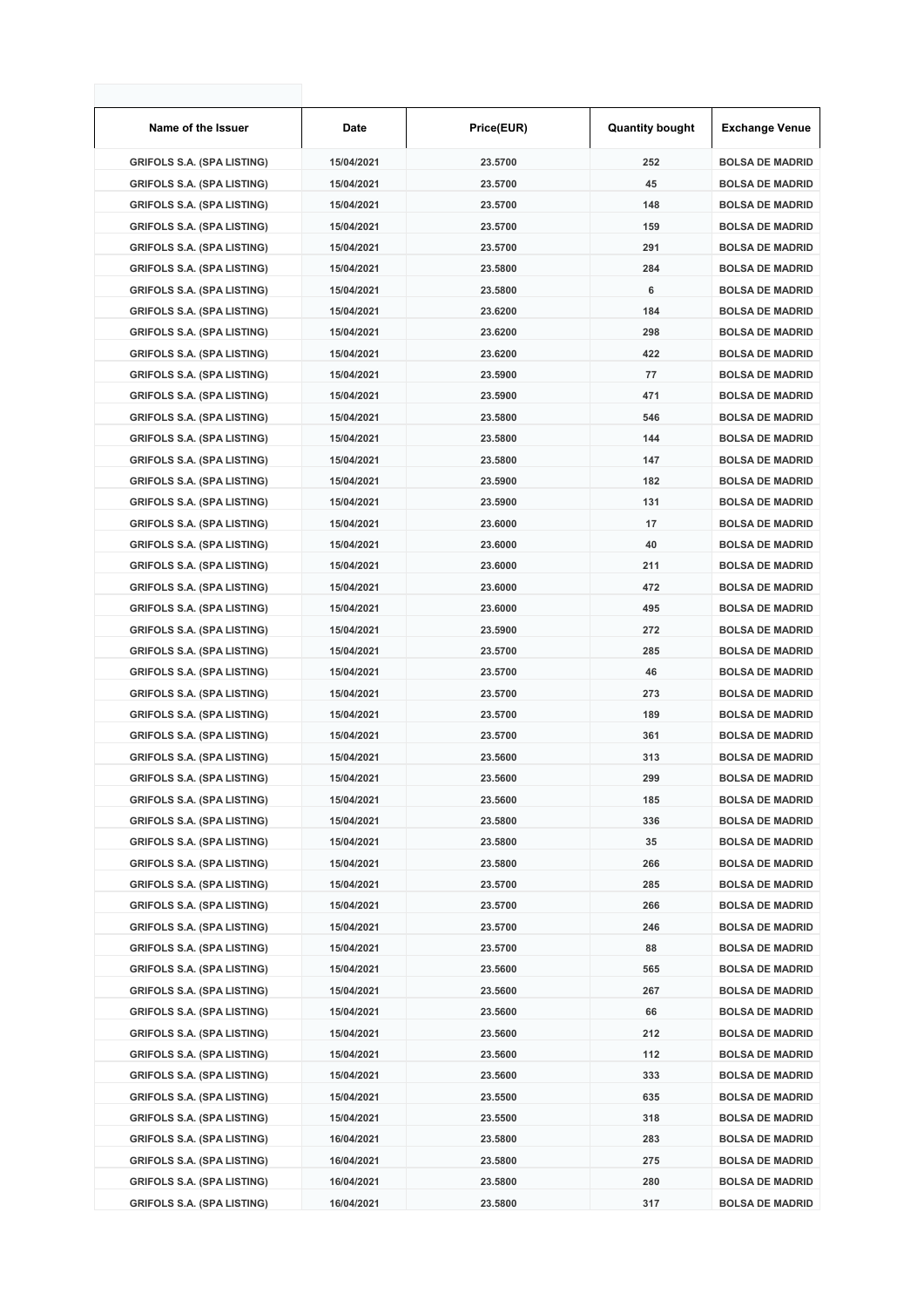| Name of the Issuer                | Date       | Price(EUR) | <b>Quantity bought</b> | <b>Exchange Venue</b>  |
|-----------------------------------|------------|------------|------------------------|------------------------|
| <b>GRIFOLS S.A. (SPA LISTING)</b> | 16/04/2021 | 23.4900    | 280                    | <b>BOLSA DE MADRID</b> |
| <b>GRIFOLS S.A. (SPA LISTING)</b> | 16/04/2021 | 23.4500    | 273                    | <b>BOLSA DE MADRID</b> |
| <b>GRIFOLS S.A. (SPA LISTING)</b> | 16/04/2021 | 23.4500    | 272                    | <b>BOLSA DE MADRID</b> |
| <b>GRIFOLS S.A. (SPA LISTING)</b> | 16/04/2021 | 23.4500    | 232                    | <b>BOLSA DE MADRID</b> |
| <b>GRIFOLS S.A. (SPA LISTING)</b> | 16/04/2021 | 23.4500    | 37                     | <b>BOLSA DE MADRID</b> |
| <b>GRIFOLS S.A. (SPA LISTING)</b> | 16/04/2021 | 23.4500    | 289                    | <b>BOLSA DE MADRID</b> |
| <b>GRIFOLS S.A. (SPA LISTING)</b> | 16/04/2021 | 23.4800    | 10                     | <b>BOLSA DE MADRID</b> |
| <b>GRIFOLS S.A. (SPA LISTING)</b> | 16/04/2021 | 23.4800    | 539                    | <b>BOLSA DE MADRID</b> |
| <b>GRIFOLS S.A. (SPA LISTING)</b> | 16/04/2021 | 23.4500    | 268                    | <b>BOLSA DE MADRID</b> |
| <b>GRIFOLS S.A. (SPA LISTING)</b> | 16/04/2021 | 23.4500    | 266                    | <b>BOLSA DE MADRID</b> |
| <b>GRIFOLS S.A. (SPA LISTING)</b> | 16/04/2021 | 23.4500    | 266                    | <b>BOLSA DE MADRID</b> |
| <b>GRIFOLS S.A. (SPA LISTING)</b> | 16/04/2021 | 23.4500    | 1                      | <b>BOLSA DE MADRID</b> |
| <b>GRIFOLS S.A. (SPA LISTING)</b> | 16/04/2021 | 23.4500    | 23                     | <b>BOLSA DE MADRID</b> |
| <b>GRIFOLS S.A. (SPA LISTING)</b> | 16/04/2021 | 23.5000    | 140                    | <b>BOLSA DE MADRID</b> |
| <b>GRIFOLS S.A. (SPA LISTING)</b> | 16/04/2021 | 23.5000    | 134                    | <b>BOLSA DE MADRID</b> |
| <b>GRIFOLS S.A. (SPA LISTING)</b> | 16/04/2021 | 23.5000    | 285                    | <b>BOLSA DE MADRID</b> |
| <b>GRIFOLS S.A. (SPA LISTING)</b> | 16/04/2021 | 23.5000    | 271                    | <b>BOLSA DE MADRID</b> |
| <b>GRIFOLS S.A. (SPA LISTING)</b> | 16/04/2021 | 23.3800    | 284                    | <b>BOLSA DE MADRID</b> |
| <b>GRIFOLS S.A. (SPA LISTING)</b> | 16/04/2021 | 23.3700    | 298                    | <b>BOLSA DE MADRID</b> |
| <b>GRIFOLS S.A. (SPA LISTING)</b> | 16/04/2021 | 23.3600    | 123                    | <b>BOLSA DE MADRID</b> |
| <b>GRIFOLS S.A. (SPA LISTING)</b> | 16/04/2021 | 23.3600    | 360                    | <b>BOLSA DE MADRID</b> |
| <b>GRIFOLS S.A. (SPA LISTING)</b> | 16/04/2021 | 23.3600    | 465                    | <b>BOLSA DE MADRID</b> |
| <b>GRIFOLS S.A. (SPA LISTING)</b> | 16/04/2021 | 23.3600    | 217                    | <b>BOLSA DE MADRID</b> |
| <b>GRIFOLS S.A. (SPA LISTING)</b> | 16/04/2021 | 23.3600    | 116                    | <b>BOLSA DE MADRID</b> |
| <b>GRIFOLS S.A. (SPA LISTING)</b> | 16/04/2021 | 23.3500    | 309                    | <b>BOLSA DE MADRID</b> |
| <b>GRIFOLS S.A. (SPA LISTING)</b> | 16/04/2021 | 23.3400    | 293                    | <b>BOLSA DE MADRID</b> |
| <b>GRIFOLS S.A. (SPA LISTING)</b> | 16/04/2021 | 23.3400    | 31                     | <b>BOLSA DE MADRID</b> |
| <b>GRIFOLS S.A. (SPA LISTING)</b> | 16/04/2021 | 23.3300    | 224                    | <b>BOLSA DE MADRID</b> |
| <b>GRIFOLS S.A. (SPA LISTING)</b> | 16/04/2021 | 23.3300    | 57                     | <b>BOLSA DE MADRID</b> |
| <b>GRIFOLS S.A. (SPA LISTING)</b> | 16/04/2021 | 23.3300    | 298                    | <b>BOLSA DE MADRID</b> |
| <b>GRIFOLS S.A. (SPA LISTING)</b> | 16/04/2021 | 23.3300    | 289                    | <b>BOLSA DE MADRID</b> |
| <b>GRIFOLS S.A. (SPA LISTING)</b> | 16/04/2021 | 23.3600    | 608                    | <b>BOLSA DE MADRID</b> |
| <b>GRIFOLS S.A. (SPA LISTING)</b> | 16/04/2021 | 23.3600    | 608                    | <b>BOLSA DE MADRID</b> |
| <b>GRIFOLS S.A. (SPA LISTING)</b> | 16/04/2021 | 23.3600    | 188                    | <b>BOLSA DE MADRID</b> |
| <b>GRIFOLS S.A. (SPA LISTING)</b> | 16/04/2021 | 23.3100    | 309                    | <b>BOLSA DE MADRID</b> |
| <b>GRIFOLS S.A. (SPA LISTING)</b> | 16/04/2021 | 23.3900    | 200                    | <b>BOLSA DE MADRID</b> |
| <b>GRIFOLS S.A. (SPA LISTING)</b> | 16/04/2021 | 23.3900    | 90                     | <b>BOLSA DE MADRID</b> |
| <b>GRIFOLS S.A. (SPA LISTING)</b> | 16/04/2021 | 23.3900    | 523                    | <b>BOLSA DE MADRID</b> |
| <b>GRIFOLS S.A. (SPA LISTING)</b> | 16/04/2021 | 23.3800    | 283                    | <b>BOLSA DE MADRID</b> |
| <b>GRIFOLS S.A. (SPA LISTING)</b> | 16/04/2021 | 23.3800    | 537                    | <b>BOLSA DE MADRID</b> |
| <b>GRIFOLS S.A. (SPA LISTING)</b> | 16/04/2021 | 23.3800    | 206                    | <b>BOLSA DE MADRID</b> |
| <b>GRIFOLS S.A. (SPA LISTING)</b> | 16/04/2021 | 23.3800    | 112                    | <b>BOLSA DE MADRID</b> |
| <b>GRIFOLS S.A. (SPA LISTING)</b> | 16/04/2021 | 23.3900    | 403                    | <b>BOLSA DE MADRID</b> |
| <b>GRIFOLS S.A. (SPA LISTING)</b> | 16/04/2021 | 23.3900    | 416                    | <b>BOLSA DE MADRID</b> |
| <b>GRIFOLS S.A. (SPA LISTING)</b> | 16/04/2021 | 23.3900    | 285                    | <b>BOLSA DE MADRID</b> |
| <b>GRIFOLS S.A. (SPA LISTING)</b> | 16/04/2021 | 23.3500    | 295                    | <b>BOLSA DE MADRID</b> |
| <b>GRIFOLS S.A. (SPA LISTING)</b> | 16/04/2021 | 23.3500    | 374                    | <b>BOLSA DE MADRID</b> |
| <b>GRIFOLS S.A. (SPA LISTING)</b> | 16/04/2021 | 23.3500    | 213                    | <b>BOLSA DE MADRID</b> |
| <b>GRIFOLS S.A. (SPA LISTING)</b> | 16/04/2021 | 23.3300    | 842                    | <b>BOLSA DE MADRID</b> |
| <b>GRIFOLS S.A. (SPA LISTING)</b> | 16/04/2021 | 23.3200    | 214                    | <b>BOLSA DE MADRID</b> |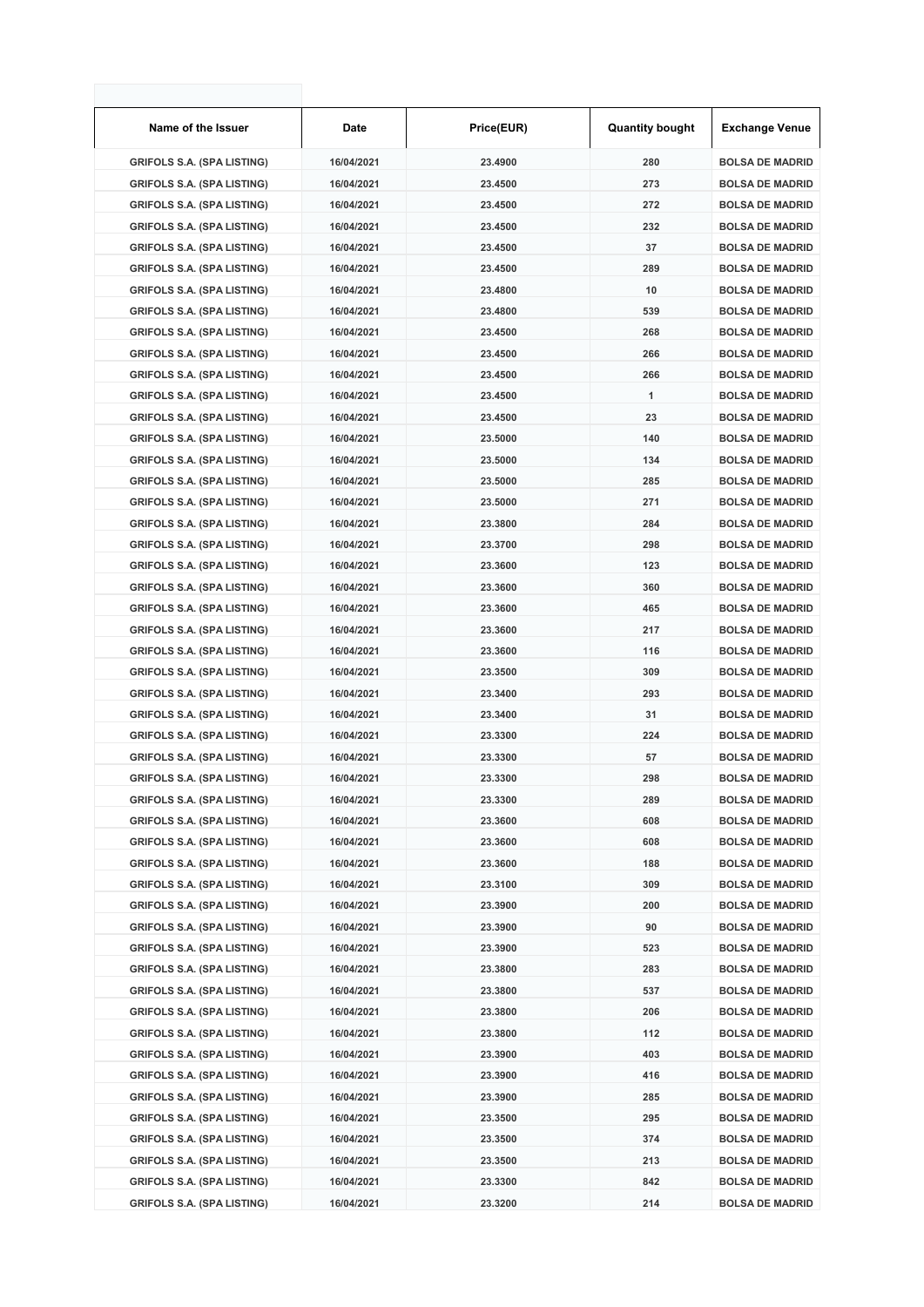| Name of the Issuer                | Date       | Price(EUR) | <b>Quantity bought</b> | <b>Exchange Venue</b>  |
|-----------------------------------|------------|------------|------------------------|------------------------|
| <b>GRIFOLS S.A. (SPA LISTING)</b> | 16/04/2021 | 23.3300    | 304                    | <b>BOLSA DE MADRID</b> |
| <b>GRIFOLS S.A. (SPA LISTING)</b> | 16/04/2021 | 23.3200    | 586                    | <b>BOLSA DE MADRID</b> |
| <b>GRIFOLS S.A. (SPA LISTING)</b> | 16/04/2021 | 23.3100    | 296                    | <b>BOLSA DE MADRID</b> |
| <b>GRIFOLS S.A. (SPA LISTING)</b> | 16/04/2021 | 23.3100    | 320                    | <b>BOLSA DE MADRID</b> |
| <b>GRIFOLS S.A. (SPA LISTING)</b> | 16/04/2021 | 23.2700    | 283                    | <b>BOLSA DE MADRID</b> |
| <b>GRIFOLS S.A. (SPA LISTING)</b> | 16/04/2021 | 23.2700    | 300                    | <b>BOLSA DE MADRID</b> |
| <b>GRIFOLS S.A. (SPA LISTING)</b> | 16/04/2021 | 23.2700    | 322                    | <b>BOLSA DE MADRID</b> |
| <b>GRIFOLS S.A. (SPA LISTING)</b> | 16/04/2021 | 23.2700    | 272                    | <b>BOLSA DE MADRID</b> |
| <b>GRIFOLS S.A. (SPA LISTING)</b> | 16/04/2021 | 23.2200    | 155                    | <b>BOLSA DE MADRID</b> |
| <b>GRIFOLS S.A. (SPA LISTING)</b> | 16/04/2021 | 23.2200    | 104                    | <b>BOLSA DE MADRID</b> |
| <b>GRIFOLS S.A. (SPA LISTING)</b> | 16/04/2021 | 23.2200    | 29                     | <b>BOLSA DE MADRID</b> |
| <b>GRIFOLS S.A. (SPA LISTING)</b> | 16/04/2021 | 23.2400    | 72                     | <b>BOLSA DE MADRID</b> |
| <b>GRIFOLS S.A. (SPA LISTING)</b> | 16/04/2021 | 23.2200    | 215                    | <b>BOLSA DE MADRID</b> |
| <b>GRIFOLS S.A. (SPA LISTING)</b> | 16/04/2021 | 23.2200    | 345                    | <b>BOLSA DE MADRID</b> |
| <b>GRIFOLS S.A. (SPA LISTING)</b> | 16/04/2021 | 23.2200    | 276                    | <b>BOLSA DE MADRID</b> |
| <b>GRIFOLS S.A. (SPA LISTING)</b> | 16/04/2021 | 23.2200    | 594                    | <b>BOLSA DE MADRID</b> |
| <b>GRIFOLS S.A. (SPA LISTING)</b> | 16/04/2021 | 23.2100    | 564                    | <b>BOLSA DE MADRID</b> |
| <b>GRIFOLS S.A. (SPA LISTING)</b> | 16/04/2021 | 23.2100    | 298                    | <b>BOLSA DE MADRID</b> |
| <b>GRIFOLS S.A. (SPA LISTING)</b> | 16/04/2021 | 23.2200    | 279                    | <b>BOLSA DE MADRID</b> |
| <b>GRIFOLS S.A. (SPA LISTING)</b> | 16/04/2021 | 23.2800    | 232                    | <b>BOLSA DE MADRID</b> |
| <b>GRIFOLS S.A. (SPA LISTING)</b> | 16/04/2021 | 23.2800    | 53                     | <b>BOLSA DE MADRID</b> |
| <b>GRIFOLS S.A. (SPA LISTING)</b> | 16/04/2021 | 23.2700    | 1,648                  | <b>BOLSA DE MADRID</b> |
| <b>GRIFOLS S.A. (SPA LISTING)</b> | 16/04/2021 | 23.2500    | 611                    | <b>BOLSA DE MADRID</b> |
| <b>GRIFOLS S.A. (SPA LISTING)</b> | 16/04/2021 | 23.2500    | 292                    | <b>BOLSA DE MADRID</b> |
| <b>GRIFOLS S.A. (SPA LISTING)</b> | 16/04/2021 | 23.2500    | 287                    | <b>BOLSA DE MADRID</b> |
| <b>GRIFOLS S.A. (SPA LISTING)</b> | 16/04/2021 | 23.2500    | 281                    | <b>BOLSA DE MADRID</b> |
| <b>GRIFOLS S.A. (SPA LISTING)</b> | 16/04/2021 | 23.2400    | 88                     | <b>BOLSA DE MADRID</b> |
| <b>GRIFOLS S.A. (SPA LISTING)</b> | 16/04/2021 | 23.2400    | 107                    | <b>BOLSA DE MADRID</b> |
| <b>GRIFOLS S.A. (SPA LISTING)</b> | 16/04/2021 | 23.2400    | 74                     | <b>BOLSA DE MADRID</b> |
| <b>GRIFOLS S.A. (SPA LISTING)</b> | 16/04/2021 | 23.2200    | 298                    | <b>BOLSA DE MADRID</b> |
| <b>GRIFOLS S.A. (SPA LISTING)</b> | 16/04/2021 | 23.2200    | 127                    | <b>BOLSA DE MADRID</b> |
| <b>GRIFOLS S.A. (SPA LISTING)</b> | 16/04/2021 | 23.2200    | 171                    | <b>BOLSA DE MADRID</b> |
| <b>GRIFOLS S.A. (SPA LISTING)</b> | 16/04/2021 | 23.2200    | 281                    | <b>BOLSA DE MADRID</b> |
| <b>GRIFOLS S.A. (SPA LISTING)</b> | 16/04/2021 | 23.2200    | 284                    | <b>BOLSA DE MADRID</b> |
| <b>GRIFOLS S.A. (SPA LISTING)</b> | 16/04/2021 | 23.2200    | 287                    | <b>BOLSA DE MADRID</b> |
| <b>GRIFOLS S.A. (SPA LISTING)</b> | 16/04/2021 | 23.2100    | 96                     | <b>BOLSA DE MADRID</b> |
| <b>GRIFOLS S.A. (SPA LISTING)</b> | 16/04/2021 | 23.2100    | 298                    | <b>BOLSA DE MADRID</b> |
| <b>GRIFOLS S.A. (SPA LISTING)</b> | 16/04/2021 | 23.2100    | 92                     | <b>BOLSA DE MADRID</b> |
| <b>GRIFOLS S.A. (SPA LISTING)</b> | 16/04/2021 | 23.2100    | 505                    | <b>BOLSA DE MADRID</b> |
| <b>GRIFOLS S.A. (SPA LISTING)</b> | 16/04/2021 | 23.2100    | 104                    | <b>BOLSA DE MADRID</b> |
| <b>GRIFOLS S.A. (SPA LISTING)</b> | 16/04/2021 | 23.2100    | 81                     | <b>BOLSA DE MADRID</b> |
| <b>GRIFOLS S.A. (SPA LISTING)</b> | 16/04/2021 | 23.2100    | 294                    | <b>BOLSA DE MADRID</b> |
| <b>GRIFOLS S.A. (SPA LISTING)</b> | 16/04/2021 | 23.2100    | 352                    | <b>BOLSA DE MADRID</b> |
| <b>GRIFOLS S.A. (SPA LISTING)</b> | 16/04/2021 | 23.2100    | 589                    | <b>BOLSA DE MADRID</b> |
| <b>GRIFOLS S.A. (SPA LISTING)</b> | 16/04/2021 | 23.2100    | 589                    | <b>BOLSA DE MADRID</b> |
| <b>GRIFOLS S.A. (SPA LISTING)</b> | 16/04/2021 | 23.2100    | 220                    | <b>BOLSA DE MADRID</b> |
| <b>GRIFOLS S.A. (SPA LISTING)</b> | 16/04/2021 | 23.2100    | 88                     | <b>BOLSA DE MADRID</b> |
| <b>GRIFOLS S.A. (SPA LISTING)</b> | 16/04/2021 | 23.2100    | 226                    | <b>BOLSA DE MADRID</b> |
| <b>GRIFOLS S.A. (SPA LISTING)</b> | 16/04/2021 | 23.2100    | 168                    | <b>BOLSA DE MADRID</b> |
| <b>GRIFOLS S.A. (SPA LISTING)</b> | 16/04/2021 | 23.1800    | 276                    | <b>BOLSA DE MADRID</b> |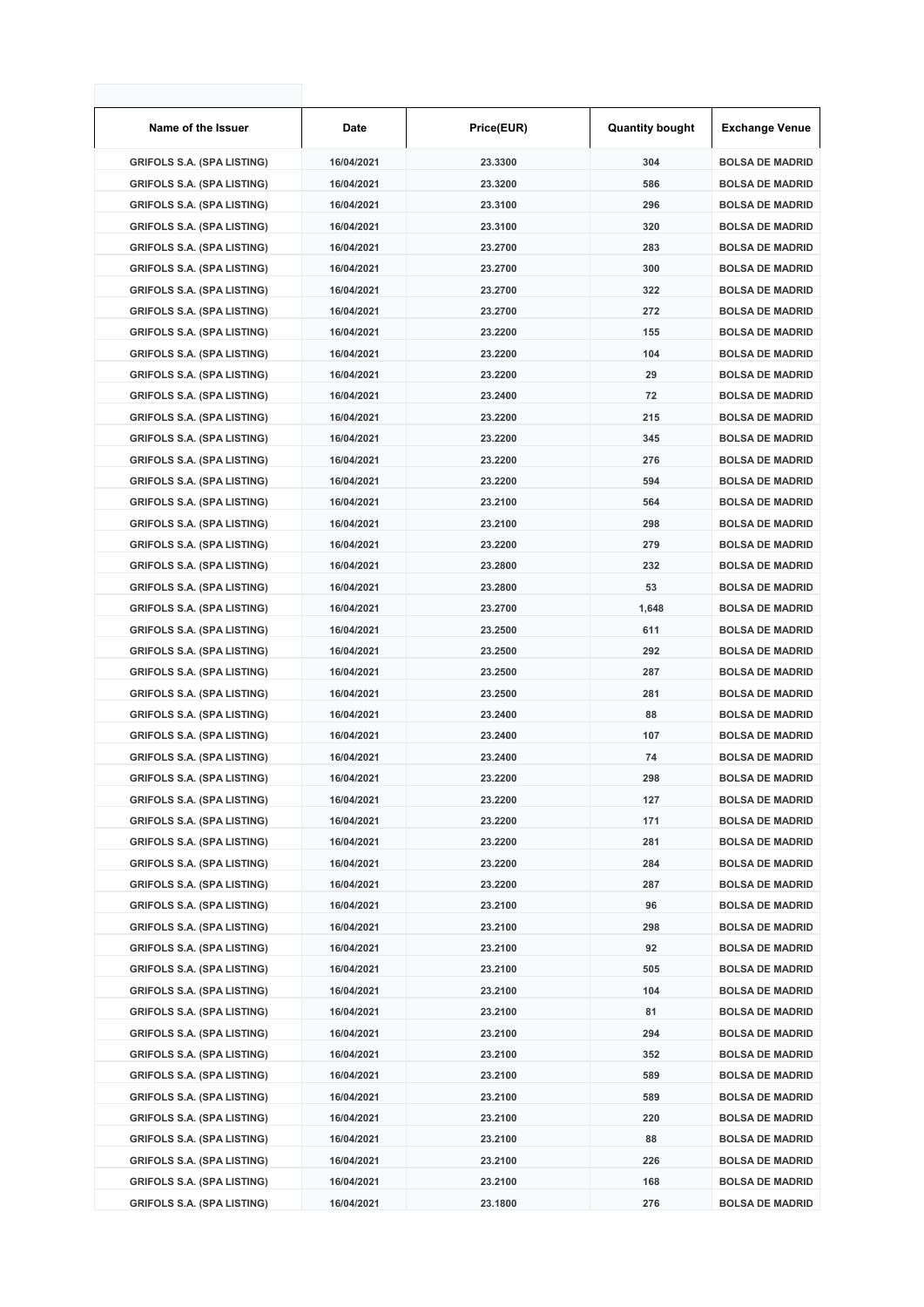| Name of the Issuer                | Date       | Price(EUR) | <b>Quantity bought</b>  | <b>Exchange Venue</b>  |
|-----------------------------------|------------|------------|-------------------------|------------------------|
| <b>GRIFOLS S.A. (SPA LISTING)</b> | 16/04/2021 | 23.1500    | 288                     | <b>BOLSA DE MADRID</b> |
| <b>GRIFOLS S.A. (SPA LISTING)</b> | 16/04/2021 | 23.1200    | 540                     | <b>BOLSA DE MADRID</b> |
| <b>GRIFOLS S.A. (SPA LISTING)</b> | 16/04/2021 | 23.1200    | 315                     | <b>BOLSA DE MADRID</b> |
| <b>GRIFOLS S.A. (SPA LISTING)</b> | 16/04/2021 | 23.1000    | 155                     | <b>BOLSA DE MADRID</b> |
| <b>GRIFOLS S.A. (SPA LISTING)</b> | 16/04/2021 | 23.1000    | 140                     | <b>BOLSA DE MADRID</b> |
| <b>GRIFOLS S.A. (SPA LISTING)</b> | 16/04/2021 | 23.1000    | 15                      | <b>BOLSA DE MADRID</b> |
| <b>GRIFOLS S.A. (SPA LISTING)</b> | 16/04/2021 | 23.1000    | 272                     | <b>BOLSA DE MADRID</b> |
| <b>GRIFOLS S.A. (SPA LISTING)</b> | 16/04/2021 | 23.0700    | 296                     | <b>BOLSA DE MADRID</b> |
| <b>GRIFOLS S.A. (SPA LISTING)</b> | 16/04/2021 | 23.1200    | 94                      | <b>BOLSA DE MADRID</b> |
| <b>GRIFOLS S.A. (SPA LISTING)</b> | 16/04/2021 | 23.1200    | 5                       | <b>BOLSA DE MADRID</b> |
| <b>GRIFOLS S.A. (SPA LISTING)</b> | 16/04/2021 | 23.1200    | 34                      | <b>BOLSA DE MADRID</b> |
| <b>GRIFOLS S.A. (SPA LISTING)</b> | 16/04/2021 | 23.1200    | 152                     | <b>BOLSA DE MADRID</b> |
| <b>GRIFOLS S.A. (SPA LISTING)</b> | 16/04/2021 | 23.1200    | 141                     | <b>BOLSA DE MADRID</b> |
| <b>GRIFOLS S.A. (SPA LISTING)</b> | 16/04/2021 | 23.1200    | 8                       | <b>BOLSA DE MADRID</b> |
| <b>GRIFOLS S.A. (SPA LISTING)</b> | 16/04/2021 | 23.1200    | 125                     | <b>BOLSA DE MADRID</b> |
| <b>GRIFOLS S.A. (SPA LISTING)</b> | 16/04/2021 | 23.1200    | 5                       | <b>BOLSA DE MADRID</b> |
| <b>GRIFOLS S.A. (SPA LISTING)</b> | 16/04/2021 | 23.1200    | $\overline{\mathbf{2}}$ | <b>BOLSA DE MADRID</b> |
| <b>GRIFOLS S.A. (SPA LISTING)</b> | 16/04/2021 | 23.1200    | 178                     | <b>BOLSA DE MADRID</b> |
| <b>GRIFOLS S.A. (SPA LISTING)</b> | 16/04/2021 | 23.1200    | 49                      | <b>BOLSA DE MADRID</b> |
| <b>GRIFOLS S.A. (SPA LISTING)</b> | 16/04/2021 | 23.1200    | 97                      | <b>BOLSA DE MADRID</b> |
| <b>GRIFOLS S.A. (SPA LISTING)</b> | 16/04/2021 | 23.1200    | 140                     | <b>BOLSA DE MADRID</b> |
| <b>GRIFOLS S.A. (SPA LISTING)</b> | 16/04/2021 | 23.1000    | 291                     | <b>BOLSA DE MADRID</b> |
| <b>GRIFOLS S.A. (SPA LISTING)</b> | 16/04/2021 | 23.1000    | 250                     | <b>BOLSA DE MADRID</b> |
| <b>GRIFOLS S.A. (SPA LISTING)</b> | 16/04/2021 | 23.1000    | 41                      | <b>BOLSA DE MADRID</b> |
| <b>GRIFOLS S.A. (SPA LISTING)</b> | 16/04/2021 | 23.0900    | 10                      | <b>BOLSA DE MADRID</b> |
| <b>GRIFOLS S.A. (SPA LISTING)</b> | 16/04/2021 | 23.0900    | 112                     | <b>BOLSA DE MADRID</b> |
| <b>GRIFOLS S.A. (SPA LISTING)</b> | 16/04/2021 | 23.0900    | 283                     | <b>BOLSA DE MADRID</b> |
| <b>GRIFOLS S.A. (SPA LISTING)</b> | 16/04/2021 | 23.0900    | 341                     | <b>BOLSA DE MADRID</b> |
| <b>GRIFOLS S.A. (SPA LISTING)</b> | 16/04/2021 | 23.0900    | 543                     | <b>BOLSA DE MADRID</b> |
| <b>GRIFOLS S.A. (SPA LISTING)</b> | 16/04/2021 | 23.0600    | 281                     | <b>BOLSA DE MADRID</b> |
| <b>GRIFOLS S.A. (SPA LISTING)</b> | 16/04/2021 | 23.0600    | 818                     | <b>BOLSA DE MADRID</b> |
| <b>GRIFOLS S.A. (SPA LISTING)</b> | 16/04/2021 | 23.0700    | 277                     | <b>BOLSA DE MADRID</b> |
| <b>GRIFOLS S.A. (SPA LISTING)</b> | 16/04/2021 | 23.0700    | 863                     | <b>BOLSA DE MADRID</b> |
| <b>GRIFOLS S.A. (SPA LISTING)</b> | 16/04/2021 | 23.0400    | 290                     | <b>BOLSA DE MADRID</b> |
| <b>GRIFOLS S.A. (SPA LISTING)</b> | 16/04/2021 | 23.0400    | 282                     | <b>BOLSA DE MADRID</b> |
| <b>GRIFOLS S.A. (SPA LISTING)</b> | 16/04/2021 | 23.0300    | 310                     | <b>BOLSA DE MADRID</b> |
| <b>GRIFOLS S.A. (SPA LISTING)</b> | 16/04/2021 | 23.0200    | 573                     | <b>BOLSA DE MADRID</b> |
| <b>GRIFOLS S.A. (SPA LISTING)</b> | 16/04/2021 | 23.0200    | 63                      | <b>BOLSA DE MADRID</b> |
| <b>GRIFOLS S.A. (SPA LISTING)</b> | 16/04/2021 | 23.0200    | 500                     | <b>BOLSA DE MADRID</b> |
| <b>GRIFOLS S.A. (SPA LISTING)</b> | 16/04/2021 | 23.0200    | 68                      | <b>BOLSA DE MADRID</b> |
| <b>GRIFOLS S.A. (SPA LISTING)</b> | 16/04/2021 | 23.0200    | 270                     | <b>BOLSA DE MADRID</b> |
| <b>GRIFOLS S.A. (SPA LISTING)</b> | 16/04/2021 | 23.0200    | 266                     | <b>BOLSA DE MADRID</b> |
| <b>GRIFOLS S.A. (SPA LISTING)</b> | 16/04/2021 | 23.0200    | 271                     | <b>BOLSA DE MADRID</b> |
| <b>GRIFOLS S.A. (SPA LISTING)</b> | 16/04/2021 | 23.0200    | 36                      | <b>BOLSA DE MADRID</b> |
| <b>GRIFOLS S.A. (SPA LISTING)</b> | 16/04/2021 | 23.0200    | 378                     | <b>BOLSA DE MADRID</b> |
| <b>GRIFOLS S.A. (SPA LISTING)</b> | 16/04/2021 | 22.9900    | 273                     | <b>BOLSA DE MADRID</b> |
| <b>GRIFOLS S.A. (SPA LISTING)</b> | 16/04/2021 | 22.9800    | 862                     | <b>BOLSA DE MADRID</b> |
| <b>GRIFOLS S.A. (SPA LISTING)</b> | 16/04/2021 | 22.9700    | 256                     | <b>BOLSA DE MADRID</b> |
| <b>GRIFOLS S.A. (SPA LISTING)</b> | 16/04/2021 | 22.9700    | 29                      | <b>BOLSA DE MADRID</b> |
| <b>GRIFOLS S.A. (SPA LISTING)</b> | 16/04/2021 | 22.9600    | 277                     | <b>BOLSA DE MADRID</b> |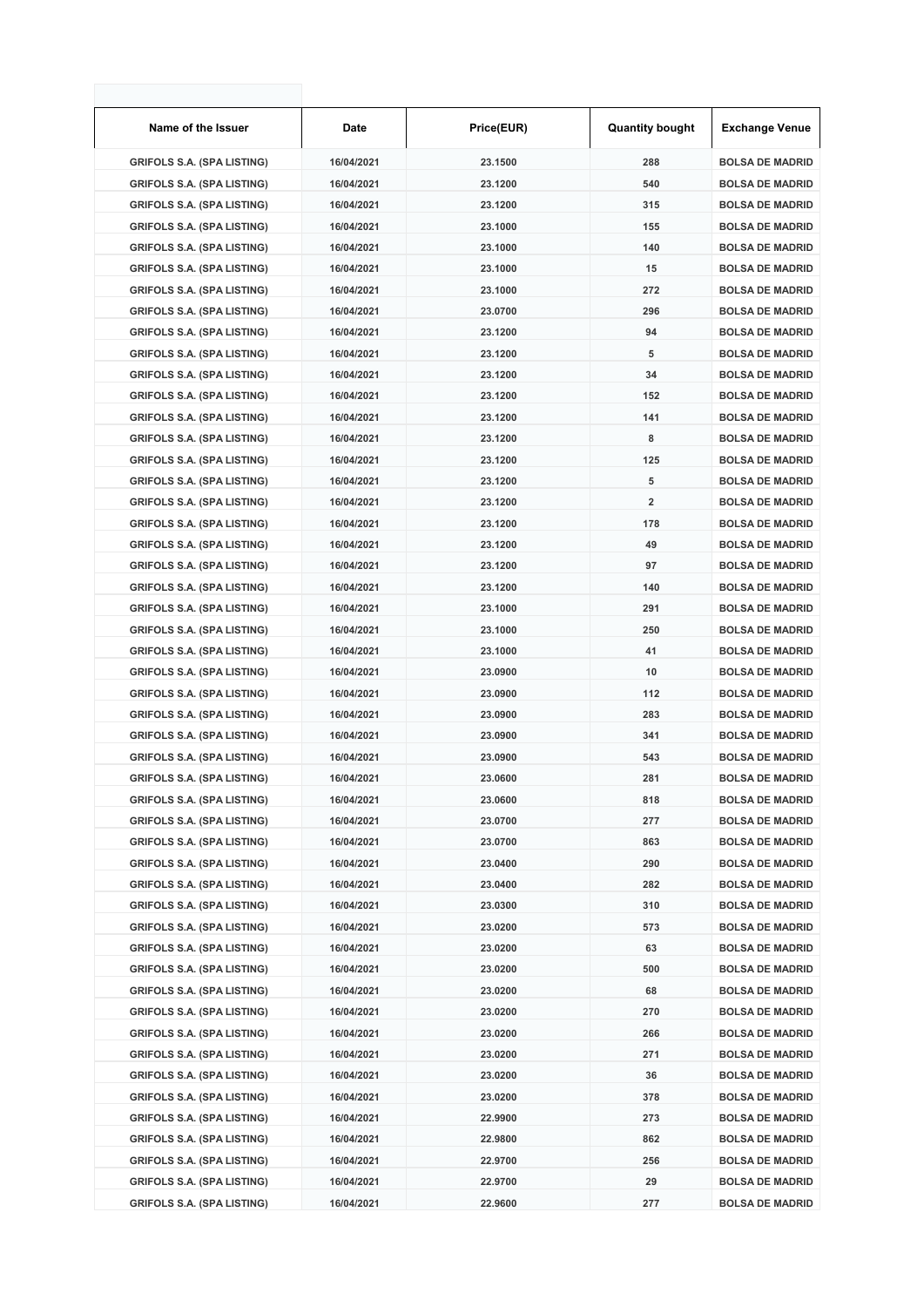| Name of the Issuer                | Date       | Price(EUR) | <b>Quantity bought</b> | <b>Exchange Venue</b>  |
|-----------------------------------|------------|------------|------------------------|------------------------|
| <b>GRIFOLS S.A. (SPA LISTING)</b> | 16/04/2021 | 22.9900    | 301                    | <b>BOLSA DE MADRID</b> |
| <b>GRIFOLS S.A. (SPA LISTING)</b> | 16/04/2021 | 22.9900    | 1                      | <b>BOLSA DE MADRID</b> |
| <b>GRIFOLS S.A. (SPA LISTING)</b> | 16/04/2021 | 23.0000    | 211                    | <b>BOLSA DE MADRID</b> |
| <b>GRIFOLS S.A. (SPA LISTING)</b> | 16/04/2021 | 23.0000    | 78                     | <b>BOLSA DE MADRID</b> |
| <b>GRIFOLS S.A. (SPA LISTING)</b> | 16/04/2021 | 23.0000    | 270                    | <b>BOLSA DE MADRID</b> |
| <b>GRIFOLS S.A. (SPA LISTING)</b> | 16/04/2021 | 23.0000    | 30                     | <b>BOLSA DE MADRID</b> |
| <b>GRIFOLS S.A. (SPA LISTING)</b> | 16/04/2021 | 22.9900    | 543                    | <b>BOLSA DE MADRID</b> |
| <b>GRIFOLS S.A. (SPA LISTING)</b> | 16/04/2021 | 22.9900    | 472                    | <b>BOLSA DE MADRID</b> |
| <b>GRIFOLS S.A. (SPA LISTING)</b> | 16/04/2021 | 22.9900    | 332                    | <b>BOLSA DE MADRID</b> |
| <b>GRIFOLS S.A. (SPA LISTING)</b> | 16/04/2021 | 22.9800    | 134                    | <b>BOLSA DE MADRID</b> |
| <b>GRIFOLS S.A. (SPA LISTING)</b> | 16/04/2021 | 22.9800    | 442                    | <b>BOLSA DE MADRID</b> |
| <b>GRIFOLS S.A. (SPA LISTING)</b> | 16/04/2021 | 22.9700    | 282                    | <b>BOLSA DE MADRID</b> |
| <b>GRIFOLS S.A. (SPA LISTING)</b> | 16/04/2021 | 22.9800    | 190                    | <b>BOLSA DE MADRID</b> |
| <b>GRIFOLS S.A. (SPA LISTING)</b> | 16/04/2021 | 22.9800    | 111                    | <b>BOLSA DE MADRID</b> |
| <b>GRIFOLS S.A. (SPA LISTING)</b> | 16/04/2021 | 23.0200    | 142                    | <b>BOLSA DE MADRID</b> |
| <b>GRIFOLS S.A. (SPA LISTING)</b> | 16/04/2021 | 23.0500    | 211                    | <b>BOLSA DE MADRID</b> |
| <b>GRIFOLS S.A. (SPA LISTING)</b> | 16/04/2021 | 23.0500    | 28                     | <b>BOLSA DE MADRID</b> |
| <b>GRIFOLS S.A. (SPA LISTING)</b> | 16/04/2021 | 23.0500    | 51                     | <b>BOLSA DE MADRID</b> |
| <b>GRIFOLS S.A. (SPA LISTING)</b> | 16/04/2021 | 23.0300    | 308                    | <b>BOLSA DE MADRID</b> |
| <b>GRIFOLS S.A. (SPA LISTING)</b> | 16/04/2021 | 23.0200    | 309                    | <b>BOLSA DE MADRID</b> |
| <b>GRIFOLS S.A. (SPA LISTING)</b> | 16/04/2021 | 23.0200    | 273                    | <b>BOLSA DE MADRID</b> |
| <b>GRIFOLS S.A. (SPA LISTING)</b> | 16/04/2021 | 23.0200    | 269                    | <b>BOLSA DE MADRID</b> |
| <b>GRIFOLS S.A. (SPA LISTING)</b> | 16/04/2021 | 23.0800    | 6                      | <b>BOLSA DE MADRID</b> |
| <b>GRIFOLS S.A. (SPA LISTING)</b> | 16/04/2021 | 23.0800    | 622                    | <b>BOLSA DE MADRID</b> |
| <b>GRIFOLS S.A. (SPA LISTING)</b> | 16/04/2021 | 23.0700    | 266                    | <b>BOLSA DE MADRID</b> |
| <b>GRIFOLS S.A. (SPA LISTING)</b> | 16/04/2021 | 23.0700    | 266                    | <b>BOLSA DE MADRID</b> |
| <b>GRIFOLS S.A. (SPA LISTING)</b> | 16/04/2021 | 23.0700    | 360                    | <b>BOLSA DE MADRID</b> |
| <b>GRIFOLS S.A. (SPA LISTING)</b> | 16/04/2021 | 23.0700    | 572                    | <b>BOLSA DE MADRID</b> |
| <b>GRIFOLS S.A. (SPA LISTING)</b> | 16/04/2021 | 23.0700    | 637                    | <b>BOLSA DE MADRID</b> |
| <b>GRIFOLS S.A. (SPA LISTING)</b> | 16/04/2021 | 23.0700    | 271                    | <b>BOLSA DE MADRID</b> |
| <b>GRIFOLS S.A. (SPA LISTING)</b> | 16/04/2021 | 23.0700    | 267                    | <b>BOLSA DE MADRID</b> |
| <b>GRIFOLS S.A. (SPA LISTING)</b> | 16/04/2021 | 22.9800    | 1,125                  | <b>BOLSA DE MADRID</b> |
| <b>GRIFOLS S.A. (SPA LISTING)</b> | 16/04/2021 | 22.9700    | 310                    | <b>BOLSA DE MADRID</b> |
| <b>GRIFOLS S.A. (SPA LISTING)</b> | 16/04/2021 | 22.9700    | 289                    | <b>BOLSA DE MADRID</b> |
| <b>GRIFOLS S.A. (SPA LISTING)</b> | 16/04/2021 | 22.9600    | 280                    | <b>BOLSA DE MADRID</b> |
| <b>GRIFOLS S.A. (SPA LISTING)</b> | 16/04/2021 | 22.9500    | 276                    | <b>BOLSA DE MADRID</b> |
| <b>GRIFOLS S.A. (SPA LISTING)</b> | 16/04/2021 | 22.9500    | 313                    | <b>BOLSA DE MADRID</b> |
| <b>GRIFOLS S.A. (SPA LISTING)</b> | 16/04/2021 | 22.9500    | 303                    | <b>BOLSA DE MADRID</b> |
| <b>GRIFOLS S.A. (SPA LISTING)</b> | 16/04/2021 | 22.9400    | 273                    | <b>BOLSA DE MADRID</b> |
| <b>GRIFOLS S.A. (SPA LISTING)</b> | 16/04/2021 | 22.9400    | 274                    | <b>BOLSA DE MADRID</b> |
| <b>GRIFOLS S.A. (SPA LISTING)</b> | 16/04/2021 | 22.9200    | 288                    | <b>BOLSA DE MADRID</b> |
| <b>GRIFOLS S.A. (SPA LISTING)</b> | 16/04/2021 | 22.9500    | 75                     | <b>BOLSA DE MADRID</b> |
| <b>GRIFOLS S.A. (SPA LISTING)</b> | 16/04/2021 | 22.9500    | 196                    | <b>BOLSA DE MADRID</b> |
| <b>GRIFOLS S.A. (SPA LISTING)</b> | 16/04/2021 | 22.9400    | 268                    | <b>BOLSA DE MADRID</b> |
| <b>GRIFOLS S.A. (SPA LISTING)</b> | 16/04/2021 | 22.9400    | 268                    | <b>BOLSA DE MADRID</b> |
| <b>GRIFOLS S.A. (SPA LISTING)</b> | 16/04/2021 | 22.9400    | 536                    | <b>BOLSA DE MADRID</b> |
| <b>GRIFOLS S.A. (SPA LISTING)</b> | 16/04/2021 | 22.9400    | 682                    | <b>BOLSA DE MADRID</b> |
| <b>GRIFOLS S.A. (SPA LISTING)</b> | 16/04/2021 | 22.9300    | 558                    | <b>BOLSA DE MADRID</b> |
| <b>GRIFOLS S.A. (SPA LISTING)</b> | 16/04/2021 | 22.9300    | 316                    | <b>BOLSA DE MADRID</b> |
| <b>GRIFOLS S.A. (SPA LISTING)</b> | 16/04/2021 | 22.9100    | 149                    | <b>BOLSA DE MADRID</b> |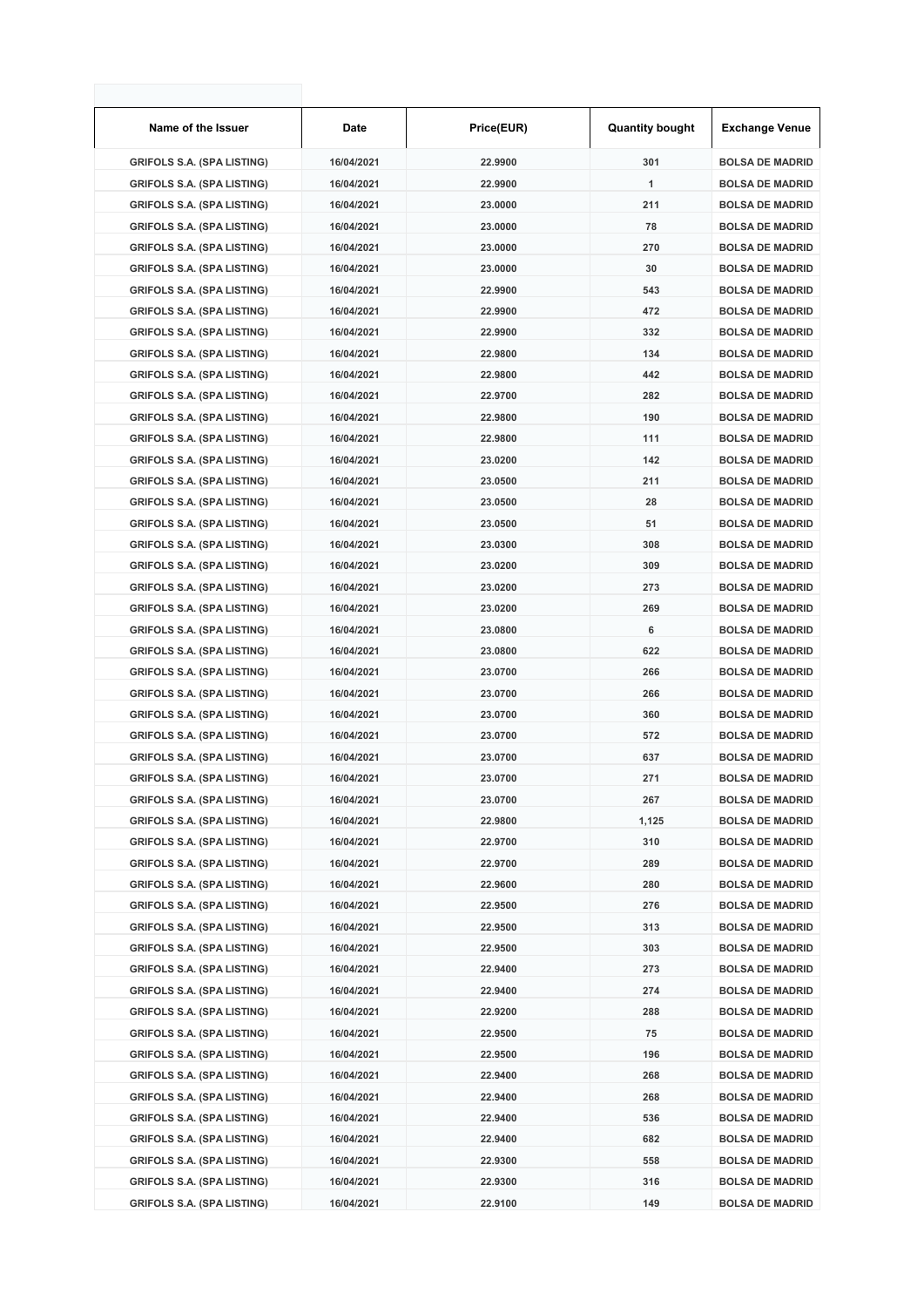| Name of the Issuer                | <b>Date</b> | Price(EUR) | <b>Quantity bought</b> | Exchange Venue         |
|-----------------------------------|-------------|------------|------------------------|------------------------|
| <b>GRIFOLS S.A. (SPA LISTING)</b> | 16/04/2021  | 22.9100    | 425                    | <b>BOLSA DE MADRID</b> |
| <b>GRIFOLS S.A. (SPA LISTING)</b> | 16/04/2021  | 22.9300    | 15                     | <b>BOLSA DE MADRID</b> |
| <b>GRIFOLS S.A. (SPA LISTING)</b> | 16/04/2021  | 22.9300    | 304                    | <b>BOLSA DE MADRID</b> |
| <b>GRIFOLS S.A. (SPA LISTING)</b> | 16/04/2021  | 22.9300    | 304                    | <b>BOLSA DE MADRID</b> |
| <b>GRIFOLS S.A. (SPA LISTING)</b> | 16/04/2021  | 22.9300    | 895                    | <b>BOLSA DE MADRID</b> |
| <b>GRIFOLS S.A. (SPA LISTING)</b> | 16/04/2021  | 22.9300    | 200                    | <b>BOLSA DE MADRID</b> |
| <b>GRIFOLS S.A. (SPA LISTING)</b> | 16/04/2021  | 22.9300    | 185                    | <b>BOLSA DE MADRID</b> |
| <b>GRIFOLS S.A. (SPA LISTING)</b> | 16/04/2021  | 22.9100    | 288                    | <b>BOLSA DE MADRID</b> |
| <b>GRIFOLS S.A. (SPA LISTING)</b> | 16/04/2021  | 22.9000    | 294                    | <b>BOLSA DE MADRID</b> |
| <b>GRIFOLS S.A. (SPA LISTING)</b> | 16/04/2021  | 22.9000    | 278                    | <b>BOLSA DE MADRID</b> |
| <b>GRIFOLS S.A. (SPA LISTING)</b> | 16/04/2021  | 22.9000    | 321                    | <b>BOLSA DE MADRID</b> |
| <b>GRIFOLS S.A. (SPA LISTING)</b> | 16/04/2021  | 22.8800    | 255                    | <b>BOLSA DE MADRID</b> |
| <b>GRIFOLS S.A. (SPA LISTING)</b> | 16/04/2021  | 22.8800    | 662                    | <b>BOLSA DE MADRID</b> |
| <b>GRIFOLS S.A. (SPA LISTING)</b> | 16/04/2021  | 22.8600    | 290                    | <b>BOLSA DE MADRID</b> |
| <b>GRIFOLS S.A. (SPA LISTING)</b> | 16/04/2021  | 22.9100    | 268                    | <b>BOLSA DE MADRID</b> |
| <b>GRIFOLS S.A. (SPA LISTING)</b> | 16/04/2021  | 22.9100    | 268                    | <b>BOLSA DE MADRID</b> |
| <b>GRIFOLS S.A. (SPA LISTING)</b> | 16/04/2021  | 22.9100    | 268                    | <b>BOLSA DE MADRID</b> |
| <b>GRIFOLS S.A. (SPA LISTING)</b> | 16/04/2021  | 22.9100    | 82                     | <b>BOLSA DE MADRID</b> |
| <b>GRIFOLS S.A. (SPA LISTING)</b> | 16/04/2021  | 22.9000    | 272                    | <b>BOLSA DE MADRID</b> |
| <b>GRIFOLS S.A. (SPA LISTING)</b> | 16/04/2021  | 22.9100    | 131                    | <b>BOLSA DE MADRID</b> |
| <b>GRIFOLS S.A. (SPA LISTING)</b> | 16/04/2021  | 22.9100    | 158                    | <b>BOLSA DE MADRID</b> |
| <b>GRIFOLS S.A. (SPA LISTING)</b> | 16/04/2021  | 22.9100    | 278                    | <b>BOLSA DE MADRID</b> |
| <b>GRIFOLS S.A. (SPA LISTING)</b> | 16/04/2021  | 22.8800    | 286                    | <b>BOLSA DE MADRID</b> |
| <b>GRIFOLS S.A. (SPA LISTING)</b> | 16/04/2021  | 22.8800    | 91                     | <b>BOLSA DE MADRID</b> |
| <b>GRIFOLS S.A. (SPA LISTING)</b> | 16/04/2021  | 22.8800    | 215                    | <b>BOLSA DE MADRID</b> |
| <b>GRIFOLS S.A. (SPA LISTING)</b> | 16/04/2021  | 22.8700    | 307                    | <b>BOLSA DE MADRID</b> |
| <b>GRIFOLS S.A. (SPA LISTING)</b> | 16/04/2021  | 22.8700    | 307                    | <b>BOLSA DE MADRID</b> |
| <b>GRIFOLS S.A. (SPA LISTING)</b> | 16/04/2021  | 22.8700    | 166                    | <b>BOLSA DE MADRID</b> |
| <b>GRIFOLS S.A. (SPA LISTING)</b> | 16/04/2021  | 22.8700    | 2,206                  | <b>BOLSA DE MADRID</b> |
| <b>GRIFOLS S.A. (SPA LISTING)</b> | 16/04/2021  | 22.8700    | 289                    | <b>BOLSA DE MADRID</b> |
| <b>GRIFOLS S.A. (SPA LISTING)</b> | 16/04/2021  | 22.8600    | 71                     | <b>BOLSA DE MADRID</b> |
| <b>GRIFOLS S.A. (SPA LISTING)</b> | 16/04/2021  | 22.8500    | 284                    | <b>BOLSA DE MADRID</b> |
| <b>GRIFOLS S.A. (SPA LISTING)</b> | 16/04/2021  | 22.8500    | 607                    | <b>BOLSA DE MADRID</b> |
| <b>GRIFOLS S.A. (SPA LISTING)</b> | 16/04/2021  | 22.8500    | 310                    | <b>BOLSA DE MADRID</b> |
| <b>GRIFOLS S.A. (SPA LISTING)</b> | 16/04/2021  | 22.8500    | 19                     | <b>BOLSA DE MADRID</b> |
| <b>GRIFOLS S.A. (SPA LISTING)</b> | 16/04/2021  | 22.8400    | 596                    | <b>BOLSA DE MADRID</b> |
| <b>GRIFOLS S.A. (SPA LISTING)</b> | 16/04/2021  | 22.8600    | 1,725                  | <b>BOLSA DE MADRID</b> |
| <b>GRIFOLS S.A. (SPA LISTING)</b> | 16/04/2021  | 22.8600    | 290                    | <b>BOLSA DE MADRID</b> |
| <b>GRIFOLS S.A. (SPA LISTING)</b> | 16/04/2021  | 22.9200    | 360                    | <b>BOLSA DE MADRID</b> |
| <b>GRIFOLS S.A. (SPA LISTING)</b> | 16/04/2021  | 22.9300    | 403                    | <b>BOLSA DE MADRID</b> |
| <b>GRIFOLS S.A. (SPA LISTING)</b> | 16/04/2021  | 22.9300    | 403                    | <b>BOLSA DE MADRID</b> |
| <b>GRIFOLS S.A. (SPA LISTING)</b> | 16/04/2021  | 22.9300    | 73                     | <b>BOLSA DE MADRID</b> |
| <b>GRIFOLS S.A. (SPA LISTING)</b> | 16/04/2021  | 22.9500    | 309                    | <b>BOLSA DE MADRID</b> |
| <b>GRIFOLS S.A. (SPA LISTING)</b> | 16/04/2021  | 22.9500    | 299                    | <b>BOLSA DE MADRID</b> |
| <b>GRIFOLS S.A. (SPA LISTING)</b> | 16/04/2021  | 22.9500    | 446                    | <b>BOLSA DE MADRID</b> |
| <b>GRIFOLS S.A. (SPA LISTING)</b> | 16/04/2021  | 22.9500    | 11                     | <b>BOLSA DE MADRID</b> |
| <b>GRIFOLS S.A. (SPA LISTING)</b> | 16/04/2021  | 22.9500    | 90                     | <b>BOLSA DE MADRID</b> |
| <b>GRIFOLS S.A. (SPA LISTING)</b> | 16/04/2021  | 22.9400    | 176                    | <b>BOLSA DE MADRID</b> |
| <b>GRIFOLS S.A. (SPA LISTING)</b> | 16/04/2021  | 22.9200    | 381                    | <b>BOLSA DE MADRID</b> |
| <b>GRIFOLS S.A. (SPA LISTING)</b> | 16/04/2021  | 22.9200    | 187                    | <b>BOLSA DE MADRID</b> |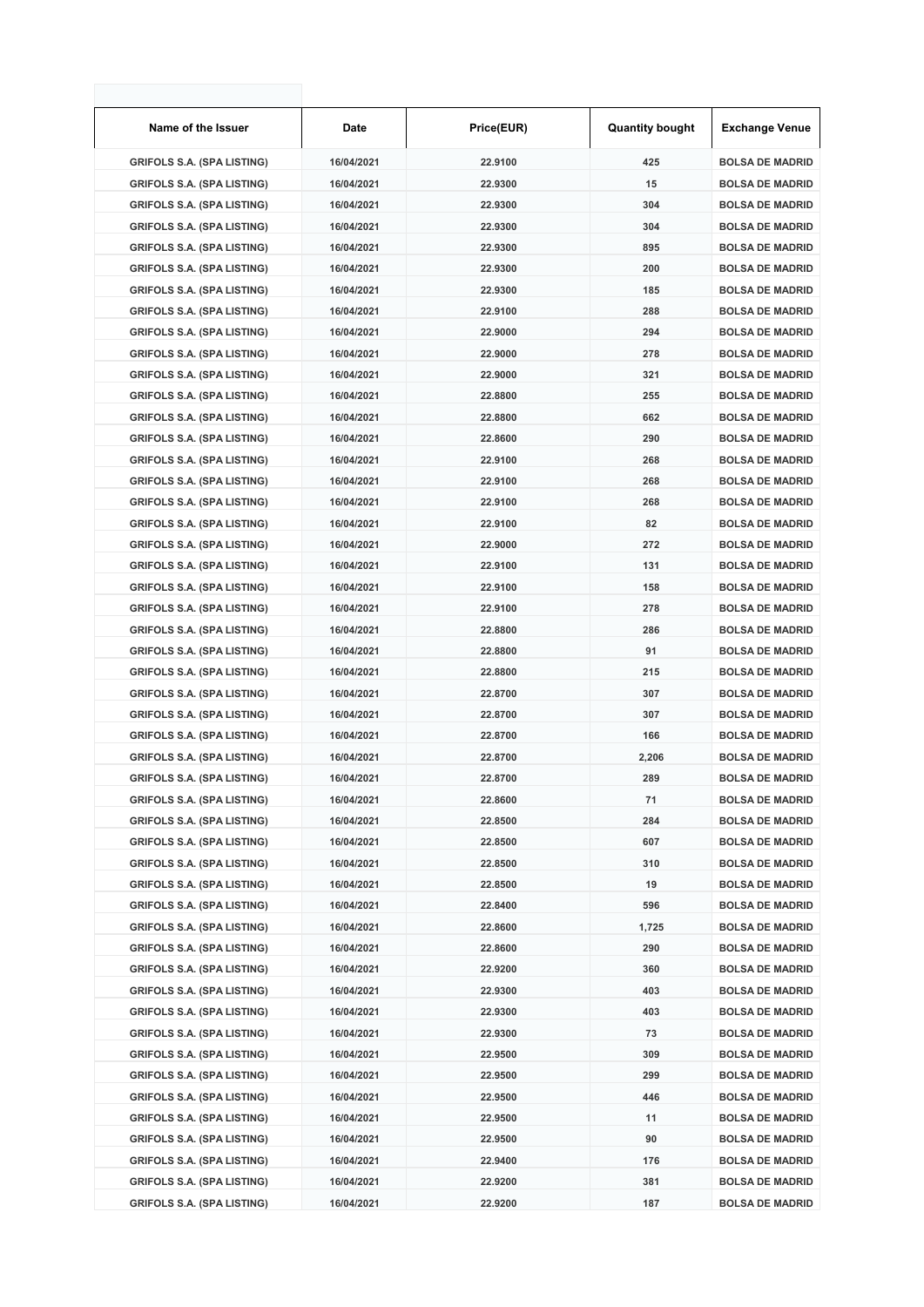| Name of the Issuer                | Date       | Price(EUR) | <b>Quantity bought</b> | <b>Exchange Venue</b>  |
|-----------------------------------|------------|------------|------------------------|------------------------|
| <b>GRIFOLS S.A. (SPA LISTING)</b> | 16/04/2021 | 22.9200    | 301                    | <b>BOLSA DE MADRID</b> |
| <b>GRIFOLS S.A. (SPA LISTING)</b> | 16/04/2021 | 22.9300    | 583                    | <b>BOLSA DE MADRID</b> |
| <b>GRIFOLS S.A. (SPA LISTING)</b> | 16/04/2021 | 22.9200    | 32                     | <b>BOLSA DE MADRID</b> |
| <b>GRIFOLS S.A. (SPA LISTING)</b> | 16/04/2021 | 22.9200    | 238                    | <b>BOLSA DE MADRID</b> |
| <b>GRIFOLS S.A. (SPA LISTING)</b> | 16/04/2021 | 22.9200    | 270                    | <b>BOLSA DE MADRID</b> |
| <b>GRIFOLS S.A. (SPA LISTING)</b> | 16/04/2021 | 22.9100    | 291                    | <b>BOLSA DE MADRID</b> |
| <b>GRIFOLS S.A. (SPA LISTING)</b> | 16/04/2021 | 22.9100    | 87                     | <b>BOLSA DE MADRID</b> |
| <b>GRIFOLS S.A. (SPA LISTING)</b> | 16/04/2021 | 22.9100    | 97                     | <b>BOLSA DE MADRID</b> |
| <b>GRIFOLS S.A. (SPA LISTING)</b> | 16/04/2021 | 22.9100    | 100                    | <b>BOLSA DE MADRID</b> |
| <b>GRIFOLS S.A. (SPA LISTING)</b> | 16/04/2021 | 22.9100    | 283                    | <b>BOLSA DE MADRID</b> |
| <b>GRIFOLS S.A. (SPA LISTING)</b> | 16/04/2021 | 22.9100    | 842                    | <b>BOLSA DE MADRID</b> |
| <b>GRIFOLS S.A. (SPA LISTING)</b> | 16/04/2021 | 22.9200    | 543                    | <b>BOLSA DE MADRID</b> |
| <b>GRIFOLS S.A. (SPA LISTING)</b> | 16/04/2021 | 22.9100    | 316                    | <b>BOLSA DE MADRID</b> |
| <b>GRIFOLS S.A. (SPA LISTING)</b> | 16/04/2021 | 22.9100    | 392                    | <b>BOLSA DE MADRID</b> |
| <b>GRIFOLS S.A. (SPA LISTING)</b> | 16/04/2021 | 22.9100    | 737                    | <b>BOLSA DE MADRID</b> |
| <b>GRIFOLS S.A. (SPA LISTING)</b> | 16/04/2021 | 22.9000    | 275                    | <b>BOLSA DE MADRID</b> |
| <b>GRIFOLS S.A. (SPA LISTING)</b> | 16/04/2021 | 22.8900    | 301                    | <b>BOLSA DE MADRID</b> |
| <b>GRIFOLS S.A. (SPA LISTING)</b> | 16/04/2021 | 22.8800    | 315                    | <b>BOLSA DE MADRID</b> |
| <b>GRIFOLS S.A. (SPA LISTING)</b> | 16/04/2021 | 22.8800    | 215                    | <b>BOLSA DE MADRID</b> |
| <b>GRIFOLS S.A. (SPA LISTING)</b> | 16/04/2021 | 22.8800    | 574                    | <b>BOLSA DE MADRID</b> |
| <b>GRIFOLS S.A. (SPA LISTING)</b> | 16/04/2021 | 22.8800    | 283                    | <b>BOLSA DE MADRID</b> |
| <b>GRIFOLS S.A. (SPA LISTING)</b> | 16/04/2021 | 22.8800    | 281                    | <b>BOLSA DE MADRID</b> |
| <b>GRIFOLS S.A. (SPA LISTING)</b> | 16/04/2021 | 22.8500    | 264                    | <b>BOLSA DE MADRID</b> |
| <b>GRIFOLS S.A. (SPA LISTING)</b> | 16/04/2021 | 22.8500    | 620                    | <b>BOLSA DE MADRID</b> |
| <b>GRIFOLS S.A. (SPA LISTING)</b> | 16/04/2021 | 22.8600    | 315                    | <b>BOLSA DE MADRID</b> |
| <b>GRIFOLS S.A. (SPA LISTING)</b> | 16/04/2021 | 22.8600    | 461                    | <b>BOLSA DE MADRID</b> |
| <b>GRIFOLS S.A. (SPA LISTING)</b> | 16/04/2021 | 22.8600    | 80                     | <b>BOLSA DE MADRID</b> |
| <b>GRIFOLS S.A. (SPA LISTING)</b> | 16/04/2021 | 22.8600    | 287                    | <b>BOLSA DE MADRID</b> |
| <b>GRIFOLS S.A. (SPA LISTING)</b> | 16/04/2021 | 22.8600    | 278                    | <b>BOLSA DE MADRID</b> |
| <b>GRIFOLS S.A. (SPA LISTING)</b> | 16/04/2021 | 22.8500    | 297                    | <b>BOLSA DE MADRID</b> |
| <b>GRIFOLS S.A. (SPA LISTING)</b> | 16/04/2021 | 22.8500    | 290                    | <b>BOLSA DE MADRID</b> |
| <b>GRIFOLS S.A. (SPA LISTING)</b> | 16/04/2021 | 22.8500    | 201                    | <b>BOLSA DE MADRID</b> |
| <b>GRIFOLS S.A. (SPA LISTING)</b> | 16/04/2021 | 22.8500    | 480                    | <b>BOLSA DE MADRID</b> |
| <b>GRIFOLS S.A. (SPA LISTING)</b> | 16/04/2021 | 22.8300    | 405                    | <b>BOLSA DE MADRID</b> |
| <b>GRIFOLS S.A. (SPA LISTING)</b> | 16/04/2021 | 22.8300    | 392                    | <b>BOLSA DE MADRID</b> |
| <b>GRIFOLS S.A. (SPA LISTING)</b> | 16/04/2021 | 22.8300    | 200                    | <b>BOLSA DE MADRID</b> |
| <b>GRIFOLS S.A. (SPA LISTING)</b> | 16/04/2021 | 22.8300    | 240                    | <b>BOLSA DE MADRID</b> |
| <b>GRIFOLS S.A. (SPA LISTING)</b> | 16/04/2021 | 22.8500    | 980                    | <b>BOLSA DE MADRID</b> |
| <b>GRIFOLS S.A. (SPA LISTING)</b> | 16/04/2021 | 22.8400    | 267                    | <b>BOLSA DE MADRID</b> |
| <b>GRIFOLS S.A. (SPA LISTING)</b> | 16/04/2021 | 22.8400    | 278                    | <b>BOLSA DE MADRID</b> |
| <b>GRIFOLS S.A. (SPA LISTING)</b> | 16/04/2021 | 22.8300    | 270                    | <b>BOLSA DE MADRID</b> |
| <b>GRIFOLS S.A. (SPA LISTING)</b> | 16/04/2021 | 22.8500    | 261                    | <b>BOLSA DE MADRID</b> |
| <b>GRIFOLS S.A. (SPA LISTING)</b> | 16/04/2021 | 22.8500    | 12                     | <b>BOLSA DE MADRID</b> |
| <b>GRIFOLS S.A. (SPA LISTING)</b> | 16/04/2021 | 22.8500    | 299                    | <b>BOLSA DE MADRID</b> |
| <b>GRIFOLS S.A. (SPA LISTING)</b> | 16/04/2021 | 22.8500    | 12                     | <b>BOLSA DE MADRID</b> |
| <b>GRIFOLS S.A. (SPA LISTING)</b> | 16/04/2021 | 22.8700    | 265                    | <b>BOLSA DE MADRID</b> |
| <b>GRIFOLS S.A. (SPA LISTING)</b> | 16/04/2021 | 22.8700    | 283                    | <b>BOLSA DE MADRID</b> |
| <b>GRIFOLS S.A. (SPA LISTING)</b> | 16/04/2021 | 22.8700    | 1,394                  | <b>BOLSA DE MADRID</b> |
| <b>GRIFOLS S.A. (SPA LISTING)</b> | 16/04/2021 | 22.8700    | 234                    | <b>BOLSA DE MADRID</b> |
| <b>GRIFOLS S.A. (SPA LISTING)</b> | 16/04/2021 | 22.8600    | 94                     | <b>BOLSA DE MADRID</b> |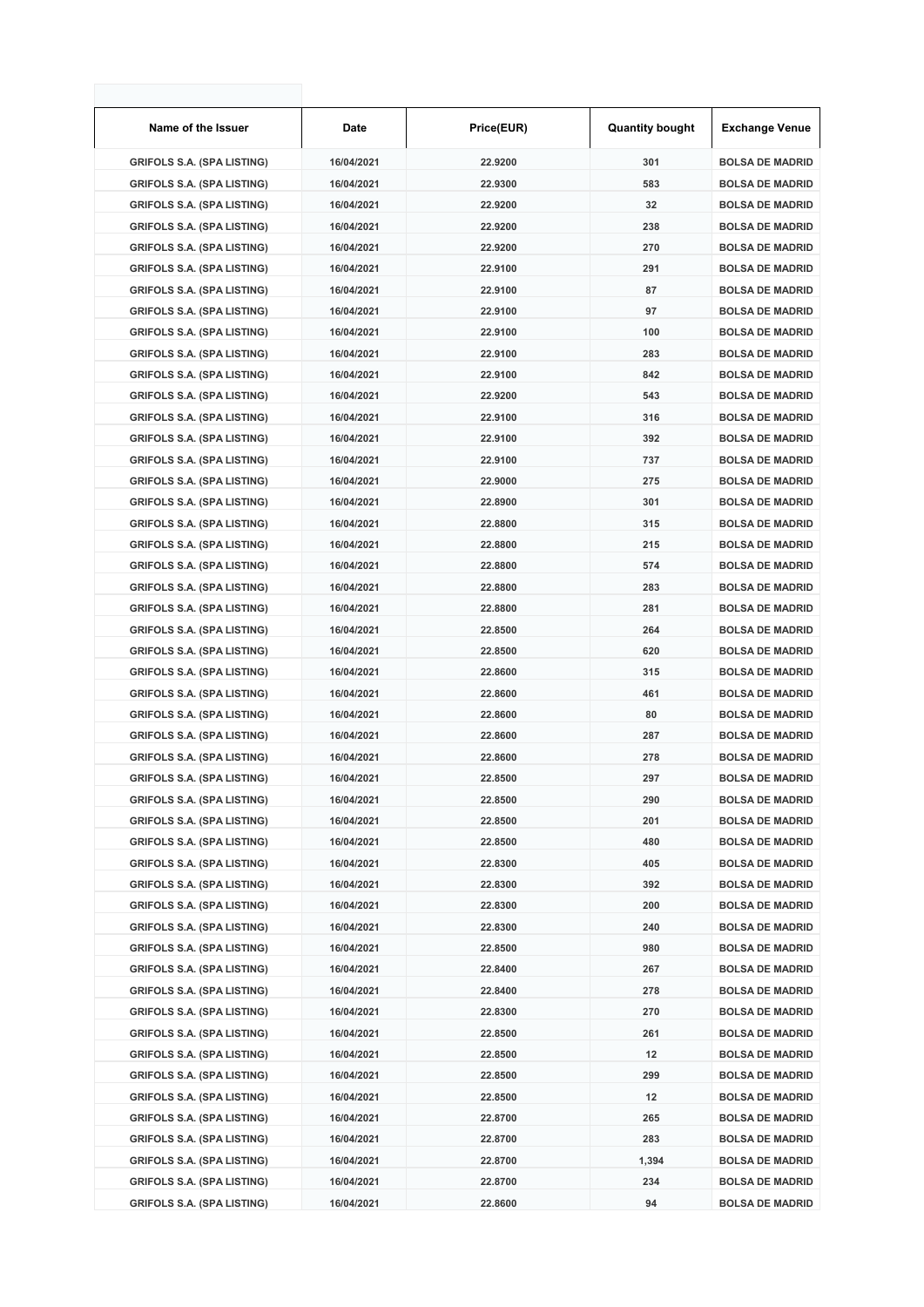| Name of the Issuer                | Date       | Price(EUR) | <b>Quantity bought</b> | <b>Exchange Venue</b>  |
|-----------------------------------|------------|------------|------------------------|------------------------|
| <b>GRIFOLS S.A. (SPA LISTING)</b> | 16/04/2021 | 22.8700    | 294                    | <b>BOLSA DE MADRID</b> |
| <b>GRIFOLS S.A. (SPA LISTING)</b> | 16/04/2021 | 22.8800    | 657                    | <b>BOLSA DE MADRID</b> |
| <b>GRIFOLS S.A. (SPA LISTING)</b> | 16/04/2021 | 22.8800    | 810                    | <b>BOLSA DE MADRID</b> |
| <b>GRIFOLS S.A. (SPA LISTING)</b> | 16/04/2021 | 22.8800    | 276                    | <b>BOLSA DE MADRID</b> |
| <b>GRIFOLS S.A. (SPA LISTING)</b> | 16/04/2021 | 22.8800    | 274                    | <b>BOLSA DE MADRID</b> |
| <b>GRIFOLS S.A. (SPA LISTING)</b> | 16/04/2021 | 22.9000    | 1,148                  | <b>BOLSA DE MADRID</b> |
| <b>GRIFOLS S.A. (SPA LISTING)</b> | 16/04/2021 | 22.9000    | 300                    | <b>BOLSA DE MADRID</b> |
| <b>GRIFOLS S.A. (SPA LISTING)</b> | 16/04/2021 | 22.8800    | 48                     | <b>BOLSA DE MADRID</b> |
| <b>GRIFOLS S.A. (SPA LISTING)</b> | 16/04/2021 | 22.9100    | 847                    | <b>BOLSA DE MADRID</b> |
| <b>GRIFOLS S.A. (SPA LISTING)</b> | 16/04/2021 | 22.9100    | 1,013                  | <b>BOLSA DE MADRID</b> |
| <b>GRIFOLS S.A. (SPA LISTING)</b> | 16/04/2021 | 22.9100    | 851                    | <b>BOLSA DE MADRID</b> |
| <b>GRIFOLS S.A. (SPA LISTING)</b> | 16/04/2021 | 22.9100    | 400                    | <b>BOLSA DE MADRID</b> |
| <b>GRIFOLS S.A. (SPA LISTING)</b> | 16/04/2021 | 22.9100    | 31                     | <b>BOLSA DE MADRID</b> |
| <b>GRIFOLS S.A. (SPA LISTING)</b> | 16/04/2021 | 22.9000    | 298                    | <b>BOLSA DE MADRID</b> |
| <b>GRIFOLS S.A. (SPA LISTING)</b> | 16/04/2021 | 22.9000    | 289                    | <b>BOLSA DE MADRID</b> |
| <b>GRIFOLS S.A. (SPA LISTING)</b> | 16/04/2021 | 22.9000    | 110                    | <b>BOLSA DE MADRID</b> |
| <b>GRIFOLS S.A. (SPA LISTING)</b> | 16/04/2021 | 22.9000    | 731                    | <b>BOLSA DE MADRID</b> |
| <b>GRIFOLS S.A. (SPA LISTING)</b> | 16/04/2021 | 22.9000    | 557                    | <b>BOLSA DE MADRID</b> |
| <b>GRIFOLS S.A. (SPA LISTING)</b> | 16/04/2021 | 22.9000    | 318                    | <b>BOLSA DE MADRID</b> |
| <b>GRIFOLS S.A. (SPA LISTING)</b> | 16/04/2021 | 22.9500    | 1,720                  | <b>BOLSA DE MADRID</b> |
| <b>GRIFOLS S.A. (SPA LISTING)</b> | 16/04/2021 | 22.9500    | 106                    | <b>BOLSA DE MADRID</b> |
| <b>GRIFOLS S.A. (SPA LISTING)</b> | 16/04/2021 | 22.9500    | 187                    | <b>BOLSA DE MADRID</b> |
| <b>GRIFOLS S.A. (SPA LISTING)</b> | 16/04/2021 | 22.9600    | 309                    | <b>BOLSA DE MADRID</b> |
| <b>GRIFOLS S.A. (SPA LISTING)</b> | 16/04/2021 | 22.9600    | 285                    | <b>BOLSA DE MADRID</b> |
| <b>GRIFOLS S.A. (SPA LISTING)</b> | 16/04/2021 | 22.9600    | 570                    | <b>BOLSA DE MADRID</b> |
| <b>GRIFOLS S.A. (SPA LISTING)</b> | 16/04/2021 | 22.9600    | 582                    | <b>BOLSA DE MADRID</b> |
| <b>GRIFOLS S.A. (SPA LISTING)</b> | 16/04/2021 | 22.9600    | 302                    | <b>BOLSA DE MADRID</b> |
| <b>GRIFOLS S.A. (SPA LISTING)</b> | 16/04/2021 | 22.9600    | 288                    | <b>BOLSA DE MADRID</b> |
| <b>GRIFOLS S.A. (SPA LISTING)</b> | 16/04/2021 | 22.9600    | 299                    | <b>BOLSA DE MADRID</b> |
| <b>GRIFOLS S.A. (SPA LISTING)</b> | 16/04/2021 | 22.9600    | 367                    | <b>BOLSA DE MADRID</b> |
| <b>GRIFOLS S.A. (SPA LISTING)</b> | 16/04/2021 | 22.9600    | 66                     | <b>BOLSA DE MADRID</b> |
| <b>GRIFOLS S.A. (SPA LISTING)</b> | 16/04/2021 | 22.9600    | 1,791                  | <b>BOLSA DE MADRID</b> |
| <b>GRIFOLS S.A. (SPA LISTING)</b> | 16/04/2021 | 22.9600    | 1,258                  | <b>BOLSA DE MADRID</b> |
| <b>GRIFOLS S.A. (SPA LISTING)</b> | 16/04/2021 | 22.9500    | 545                    | <b>BOLSA DE MADRID</b> |
| <b>GRIFOLS S.A. (SPA LISTING)</b> | 16/04/2021 | 22.9500    | 320                    | <b>BOLSA DE MADRID</b> |
| <b>GRIFOLS S.A. (SPA LISTING)</b> | 16/04/2021 | 22.9500    | 276                    | <b>BOLSA DE MADRID</b> |
| <b>GRIFOLS S.A. (SPA LISTING)</b> | 16/04/2021 | 22.9500    | 1,128                  | <b>BOLSA DE MADRID</b> |
| <b>GRIFOLS S.A. (SPA LISTING)</b> | 16/04/2021 | 22.9500    | 849                    | <b>BOLSA DE MADRID</b> |
| <b>GRIFOLS S.A. (SPA LISTING)</b> | 16/04/2021 | 22.9300    | 333                    | <b>BOLSA DE MADRID</b> |
| <b>GRIFOLS S.A. (SPA LISTING)</b> | 19/04/2021 | 22.9200    | 20                     | <b>BOLSA DE MADRID</b> |
| <b>GRIFOLS S.A. (SPA LISTING)</b> | 19/04/2021 | 22.9400    | 604                    | <b>BOLSA DE MADRID</b> |
| <b>GRIFOLS S.A. (SPA LISTING)</b> | 19/04/2021 | 23.2000    | 54                     | <b>BOLSA DE MADRID</b> |
| <b>GRIFOLS S.A. (SPA LISTING)</b> | 19/04/2021 | 23.2000    | 278                    | <b>BOLSA DE MADRID</b> |
| <b>GRIFOLS S.A. (SPA LISTING)</b> | 19/04/2021 | 23.1800    | 318                    | <b>BOLSA DE MADRID</b> |
| <b>GRIFOLS S.A. (SPA LISTING)</b> | 19/04/2021 | 23.2100    | 250                    | <b>BOLSA DE MADRID</b> |
| <b>GRIFOLS S.A. (SPA LISTING)</b> | 19/04/2021 | 23.2100    | 287                    | <b>BOLSA DE MADRID</b> |
| <b>GRIFOLS S.A. (SPA LISTING)</b> | 19/04/2021 | 23.2100    | 257                    | <b>BOLSA DE MADRID</b> |
| <b>GRIFOLS S.A. (SPA LISTING)</b> | 19/04/2021 | 23.2100    | 74                     | <b>BOLSA DE MADRID</b> |
| <b>GRIFOLS S.A. (SPA LISTING)</b> | 19/04/2021 | 23.2000    | 131                    | <b>BOLSA DE MADRID</b> |
| <b>GRIFOLS S.A. (SPA LISTING)</b> | 19/04/2021 | 23.2200    | 315                    | <b>BOLSA DE MADRID</b> |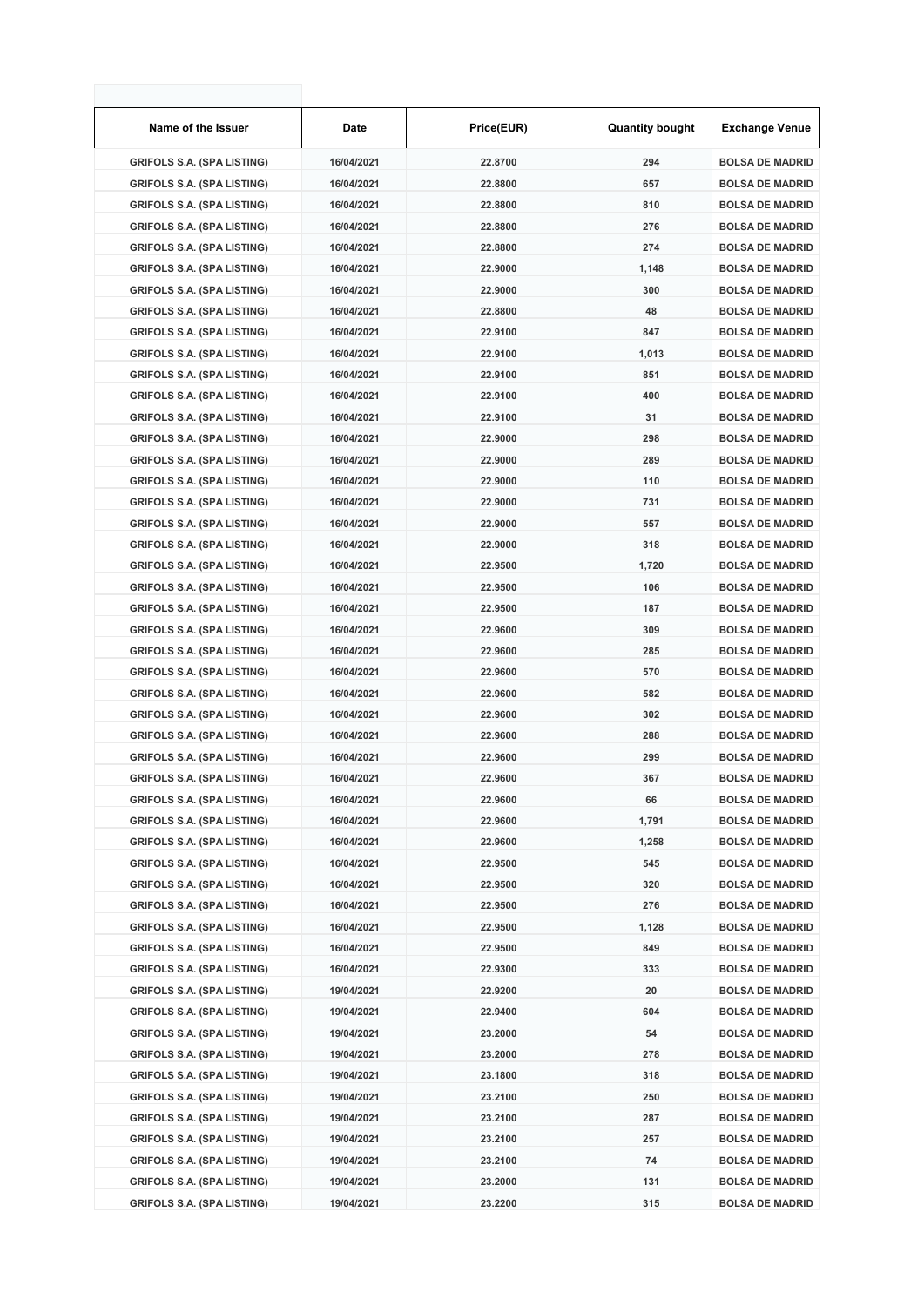| Name of the Issuer                | Date       | Price(EUR) | <b>Quantity bought</b> | <b>Exchange Venue</b>  |
|-----------------------------------|------------|------------|------------------------|------------------------|
| <b>GRIFOLS S.A. (SPA LISTING)</b> | 19/04/2021 | 23.1800    | 29                     | <b>BOLSA DE MADRID</b> |
| <b>GRIFOLS S.A. (SPA LISTING)</b> | 19/04/2021 | 23.1800    | 257                    | <b>BOLSA DE MADRID</b> |
| <b>GRIFOLS S.A. (SPA LISTING)</b> | 19/04/2021 | 23.2000    | 192                    | <b>BOLSA DE MADRID</b> |
| <b>GRIFOLS S.A. (SPA LISTING)</b> | 19/04/2021 | 23.2000    | 79                     | <b>BOLSA DE MADRID</b> |
| <b>GRIFOLS S.A. (SPA LISTING)</b> | 19/04/2021 | 23.1700    | 226                    | <b>BOLSA DE MADRID</b> |
| <b>GRIFOLS S.A. (SPA LISTING)</b> | 19/04/2021 | 23.2000    | 329                    | <b>BOLSA DE MADRID</b> |
| <b>GRIFOLS S.A. (SPA LISTING)</b> | 19/04/2021 | 23.1600    | 576                    | <b>BOLSA DE MADRID</b> |
| <b>GRIFOLS S.A. (SPA LISTING)</b> | 19/04/2021 | 23.2100    | 318                    | <b>BOLSA DE MADRID</b> |
| <b>GRIFOLS S.A. (SPA LISTING)</b> | 19/04/2021 | 23.2400    | 351                    | <b>BOLSA DE MADRID</b> |
| <b>GRIFOLS S.A. (SPA LISTING)</b> | 19/04/2021 | 23.2400    | 287                    | <b>BOLSA DE MADRID</b> |
| <b>GRIFOLS S.A. (SPA LISTING)</b> | 19/04/2021 | 23.2400    | 350                    | <b>BOLSA DE MADRID</b> |
| <b>GRIFOLS S.A. (SPA LISTING)</b> | 19/04/2021 | 23.2400    | 94                     | <b>BOLSA DE MADRID</b> |
| <b>GRIFOLS S.A. (SPA LISTING)</b> | 19/04/2021 | 23.2300    | 272                    | <b>BOLSA DE MADRID</b> |
| <b>GRIFOLS S.A. (SPA LISTING)</b> | 19/04/2021 | 23.2300    | 276                    | <b>BOLSA DE MADRID</b> |
| <b>GRIFOLS S.A. (SPA LISTING)</b> | 19/04/2021 | 23.2300    | 9                      | <b>BOLSA DE MADRID</b> |
| <b>GRIFOLS S.A. (SPA LISTING)</b> | 19/04/2021 | 23.2100    | 294                    | <b>BOLSA DE MADRID</b> |
| <b>GRIFOLS S.A. (SPA LISTING)</b> | 19/04/2021 | 23.1800    | 138                    | <b>BOLSA DE MADRID</b> |
| <b>GRIFOLS S.A. (SPA LISTING)</b> | 19/04/2021 | 23.1900    | 39                     | <b>BOLSA DE MADRID</b> |
| <b>GRIFOLS S.A. (SPA LISTING)</b> | 19/04/2021 | 23.1900    | 271                    | <b>BOLSA DE MADRID</b> |
| <b>GRIFOLS S.A. (SPA LISTING)</b> | 19/04/2021 | 23.2100    | 203                    | <b>BOLSA DE MADRID</b> |
| <b>GRIFOLS S.A. (SPA LISTING)</b> | 19/04/2021 | 23.2100    | 655                    | <b>BOLSA DE MADRID</b> |
| <b>GRIFOLS S.A. (SPA LISTING)</b> | 19/04/2021 | 23.1900    | 317                    | <b>BOLSA DE MADRID</b> |
| <b>GRIFOLS S.A. (SPA LISTING)</b> | 19/04/2021 | 23.2300    | 377                    | <b>BOLSA DE MADRID</b> |
| <b>GRIFOLS S.A. (SPA LISTING)</b> | 19/04/2021 | 23.2400    | 189                    | <b>BOLSA DE MADRID</b> |
| <b>GRIFOLS S.A. (SPA LISTING)</b> | 19/04/2021 | 23.2200    | 27                     | <b>BOLSA DE MADRID</b> |
| <b>GRIFOLS S.A. (SPA LISTING)</b> | 19/04/2021 | 23.2200    | 29                     | <b>BOLSA DE MADRID</b> |
| <b>GRIFOLS S.A. (SPA LISTING)</b> | 19/04/2021 | 23.2200    | 45                     | <b>BOLSA DE MADRID</b> |
| <b>GRIFOLS S.A. (SPA LISTING)</b> | 19/04/2021 | 23.2200    | 215                    | <b>BOLSA DE MADRID</b> |
| <b>GRIFOLS S.A. (SPA LISTING)</b> | 19/04/2021 | 23.2200    | 277                    | <b>BOLSA DE MADRID</b> |
| <b>GRIFOLS S.A. (SPA LISTING)</b> | 19/04/2021 | 23.2000    | 305                    | <b>BOLSA DE MADRID</b> |
| <b>GRIFOLS S.A. (SPA LISTING)</b> | 19/04/2021 | 23.2200    | 306                    | <b>BOLSA DE MADRID</b> |
| <b>GRIFOLS S.A. (SPA LISTING)</b> | 19/04/2021 | 23.2300    | 190                    | <b>BOLSA DE MADRID</b> |
| <b>GRIFOLS S.A. (SPA LISTING)</b> | 19/04/2021 | 23.2300    | 103                    | <b>BOLSA DE MADRID</b> |
| <b>GRIFOLS S.A. (SPA LISTING)</b> | 19/04/2021 | 23.2200    | 139                    | <b>BOLSA DE MADRID</b> |
| <b>GRIFOLS S.A. (SPA LISTING)</b> | 19/04/2021 | 23.2200    | 18                     | <b>BOLSA DE MADRID</b> |
| <b>GRIFOLS S.A. (SPA LISTING)</b> | 19/04/2021 | 23.2200    | 149                    | <b>BOLSA DE MADRID</b> |
| <b>GRIFOLS S.A. (SPA LISTING)</b> | 19/04/2021 | 23.2200    | 304                    | <b>BOLSA DE MADRID</b> |
| <b>GRIFOLS S.A. (SPA LISTING)</b> | 19/04/2021 | 23.2400    | 244                    | <b>BOLSA DE MADRID</b> |
| <b>GRIFOLS S.A. (SPA LISTING)</b> | 19/04/2021 | 23.2700    | 538                    | <b>BOLSA DE MADRID</b> |
| <b>GRIFOLS S.A. (SPA LISTING)</b> | 19/04/2021 | 23.2800    | 96                     | <b>BOLSA DE MADRID</b> |
| <b>GRIFOLS S.A. (SPA LISTING)</b> | 19/04/2021 | 23.2800    | 329                    | <b>BOLSA DE MADRID</b> |
| <b>GRIFOLS S.A. (SPA LISTING)</b> | 19/04/2021 | 23.3100    | 875                    | <b>BOLSA DE MADRID</b> |
| <b>GRIFOLS S.A. (SPA LISTING)</b> | 19/04/2021 | 23.2900    | 338                    | <b>BOLSA DE MADRID</b> |
| <b>GRIFOLS S.A. (SPA LISTING)</b> | 19/04/2021 | 23.2800    | 269                    | <b>BOLSA DE MADRID</b> |
| <b>GRIFOLS S.A. (SPA LISTING)</b> | 19/04/2021 | 23.2900    | 301                    | <b>BOLSA DE MADRID</b> |
| <b>GRIFOLS S.A. (SPA LISTING)</b> | 19/04/2021 | 23.3200    | 283                    | <b>BOLSA DE MADRID</b> |
| <b>GRIFOLS S.A. (SPA LISTING)</b> | 19/04/2021 | 23.3100    | 269                    | <b>BOLSA DE MADRID</b> |
| <b>GRIFOLS S.A. (SPA LISTING)</b> | 19/04/2021 | 23.3100    | 277                    | <b>BOLSA DE MADRID</b> |
| <b>GRIFOLS S.A. (SPA LISTING)</b> | 19/04/2021 | 23.3100    | 290                    | <b>BOLSA DE MADRID</b> |
| <b>GRIFOLS S.A. (SPA LISTING)</b> | 19/04/2021 | 23.3100    | 200                    | <b>BOLSA DE MADRID</b> |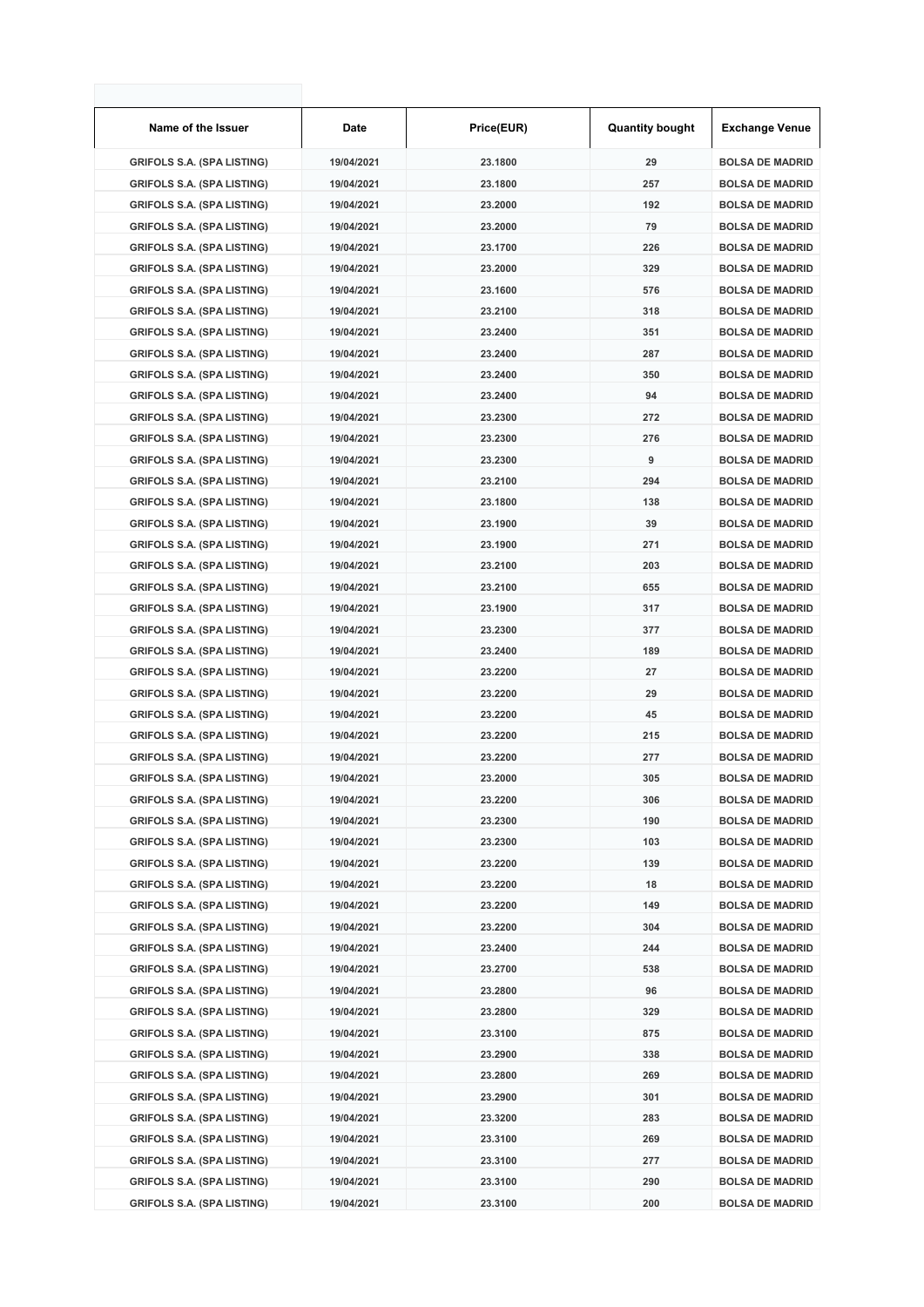| Name of the Issuer                | Date       | Price(EUR) | <b>Quantity bought</b> | <b>Exchange Venue</b>  |
|-----------------------------------|------------|------------|------------------------|------------------------|
| <b>GRIFOLS S.A. (SPA LISTING)</b> | 19/04/2021 | 23.3100    | 22                     | <b>BOLSA DE MADRID</b> |
| <b>GRIFOLS S.A. (SPA LISTING)</b> | 19/04/2021 | 23.3100    | 80                     | <b>BOLSA DE MADRID</b> |
| <b>GRIFOLS S.A. (SPA LISTING)</b> | 19/04/2021 | 23.3000    | 116                    | <b>BOLSA DE MADRID</b> |
| <b>GRIFOLS S.A. (SPA LISTING)</b> | 19/04/2021 | 23.3000    | 178                    | <b>BOLSA DE MADRID</b> |
| <b>GRIFOLS S.A. (SPA LISTING)</b> | 19/04/2021 | 23.3000    | 290                    | <b>BOLSA DE MADRID</b> |
| <b>GRIFOLS S.A. (SPA LISTING)</b> | 19/04/2021 | 23.3300    | 100                    | <b>BOLSA DE MADRID</b> |
| <b>GRIFOLS S.A. (SPA LISTING)</b> | 19/04/2021 | 23.3300    | 182                    | <b>BOLSA DE MADRID</b> |
| <b>GRIFOLS S.A. (SPA LISTING)</b> | 19/04/2021 | 23.3300    | 276                    | <b>BOLSA DE MADRID</b> |
| <b>GRIFOLS S.A. (SPA LISTING)</b> | 19/04/2021 | 23.3300    | 328                    | <b>BOLSA DE MADRID</b> |
| <b>GRIFOLS S.A. (SPA LISTING)</b> | 19/04/2021 | 23.3400    | 306                    | <b>BOLSA DE MADRID</b> |
| <b>GRIFOLS S.A. (SPA LISTING)</b> | 19/04/2021 | 23.3300    | 291                    | <b>BOLSA DE MADRID</b> |
| <b>GRIFOLS S.A. (SPA LISTING)</b> | 19/04/2021 | 23.3200    | 315                    | <b>BOLSA DE MADRID</b> |
| <b>GRIFOLS S.A. (SPA LISTING)</b> | 19/04/2021 | 23.3300    | 275                    | <b>BOLSA DE MADRID</b> |
| <b>GRIFOLS S.A. (SPA LISTING)</b> | 19/04/2021 | 23.3200    | 286                    | <b>BOLSA DE MADRID</b> |
| <b>GRIFOLS S.A. (SPA LISTING)</b> | 19/04/2021 | 23.3200    | 270                    | <b>BOLSA DE MADRID</b> |
| <b>GRIFOLS S.A. (SPA LISTING)</b> | 19/04/2021 | 23.3100    | 270                    | <b>BOLSA DE MADRID</b> |
| <b>GRIFOLS S.A. (SPA LISTING)</b> | 19/04/2021 | 23.3100    | 288                    | <b>BOLSA DE MADRID</b> |
| <b>GRIFOLS S.A. (SPA LISTING)</b> | 19/04/2021 | 23.3200    | 616                    | <b>BOLSA DE MADRID</b> |
| <b>GRIFOLS S.A. (SPA LISTING)</b> | 19/04/2021 | 23.3100    | 88                     | <b>BOLSA DE MADRID</b> |
| <b>GRIFOLS S.A. (SPA LISTING)</b> | 19/04/2021 | 23.3100    | 6                      | <b>BOLSA DE MADRID</b> |
| <b>GRIFOLS S.A. (SPA LISTING)</b> | 19/04/2021 | 23.3100    | 173                    | <b>BOLSA DE MADRID</b> |
| <b>GRIFOLS S.A. (SPA LISTING)</b> | 19/04/2021 | 23.2900    | 96                     | <b>BOLSA DE MADRID</b> |
| <b>GRIFOLS S.A. (SPA LISTING)</b> | 19/04/2021 | 23.3000    | 86                     | <b>BOLSA DE MADRID</b> |
| <b>GRIFOLS S.A. (SPA LISTING)</b> | 19/04/2021 | 23.3000    | 209                    | <b>BOLSA DE MADRID</b> |
| <b>GRIFOLS S.A. (SPA LISTING)</b> | 19/04/2021 | 23.2900    | 187                    | <b>BOLSA DE MADRID</b> |
| <b>GRIFOLS S.A. (SPA LISTING)</b> | 19/04/2021 | 23.2900    | 296                    | <b>BOLSA DE MADRID</b> |
| <b>GRIFOLS S.A. (SPA LISTING)</b> | 19/04/2021 | 23.2700    | 269                    | <b>BOLSA DE MADRID</b> |
| <b>GRIFOLS S.A. (SPA LISTING)</b> | 19/04/2021 | 23.2500    | 288                    | <b>BOLSA DE MADRID</b> |
| <b>GRIFOLS S.A. (SPA LISTING)</b> | 19/04/2021 | 23.2200    | 288                    | <b>BOLSA DE MADRID</b> |
| <b>GRIFOLS S.A. (SPA LISTING)</b> | 19/04/2021 | 23.2200    | 281                    | <b>BOLSA DE MADRID</b> |
| <b>GRIFOLS S.A. (SPA LISTING)</b> | 19/04/2021 | 23.2200    | 268                    | <b>BOLSA DE MADRID</b> |
| <b>GRIFOLS S.A. (SPA LISTING)</b> | 19/04/2021 | 23.1900    | 284                    | <b>BOLSA DE MADRID</b> |
| <b>GRIFOLS S.A. (SPA LISTING)</b> | 19/04/2021 | 23.2000    | 293                    | <b>BOLSA DE MADRID</b> |
| <b>GRIFOLS S.A. (SPA LISTING)</b> | 19/04/2021 | 23.1900    | 294                    | <b>BOLSA DE MADRID</b> |
| <b>GRIFOLS S.A. (SPA LISTING)</b> | 19/04/2021 | 23.2300    | 280                    | <b>BOLSA DE MADRID</b> |
| <b>GRIFOLS S.A. (SPA LISTING)</b> | 19/04/2021 | 23.2300    | 350                    | <b>BOLSA DE MADRID</b> |
| <b>GRIFOLS S.A. (SPA LISTING)</b> | 19/04/2021 | 23.2300    | 200                    | <b>BOLSA DE MADRID</b> |
| <b>GRIFOLS S.A. (SPA LISTING)</b> | 19/04/2021 | 23.2300    | 2                      | <b>BOLSA DE MADRID</b> |
| <b>GRIFOLS S.A. (SPA LISTING)</b> | 19/04/2021 | 23.2300    | 194                    | <b>BOLSA DE MADRID</b> |
| <b>GRIFOLS S.A. (SPA LISTING)</b> | 19/04/2021 | 23.1900    | 267                    | <b>BOLSA DE MADRID</b> |
| <b>GRIFOLS S.A. (SPA LISTING)</b> | 19/04/2021 | 23.1900    | 290                    | <b>BOLSA DE MADRID</b> |
| <b>GRIFOLS S.A. (SPA LISTING)</b> | 19/04/2021 | 23.1900    | 1                      | <b>BOLSA DE MADRID</b> |
| <b>GRIFOLS S.A. (SPA LISTING)</b> | 19/04/2021 | 23.1900    | 272                    | <b>BOLSA DE MADRID</b> |
| <b>GRIFOLS S.A. (SPA LISTING)</b> | 19/04/2021 | 23.1900    | 281                    | <b>BOLSA DE MADRID</b> |
| <b>GRIFOLS S.A. (SPA LISTING)</b> | 19/04/2021 | 23.1500    | 285                    | <b>BOLSA DE MADRID</b> |
| <b>GRIFOLS S.A. (SPA LISTING)</b> | 19/04/2021 | 23.1800    | 314                    | <b>BOLSA DE MADRID</b> |
| <b>GRIFOLS S.A. (SPA LISTING)</b> | 19/04/2021 | 23.2100    | 338                    | <b>BOLSA DE MADRID</b> |
| <b>GRIFOLS S.A. (SPA LISTING)</b> | 19/04/2021 | 23.2100    | 289                    | <b>BOLSA DE MADRID</b> |
| <b>GRIFOLS S.A. (SPA LISTING)</b> | 19/04/2021 | 23.2000    | 204                    | <b>BOLSA DE MADRID</b> |
| <b>GRIFOLS S.A. (SPA LISTING)</b> | 19/04/2021 | 23.2000    | 86                     | <b>BOLSA DE MADRID</b> |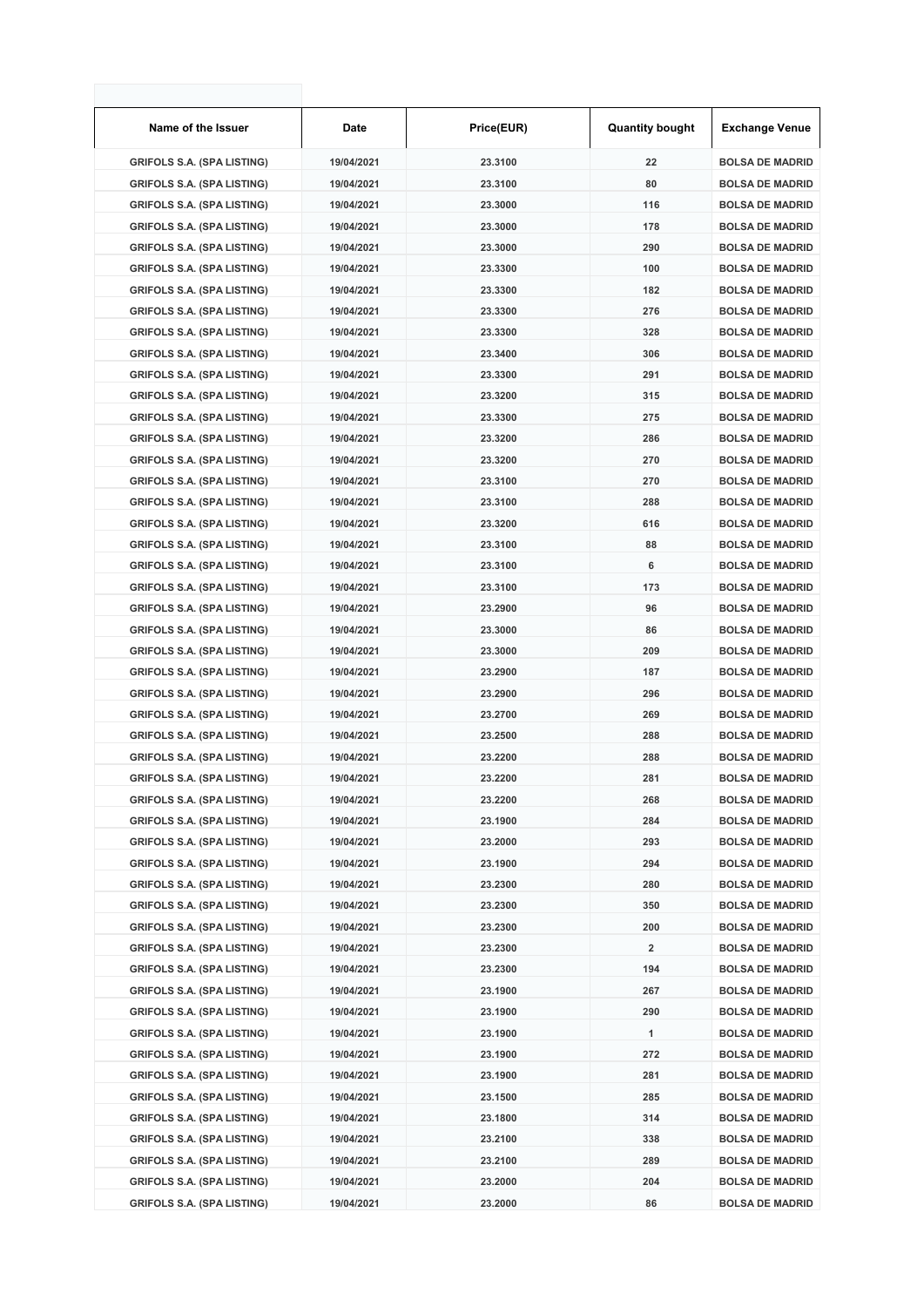| Name of the Issuer                | <b>Date</b> | Price(EUR) | <b>Quantity bought</b> | Exchange Venue         |
|-----------------------------------|-------------|------------|------------------------|------------------------|
| <b>GRIFOLS S.A. (SPA LISTING)</b> | 19/04/2021  | 23.1900    | 293                    | <b>BOLSA DE MADRID</b> |
| <b>GRIFOLS S.A. (SPA LISTING)</b> | 19/04/2021  | 23.1900    | 299                    | <b>BOLSA DE MADRID</b> |
| <b>GRIFOLS S.A. (SPA LISTING)</b> | 19/04/2021  | 23.2200    | 593                    | <b>BOLSA DE MADRID</b> |
| <b>GRIFOLS S.A. (SPA LISTING)</b> | 19/04/2021  | 23.1800    | 317                    | <b>BOLSA DE MADRID</b> |
| <b>GRIFOLS S.A. (SPA LISTING)</b> | 19/04/2021  | 23.2100    | 572                    | <b>BOLSA DE MADRID</b> |
| <b>GRIFOLS S.A. (SPA LISTING)</b> | 19/04/2021  | 23.1700    | 282                    | <b>BOLSA DE MADRID</b> |
| <b>GRIFOLS S.A. (SPA LISTING)</b> | 19/04/2021  | 23.1700    | 292                    | <b>BOLSA DE MADRID</b> |
| <b>GRIFOLS S.A. (SPA LISTING)</b> | 19/04/2021  | 23.1600    | 268                    | <b>BOLSA DE MADRID</b> |
| <b>GRIFOLS S.A. (SPA LISTING)</b> | 19/04/2021  | 23.1600    | 304                    | <b>BOLSA DE MADRID</b> |
| <b>GRIFOLS S.A. (SPA LISTING)</b> | 19/04/2021  | 23.1600    | 270                    | <b>BOLSA DE MADRID</b> |
| <b>GRIFOLS S.A. (SPA LISTING)</b> | 19/04/2021  | 23.1500    | 318                    | <b>BOLSA DE MADRID</b> |
| <b>GRIFOLS S.A. (SPA LISTING)</b> | 19/04/2021  | 23.1600    | 109                    | <b>BOLSA DE MADRID</b> |
| <b>GRIFOLS S.A. (SPA LISTING)</b> | 19/04/2021  | 23.1600    | 444                    | <b>BOLSA DE MADRID</b> |
| <b>GRIFOLS S.A. (SPA LISTING)</b> | 19/04/2021  | 23.1400    | 268                    | <b>BOLSA DE MADRID</b> |
| <b>GRIFOLS S.A. (SPA LISTING)</b> | 19/04/2021  | 23.1300    | 326                    | <b>BOLSA DE MADRID</b> |
| <b>GRIFOLS S.A. (SPA LISTING)</b> | 19/04/2021  | 23.1200    | 340                    | <b>BOLSA DE MADRID</b> |
| <b>GRIFOLS S.A. (SPA LISTING)</b> | 19/04/2021  | 23.1200    | 32                     | <b>BOLSA DE MADRID</b> |
| <b>GRIFOLS S.A. (SPA LISTING)</b> | 19/04/2021  | 23.1200    | 71                     | <b>BOLSA DE MADRID</b> |
| <b>GRIFOLS S.A. (SPA LISTING)</b> | 19/04/2021  | 23.1200    | 183                    | <b>BOLSA DE MADRID</b> |
| <b>GRIFOLS S.A. (SPA LISTING)</b> | 19/04/2021  | 23.1000    | 284                    | <b>BOLSA DE MADRID</b> |
| <b>GRIFOLS S.A. (SPA LISTING)</b> | 19/04/2021  | 23.1000    | 296                    | <b>BOLSA DE MADRID</b> |
| <b>GRIFOLS S.A. (SPA LISTING)</b> | 19/04/2021  | 23.1300    | 285                    | <b>BOLSA DE MADRID</b> |
| <b>GRIFOLS S.A. (SPA LISTING)</b> | 19/04/2021  | 23.1300    | 278                    | <b>BOLSA DE MADRID</b> |
| <b>GRIFOLS S.A. (SPA LISTING)</b> | 19/04/2021  | 23.1200    | 567                    | <b>BOLSA DE MADRID</b> |
| <b>GRIFOLS S.A. (SPA LISTING)</b> | 19/04/2021  | 23.1300    | 294                    | <b>BOLSA DE MADRID</b> |
| <b>GRIFOLS S.A. (SPA LISTING)</b> | 19/04/2021  | 23.1300    | 286                    | <b>BOLSA DE MADRID</b> |
| <b>GRIFOLS S.A. (SPA LISTING)</b> | 19/04/2021  | 23.1200    | 298                    | <b>BOLSA DE MADRID</b> |
| <b>GRIFOLS S.A. (SPA LISTING)</b> | 19/04/2021  | 23.1200    | 461                    | <b>BOLSA DE MADRID</b> |
| <b>GRIFOLS S.A. (SPA LISTING)</b> | 19/04/2021  | 23.1200    | 593                    | <b>BOLSA DE MADRID</b> |
| <b>GRIFOLS S.A. (SPA LISTING)</b> | 19/04/2021  | 23.1200    | 278                    | <b>BOLSA DE MADRID</b> |
| <b>GRIFOLS S.A. (SPA LISTING)</b> | 19/04/2021  | 23.1400    | 298                    | <b>BOLSA DE MADRID</b> |
| <b>GRIFOLS S.A. (SPA LISTING)</b> | 19/04/2021  | 23.1400    | 86                     | <b>BOLSA DE MADRID</b> |
| <b>GRIFOLS S.A. (SPA LISTING)</b> | 19/04/2021  | 23.1400    | 202                    | <b>BOLSA DE MADRID</b> |
| <b>GRIFOLS S.A. (SPA LISTING)</b> | 19/04/2021  | 23.1300    | 131                    | <b>BOLSA DE MADRID</b> |
| <b>GRIFOLS S.A. (SPA LISTING)</b> | 19/04/2021  | 23.1400    | 24                     | <b>BOLSA DE MADRID</b> |
| <b>GRIFOLS S.A. (SPA LISTING)</b> | 19/04/2021  | 23.1400    | 20                     | <b>BOLSA DE MADRID</b> |
| <b>GRIFOLS S.A. (SPA LISTING)</b> | 19/04/2021  | 23.1400    | 581                    | <b>BOLSA DE MADRID</b> |
| <b>GRIFOLS S.A. (SPA LISTING)</b> | 19/04/2021  | 23.1400    | 304                    | <b>BOLSA DE MADRID</b> |
| <b>GRIFOLS S.A. (SPA LISTING)</b> | 19/04/2021  | 23.1300    | 461                    | <b>BOLSA DE MADRID</b> |
| <b>GRIFOLS S.A. (SPA LISTING)</b> | 19/04/2021  | 23.1300    | 1                      | <b>BOLSA DE MADRID</b> |
| <b>GRIFOLS S.A. (SPA LISTING)</b> | 19/04/2021  | 23.1500    | 158                    | <b>BOLSA DE MADRID</b> |
| <b>GRIFOLS S.A. (SPA LISTING)</b> | 19/04/2021  | 23.1500    | 141                    | <b>BOLSA DE MADRID</b> |
| <b>GRIFOLS S.A. (SPA LISTING)</b> | 19/04/2021  | 23.1400    | 277                    | <b>BOLSA DE MADRID</b> |
| <b>GRIFOLS S.A. (SPA LISTING)</b> | 19/04/2021  | 23.1300    | 350                    | <b>BOLSA DE MADRID</b> |
| <b>GRIFOLS S.A. (SPA LISTING)</b> | 19/04/2021  | 23.1400    | 32                     | <b>BOLSA DE MADRID</b> |
| <b>GRIFOLS S.A. (SPA LISTING)</b> | 19/04/2021  | 23.1400    | 269                    | <b>BOLSA DE MADRID</b> |
| <b>GRIFOLS S.A. (SPA LISTING)</b> | 19/04/2021  | 23.1400    | 320                    | <b>BOLSA DE MADRID</b> |
| <b>GRIFOLS S.A. (SPA LISTING)</b> | 19/04/2021  | 23.1300    | 200                    | <b>BOLSA DE MADRID</b> |
| <b>GRIFOLS S.A. (SPA LISTING)</b> | 19/04/2021  | 23.1600    | 2                      | <b>BOLSA DE MADRID</b> |
| <b>GRIFOLS S.A. (SPA LISTING)</b> | 19/04/2021  | 23.1600    | 280                    | <b>BOLSA DE MADRID</b> |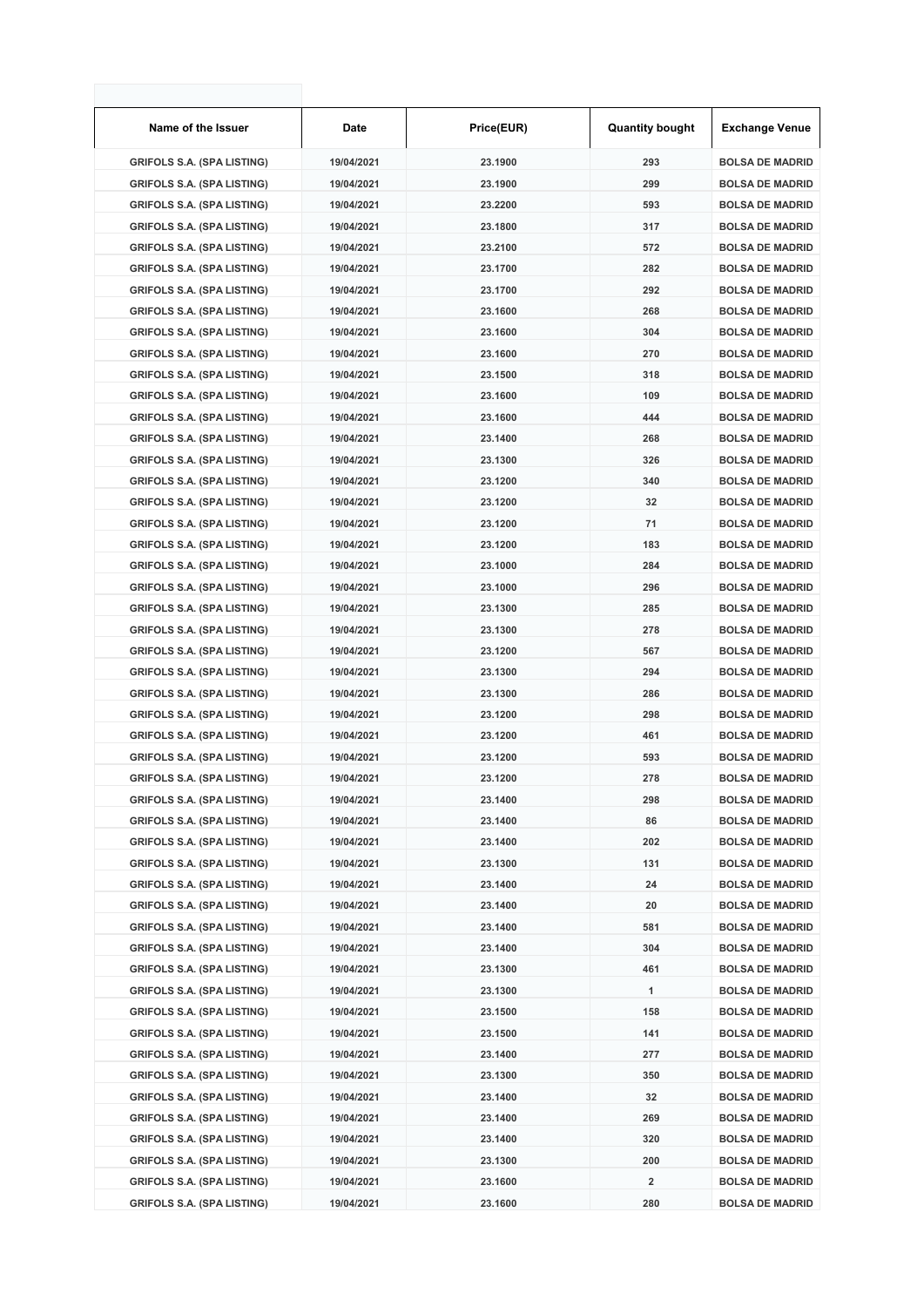| Name of the Issuer                | <b>Date</b> | Price(EUR) | <b>Quantity bought</b> | <b>Exchange Venue</b>  |
|-----------------------------------|-------------|------------|------------------------|------------------------|
| <b>GRIFOLS S.A. (SPA LISTING)</b> | 19/04/2021  | 23.1500    | $\overline{7}$         | <b>BOLSA DE MADRID</b> |
| <b>GRIFOLS S.A. (SPA LISTING)</b> | 19/04/2021  | 23.1500    | 22                     | <b>BOLSA DE MADRID</b> |
| <b>GRIFOLS S.A. (SPA LISTING)</b> | 19/04/2021  | 23.1500    | 276                    | <b>BOLSA DE MADRID</b> |
| <b>GRIFOLS S.A. (SPA LISTING)</b> | 19/04/2021  | 23.1500    | 299                    | <b>BOLSA DE MADRID</b> |
| <b>GRIFOLS S.A. (SPA LISTING)</b> | 19/04/2021  | 23.1500    | 715                    | <b>BOLSA DE MADRID</b> |
| <b>GRIFOLS S.A. (SPA LISTING)</b> | 19/04/2021  | 23.1500    | 496                    | <b>BOLSA DE MADRID</b> |
| <b>GRIFOLS S.A. (SPA LISTING)</b> | 19/04/2021  | 23.1500    | 367                    | <b>BOLSA DE MADRID</b> |
| <b>GRIFOLS S.A. (SPA LISTING)</b> | 19/04/2021  | 23.1600    | 690                    | <b>BOLSA DE MADRID</b> |
| <b>GRIFOLS S.A. (SPA LISTING)</b> | 19/04/2021  | 23.1600    | 303                    | <b>BOLSA DE MADRID</b> |
| <b>GRIFOLS S.A. (SPA LISTING)</b> | 19/04/2021  | 23.1600    | 569                    | <b>BOLSA DE MADRID</b> |
| <b>GRIFOLS S.A. (SPA LISTING)</b> | 19/04/2021  | 23.1600    | 560                    | <b>BOLSA DE MADRID</b> |
| <b>GRIFOLS S.A. (SPA LISTING)</b> | 19/04/2021  | 23.1600    | 296                    | <b>BOLSA DE MADRID</b> |
| <b>GRIFOLS S.A. (SPA LISTING)</b> | 19/04/2021  | 23.1600    | 290                    | <b>BOLSA DE MADRID</b> |
| <b>GRIFOLS S.A. (SPA LISTING)</b> | 19/04/2021  | 23.1600    | 178                    | <b>BOLSA DE MADRID</b> |
| <b>GRIFOLS S.A. (SPA LISTING)</b> | 19/04/2021  | 23.1600    | 91                     | <b>BOLSA DE MADRID</b> |
| <b>GRIFOLS S.A. (SPA LISTING)</b> | 19/04/2021  | 23.1600    | 324                    | <b>BOLSA DE MADRID</b> |
| <b>GRIFOLS S.A. (SPA LISTING)</b> | 19/04/2021  | 23.1800    | 1,074                  | <b>BOLSA DE MADRID</b> |
| <b>GRIFOLS S.A. (SPA LISTING)</b> | 19/04/2021  | 23.1800    | 425                    | <b>BOLSA DE MADRID</b> |
| <b>GRIFOLS S.A. (SPA LISTING)</b> | 19/04/2021  | 23.1800    | 363                    | <b>BOLSA DE MADRID</b> |
|                                   |             |            |                        |                        |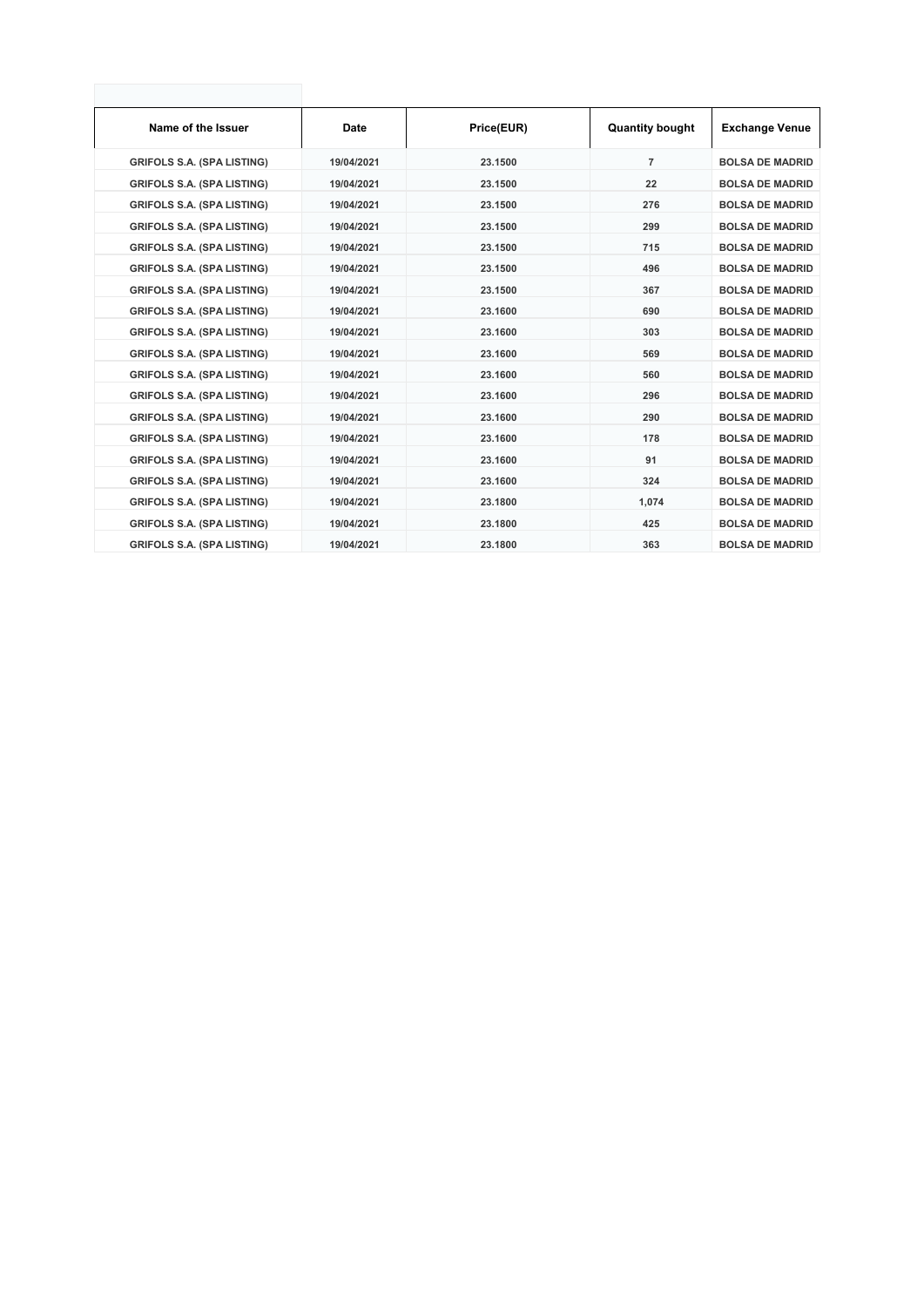# **GRIFOLS**

**ANNEX II**

#### **Individual trade details:**

| Name of the Issuer                 | Date       | Price(EUR) | <b>Quantity bought</b> | <b>Exchange Venue</b>  |
|------------------------------------|------------|------------|------------------------|------------------------|
| GRIFOLS S.A. CLASE B (SPA LISTING) | 13/04/2021 | 14.8700    | 345                    | <b>BOLSA DE MADRID</b> |
| GRIFOLS S.A. CLASE B (SPA LISTING) | 13/04/2021 | 14.8500    | 374                    | <b>BOLSA DE MADRID</b> |
| GRIFOLS S.A. CLASE B (SPA LISTING) | 13/04/2021 | 14.8000    | 62                     | <b>BOLSA DE MADRID</b> |
| GRIFOLS S.A. CLASE B (SPA LISTING) | 13/04/2021 | 14.7800    | 74                     | <b>BOLSA DE MADRID</b> |
| GRIFOLS S.A. CLASE B (SPA LISTING) | 13/04/2021 | 14.9100    | 387                    | <b>BOLSA DE MADRID</b> |
| GRIFOLS S.A. CLASE B (SPA LISTING) | 13/04/2021 | 14.9100    | 238                    | <b>BOLSA DE MADRID</b> |
| GRIFOLS S.A. CLASE B (SPA LISTING) | 13/04/2021 | 14.9100    | 149                    | <b>BOLSA DE MADRID</b> |
| GRIFOLS S.A. CLASE B (SPA LISTING) | 13/04/2021 | 14.9100    | 171                    | <b>BOLSA DE MADRID</b> |
| GRIFOLS S.A. CLASE B (SPA LISTING) | 13/04/2021 | 14.9100    | 355                    | <b>BOLSA DE MADRID</b> |
| GRIFOLS S.A. CLASE B (SPA LISTING) | 13/04/2021 | 14.9000    | 356                    | <b>BOLSA DE MADRID</b> |
| GRIFOLS S.A. CLASE B (SPA LISTING) | 13/04/2021 | 14.9000    | 317                    | <b>BOLSA DE MADRID</b> |
| GRIFOLS S.A. CLASE B (SPA LISTING) | 13/04/2021 | 14.9400    | 313                    | <b>BOLSA DE MADRID</b> |
| GRIFOLS S.A. CLASE B (SPA LISTING) | 13/04/2021 | 14.9300    | 285                    | <b>BOLSA DE MADRID</b> |
| GRIFOLS S.A. CLASE B (SPA LISTING) | 13/04/2021 | 14.9300    | 312                    | <b>BOLSA DE MADRID</b> |
| GRIFOLS S.A. CLASE B (SPA LISTING) | 13/04/2021 | 14.9200    | 344                    | <b>BOLSA DE MADRID</b> |
| GRIFOLS S.A. CLASE B (SPA LISTING) | 13/04/2021 | 14.9200    | 77                     | <b>BOLSA DE MADRID</b> |
| GRIFOLS S.A. CLASE B (SPA LISTING) | 13/04/2021 | 14.9000    | 244                    | <b>BOLSA DE MADRID</b> |
| GRIFOLS S.A. CLASE B (SPA LISTING) | 13/04/2021 | 14.9000    | 336                    | <b>BOLSA DE MADRID</b> |
| GRIFOLS S.A. CLASE B (SPA LISTING) | 13/04/2021 | 14.9300    | 674                    | <b>BOLSA DE MADRID</b> |
| GRIFOLS S.A. CLASE B (SPA LISTING) | 13/04/2021 | 14.9300    | 421                    | <b>BOLSA DE MADRID</b> |
| GRIFOLS S.A. CLASE B (SPA LISTING) | 13/04/2021 | 14.9300    | 421                    | <b>BOLSA DE MADRID</b> |
| GRIFOLS S.A. CLASE B (SPA LISTING) | 13/04/2021 | 14.9300    | 16                     | <b>BOLSA DE MADRID</b> |
| GRIFOLS S.A. CLASE B (SPA LISTING) | 13/04/2021 | 14.9300    | 112                    | <b>BOLSA DE MADRID</b> |
| GRIFOLS S.A. CLASE B (SPA LISTING) | 13/04/2021 | 14.9300    | 100                    | <b>BOLSA DE MADRID</b> |
| GRIFOLS S.A. CLASE B (SPA LISTING) | 13/04/2021 | 14.9300    | 93                     | <b>BOLSA DE MADRID</b> |
| GRIFOLS S.A. CLASE B (SPA LISTING) | 13/04/2021 | 14.9300    | 132                    | <b>BOLSA DE MADRID</b> |
| GRIFOLS S.A. CLASE B (SPA LISTING) | 13/04/2021 | 14.9300    | 314                    | <b>BOLSA DE MADRID</b> |
| GRIFOLS S.A. CLASE B (SPA LISTING) | 13/04/2021 | 14.9300    | 54                     | <b>BOLSA DE MADRID</b> |
| GRIFOLS S.A. CLASE B (SPA LISTING) | 13/04/2021 | 14.9300    | 258                    | <b>BOLSA DE MADRID</b> |
| GRIFOLS S.A. CLASE B (SPA LISTING) | 13/04/2021 | 14.9000    | 300                    | BOLSA DE MADRID        |
| GRIFOLS S.A. CLASE B (SPA LISTING) | 13/04/2021 | 14.9000    | 450                    | BOLSA DE MADRID        |
| GRIFOLS S.A. CLASE B (SPA LISTING) | 13/04/2021 | 14.9000    | 150                    | <b>BOLSA DE MADRID</b> |
| GRIFOLS S.A. CLASE B (SPA LISTING) | 13/04/2021 | 14.9000    | 11                     | <b>BOLSA DE MADRID</b> |
| GRIFOLS S.A. CLASE B (SPA LISTING) | 13/04/2021 | 14.9000    | 51                     | <b>BOLSA DE MADRID</b> |
| GRIFOLS S.A. CLASE B (SPA LISTING) | 13/04/2021 | 14.9000    | 132                    | <b>BOLSA DE MADRID</b> |
| GRIFOLS S.A. CLASE B (SPA LISTING) | 13/04/2021 | 14.9600    | 217                    | <b>BOLSA DE MADRID</b> |
| GRIFOLS S.A. CLASE B (SPA LISTING) | 13/04/2021 | 14.9600    | 246                    | <b>BOLSA DE MADRID</b> |
| GRIFOLS S.A. CLASE B (SPA LISTING) | 13/04/2021 | 14.9600    | 135                    | BOLSA DE MADRID        |
| GRIFOLS S.A. CLASE B (SPA LISTING) | 13/04/2021 | 14.9600    | 250                    | <b>BOLSA DE MADRID</b> |
| GRIFOLS S.A. CLASE B (SPA LISTING) | 13/04/2021 | 14.9600    | 176                    | <b>BOLSA DE MADRID</b> |
| GRIFOLS S.A. CLASE B (SPA LISTING) | 13/04/2021 | 14.9600    | 500                    | <b>BOLSA DE MADRID</b> |
| GRIFOLS S.A. CLASE B (SPA LISTING) | 13/04/2021 | 14.9200    | 320                    | <b>BOLSA DE MADRID</b> |
| GRIFOLS S.A. CLASE B (SPA LISTING) | 13/04/2021 | 14.9200    | 380                    | <b>BOLSA DE MADRID</b> |
| GRIFOLS S.A. CLASE B (SPA LISTING) | 13/04/2021 | 15.0000    | 652                    | <b>BOLSA DE MADRID</b> |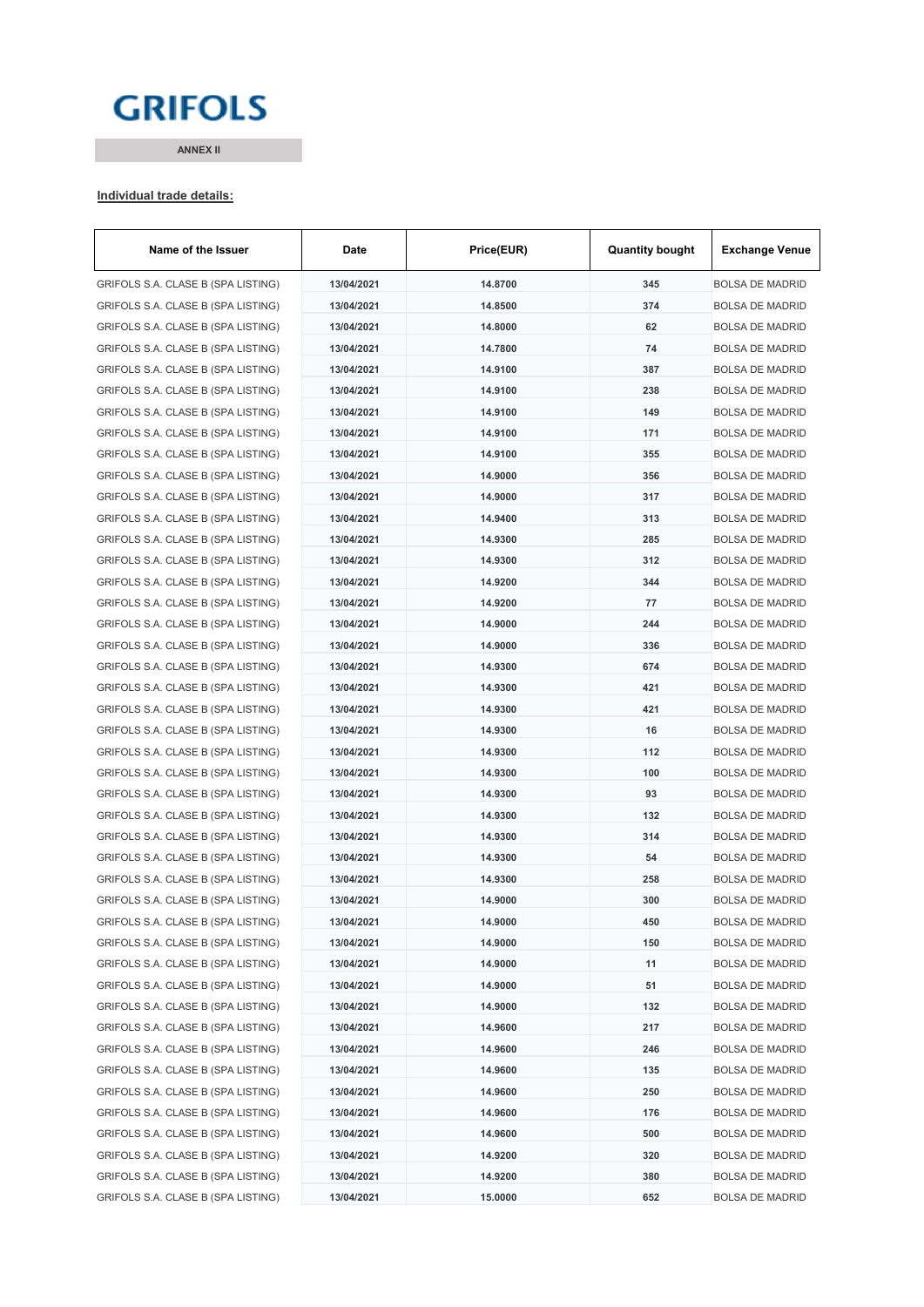| Name of the Issuer                 | Date       | Price(EUR) | <b>Quantity bought</b> | <b>Exchange Venue</b>  |
|------------------------------------|------------|------------|------------------------|------------------------|
| GRIFOLS S.A. CLASE B (SPA LISTING) | 13/04/2021 | 14.9800    | 500                    | <b>BOLSA DE MADRID</b> |
| GRIFOLS S.A. CLASE B (SPA LISTING) | 13/04/2021 | 14.9800    | 152                    | <b>BOLSA DE MADRID</b> |
| GRIFOLS S.A. CLASE B (SPA LISTING) | 13/04/2021 | 14.9900    | 70                     | <b>BOLSA DE MADRID</b> |
| GRIFOLS S.A. CLASE B (SPA LISTING) | 13/04/2021 | 14.9900    | 575                    | <b>BOLSA DE MADRID</b> |
| GRIFOLS S.A. CLASE B (SPA LISTING) | 13/04/2021 | 14.9900    | 235                    | <b>BOLSA DE MADRID</b> |
| GRIFOLS S.A. CLASE B (SPA LISTING) | 13/04/2021 | 14.9600    | 235                    | <b>BOLSA DE MADRID</b> |
| GRIFOLS S.A. CLASE B (SPA LISTING) | 13/04/2021 | 14.9800    | 124                    | <b>BOLSA DE MADRID</b> |
| GRIFOLS S.A. CLASE B (SPA LISTING) | 13/04/2021 | 15.0100    | 135                    | <b>BOLSA DE MADRID</b> |
| GRIFOLS S.A. CLASE B (SPA LISTING) | 13/04/2021 | 15.0100    | 101                    | <b>BOLSA DE MADRID</b> |
| GRIFOLS S.A. CLASE B (SPA LISTING) | 13/04/2021 | 15.0100    | 106                    | <b>BOLSA DE MADRID</b> |
| GRIFOLS S.A. CLASE B (SPA LISTING) | 13/04/2021 | 15.0100    | 46                     | <b>BOLSA DE MADRID</b> |
| GRIFOLS S.A. CLASE B (SPA LISTING) | 13/04/2021 | 15.0100    | 378                    | <b>BOLSA DE MADRID</b> |
| GRIFOLS S.A. CLASE B (SPA LISTING) | 13/04/2021 | 15.0100    | 228                    | <b>BOLSA DE MADRID</b> |
| GRIFOLS S.A. CLASE B (SPA LISTING) | 13/04/2021 | 15.0200    | 119                    | <b>BOLSA DE MADRID</b> |
| GRIFOLS S.A. CLASE B (SPA LISTING) | 13/04/2021 | 15.0200    | 450                    | <b>BOLSA DE MADRID</b> |
| GRIFOLS S.A. CLASE B (SPA LISTING) | 13/04/2021 | 15.0200    | 225                    | <b>BOLSA DE MADRID</b> |
| GRIFOLS S.A. CLASE B (SPA LISTING) | 13/04/2021 | 15.0200    | 90                     | <b>BOLSA DE MADRID</b> |
|                                    |            |            | 330                    |                        |
| GRIFOLS S.A. CLASE B (SPA LISTING) | 13/04/2021 | 14.9900    |                        | <b>BOLSA DE MADRID</b> |
| GRIFOLS S.A. CLASE B (SPA LISTING) | 13/04/2021 | 14.9900    | 21                     | <b>BOLSA DE MADRID</b> |
| GRIFOLS S.A. CLASE B (SPA LISTING) | 13/04/2021 | 14.9800    | 119                    | <b>BOLSA DE MADRID</b> |
| GRIFOLS S.A. CLASE B (SPA LISTING) | 13/04/2021 | 14.9800    | 125                    | <b>BOLSA DE MADRID</b> |
| GRIFOLS S.A. CLASE B (SPA LISTING) | 13/04/2021 | 14.9800    | 169                    | <b>BOLSA DE MADRID</b> |
| GRIFOLS S.A. CLASE B (SPA LISTING) | 13/04/2021 | 15.0000    | 69                     | <b>BOLSA DE MADRID</b> |
| GRIFOLS S.A. CLASE B (SPA LISTING) | 13/04/2021 | 15.0000    | 111                    | <b>BOLSA DE MADRID</b> |
| GRIFOLS S.A. CLASE B (SPA LISTING) | 13/04/2021 | 15.0000    | 103                    | <b>BOLSA DE MADRID</b> |
| GRIFOLS S.A. CLASE B (SPA LISTING) | 13/04/2021 | 15.0000    | 5                      | <b>BOLSA DE MADRID</b> |
| GRIFOLS S.A. CLASE B (SPA LISTING) | 13/04/2021 | 15.0200    | 683                    | <b>BOLSA DE MADRID</b> |
| GRIFOLS S.A. CLASE B (SPA LISTING) | 13/04/2021 | 15.0200    | 115                    | <b>BOLSA DE MADRID</b> |
| GRIFOLS S.A. CLASE B (SPA LISTING) | 13/04/2021 | 15.0200    | 311                    | <b>BOLSA DE MADRID</b> |
| GRIFOLS S.A. CLASE B (SPA LISTING) | 13/04/2021 | 15.0300    | 135                    | <b>BOLSA DE MADRID</b> |
| GRIFOLS S.A. CLASE B (SPA LISTING) | 13/04/2021 | 15.0300    | 100                    | <b>BOLSA DE MADRID</b> |
| GRIFOLS S.A. CLASE B (SPA LISTING) | 13/04/2021 | 15.0300    | 93                     | <b>BOLSA DE MADRID</b> |
| GRIFOLS S.A. CLASE B (SPA LISTING) | 13/04/2021 | 15.0000    | 4                      | <b>BOLSA DE MADRID</b> |
| GRIFOLS S.A. CLASE B (SPA LISTING) | 13/04/2021 | 15.0000    | 108                    | <b>BOLSA DE MADRID</b> |
| GRIFOLS S.A. CLASE B (SPA LISTING) | 13/04/2021 | 15.0000    | 103                    | <b>BOLSA DE MADRID</b> |
| GRIFOLS S.A. CLASE B (SPA LISTING) | 13/04/2021 | 15.0000    | 103                    | <b>BOLSA DE MADRID</b> |
| GRIFOLS S.A. CLASE B (SPA LISTING) | 13/04/2021 | 15.0000    | 105                    | <b>BOLSA DE MADRID</b> |
| GRIFOLS S.A. CLASE B (SPA LISTING) | 13/04/2021 | 15.0000    | 33                     | <b>BOLSA DE MADRID</b> |
| GRIFOLS S.A. CLASE B (SPA LISTING) | 13/04/2021 | 15.0000    | 105                    | <b>BOLSA DE MADRID</b> |
| GRIFOLS S.A. CLASE B (SPA LISTING) | 13/04/2021 | 15.0100    | 371                    | <b>BOLSA DE MADRID</b> |
| GRIFOLS S.A. CLASE B (SPA LISTING) | 13/04/2021 | 15.0100    | 412                    | <b>BOLSA DE MADRID</b> |
| GRIFOLS S.A. CLASE B (SPA LISTING) | 13/04/2021 | 15.0100    | 220                    | <b>BOLSA DE MADRID</b> |
| GRIFOLS S.A. CLASE B (SPA LISTING) | 13/04/2021 | 15.0100    | 76                     | <b>BOLSA DE MADRID</b> |
| GRIFOLS S.A. CLASE B (SPA LISTING) | 13/04/2021 | 15.0100    | 320                    | <b>BOLSA DE MADRID</b> |
| GRIFOLS S.A. CLASE B (SPA LISTING) | 13/04/2021 | 15.0000    | 373                    | <b>BOLSA DE MADRID</b> |
| GRIFOLS S.A. CLASE B (SPA LISTING) | 13/04/2021 | 15.0300    | 135                    | <b>BOLSA DE MADRID</b> |
| GRIFOLS S.A. CLASE B (SPA LISTING) | 13/04/2021 | 15.0300    | 235                    | <b>BOLSA DE MADRID</b> |
| GRIFOLS S.A. CLASE B (SPA LISTING) | 13/04/2021 | 15.0300    | 100                    | <b>BOLSA DE MADRID</b> |
| GRIFOLS S.A. CLASE B (SPA LISTING) | 13/04/2021 | 15.0300    | 34                     | <b>BOLSA DE MADRID</b> |
|                                    |            |            |                        |                        |
| GRIFOLS S.A. CLASE B (SPA LISTING) | 13/04/2021 | 15.0300    | 101                    | <b>BOLSA DE MADRID</b> |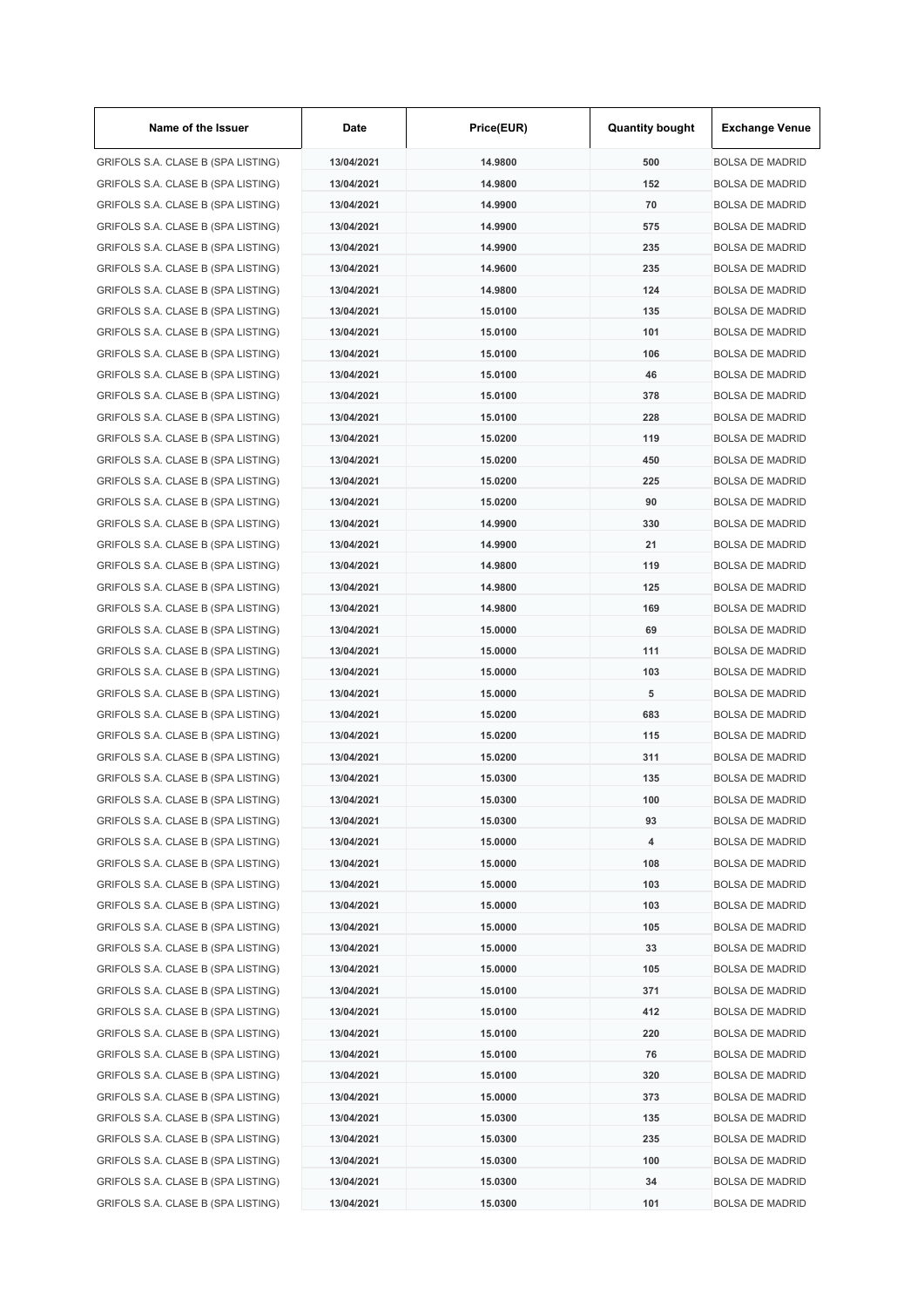| Name of the Issuer                 | Date       | Price(EUR) | <b>Quantity bought</b> | <b>Exchange Venue</b>                            |
|------------------------------------|------------|------------|------------------------|--------------------------------------------------|
| GRIFOLS S.A. CLASE B (SPA LISTING) | 13/04/2021 | 15.0100    | 296                    | <b>BOLSA DE MADRID</b>                           |
| GRIFOLS S.A. CLASE B (SPA LISTING) | 13/04/2021 | 15.0100    | 296                    | <b>BOLSA DE MADRID</b>                           |
| GRIFOLS S.A. CLASE B (SPA LISTING) | 13/04/2021 | 15.0400    | 510                    | <b>BOLSA DE MADRID</b>                           |
| GRIFOLS S.A. CLASE B (SPA LISTING) | 13/04/2021 | 15.1000    | 108                    | <b>BOLSA DE MADRID</b>                           |
| GRIFOLS S.A. CLASE B (SPA LISTING) | 13/04/2021 | 15.1000    | 100                    | <b>BOLSA DE MADRID</b>                           |
| GRIFOLS S.A. CLASE B (SPA LISTING) | 13/04/2021 | 15.0800    | 303                    | <b>BOLSA DE MADRID</b>                           |
| GRIFOLS S.A. CLASE B (SPA LISTING) | 13/04/2021 | 15.0800    | 143                    | <b>BOLSA DE MADRID</b>                           |
| GRIFOLS S.A. CLASE B (SPA LISTING) | 13/04/2021 | 15.0800    | 252                    | <b>BOLSA DE MADRID</b>                           |
| GRIFOLS S.A. CLASE B (SPA LISTING) | 13/04/2021 | 15.0800    | 777                    | <b>BOLSA DE MADRID</b>                           |
| GRIFOLS S.A. CLASE B (SPA LISTING) | 13/04/2021 | 15.0800    | 753                    | <b>BOLSA DE MADRID</b>                           |
| GRIFOLS S.A. CLASE B (SPA LISTING) | 13/04/2021 | 15.0800    | 200                    | <b>BOLSA DE MADRID</b>                           |
| GRIFOLS S.A. CLASE B (SPA LISTING) | 13/04/2021 | 15.0800    | 467                    | <b>BOLSA DE MADRID</b>                           |
| GRIFOLS S.A. CLASE B (SPA LISTING) | 13/04/2021 | 15.0800    | 100                    | <b>BOLSA DE MADRID</b>                           |
| GRIFOLS S.A. CLASE B (SPA LISTING) | 13/04/2021 | 15.0800    | 200                    | <b>BOLSA DE MADRID</b>                           |
| GRIFOLS S.A. CLASE B (SPA LISTING) | 13/04/2021 | 15.0800    | 49                     | <b>BOLSA DE MADRID</b>                           |
| GRIFOLS S.A. CLASE B (SPA LISTING) | 13/04/2021 | 15.1300    | 98                     | <b>BOLSA DE MADRID</b>                           |
| GRIFOLS S.A. CLASE B (SPA LISTING) | 13/04/2021 | 15.1100    | 505                    | <b>BOLSA DE MADRID</b>                           |
| GRIFOLS S.A. CLASE B (SPA LISTING) | 13/04/2021 | 15.1100    | 354                    | <b>BOLSA DE MADRID</b>                           |
| GRIFOLS S.A. CLASE B (SPA LISTING) | 13/04/2021 | 15.1300    | 135                    | <b>BOLSA DE MADRID</b>                           |
| GRIFOLS S.A. CLASE B (SPA LISTING) | 13/04/2021 | 15.1300    | 189                    | <b>BOLSA DE MADRID</b>                           |
| GRIFOLS S.A. CLASE B (SPA LISTING) | 13/04/2021 | 15.1000    | 370                    | <b>BOLSA DE MADRID</b>                           |
| GRIFOLS S.A. CLASE B (SPA LISTING) | 13/04/2021 | 15.0800    | 326                    | <b>BOLSA DE MADRID</b>                           |
| GRIFOLS S.A. CLASE B (SPA LISTING) | 13/04/2021 | 15.0800    | 353                    | <b>BOLSA DE MADRID</b>                           |
| GRIFOLS S.A. CLASE B (SPA LISTING) | 13/04/2021 | 15.0700    | 100                    | <b>BOLSA DE MADRID</b>                           |
| GRIFOLS S.A. CLASE B (SPA LISTING) | 13/04/2021 | 15.0700    | 279                    | <b>BOLSA DE MADRID</b>                           |
| GRIFOLS S.A. CLASE B (SPA LISTING) | 13/04/2021 | 15.0600    | 329                    | <b>BOLSA DE MADRID</b>                           |
| GRIFOLS S.A. CLASE B (SPA LISTING) | 13/04/2021 | 15.0700    | 53                     | <b>BOLSA DE MADRID</b>                           |
| GRIFOLS S.A. CLASE B (SPA LISTING) | 13/04/2021 | 15.0700    | 298                    | <b>BOLSA DE MADRID</b>                           |
|                                    |            |            | $\mathbf{1}$           |                                                  |
| GRIFOLS S.A. CLASE B (SPA LISTING) | 13/04/2021 | 15.0700    | 100                    | <b>BOLSA DE MADRID</b><br><b>BOLSA DE MADRID</b> |
| GRIFOLS S.A. CLASE B (SPA LISTING) | 13/04/2021 | 15.0500    |                        |                                                  |
| GRIFOLS S.A. CLASE B (SPA LISTING) | 13/04/2021 | 15.0600    | 100                    | <b>BOLSA DE MADRID</b>                           |
| GRIFOLS S.A. CLASE B (SPA LISTING) | 13/04/2021 | 15.0600    | 100                    | <b>BOLSA DE MADRID</b>                           |
| GRIFOLS S.A. CLASE B (SPA LISTING) | 13/04/2021 | 15.0600    | 100                    | <b>BOLSA DE MADRID</b>                           |
| GRIFOLS S.A. CLASE B (SPA LISTING) | 13/04/2021 | 15.0600    | 45                     | <b>BOLSA DE MADRID</b>                           |
| GRIFOLS S.A. CLASE B (SPA LISTING) | 13/04/2021 | 15.0500    | 100                    | <b>BOLSA DE MADRID</b>                           |
| GRIFOLS S.A. CLASE B (SPA LISTING) | 13/04/2021 | 15.0500    | 100                    | <b>BOLSA DE MADRID</b>                           |
| GRIFOLS S.A. CLASE B (SPA LISTING) | 13/04/2021 | 15.0500    | 81                     | <b>BOLSA DE MADRID</b>                           |
| GRIFOLS S.A. CLASE B (SPA LISTING) | 13/04/2021 | 15.0500    | 73                     | <b>BOLSA DE MADRID</b>                           |
| GRIFOLS S.A. CLASE B (SPA LISTING) | 13/04/2021 | 15.0800    | 120                    | <b>BOLSA DE MADRID</b>                           |
| GRIFOLS S.A. CLASE B (SPA LISTING) | 13/04/2021 | 15.0800    | 40                     | <b>BOLSA DE MADRID</b>                           |
| GRIFOLS S.A. CLASE B (SPA LISTING) | 13/04/2021 | 15.0800    | 40                     | <b>BOLSA DE MADRID</b>                           |
| GRIFOLS S.A. CLASE B (SPA LISTING) | 13/04/2021 | 15.0800    | 20                     | <b>BOLSA DE MADRID</b>                           |
| GRIFOLS S.A. CLASE B (SPA LISTING) | 13/04/2021 | 15.0800    | 120                    | <b>BOLSA DE MADRID</b>                           |
| GRIFOLS S.A. CLASE B (SPA LISTING) | 13/04/2021 | 15.0800    | 173                    | <b>BOLSA DE MADRID</b>                           |
| GRIFOLS S.A. CLASE B (SPA LISTING) | 13/04/2021 | 15.0800    | 27                     | <b>BOLSA DE MADRID</b>                           |
| GRIFOLS S.A. CLASE B (SPA LISTING) | 13/04/2021 | 15.0800    | 79                     | <b>BOLSA DE MADRID</b>                           |
| GRIFOLS S.A. CLASE B (SPA LISTING) | 13/04/2021 | 15.0800    | 279                    | <b>BOLSA DE MADRID</b>                           |
| GRIFOLS S.A. CLASE B (SPA LISTING) | 13/04/2021 | 15.0800    | 200                    | <b>BOLSA DE MADRID</b>                           |
| GRIFOLS S.A. CLASE B (SPA LISTING) | 13/04/2021 | 15.0900    | 200                    | <b>BOLSA DE MADRID</b>                           |
| GRIFOLS S.A. CLASE B (SPA LISTING) | 13/04/2021 | 15.0900    | 200                    | <b>BOLSA DE MADRID</b>                           |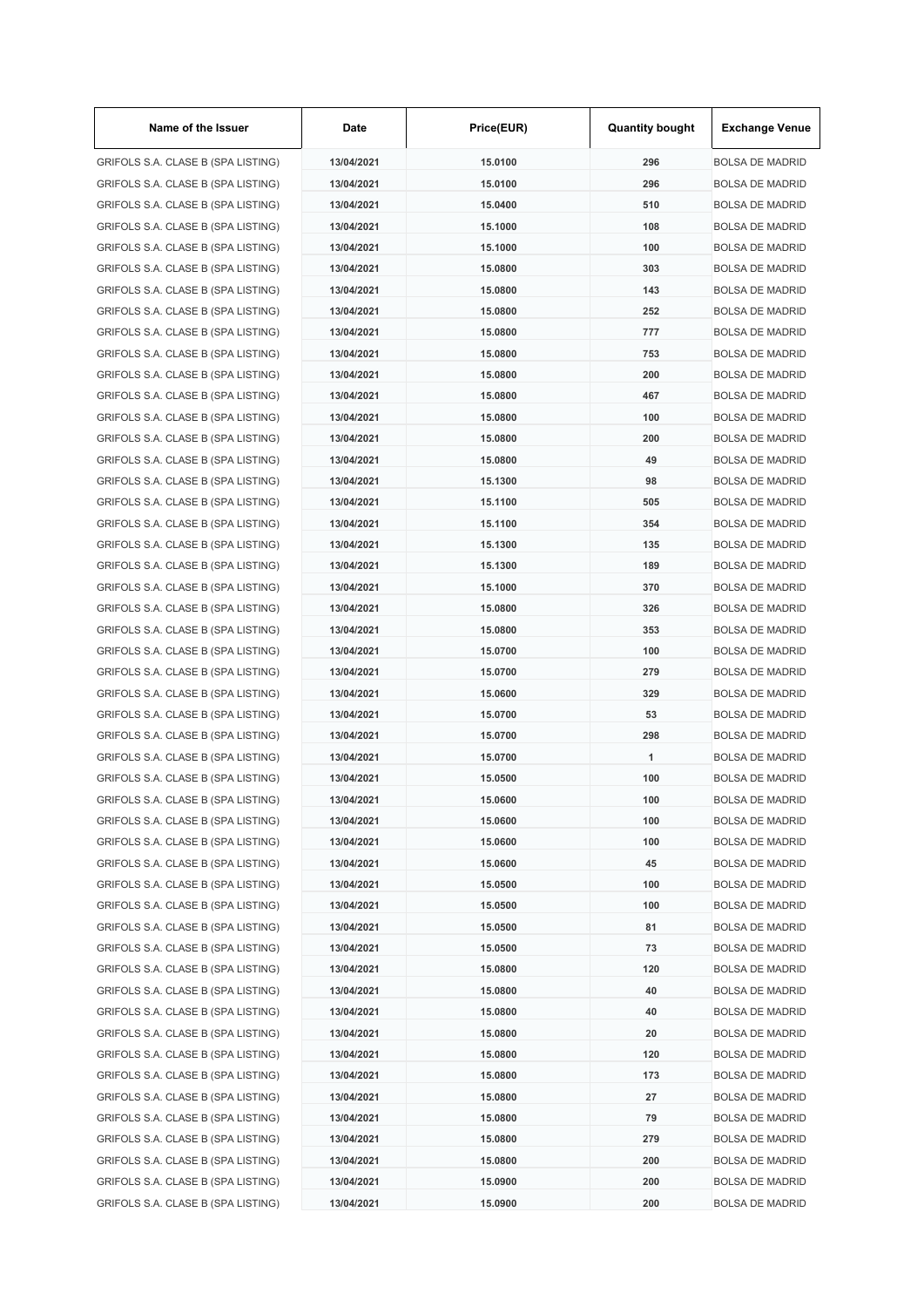| Name of the Issuer                 | Date       | Price(EUR)         | <b>Quantity bought</b> | <b>Exchange Venue</b>  |
|------------------------------------|------------|--------------------|------------------------|------------------------|
| GRIFOLS S.A. CLASE B (SPA LISTING) | 13/04/2021 | 15.0900            | 186                    | <b>BOLSA DE MADRID</b> |
| GRIFOLS S.A. CLASE B (SPA LISTING) | 13/04/2021 | 15.0900            | 14                     | <b>BOLSA DE MADRID</b> |
| GRIFOLS S.A. CLASE B (SPA LISTING) | 13/04/2021 | 15.0900            | 200                    | <b>BOLSA DE MADRID</b> |
| GRIFOLS S.A. CLASE B (SPA LISTING) | 13/04/2021 | 15.0800            | 129                    | <b>BOLSA DE MADRID</b> |
| GRIFOLS S.A. CLASE B (SPA LISTING) | 13/04/2021 | 15.0800            | 71                     | <b>BOLSA DE MADRID</b> |
| GRIFOLS S.A. CLASE B (SPA LISTING) | 13/04/2021 | 15,0800            | 67                     | <b>BOLSA DE MADRID</b> |
| GRIFOLS S.A. CLASE B (SPA LISTING) | 13/04/2021 | 15.0800            | 93                     | <b>BOLSA DE MADRID</b> |
| GRIFOLS S.A. CLASE B (SPA LISTING) | 13/04/2021 | 15.0800            | 8                      | <b>BOLSA DE MADRID</b> |
| GRIFOLS S.A. CLASE B (SPA LISTING) | 13/04/2021 | 15.0800            | 80                     | <b>BOLSA DE MADRID</b> |
| GRIFOLS S.A. CLASE B (SPA LISTING) | 13/04/2021 | 15.0800            | 20                     | <b>BOLSA DE MADRID</b> |
| GRIFOLS S.A. CLASE B (SPA LISTING) | 13/04/2021 | 15.0800            | 100                    | <b>BOLSA DE MADRID</b> |
| GRIFOLS S.A. CLASE B (SPA LISTING) | 13/04/2021 | 15.0800            | 100                    | <b>BOLSA DE MADRID</b> |
| GRIFOLS S.A. CLASE B (SPA LISTING) | 13/04/2021 | 15.0800            | 18                     | <b>BOLSA DE MADRID</b> |
| GRIFOLS S.A. CLASE B (SPA LISTING) | 13/04/2021 | 15.0600            | 200                    | <b>BOLSA DE MADRID</b> |
| GRIFOLS S.A. CLASE B (SPA LISTING) | 13/04/2021 | 15.0600            | 50                     | <b>BOLSA DE MADRID</b> |
| GRIFOLS S.A. CLASE B (SPA LISTING) | 13/04/2021 | 15.0600            | 76                     | <b>BOLSA DE MADRID</b> |
| GRIFOLS S.A. CLASE B (SPA LISTING) | 13/04/2021 | 15.0600            | 100                    | <b>BOLSA DE MADRID</b> |
| GRIFOLS S.A. CLASE B (SPA LISTING) | 13/04/2021 | 15.0600            | 100                    | <b>BOLSA DE MADRID</b> |
| GRIFOLS S.A. CLASE B (SPA LISTING) | 13/04/2021 | 15.0600            | 100                    | <b>BOLSA DE MADRID</b> |
| GRIFOLS S.A. CLASE B (SPA LISTING) | 13/04/2021 | 15.0600            | 29                     | <b>BOLSA DE MADRID</b> |
| GRIFOLS S.A. CLASE B (SPA LISTING) | 13/04/2021 | 15.0600            | 200                    | <b>BOLSA DE MADRID</b> |
| GRIFOLS S.A. CLASE B (SPA LISTING) | 13/04/2021 | 15.0600            | 111                    | <b>BOLSA DE MADRID</b> |
| GRIFOLS S.A. CLASE B (SPA LISTING) | 13/04/2021 | 15.0500            | 200                    | <b>BOLSA DE MADRID</b> |
| GRIFOLS S.A. CLASE B (SPA LISTING) | 13/04/2021 | 15.0500            | 200                    | <b>BOLSA DE MADRID</b> |
| GRIFOLS S.A. CLASE B (SPA LISTING) | 13/04/2021 | 15.0500            | 200                    | <b>BOLSA DE MADRID</b> |
| GRIFOLS S.A. CLASE B (SPA LISTING) | 13/04/2021 | 15.0500            | 86                     | <b>BOLSA DE MADRID</b> |
| GRIFOLS S.A. CLASE B (SPA LISTING) | 13/04/2021 | 15.0400            | 100                    | <b>BOLSA DE MADRID</b> |
| GRIFOLS S.A. CLASE B (SPA LISTING) | 13/04/2021 | 15.0400            | 100                    | <b>BOLSA DE MADRID</b> |
| GRIFOLS S.A. CLASE B (SPA LISTING) | 13/04/2021 |                    | 120                    | <b>BOLSA DE MADRID</b> |
| GRIFOLS S.A. CLASE B (SPA LISTING) | 13/04/2021 | 15.0400<br>15.0400 | 30                     | <b>BOLSA DE MADRID</b> |
|                                    |            |                    |                        | <b>BOLSA DE MADRID</b> |
| GRIFOLS S.A. CLASE B (SPA LISTING) | 13/04/2021 | 15.0000            | 200                    |                        |
| GRIFOLS S.A. CLASE B (SPA LISTING) | 13/04/2021 | 15.0000            | 139                    | <b>BOLSA DE MADRID</b> |
| GRIFOLS S.A. CLASE B (SPA LISTING) | 13/04/2021 | 15.0000            | 65                     | <b>BOLSA DE MADRID</b> |
| GRIFOLS S.A. CLASE B (SPA LISTING) | 13/04/2021 | 15.0000            | 200                    | <b>BOLSA DE MADRID</b> |
| GRIFOLS S.A. CLASE B (SPA LISTING) | 13/04/2021 | 15.0000            | 40                     | <b>BOLSA DE MADRID</b> |
| GRIFOLS S.A. CLASE B (SPA LISTING) | 13/04/2021 | 15.0000            | 46                     | <b>BOLSA DE MADRID</b> |
| GRIFOLS S.A. CLASE B (SPA LISTING) | 13/04/2021 | 15.0000            | 60                     | <b>BOLSA DE MADRID</b> |
| GRIFOLS S.A. CLASE B (SPA LISTING) | 13/04/2021 | 15.0000            | 200                    | <b>BOLSA DE MADRID</b> |
| GRIFOLS S.A. CLASE B (SPA LISTING) | 13/04/2021 | 15.0000            | 194                    | <b>BOLSA DE MADRID</b> |
| GRIFOLS S.A. CLASE B (SPA LISTING) | 13/04/2021 | 15.0000            | 100                    | <b>BOLSA DE MADRID</b> |
| GRIFOLS S.A. CLASE B (SPA LISTING) | 13/04/2021 | 15.0000            | 42                     | <b>BOLSA DE MADRID</b> |
| GRIFOLS S.A. CLASE B (SPA LISTING) | 13/04/2021 | 15.0000            | 165                    | <b>BOLSA DE MADRID</b> |
| GRIFOLS S.A. CLASE B (SPA LISTING) | 13/04/2021 | 15.0000            | 87                     | <b>BOLSA DE MADRID</b> |
| GRIFOLS S.A. CLASE B (SPA LISTING) | 13/04/2021 | 15.0000            | 65                     | <b>BOLSA DE MADRID</b> |
| GRIFOLS S.A. CLASE B (SPA LISTING) | 13/04/2021 | 15.0000            | 189                    | <b>BOLSA DE MADRID</b> |
| GRIFOLS S.A. CLASE B (SPA LISTING) | 13/04/2021 | 15.0000            | 175                    | <b>BOLSA DE MADRID</b> |
| GRIFOLS S.A. CLASE B (SPA LISTING) | 13/04/2021 | 15.0000            | 300                    | <b>BOLSA DE MADRID</b> |
| GRIFOLS S.A. CLASE B (SPA LISTING) | 13/04/2021 | 15.0000            | 41                     | <b>BOLSA DE MADRID</b> |
| GRIFOLS S.A. CLASE B (SPA LISTING) | 13/04/2021 | 15.0000            | 356                    | <b>BOLSA DE MADRID</b> |
| GRIFOLS S.A. CLASE B (SPA LISTING) | 13/04/2021 | 15.0000            | 218                    | <b>BOLSA DE MADRID</b> |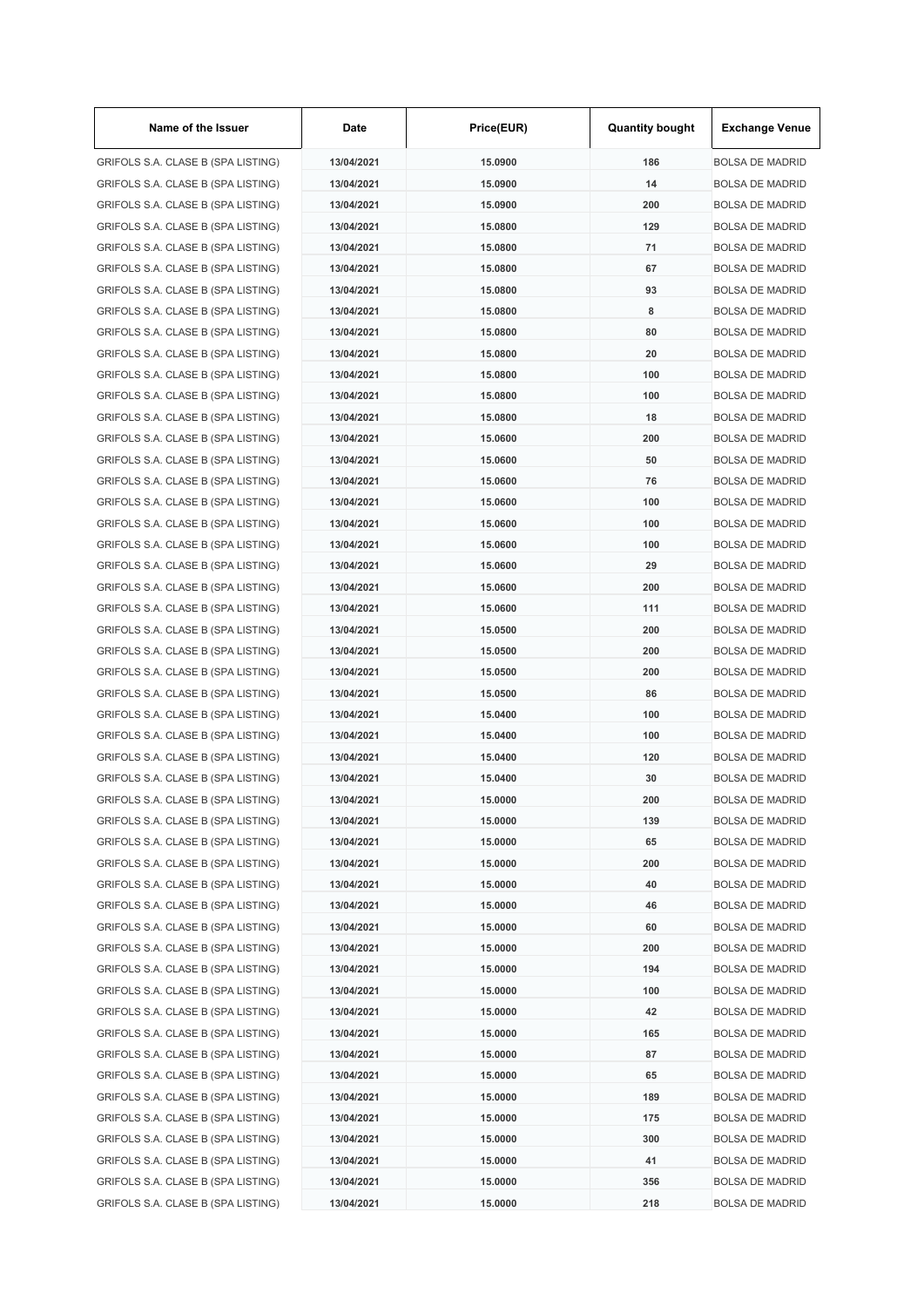| Name of the Issuer                 | Date       | Price(EUR)         | <b>Quantity bought</b> | <b>Exchange Venue</b>  |
|------------------------------------|------------|--------------------|------------------------|------------------------|
| GRIFOLS S.A. CLASE B (SPA LISTING) | 13/04/2021 | 15.0000            | 100                    | <b>BOLSA DE MADRID</b> |
| GRIFOLS S.A. CLASE B (SPA LISTING) | 13/04/2021 | 15.0000            | 12                     | <b>BOLSA DE MADRID</b> |
| GRIFOLS S.A. CLASE B (SPA LISTING) | 13/04/2021 | 15.0100            | 646                    | <b>BOLSA DE MADRID</b> |
| GRIFOLS S.A. CLASE B (SPA LISTING) | 13/04/2021 | 15.0000            | 92                     | <b>BOLSA DE MADRID</b> |
| GRIFOLS S.A. CLASE B (SPA LISTING) | 13/04/2021 | 15.0200            | 300                    | <b>BOLSA DE MADRID</b> |
| GRIFOLS S.A. CLASE B (SPA LISTING) | 13/04/2021 | 15.0200            | 76                     | <b>BOLSA DE MADRID</b> |
| GRIFOLS S.A. CLASE B (SPA LISTING) | 13/04/2021 | 15.0200            | 300                    | <b>BOLSA DE MADRID</b> |
| GRIFOLS S.A. CLASE B (SPA LISTING) | 13/04/2021 | 15.0200            | 414                    | <b>BOLSA DE MADRID</b> |
| GRIFOLS S.A. CLASE B (SPA LISTING) | 13/04/2021 | 15.0200            | 300                    | <b>BOLSA DE MADRID</b> |
| GRIFOLS S.A. CLASE B (SPA LISTING) | 13/04/2021 | 15.0200            | 76                     | <b>BOLSA DE MADRID</b> |
| GRIFOLS S.A. CLASE B (SPA LISTING) | 13/04/2021 | 15.0000            | 356                    | <b>BOLSA DE MADRID</b> |
| GRIFOLS S.A. CLASE B (SPA LISTING) | 13/04/2021 | 15.0000            | 668                    | <b>BOLSA DE MADRID</b> |
| GRIFOLS S.A. CLASE B (SPA LISTING) | 13/04/2021 | 15.0000            | 350                    | <b>BOLSA DE MADRID</b> |
| GRIFOLS S.A. CLASE B (SPA LISTING) | 13/04/2021 | 15.0000            | 15                     | <b>BOLSA DE MADRID</b> |
| GRIFOLS S.A. CLASE B (SPA LISTING) | 13/04/2021 | 15,0000            | 100                    | <b>BOLSA DE MADRID</b> |
| GRIFOLS S.A. CLASE B (SPA LISTING) | 13/04/2021 | 15.0000            | 100                    | <b>BOLSA DE MADRID</b> |
| GRIFOLS S.A. CLASE B (SPA LISTING) | 13/04/2021 | 15.0000            | 148                    | <b>BOLSA DE MADRID</b> |
| GRIFOLS S.A. CLASE B (SPA LISTING) | 14/04/2021 | 15.0900            | 119                    | <b>BOLSA DE MADRID</b> |
| GRIFOLS S.A. CLASE B (SPA LISTING) | 14/04/2021 | 15.0900            | 100                    | <b>BOLSA DE MADRID</b> |
| GRIFOLS S.A. CLASE B (SPA LISTING) | 14/04/2021 | 15.1000            | 314                    | <b>BOLSA DE MADRID</b> |
| GRIFOLS S.A. CLASE B (SPA LISTING) | 14/04/2021 | 15.1000            | 100                    | <b>BOLSA DE MADRID</b> |
| GRIFOLS S.A. CLASE B (SPA LISTING) | 14/04/2021 | 15.1000            | 100                    | <b>BOLSA DE MADRID</b> |
| GRIFOLS S.A. CLASE B (SPA LISTING) | 14/04/2021 | 15.1000            | 214                    | <b>BOLSA DE MADRID</b> |
| GRIFOLS S.A. CLASE B (SPA LISTING) | 14/04/2021 | 15.0200            | 70                     | <b>BOLSA DE MADRID</b> |
| GRIFOLS S.A. CLASE B (SPA LISTING) | 14/04/2021 | 15.0700            | 1,031                  | <b>BOLSA DE MADRID</b> |
| GRIFOLS S.A. CLASE B (SPA LISTING) | 14/04/2021 | 15.0700            | 291                    | <b>BOLSA DE MADRID</b> |
|                                    | 14/04/2021 |                    | 732                    | <b>BOLSA DE MADRID</b> |
| GRIFOLS S.A. CLASE B (SPA LISTING) |            | 15.0700<br>15,0700 |                        |                        |
| GRIFOLS S.A. CLASE B (SPA LISTING) | 14/04/2021 |                    | 650                    | <b>BOLSA DE MADRID</b> |
| GRIFOLS S.A. CLASE B (SPA LISTING) | 14/04/2021 | 15.0600            | 647                    | <b>BOLSA DE MADRID</b> |
| GRIFOLS S.A. CLASE B (SPA LISTING) | 14/04/2021 | 15.0400            | 384                    | <b>BOLSA DE MADRID</b> |
| GRIFOLS S.A. CLASE B (SPA LISTING) | 14/04/2021 | 15.0300            | 328                    | <b>BOLSA DE MADRID</b> |
| GRIFOLS S.A. CLASE B (SPA LISTING) | 14/04/2021 | 14.9800            | 20                     | <b>BOLSA DE MADRID</b> |
| GRIFOLS S.A. CLASE B (SPA LISTING) | 14/04/2021 | 15.0400            | 62                     | <b>BOLSA DE MADRID</b> |
| GRIFOLS S.A. CLASE B (SPA LISTING) | 14/04/2021 | 15.0400            | 138                    | <b>BOLSA DE MADRID</b> |
| GRIFOLS S.A. CLASE B (SPA LISTING) | 14/04/2021 | 15.0400            | 200                    | <b>BOLSA DE MADRID</b> |
| GRIFOLS S.A. CLASE B (SPA LISTING) | 14/04/2021 | 15.0400            | 200                    | <b>BOLSA DE MADRID</b> |
| GRIFOLS S.A. CLASE B (SPA LISTING) | 14/04/2021 | 15.0400            | 100                    | <b>BOLSA DE MADRID</b> |
| GRIFOLS S.A. CLASE B (SPA LISTING) | 14/04/2021 | 15.0400            | 31                     | <b>BOLSA DE MADRID</b> |
| GRIFOLS S.A. CLASE B (SPA LISTING) | 14/04/2021 | 15.0400            | 645                    | <b>BOLSA DE MADRID</b> |
| GRIFOLS S.A. CLASE B (SPA LISTING) | 14/04/2021 | 15.0400            | 16                     | <b>BOLSA DE MADRID</b> |
| GRIFOLS S.A. CLASE B (SPA LISTING) | 14/04/2021 | 15.0400            | 357                    | <b>BOLSA DE MADRID</b> |
| GRIFOLS S.A. CLASE B (SPA LISTING) | 14/04/2021 | 15.0100            | 222                    | <b>BOLSA DE MADRID</b> |
| GRIFOLS S.A. CLASE B (SPA LISTING) | 14/04/2021 | 15.0100            | 7                      | <b>BOLSA DE MADRID</b> |
| GRIFOLS S.A. CLASE B (SPA LISTING) | 14/04/2021 | 15.0100            | 319                    | <b>BOLSA DE MADRID</b> |
| GRIFOLS S.A. CLASE B (SPA LISTING) | 14/04/2021 | 15.0100            | 296                    | <b>BOLSA DE MADRID</b> |
| GRIFOLS S.A. CLASE B (SPA LISTING) | 14/04/2021 | 15.0000            | 358                    | <b>BOLSA DE MADRID</b> |
| GRIFOLS S.A. CLASE B (SPA LISTING) | 14/04/2021 | 15.0000            | 326                    | <b>BOLSA DE MADRID</b> |
| GRIFOLS S.A. CLASE B (SPA LISTING) | 14/04/2021 | 15.0100            | 326                    | <b>BOLSA DE MADRID</b> |
| GRIFOLS S.A. CLASE B (SPA LISTING) | 14/04/2021 | 14.9600            | 342                    | <b>BOLSA DE MADRID</b> |
| GRIFOLS S.A. CLASE B (SPA LISTING) | 14/04/2021 | 14.9700            | 96                     | <b>BOLSA DE MADRID</b> |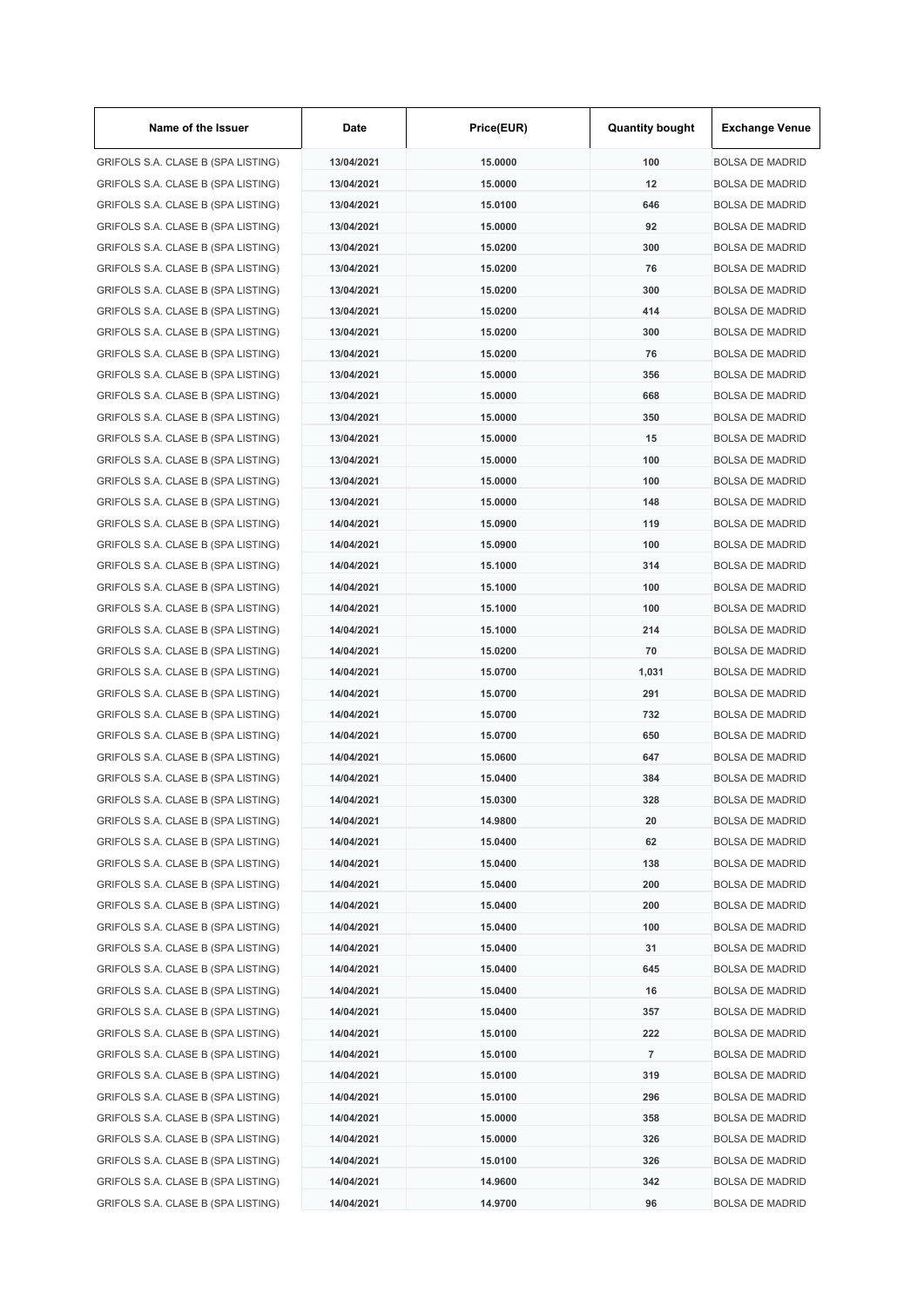| Name of the Issuer                 | Date       | Price(EUR) | <b>Quantity bought</b> | <b>Exchange Venue</b>  |
|------------------------------------|------------|------------|------------------------|------------------------|
| GRIFOLS S.A. CLASE B (SPA LISTING) | 14/04/2021 | 14.9700    | 284                    | <b>BOLSA DE MADRID</b> |
| GRIFOLS S.A. CLASE B (SPA LISTING) | 14/04/2021 | 14.9700    | 255                    | <b>BOLSA DE MADRID</b> |
| GRIFOLS S.A. CLASE B (SPA LISTING) | 14/04/2021 | 14.9700    | 93                     | <b>BOLSA DE MADRID</b> |
| GRIFOLS S.A. CLASE B (SPA LISTING) | 14/04/2021 | 14.9700    | 337                    | <b>BOLSA DE MADRID</b> |
| GRIFOLS S.A. CLASE B (SPA LISTING) | 14/04/2021 | 15.0000    | 100                    | <b>BOLSA DE MADRID</b> |
| GRIFOLS S.A. CLASE B (SPA LISTING) | 14/04/2021 | 15.0000    | 330                    | <b>BOLSA DE MADRID</b> |
| GRIFOLS S.A. CLASE B (SPA LISTING) | 14/04/2021 | 15.0000    | 330                    | <b>BOLSA DE MADRID</b> |
| GRIFOLS S.A. CLASE B (SPA LISTING) | 14/04/2021 | 15.0000    | 319                    | <b>BOLSA DE MADRID</b> |
| GRIFOLS S.A. CLASE B (SPA LISTING) | 14/04/2021 | 15.0000    | 324                    | <b>BOLSA DE MADRID</b> |
| GRIFOLS S.A. CLASE B (SPA LISTING) | 14/04/2021 | 14.9700    | 106                    | <b>BOLSA DE MADRID</b> |
| GRIFOLS S.A. CLASE B (SPA LISTING) | 14/04/2021 | 14.9700    | 699                    | <b>BOLSA DE MADRID</b> |
| GRIFOLS S.A. CLASE B (SPA LISTING) | 14/04/2021 | 14.9700    | 6                      | <b>BOLSA DE MADRID</b> |
| GRIFOLS S.A. CLASE B (SPA LISTING) | 14/04/2021 | 14.9700    | 6                      | <b>BOLSA DE MADRID</b> |
| GRIFOLS S.A. CLASE B (SPA LISTING) | 14/04/2021 | 14.9700    | 106                    | <b>BOLSA DE MADRID</b> |
| GRIFOLS S.A. CLASE B (SPA LISTING) | 14/04/2021 | 14.9700    | 106                    | <b>BOLSA DE MADRID</b> |
| GRIFOLS S.A. CLASE B (SPA LISTING) | 14/04/2021 | 14.9700    | 20                     | <b>BOLSA DE MADRID</b> |
| GRIFOLS S.A. CLASE B (SPA LISTING) | 14/04/2021 | 14.9700    | 86                     | <b>BOLSA DE MADRID</b> |
| GRIFOLS S.A. CLASE B (SPA LISTING) | 14/04/2021 | 14.9700    | 14                     | <b>BOLSA DE MADRID</b> |
| GRIFOLS S.A. CLASE B (SPA LISTING) | 14/04/2021 | 14.9700    | 87                     | <b>BOLSA DE MADRID</b> |
| GRIFOLS S.A. CLASE B (SPA LISTING) | 14/04/2021 | 14.9700    | 195                    | <b>BOLSA DE MADRID</b> |
| GRIFOLS S.A. CLASE B (SPA LISTING) | 14/04/2021 | 14.9500    | 246                    | <b>BOLSA DE MADRID</b> |
| GRIFOLS S.A. CLASE B (SPA LISTING) | 14/04/2021 | 14.9500    | 272                    | <b>BOLSA DE MADRID</b> |
| GRIFOLS S.A. CLASE B (SPA LISTING) | 14/04/2021 | 14.9500    | 272                    | <b>BOLSA DE MADRID</b> |
| GRIFOLS S.A. CLASE B (SPA LISTING) | 14/04/2021 | 14.9700    | 88                     | <b>BOLSA DE MADRID</b> |
| GRIFOLS S.A. CLASE B (SPA LISTING) | 14/04/2021 | 14.9600    | 88                     | <b>BOLSA DE MADRID</b> |
| GRIFOLS S.A. CLASE B (SPA LISTING) | 14/04/2021 | 14.9600    | 662                    | <b>BOLSA DE MADRID</b> |
| GRIFOLS S.A. CLASE B (SPA LISTING) |            | 14.9600    | 88                     | <b>BOLSA DE MADRID</b> |
|                                    | 14/04/2021 |            |                        |                        |
| GRIFOLS S.A. CLASE B (SPA LISTING) | 14/04/2021 | 14.9500    | 364                    | <b>BOLSA DE MADRID</b> |
| GRIFOLS S.A. CLASE B (SPA LISTING) | 14/04/2021 | 14.9500    | 88                     | <b>BOLSA DE MADRID</b> |
| GRIFOLS S.A. CLASE B (SPA LISTING) | 14/04/2021 | 14.9600    | 400                    | <b>BOLSA DE MADRID</b> |
| GRIFOLS S.A. CLASE B (SPA LISTING) | 14/04/2021 | 14.9600    | 100                    | <b>BOLSA DE MADRID</b> |
| GRIFOLS S.A. CLASE B (SPA LISTING) | 14/04/2021 | 14.9600    | 290                    | <b>BOLSA DE MADRID</b> |
| GRIFOLS S.A. CLASE B (SPA LISTING) | 14/04/2021 | 14.9600    | 383                    | <b>BOLSA DE MADRID</b> |
| GRIFOLS S.A. CLASE B (SPA LISTING) | 14/04/2021 | 14.9600    | 148                    | <b>BOLSA DE MADRID</b> |
| GRIFOLS S.A. CLASE B (SPA LISTING) | 14/04/2021 | 14.9600    | 419                    | <b>BOLSA DE MADRID</b> |
| GRIFOLS S.A. CLASE B (SPA LISTING) | 14/04/2021 | 14.9600    | 82                     | <b>BOLSA DE MADRID</b> |
| GRIFOLS S.A. CLASE B (SPA LISTING) | 14/04/2021 | 14.9600    | 259                    | <b>BOLSA DE MADRID</b> |
| GRIFOLS S.A. CLASE B (SPA LISTING) | 14/04/2021 | 14.9600    | 226                    | <b>BOLSA DE MADRID</b> |
| GRIFOLS S.A. CLASE B (SPA LISTING) | 14/04/2021 | 14.9600    | 291                    | <b>BOLSA DE MADRID</b> |
| GRIFOLS S.A. CLASE B (SPA LISTING) | 14/04/2021 | 14.9600    | 83                     | <b>BOLSA DE MADRID</b> |
| GRIFOLS S.A. CLASE B (SPA LISTING) | 14/04/2021 | 14.9600    | 88                     | <b>BOLSA DE MADRID</b> |
| GRIFOLS S.A. CLASE B (SPA LISTING) | 14/04/2021 | 14.9600    | 55                     | <b>BOLSA DE MADRID</b> |
| GRIFOLS S.A. CLASE B (SPA LISTING) | 14/04/2021 | 14.9600    | 145                    | <b>BOLSA DE MADRID</b> |
| GRIFOLS S.A. CLASE B (SPA LISTING) | 14/04/2021 | 14.9600    | 300                    | <b>BOLSA DE MADRID</b> |
| GRIFOLS S.A. CLASE B (SPA LISTING) | 14/04/2021 | 14.9600    | 186                    | <b>BOLSA DE MADRID</b> |
| GRIFOLS S.A. CLASE B (SPA LISTING) | 14/04/2021 | 14.9600    | 224                    | <b>BOLSA DE MADRID</b> |
| GRIFOLS S.A. CLASE B (SPA LISTING) | 14/04/2021 | 14.9600    | 224                    | <b>BOLSA DE MADRID</b> |
| GRIFOLS S.A. CLASE B (SPA LISTING) | 14/04/2021 | 14.9600    | 146                    | <b>BOLSA DE MADRID</b> |
| GRIFOLS S.A. CLASE B (SPA LISTING) | 14/04/2021 | 14.9800    | 77                     | <b>BOLSA DE MADRID</b> |
| GRIFOLS S.A. CLASE B (SPA LISTING) | 14/04/2021 | 14.9800    | 319                    | <b>BOLSA DE MADRID</b> |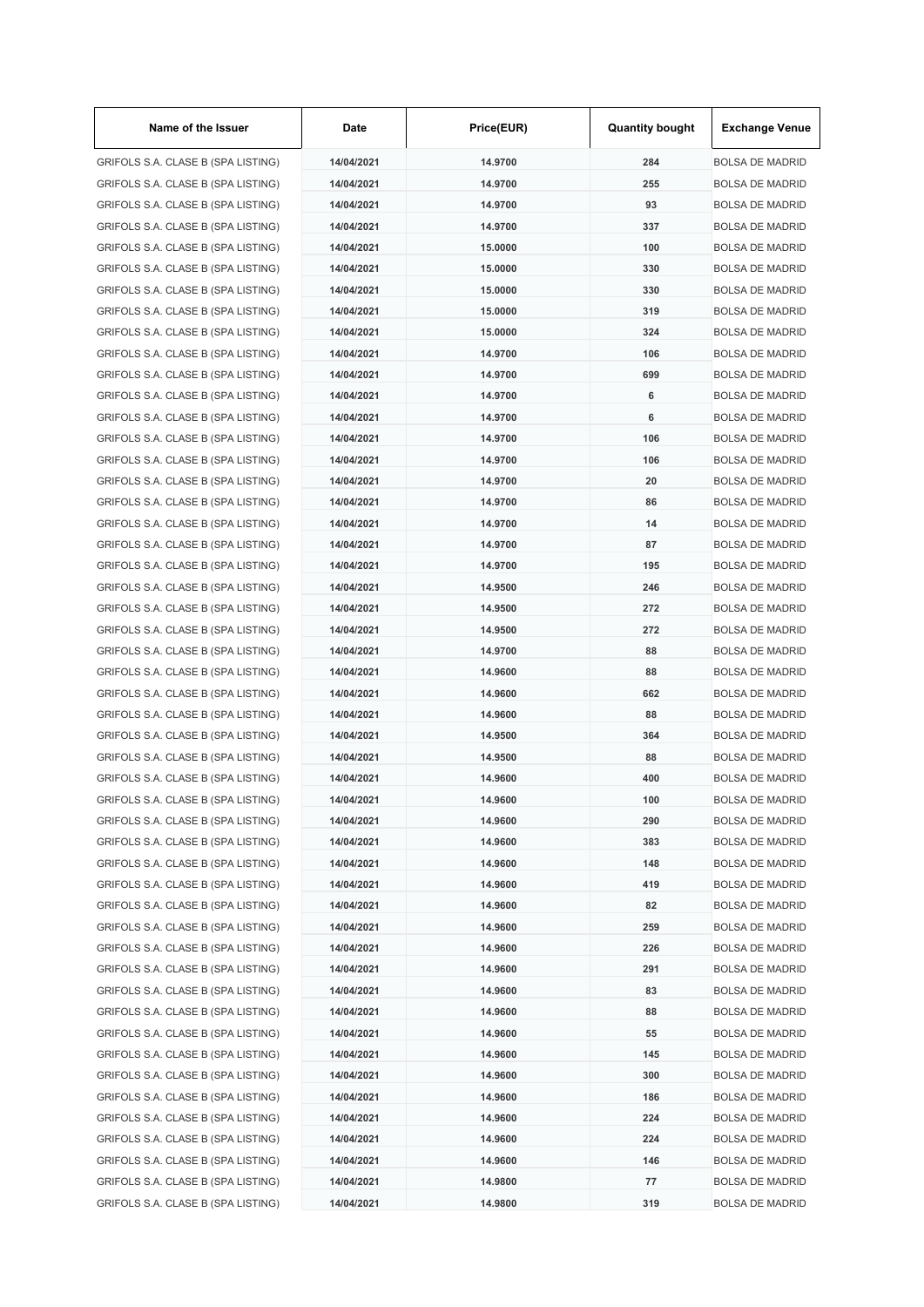| Name of the Issuer                 | Date       | Price(EUR) | <b>Quantity bought</b> | <b>Exchange Venue</b>  |
|------------------------------------|------------|------------|------------------------|------------------------|
| GRIFOLS S.A. CLASE B (SPA LISTING) | 14/04/2021 | 14.9800    | 772                    | <b>BOLSA DE MADRID</b> |
| GRIFOLS S.A. CLASE B (SPA LISTING) | 14/04/2021 | 14.9800    | 772                    | <b>BOLSA DE MADRID</b> |
| GRIFOLS S.A. CLASE B (SPA LISTING) | 14/04/2021 | 14.9800    | 772                    | <b>BOLSA DE MADRID</b> |
| GRIFOLS S.A. CLASE B (SPA LISTING) | 14/04/2021 | 14.9800    | 772                    | <b>BOLSA DE MADRID</b> |
| GRIFOLS S.A. CLASE B (SPA LISTING) | 14/04/2021 | 14.9800    | 750                    | <b>BOLSA DE MADRID</b> |
| GRIFOLS S.A. CLASE B (SPA LISTING) | 14/04/2021 | 14.9600    | 323                    | <b>BOLSA DE MADRID</b> |
| GRIFOLS S.A. CLASE B (SPA LISTING) | 14/04/2021 | 14.9400    | 311                    | <b>BOLSA DE MADRID</b> |
| GRIFOLS S.A. CLASE B (SPA LISTING) | 14/04/2021 | 14.9400    | 404                    | <b>BOLSA DE MADRID</b> |
| GRIFOLS S.A. CLASE B (SPA LISTING) | 14/04/2021 | 14.9400    | 72                     | <b>BOLSA DE MADRID</b> |
| GRIFOLS S.A. CLASE B (SPA LISTING) | 14/04/2021 | 14.9400    | 239                    | <b>BOLSA DE MADRID</b> |
| GRIFOLS S.A. CLASE B (SPA LISTING) | 14/04/2021 | 14.9400    | 133                    | <b>BOLSA DE MADRID</b> |
| GRIFOLS S.A. CLASE B (SPA LISTING) | 14/04/2021 | 14.9000    | 30                     | <b>BOLSA DE MADRID</b> |
| GRIFOLS S.A. CLASE B (SPA LISTING) | 14/04/2021 | 14.9000    | 100                    | <b>BOLSA DE MADRID</b> |
| GRIFOLS S.A. CLASE B (SPA LISTING) | 14/04/2021 | 14.9000    | 120                    | <b>BOLSA DE MADRID</b> |
| GRIFOLS S.A. CLASE B (SPA LISTING) | 14/04/2021 | 14.9000    | 89                     | <b>BOLSA DE MADRID</b> |
| GRIFOLS S.A. CLASE B (SPA LISTING) | 14/04/2021 | 14.9000    | 144                    | <b>BOLSA DE MADRID</b> |
| GRIFOLS S.A. CLASE B (SPA LISTING) | 14/04/2021 | 14.9000    | 185                    | <b>BOLSA DE MADRID</b> |
| GRIFOLS S.A. CLASE B (SPA LISTING) | 14/04/2021 | 14.9000    | 15                     | <b>BOLSA DE MADRID</b> |
| GRIFOLS S.A. CLASE B (SPA LISTING) | 14/04/2021 | 14.9000    | 100                    | <b>BOLSA DE MADRID</b> |
| GRIFOLS S.A. CLASE B (SPA LISTING) | 14/04/2021 | 14.8900    | 59                     | <b>BOLSA DE MADRID</b> |
| GRIFOLS S.A. CLASE B (SPA LISTING) | 14/04/2021 | 14.9000    | 821                    | <b>BOLSA DE MADRID</b> |
| GRIFOLS S.A. CLASE B (SPA LISTING) | 14/04/2021 | 14.9000    | 400                    | <b>BOLSA DE MADRID</b> |
| GRIFOLS S.A. CLASE B (SPA LISTING) | 14/04/2021 | 14.8700    | 100                    | <b>BOLSA DE MADRID</b> |
| GRIFOLS S.A. CLASE B (SPA LISTING) | 14/04/2021 | 14.8700    | 120                    | <b>BOLSA DE MADRID</b> |
| GRIFOLS S.A. CLASE B (SPA LISTING) | 14/04/2021 | 14.8700    | 112                    | <b>BOLSA DE MADRID</b> |
|                                    | 14/04/2021 | 14.8700    | 17                     |                        |
| GRIFOLS S.A. CLASE B (SPA LISTING) |            |            |                        | <b>BOLSA DE MADRID</b> |
| GRIFOLS S.A. CLASE B (SPA LISTING) | 14/04/2021 | 14.8700    | 9                      | <b>BOLSA DE MADRID</b> |
| GRIFOLS S.A. CLASE B (SPA LISTING) | 14/04/2021 | 14.8700    | 60                     | <b>BOLSA DE MADRID</b> |
| GRIFOLS S.A. CLASE B (SPA LISTING) | 14/04/2021 | 14.8700    | 100                    | <b>BOLSA DE MADRID</b> |
| GRIFOLS S.A. CLASE B (SPA LISTING) | 14/04/2021 | 14.8600    | 383                    | <b>BOLSA DE MADRID</b> |
| GRIFOLS S.A. CLASE B (SPA LISTING) | 14/04/2021 | 14.8600    | 332                    | <b>BOLSA DE MADRID</b> |
| GRIFOLS S.A. CLASE B (SPA LISTING) | 14/04/2021 | 14.8600    | 343                    | <b>BOLSA DE MADRID</b> |
| GRIFOLS S.A. CLASE B (SPA LISTING) | 14/04/2021 | 14.8600    | 138                    | <b>BOLSA DE MADRID</b> |
| GRIFOLS S.A. CLASE B (SPA LISTING) | 14/04/2021 | 14.8700    | 138                    | <b>BOLSA DE MADRID</b> |
| GRIFOLS S.A. CLASE B (SPA LISTING) | 14/04/2021 | 14.8600    | 189                    | <b>BOLSA DE MADRID</b> |
| GRIFOLS S.A. CLASE B (SPA LISTING) | 14/04/2021 | 14.8600    | 138                    | <b>BOLSA DE MADRID</b> |
| GRIFOLS S.A. CLASE B (SPA LISTING) | 14/04/2021 | 14.8500    | 101                    | <b>BOLSA DE MADRID</b> |
| GRIFOLS S.A. CLASE B (SPA LISTING) | 14/04/2021 | 14.8500    | 100                    | <b>BOLSA DE MADRID</b> |
| GRIFOLS S.A. CLASE B (SPA LISTING) | 14/04/2021 | 14.8500    | 121                    | <b>BOLSA DE MADRID</b> |
| GRIFOLS S.A. CLASE B (SPA LISTING) | 14/04/2021 | 14.8500    | 101                    | <b>BOLSA DE MADRID</b> |
| GRIFOLS S.A. CLASE B (SPA LISTING) | 14/04/2021 | 14.8500    | 85                     | <b>BOLSA DE MADRID</b> |
| GRIFOLS S.A. CLASE B (SPA LISTING) | 14/04/2021 | 14.8500    | 100                    | <b>BOLSA DE MADRID</b> |
| GRIFOLS S.A. CLASE B (SPA LISTING) | 14/04/2021 | 14.8500    | 1                      | <b>BOLSA DE MADRID</b> |
| GRIFOLS S.A. CLASE B (SPA LISTING) | 14/04/2021 | 14.8400    | 100                    | <b>BOLSA DE MADRID</b> |
| GRIFOLS S.A. CLASE B (SPA LISTING) | 14/04/2021 | 14.8400    | 168                    | <b>BOLSA DE MADRID</b> |
| GRIFOLS S.A. CLASE B (SPA LISTING) | 14/04/2021 | 14.8400    | 32                     | <b>BOLSA DE MADRID</b> |
| GRIFOLS S.A. CLASE B (SPA LISTING) | 14/04/2021 | 14.8400    | 69                     | <b>BOLSA DE MADRID</b> |
| GRIFOLS S.A. CLASE B (SPA LISTING) | 14/04/2021 | 14.8400    | 31                     | <b>BOLSA DE MADRID</b> |
| GRIFOLS S.A. CLASE B (SPA LISTING) | 14/04/2021 | 14.8400    | 100                    | <b>BOLSA DE MADRID</b> |
| GRIFOLS S.A. CLASE B (SPA LISTING) | 14/04/2021 | 14.8400    | 137                    | <b>BOLSA DE MADRID</b> |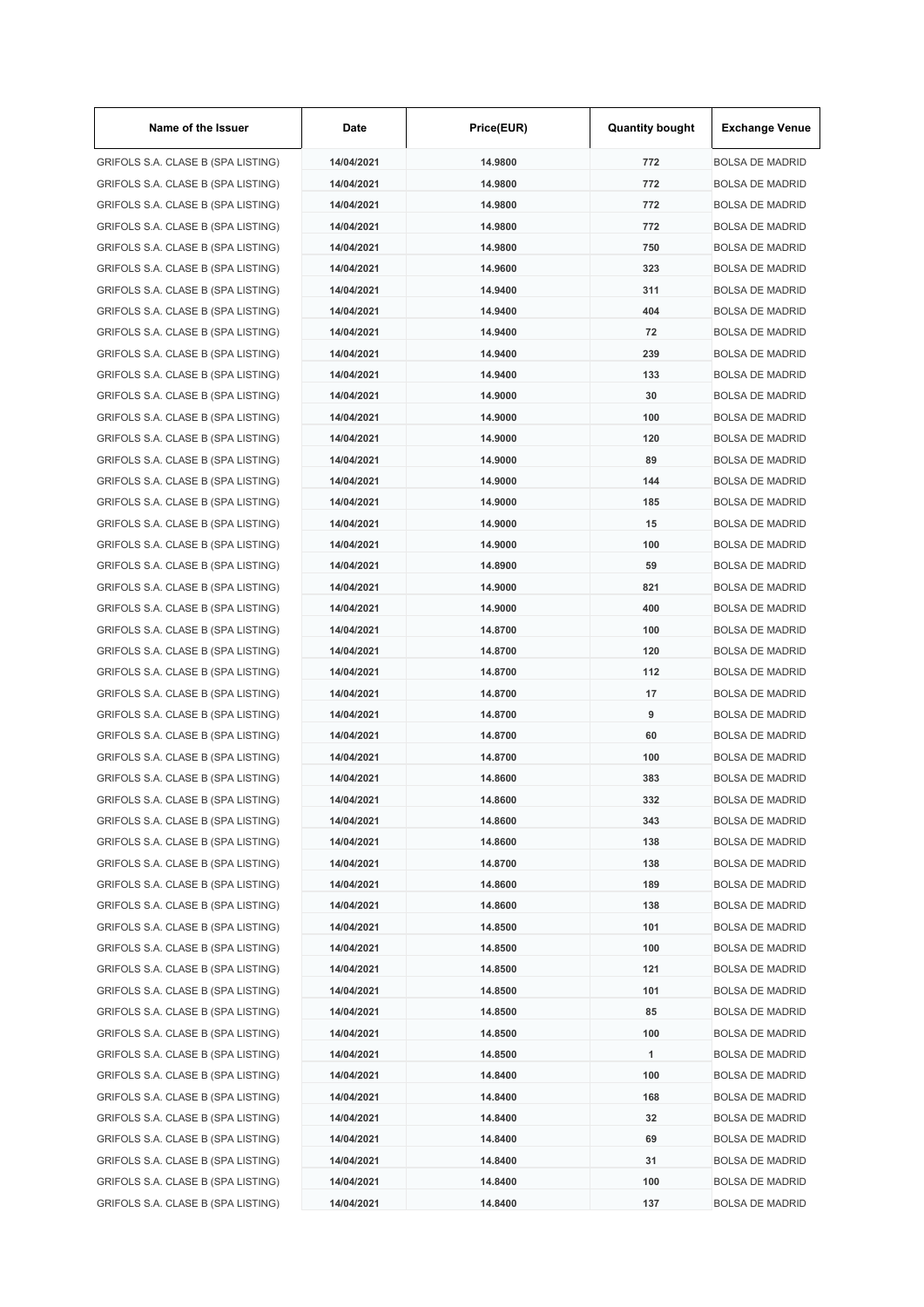| Name of the Issuer                 | Date       | Price(EUR) | <b>Quantity bought</b> | <b>Exchange Venue</b>  |
|------------------------------------|------------|------------|------------------------|------------------------|
| GRIFOLS S.A. CLASE B (SPA LISTING) | 14/04/2021 | 14.8400    | 200                    | <b>BOLSA DE MADRID</b> |
| GRIFOLS S.A. CLASE B (SPA LISTING) | 14/04/2021 | 14.8600    | 18                     | <b>BOLSA DE MADRID</b> |
| GRIFOLS S.A. CLASE B (SPA LISTING) | 14/04/2021 | 14.8600    | 100                    | <b>BOLSA DE MADRID</b> |
| GRIFOLS S.A. CLASE B (SPA LISTING) | 14/04/2021 | 14.8600    | 68                     | <b>BOLSA DE MADRID</b> |
| GRIFOLS S.A. CLASE B (SPA LISTING) | 14/04/2021 | 14.8600    | 332                    | <b>BOLSA DE MADRID</b> |
| GRIFOLS S.A. CLASE B (SPA LISTING) | 14/04/2021 | 14.8600    | 118                    | <b>BOLSA DE MADRID</b> |
| GRIFOLS S.A. CLASE B (SPA LISTING) | 14/04/2021 | 14.8600    | 120                    | <b>BOLSA DE MADRID</b> |
| GRIFOLS S.A. CLASE B (SPA LISTING) | 14/04/2021 | 14.8600    | 300                    | <b>BOLSA DE MADRID</b> |
| GRIFOLS S.A. CLASE B (SPA LISTING) | 14/04/2021 | 14.8600    | 117                    | <b>BOLSA DE MADRID</b> |
| GRIFOLS S.A. CLASE B (SPA LISTING) | 14/04/2021 | 14.8600    | 200                    | <b>BOLSA DE MADRID</b> |
| GRIFOLS S.A. CLASE B (SPA LISTING) | 14/04/2021 | 14.8600    | 71                     | <b>BOLSA DE MADRID</b> |
| GRIFOLS S.A. CLASE B (SPA LISTING) | 14/04/2021 | 14.8600    | 323                    | <b>BOLSA DE MADRID</b> |
| GRIFOLS S.A. CLASE B (SPA LISTING) | 14/04/2021 | 14.8600    | 349                    | <b>BOLSA DE MADRID</b> |
| GRIFOLS S.A. CLASE B (SPA LISTING) | 14/04/2021 | 14.8500    | 396                    | <b>BOLSA DE MADRID</b> |
| GRIFOLS S.A. CLASE B (SPA LISTING) | 14/04/2021 | 14.8500    | 328                    | <b>BOLSA DE MADRID</b> |
| GRIFOLS S.A. CLASE B (SPA LISTING) | 14/04/2021 | 14.8500    | 470                    | <b>BOLSA DE MADRID</b> |
| GRIFOLS S.A. CLASE B (SPA LISTING) | 14/04/2021 | 14.8500    | 56                     | <b>BOLSA DE MADRID</b> |
| GRIFOLS S.A. CLASE B (SPA LISTING) | 14/04/2021 | 14.8400    | 109                    | <b>BOLSA DE MADRID</b> |
| GRIFOLS S.A. CLASE B (SPA LISTING) | 14/04/2021 | 14.8300    | 64                     | <b>BOLSA DE MADRID</b> |
| GRIFOLS S.A. CLASE B (SPA LISTING) | 14/04/2021 | 14.8400    | 271                    | <b>BOLSA DE MADRID</b> |
| GRIFOLS S.A. CLASE B (SPA LISTING) | 14/04/2021 | 14.8400    | 236                    | <b>BOLSA DE MADRID</b> |
| GRIFOLS S.A. CLASE B (SPA LISTING) | 14/04/2021 | 14.8400    | 276                    | <b>BOLSA DE MADRID</b> |
| GRIFOLS S.A. CLASE B (SPA LISTING) | 14/04/2021 | 14.8400    | 62                     | <b>BOLSA DE MADRID</b> |
| GRIFOLS S.A. CLASE B (SPA LISTING) | 14/04/2021 | 14.8400    | 350                    | <b>BOLSA DE MADRID</b> |
|                                    |            |            | 346                    | <b>BOLSA DE MADRID</b> |
| GRIFOLS S.A. CLASE B (SPA LISTING) | 14/04/2021 | 14.8500    |                        |                        |
| GRIFOLS S.A. CLASE B (SPA LISTING) | 14/04/2021 | 14.8300    | 29                     | <b>BOLSA DE MADRID</b> |
| GRIFOLS S.A. CLASE B (SPA LISTING) | 14/04/2021 | 14.8600    | 100                    | <b>BOLSA DE MADRID</b> |
| GRIFOLS S.A. CLASE B (SPA LISTING) | 14/04/2021 | 14.8600    | 712                    | <b>BOLSA DE MADRID</b> |
| GRIFOLS S.A. CLASE B (SPA LISTING) | 14/04/2021 | 14.8400    | 73                     | <b>BOLSA DE MADRID</b> |
| GRIFOLS S.A. CLASE B (SPA LISTING) | 14/04/2021 | 14.8400    | 194                    | <b>BOLSA DE MADRID</b> |
| GRIFOLS S.A. CLASE B (SPA LISTING) | 15/04/2021 | 15.0200    | 227                    | <b>BOLSA DE MADRID</b> |
| GRIFOLS S.A. CLASE B (SPA LISTING) | 15/04/2021 | 15.0200    | 422                    | <b>BOLSA DE MADRID</b> |
| GRIFOLS S.A. CLASE B (SPA LISTING) | 15/04/2021 | 15.0000    | 365                    | <b>BOLSA DE MADRID</b> |
| GRIFOLS S.A. CLASE B (SPA LISTING) | 15/04/2021 | 15.0000    | 117                    | <b>BOLSA DE MADRID</b> |
| GRIFOLS S.A. CLASE B (SPA LISTING) | 15/04/2021 | 15.0000    | 317                    | <b>BOLSA DE MADRID</b> |
| GRIFOLS S.A. CLASE B (SPA LISTING) | 15/04/2021 | 15.0000    | 334                    | <b>BOLSA DE MADRID</b> |
| GRIFOLS S.A. CLASE B (SPA LISTING) | 15/04/2021 | 15.0500    | 695                    | <b>BOLSA DE MADRID</b> |
| GRIFOLS S.A. CLASE B (SPA LISTING) | 15/04/2021 | 15.0500    | 330                    | <b>BOLSA DE MADRID</b> |
| GRIFOLS S.A. CLASE B (SPA LISTING) | 15/04/2021 | 15.0300    | 328                    | <b>BOLSA DE MADRID</b> |
| GRIFOLS S.A. CLASE B (SPA LISTING) | 15/04/2021 | 15.0500    | 358                    | <b>BOLSA DE MADRID</b> |
| GRIFOLS S.A. CLASE B (SPA LISTING) | 15/04/2021 | 15.1400    | 100                    | <b>BOLSA DE MADRID</b> |
| GRIFOLS S.A. CLASE B (SPA LISTING) | 15/04/2021 | 15.1400    | 100                    | <b>BOLSA DE MADRID</b> |
| GRIFOLS S.A. CLASE B (SPA LISTING) | 15/04/2021 | 15.1400    | 240                    | <b>BOLSA DE MADRID</b> |
| GRIFOLS S.A. CLASE B (SPA LISTING) | 15/04/2021 | 15.1400    | 438                    | <b>BOLSA DE MADRID</b> |
| GRIFOLS S.A. CLASE B (SPA LISTING) | 15/04/2021 | 15.1400    | 235                    | <b>BOLSA DE MADRID</b> |
| GRIFOLS S.A. CLASE B (SPA LISTING) | 15/04/2021 | 15.1100    | 1,064                  | <b>BOLSA DE MADRID</b> |
| GRIFOLS S.A. CLASE B (SPA LISTING) | 15/04/2021 | 15.0600    | 354                    | <b>BOLSA DE MADRID</b> |
| GRIFOLS S.A. CLASE B (SPA LISTING) | 15/04/2021 | 15.0700    | 370                    | <b>BOLSA DE MADRID</b> |
| GRIFOLS S.A. CLASE B (SPA LISTING) | 15/04/2021 | 15.0700    | 359                    | <b>BOLSA DE MADRID</b> |
| GRIFOLS S.A. CLASE B (SPA LISTING) | 15/04/2021 | 15.1200    | 32                     | <b>BOLSA DE MADRID</b> |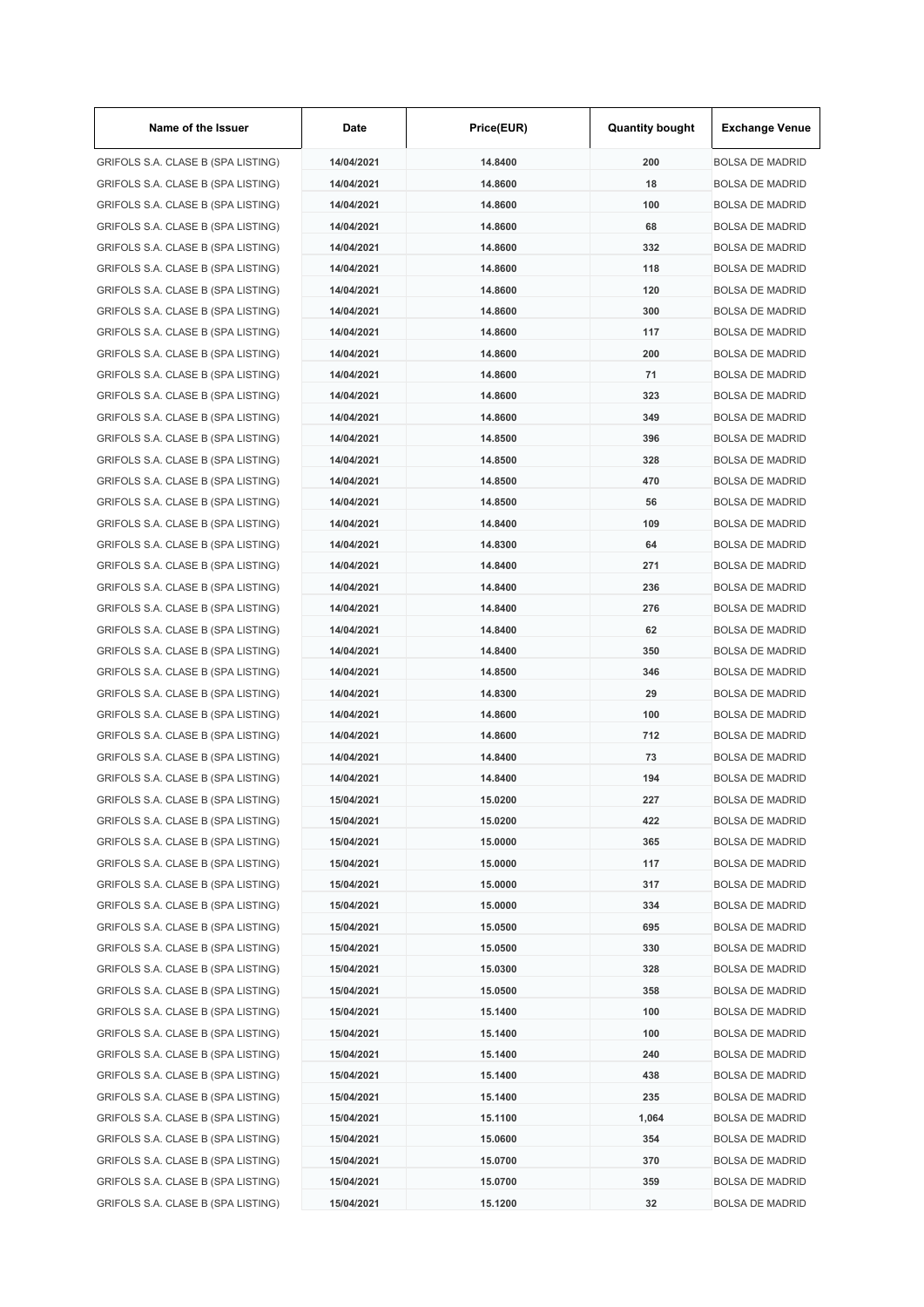| Name of the Issuer                 | Date       | Price(EUR) | <b>Quantity bought</b> | <b>Exchange Venue</b>                            |
|------------------------------------|------------|------------|------------------------|--------------------------------------------------|
| GRIFOLS S.A. CLASE B (SPA LISTING) | 15/04/2021 | 15.1200    | 352                    | <b>BOLSA DE MADRID</b>                           |
| GRIFOLS S.A. CLASE B (SPA LISTING) | 15/04/2021 | 15.1200    | 53                     | <b>BOLSA DE MADRID</b>                           |
| GRIFOLS S.A. CLASE B (SPA LISTING) | 15/04/2021 | 15.1200    | 100                    | <b>BOLSA DE MADRID</b>                           |
| GRIFOLS S.A. CLASE B (SPA LISTING) | 15/04/2021 | 15.1200    | 143                    | <b>BOLSA DE MADRID</b>                           |
| GRIFOLS S.A. CLASE B (SPA LISTING) | 15/04/2021 | 15.1200    | 47                     | <b>BOLSA DE MADRID</b>                           |
| GRIFOLS S.A. CLASE B (SPA LISTING) | 15/04/2021 | 15.1400    | 380                    | <b>BOLSA DE MADRID</b>                           |
| GRIFOLS S.A. CLASE B (SPA LISTING) | 15/04/2021 | 15.1400    | 135                    | <b>BOLSA DE MADRID</b>                           |
| GRIFOLS S.A. CLASE B (SPA LISTING) | 15/04/2021 | 15.1400    | 22                     | <b>BOLSA DE MADRID</b>                           |
| GRIFOLS S.A. CLASE B (SPA LISTING) | 15/04/2021 | 15.1600    | 70                     | <b>BOLSA DE MADRID</b>                           |
| GRIFOLS S.A. CLASE B (SPA LISTING) | 15/04/2021 | 15.1600    | 554                    | <b>BOLSA DE MADRID</b>                           |
| GRIFOLS S.A. CLASE B (SPA LISTING) | 15/04/2021 | 15.1600    | 100                    | <b>BOLSA DE MADRID</b>                           |
| GRIFOLS S.A. CLASE B (SPA LISTING) | 15/04/2021 | 15.1600    | 45                     | <b>BOLSA DE MADRID</b>                           |
| GRIFOLS S.A. CLASE B (SPA LISTING) | 15/04/2021 | 15.1600    | 20                     | <b>BOLSA DE MADRID</b>                           |
| GRIFOLS S.A. CLASE B (SPA LISTING) | 15/04/2021 | 15.1600    | 90                     | <b>BOLSA DE MADRID</b>                           |
| GRIFOLS S.A. CLASE B (SPA LISTING) | 15/04/2021 | 15.1600    | 45                     | <b>BOLSA DE MADRID</b>                           |
| GRIFOLS S.A. CLASE B (SPA LISTING) | 15/04/2021 | 15.1600    | 90                     | <b>BOLSA DE MADRID</b>                           |
| GRIFOLS S.A. CLASE B (SPA LISTING) | 15/04/2021 | 15.1600    | 90                     | <b>BOLSA DE MADRID</b>                           |
| GRIFOLS S.A. CLASE B (SPA LISTING) | 15/04/2021 | 15.1400    | 6                      | <b>BOLSA DE MADRID</b>                           |
| GRIFOLS S.A. CLASE B (SPA LISTING) | 15/04/2021 | 15.1400    | 284                    | <b>BOLSA DE MADRID</b>                           |
| GRIFOLS S.A. CLASE B (SPA LISTING) | 15/04/2021 | 15.1400    | 284                    | <b>BOLSA DE MADRID</b>                           |
| GRIFOLS S.A. CLASE B (SPA LISTING) | 15/04/2021 | 15.1400    | 284                    | <b>BOLSA DE MADRID</b>                           |
| GRIFOLS S.A. CLASE B (SPA LISTING) | 15/04/2021 | 15.1400    | 60                     | <b>BOLSA DE MADRID</b>                           |
| GRIFOLS S.A. CLASE B (SPA LISTING) | 15/04/2021 | 15.0500    | 345                    | <b>BOLSA DE MADRID</b>                           |
| GRIFOLS S.A. CLASE B (SPA LISTING) | 15/04/2021 | 15.0500    | 383                    | <b>BOLSA DE MADRID</b>                           |
| GRIFOLS S.A. CLASE B (SPA LISTING) | 15/04/2021 | 15.0500    | 325                    | <b>BOLSA DE MADRID</b>                           |
|                                    | 15/04/2021 | 15.0500    | 232                    |                                                  |
| GRIFOLS S.A. CLASE B (SPA LISTING) |            |            |                        | <b>BOLSA DE MADRID</b><br><b>BOLSA DE MADRID</b> |
| GRIFOLS S.A. CLASE B (SPA LISTING) | 15/04/2021 | 15.0500    | 85                     |                                                  |
| GRIFOLS S.A. CLASE B (SPA LISTING) | 15/04/2021 | 15,0500    | 732                    | <b>BOLSA DE MADRID</b>                           |
| GRIFOLS S.A. CLASE B (SPA LISTING) | 15/04/2021 | 15.0500    | 368                    | <b>BOLSA DE MADRID</b>                           |
| GRIFOLS S.A. CLASE B (SPA LISTING) | 15/04/2021 | 15.0500    | 646                    | <b>BOLSA DE MADRID</b>                           |
| GRIFOLS S.A. CLASE B (SPA LISTING) | 15/04/2021 | 15.0500    | 382                    | <b>BOLSA DE MADRID</b>                           |
| GRIFOLS S.A. CLASE B (SPA LISTING) | 15/04/2021 | 15.0300    | 301                    | <b>BOLSA DE MADRID</b>                           |
| GRIFOLS S.A. CLASE B (SPA LISTING) | 15/04/2021 | 15.0400    | 144                    | <b>BOLSA DE MADRID</b>                           |
| GRIFOLS S.A. CLASE B (SPA LISTING) | 15/04/2021 | 15.0400    | 551                    | <b>BOLSA DE MADRID</b>                           |
| GRIFOLS S.A. CLASE B (SPA LISTING) | 15/04/2021 | 15.0000    | 20                     | <b>BOLSA DE MADRID</b>                           |
| GRIFOLS S.A. CLASE B (SPA LISTING) | 15/04/2021 | 15.0000    | 366                    | <b>BOLSA DE MADRID</b>                           |
| GRIFOLS S.A. CLASE B (SPA LISTING) | 15/04/2021 | 15.0000    | 154                    | <b>BOLSA DE MADRID</b>                           |
| GRIFOLS S.A. CLASE B (SPA LISTING) | 15/04/2021 | 15.0000    | 232                    | <b>BOLSA DE MADRID</b>                           |
| GRIFOLS S.A. CLASE B (SPA LISTING) | 15/04/2021 | 15.0000    | 162                    | <b>BOLSA DE MADRID</b>                           |
| GRIFOLS S.A. CLASE B (SPA LISTING) | 15/04/2021 | 15.0000    | 154                    | <b>BOLSA DE MADRID</b>                           |
| GRIFOLS S.A. CLASE B (SPA LISTING) | 15/04/2021 | 15.0000    | 284                    | <b>BOLSA DE MADRID</b>                           |
| GRIFOLS S.A. CLASE B (SPA LISTING) | 15/04/2021 | 15.0000    | 116                    | <b>BOLSA DE MADRID</b>                           |
| GRIFOLS S.A. CLASE B (SPA LISTING) | 15/04/2021 | 15.0000    | 442                    | <b>BOLSA DE MADRID</b>                           |
| GRIFOLS S.A. CLASE B (SPA LISTING) | 15/04/2021 | 15.0000    | 331                    | <b>BOLSA DE MADRID</b>                           |
| GRIFOLS S.A. CLASE B (SPA LISTING) | 15/04/2021 | 14.9900    | 269                    | <b>BOLSA DE MADRID</b>                           |
| GRIFOLS S.A. CLASE B (SPA LISTING) | 15/04/2021 | 14.9900    | 425                    | <b>BOLSA DE MADRID</b>                           |
| GRIFOLS S.A. CLASE B (SPA LISTING) | 15/04/2021 | 14.9900    | 262                    | <b>BOLSA DE MADRID</b>                           |
| GRIFOLS S.A. CLASE B (SPA LISTING) | 15/04/2021 | 15.0700    | 418                    | <b>BOLSA DE MADRID</b>                           |
| GRIFOLS S.A. CLASE B (SPA LISTING) | 15/04/2021 | 15.0700    | 373                    | <b>BOLSA DE MADRID</b>                           |
| GRIFOLS S.A. CLASE B (SPA LISTING) | 15/04/2021 | 15.0700    | 483                    | <b>BOLSA DE MADRID</b>                           |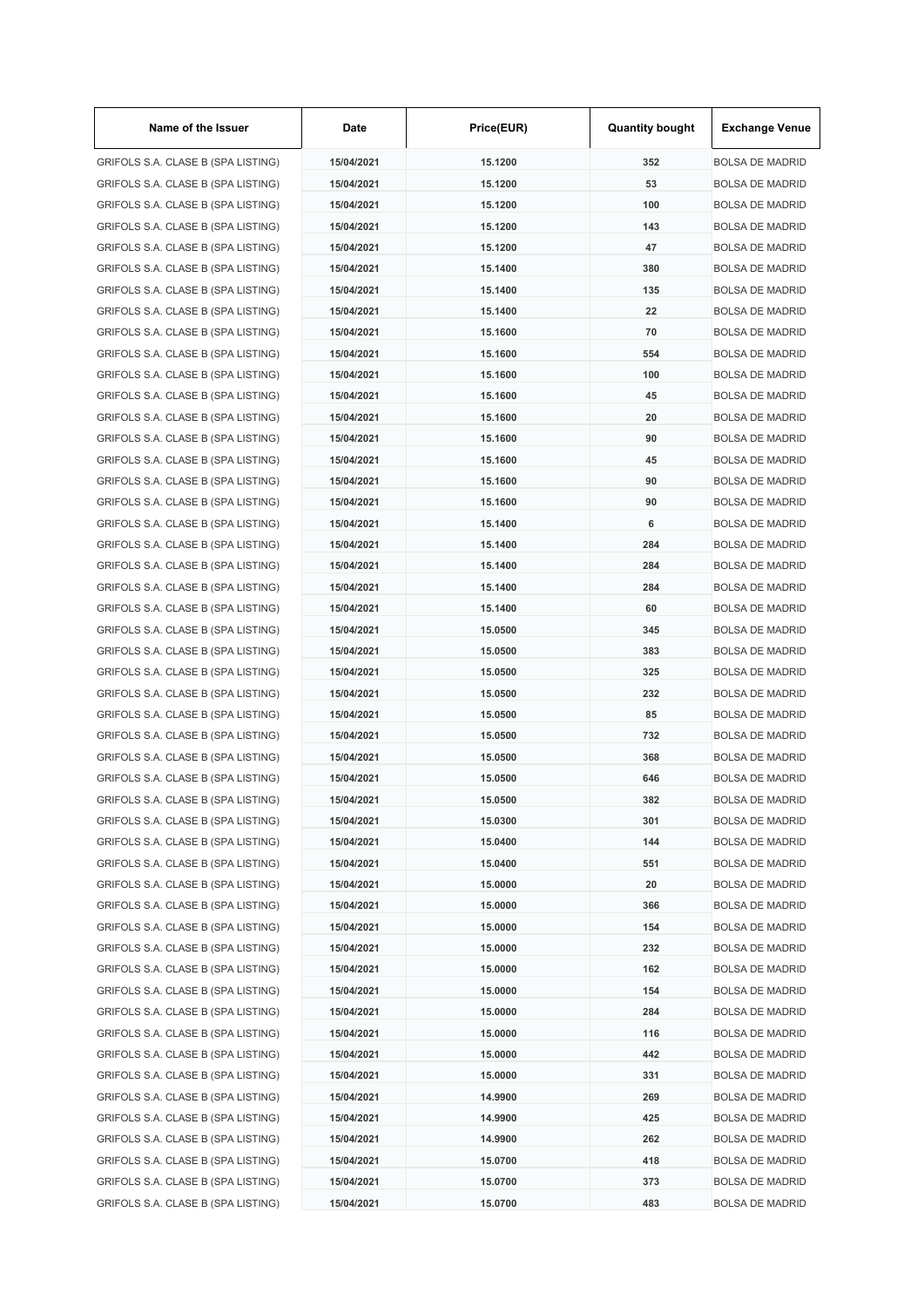| Name of the Issuer                 | Date       | Price(EUR) | <b>Quantity bought</b> | <b>Exchange Venue</b>  |
|------------------------------------|------------|------------|------------------------|------------------------|
| GRIFOLS S.A. CLASE B (SPA LISTING) | 15/04/2021 | 15.0700    | 419                    | <b>BOLSA DE MADRID</b> |
| GRIFOLS S.A. CLASE B (SPA LISTING) | 15/04/2021 | 15.0700    | 419                    | <b>BOLSA DE MADRID</b> |
| GRIFOLS S.A. CLASE B (SPA LISTING) | 15/04/2021 | 15.0700    | 240                    | <b>BOLSA DE MADRID</b> |
| GRIFOLS S.A. CLASE B (SPA LISTING) | 15/04/2021 | 15.0700    | 35                     | <b>BOLSA DE MADRID</b> |
| GRIFOLS S.A. CLASE B (SPA LISTING) | 15/04/2021 | 15.0600    | 370                    | <b>BOLSA DE MADRID</b> |
| GRIFOLS S.A. CLASE B (SPA LISTING) | 15/04/2021 | 15.0600    | 329                    | <b>BOLSA DE MADRID</b> |
| GRIFOLS S.A. CLASE B (SPA LISTING) | 15/04/2021 | 15.0600    | 339                    | <b>BOLSA DE MADRID</b> |
| GRIFOLS S.A. CLASE B (SPA LISTING) | 15/04/2021 | 15.0200    | 193                    | <b>BOLSA DE MADRID</b> |
| GRIFOLS S.A. CLASE B (SPA LISTING) | 15/04/2021 | 15.0400    | 139                    | <b>BOLSA DE MADRID</b> |
| GRIFOLS S.A. CLASE B (SPA LISTING) | 15/04/2021 | 15.0400    | 124                    | <b>BOLSA DE MADRID</b> |
| GRIFOLS S.A. CLASE B (SPA LISTING) | 15/04/2021 | 15.0400    | 56                     | <b>BOLSA DE MADRID</b> |
| GRIFOLS S.A. CLASE B (SPA LISTING) | 15/04/2021 | 15.0400    | 318                    | <b>BOLSA DE MADRID</b> |
| GRIFOLS S.A. CLASE B (SPA LISTING) | 15/04/2021 | 15.0300    | 184                    | <b>BOLSA DE MADRID</b> |
| GRIFOLS S.A. CLASE B (SPA LISTING) | 15/04/2021 | 15.0300    | 158                    | <b>BOLSA DE MADRID</b> |
| GRIFOLS S.A. CLASE B (SPA LISTING) | 15/04/2021 | 15.0300    | 25                     | <b>BOLSA DE MADRID</b> |
| GRIFOLS S.A. CLASE B (SPA LISTING) | 15/04/2021 | 15.0300    | 172                    | <b>BOLSA DE MADRID</b> |
| GRIFOLS S.A. CLASE B (SPA LISTING) | 15/04/2021 | 15.0300    | 126                    | <b>BOLSA DE MADRID</b> |
| GRIFOLS S.A. CLASE B (SPA LISTING) | 15/04/2021 | 15.0300    | 676                    | <b>BOLSA DE MADRID</b> |
| GRIFOLS S.A. CLASE B (SPA LISTING) | 15/04/2021 | 15.0400    | 296                    | <b>BOLSA DE MADRID</b> |
| GRIFOLS S.A. CLASE B (SPA LISTING) | 15/04/2021 | 15.0400    | 287                    | <b>BOLSA DE MADRID</b> |
| GRIFOLS S.A. CLASE B (SPA LISTING) | 15/04/2021 | 15.0400    | 224                    | <b>BOLSA DE MADRID</b> |
| GRIFOLS S.A. CLASE B (SPA LISTING) | 15/04/2021 | 15.0400    | 224                    | <b>BOLSA DE MADRID</b> |
| GRIFOLS S.A. CLASE B (SPA LISTING) | 15/04/2021 | 15.0400    | 63                     | <b>BOLSA DE MADRID</b> |
| GRIFOLS S.A. CLASE B (SPA LISTING) | 15/04/2021 | 15.0200    | 243                    | <b>BOLSA DE MADRID</b> |
|                                    |            |            | 73                     | <b>BOLSA DE MADRID</b> |
| GRIFOLS S.A. CLASE B (SPA LISTING) | 15/04/2021 | 15.0200    |                        |                        |
| GRIFOLS S.A. CLASE B (SPA LISTING) | 15/04/2021 | 15.0200    | 158                    | <b>BOLSA DE MADRID</b> |
| GRIFOLS S.A. CLASE B (SPA LISTING) | 15/04/2021 | 15.0200    | 335                    | <b>BOLSA DE MADRID</b> |
| GRIFOLS S.A. CLASE B (SPA LISTING) | 15/04/2021 | 15.0000    | 100                    | <b>BOLSA DE MADRID</b> |
| GRIFOLS S.A. CLASE B (SPA LISTING) | 15/04/2021 | 15.0000    | 100                    | <b>BOLSA DE MADRID</b> |
| GRIFOLS S.A. CLASE B (SPA LISTING) | 15/04/2021 | 15.0000    | 100                    | <b>BOLSA DE MADRID</b> |
| GRIFOLS S.A. CLASE B (SPA LISTING) | 15/04/2021 | 15.0000    | 31                     | <b>BOLSA DE MADRID</b> |
| GRIFOLS S.A. CLASE B (SPA LISTING) | 15/04/2021 | 15.0800    | 377                    | <b>BOLSA DE MADRID</b> |
| GRIFOLS S.A. CLASE B (SPA LISTING) | 15/04/2021 | 15.0800    | 647                    | <b>BOLSA DE MADRID</b> |
| GRIFOLS S.A. CLASE B (SPA LISTING) | 15/04/2021 | 15.0800    | 94                     | <b>BOLSA DE MADRID</b> |
| GRIFOLS S.A. CLASE B (SPA LISTING) | 15/04/2021 | 15.0800    | 245                    | <b>BOLSA DE MADRID</b> |
| GRIFOLS S.A. CLASE B (SPA LISTING) | 15/04/2021 | 15.0800    | 165                    | <b>BOLSA DE MADRID</b> |
| GRIFOLS S.A. CLASE B (SPA LISTING) | 15/04/2021 | 15.0800    | 185                    | <b>BOLSA DE MADRID</b> |
| GRIFOLS S.A. CLASE B (SPA LISTING) | 15/04/2021 | 15.0500    | 200                    | <b>BOLSA DE MADRID</b> |
| GRIFOLS S.A. CLASE B (SPA LISTING) | 15/04/2021 | 15.1200    | 300                    | <b>BOLSA DE MADRID</b> |
| GRIFOLS S.A. CLASE B (SPA LISTING) | 15/04/2021 | 15.1200    | 199                    | <b>BOLSA DE MADRID</b> |
| GRIFOLS S.A. CLASE B (SPA LISTING) | 15/04/2021 | 15.1200    | 161                    | <b>BOLSA DE MADRID</b> |
| GRIFOLS S.A. CLASE B (SPA LISTING) | 15/04/2021 | 15.1600    | 342                    | <b>BOLSA DE MADRID</b> |
| GRIFOLS S.A. CLASE B (SPA LISTING) | 15/04/2021 | 15.1600    | 341                    | <b>BOLSA DE MADRID</b> |
| GRIFOLS S.A. CLASE B (SPA LISTING) | 15/04/2021 | 15.1400    | 280                    | <b>BOLSA DE MADRID</b> |
| GRIFOLS S.A. CLASE B (SPA LISTING) | 15/04/2021 | 15.1600    | 636                    | <b>BOLSA DE MADRID</b> |
| GRIFOLS S.A. CLASE B (SPA LISTING) | 15/04/2021 | 15.1600    | 213                    | <b>BOLSA DE MADRID</b> |
| GRIFOLS S.A. CLASE B (SPA LISTING) | 15/04/2021 | 15.1600    | 161                    | <b>BOLSA DE MADRID</b> |
| GRIFOLS S.A. CLASE B (SPA LISTING) | 15/04/2021 | 15.1400    | 86                     | <b>BOLSA DE MADRID</b> |
| GRIFOLS S.A. CLASE B (SPA LISTING) | 15/04/2021 | 15.1400    | 275                    | <b>BOLSA DE MADRID</b> |
| GRIFOLS S.A. CLASE B (SPA LISTING) | 15/04/2021 | 15.1400    | 363                    | <b>BOLSA DE MADRID</b> |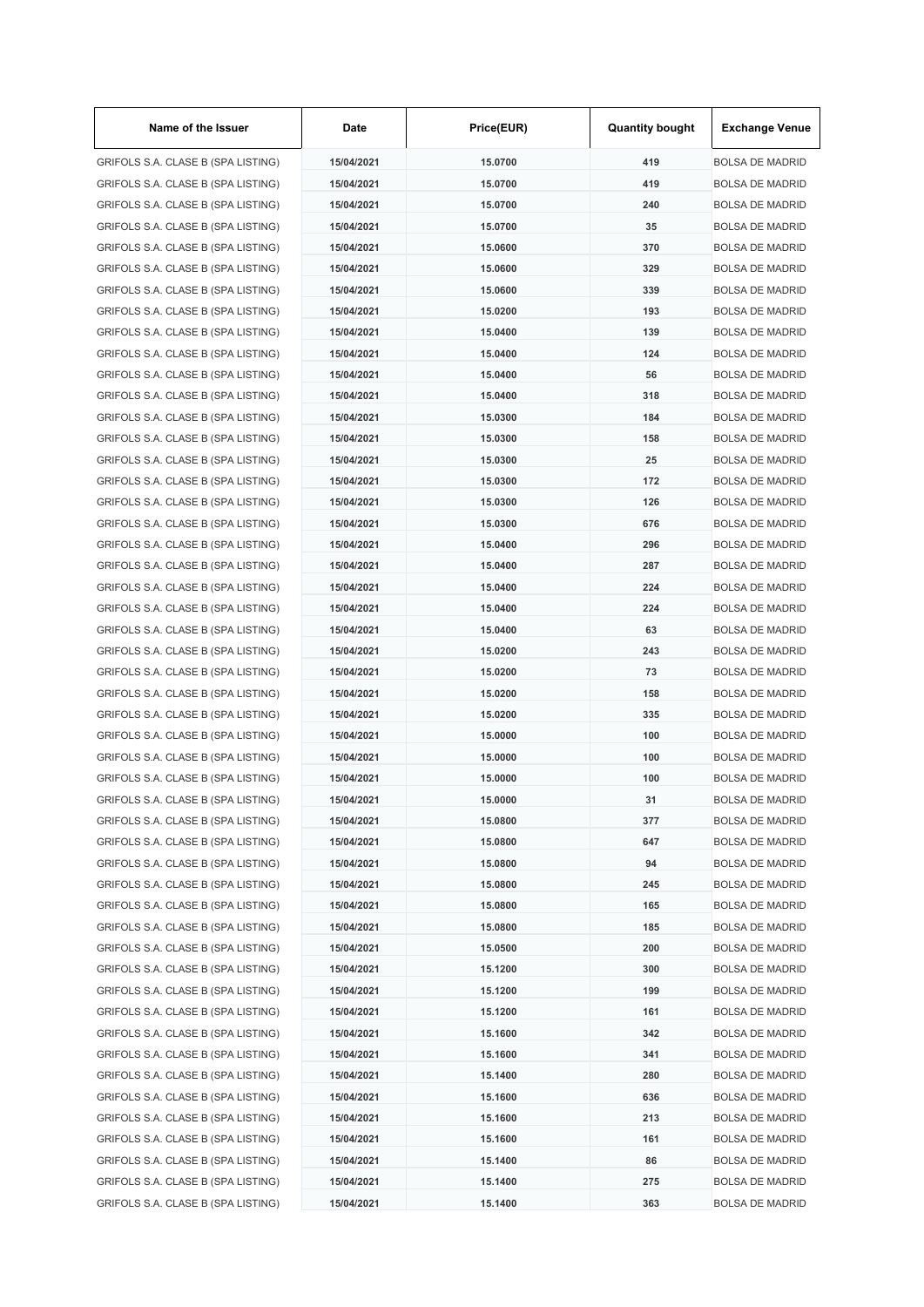| Name of the Issuer                 | Date       | Price(EUR) | <b>Quantity bought</b> | <b>Exchange Venue</b>                            |
|------------------------------------|------------|------------|------------------------|--------------------------------------------------|
| GRIFOLS S.A. CLASE B (SPA LISTING) | 15/04/2021 | 15.1400    | 627                    | <b>BOLSA DE MADRID</b>                           |
| GRIFOLS S.A. CLASE B (SPA LISTING) | 15/04/2021 | 15.1300    | 200                    | <b>BOLSA DE MADRID</b>                           |
| GRIFOLS S.A. CLASE B (SPA LISTING) | 15/04/2021 | 15.1300    | 153                    | <b>BOLSA DE MADRID</b>                           |
| GRIFOLS S.A. CLASE B (SPA LISTING) | 15/04/2021 | 15.1400    | 311                    | <b>BOLSA DE MADRID</b>                           |
| GRIFOLS S.A. CLASE B (SPA LISTING) | 15/04/2021 | 15.1400    | 27                     | <b>BOLSA DE MADRID</b>                           |
| GRIFOLS S.A. CLASE B (SPA LISTING) | 15/04/2021 | 15.1300    | 328                    | <b>BOLSA DE MADRID</b>                           |
| GRIFOLS S.A. CLASE B (SPA LISTING) | 15/04/2021 | 15.1200    | 14                     | <b>BOLSA DE MADRID</b>                           |
| GRIFOLS S.A. CLASE B (SPA LISTING) | 15/04/2021 | 15.1200    | 52                     | <b>BOLSA DE MADRID</b>                           |
| GRIFOLS S.A. CLASE B (SPA LISTING) | 15/04/2021 | 15.1300    | 100                    | <b>BOLSA DE MADRID</b>                           |
| GRIFOLS S.A. CLASE B (SPA LISTING) | 15/04/2021 | 15.1300    | 100                    | <b>BOLSA DE MADRID</b>                           |
| GRIFOLS S.A. CLASE B (SPA LISTING) | 15/04/2021 | 15.1300    | 160                    | <b>BOLSA DE MADRID</b>                           |
| GRIFOLS S.A. CLASE B (SPA LISTING) | 15/04/2021 | 15.1300    | 83                     | <b>BOLSA DE MADRID</b>                           |
| GRIFOLS S.A. CLASE B (SPA LISTING) | 15/04/2021 | 15.1300    | 80                     | <b>BOLSA DE MADRID</b>                           |
| GRIFOLS S.A. CLASE B (SPA LISTING) | 15/04/2021 | 15.1300    | 149                    | <b>BOLSA DE MADRID</b>                           |
| GRIFOLS S.A. CLASE B (SPA LISTING) | 15/04/2021 | 15.1200    | 80                     | <b>BOLSA DE MADRID</b>                           |
| GRIFOLS S.A. CLASE B (SPA LISTING) | 15/04/2021 | 15.1200    | 60                     | <b>BOLSA DE MADRID</b>                           |
| GRIFOLS S.A. CLASE B (SPA LISTING) | 15/04/2021 | 15.1200    | 221                    | <b>BOLSA DE MADRID</b>                           |
| GRIFOLS S.A. CLASE B (SPA LISTING) | 15/04/2021 | 15.1200    | 38                     | <b>BOLSA DE MADRID</b>                           |
| GRIFOLS S.A. CLASE B (SPA LISTING) | 15/04/2021 | 15.1100    | 202                    | <b>BOLSA DE MADRID</b>                           |
| GRIFOLS S.A. CLASE B (SPA LISTING) | 15/04/2021 | 15.1100    | 155                    | <b>BOLSA DE MADRID</b>                           |
| GRIFOLS S.A. CLASE B (SPA LISTING) | 15/04/2021 | 15.1100    | 351                    | <b>BOLSA DE MADRID</b>                           |
| GRIFOLS S.A. CLASE B (SPA LISTING) | 15/04/2021 | 15.1000    | 60                     | <b>BOLSA DE MADRID</b>                           |
| GRIFOLS S.A. CLASE B (SPA LISTING) | 15/04/2021 | 15.1000    | 290                    | <b>BOLSA DE MADRID</b>                           |
| GRIFOLS S.A. CLASE B (SPA LISTING) | 15/04/2021 | 15.1000    | 660                    | <b>BOLSA DE MADRID</b>                           |
| GRIFOLS S.A. CLASE B (SPA LISTING) | 15/04/2021 | 15.0900    | 136                    | <b>BOLSA DE MADRID</b>                           |
|                                    | 15/04/2021 | 15.0900    | 162                    |                                                  |
| GRIFOLS S.A. CLASE B (SPA LISTING) |            | 15.1500    |                        | <b>BOLSA DE MADRID</b><br><b>BOLSA DE MADRID</b> |
| GRIFOLS S.A. CLASE B (SPA LISTING) | 16/04/2021 |            | 157                    |                                                  |
| GRIFOLS S.A. CLASE B (SPA LISTING) | 16/04/2021 | 15.1500    | 232                    | <b>BOLSA DE MADRID</b>                           |
| GRIFOLS S.A. CLASE B (SPA LISTING) | 16/04/2021 | 15.1300    | 356                    | <b>BOLSA DE MADRID</b>                           |
| GRIFOLS S.A. CLASE B (SPA LISTING) | 16/04/2021 | 15.1200    | 321                    | <b>BOLSA DE MADRID</b>                           |
| GRIFOLS S.A. CLASE B (SPA LISTING) | 16/04/2021 | 15.1200    | 321                    | <b>BOLSA DE MADRID</b>                           |
| GRIFOLS S.A. CLASE B (SPA LISTING) | 16/04/2021 | 15.1000    | 362                    | <b>BOLSA DE MADRID</b>                           |
| GRIFOLS S.A. CLASE B (SPA LISTING) | 16/04/2021 | 15.1400    | 257                    | <b>BOLSA DE MADRID</b>                           |
| GRIFOLS S.A. CLASE B (SPA LISTING) | 16/04/2021 | 15.1400    | 329                    | <b>BOLSA DE MADRID</b>                           |
| GRIFOLS S.A. CLASE B (SPA LISTING) | 16/04/2021 | 15.1400    | 108                    | <b>BOLSA DE MADRID</b>                           |
| GRIFOLS S.A. CLASE B (SPA LISTING) | 16/04/2021 | 15.1200    | 280                    | <b>BOLSA DE MADRID</b>                           |
| GRIFOLS S.A. CLASE B (SPA LISTING) | 16/04/2021 | 15.1200    | 259                    | <b>BOLSA DE MADRID</b>                           |
| GRIFOLS S.A. CLASE B (SPA LISTING) | 16/04/2021 | 15.1200    | 160                    | <b>BOLSA DE MADRID</b>                           |
| GRIFOLS S.A. CLASE B (SPA LISTING) | 16/04/2021 | 15.1200    | 24                     | <b>BOLSA DE MADRID</b>                           |
| GRIFOLS S.A. CLASE B (SPA LISTING) | 16/04/2021 | 15.0600    | 321                    | <b>BOLSA DE MADRID</b>                           |
| GRIFOLS S.A. CLASE B (SPA LISTING) | 16/04/2021 | 15.0300    | 151                    | <b>BOLSA DE MADRID</b>                           |
| GRIFOLS S.A. CLASE B (SPA LISTING) | 16/04/2021 | 15.0600    | 323                    | <b>BOLSA DE MADRID</b>                           |
| GRIFOLS S.A. CLASE B (SPA LISTING) | 16/04/2021 | 15.0600    | 322                    | <b>BOLSA DE MADRID</b>                           |
| GRIFOLS S.A. CLASE B (SPA LISTING) | 16/04/2021 | 15.0600    | 322                    | <b>BOLSA DE MADRID</b>                           |
| GRIFOLS S.A. CLASE B (SPA LISTING) | 16/04/2021 | 15.0600    | 321                    | <b>BOLSA DE MADRID</b>                           |
| GRIFOLS S.A. CLASE B (SPA LISTING) | 16/04/2021 | 15.0500    | 322                    | <b>BOLSA DE MADRID</b>                           |
| GRIFOLS S.A. CLASE B (SPA LISTING) | 16/04/2021 | 15.0500    | 70                     | <b>BOLSA DE MADRID</b>                           |
| GRIFOLS S.A. CLASE B (SPA LISTING) | 16/04/2021 | 15.0500    | 273                    | <b>BOLSA DE MADRID</b>                           |
| GRIFOLS S.A. CLASE B (SPA LISTING) | 16/04/2021 | 15.0500    | 335                    | <b>BOLSA DE MADRID</b>                           |
| GRIFOLS S.A. CLASE B (SPA LISTING) | 16/04/2021 | 15.0400    | 762                    | <b>BOLSA DE MADRID</b>                           |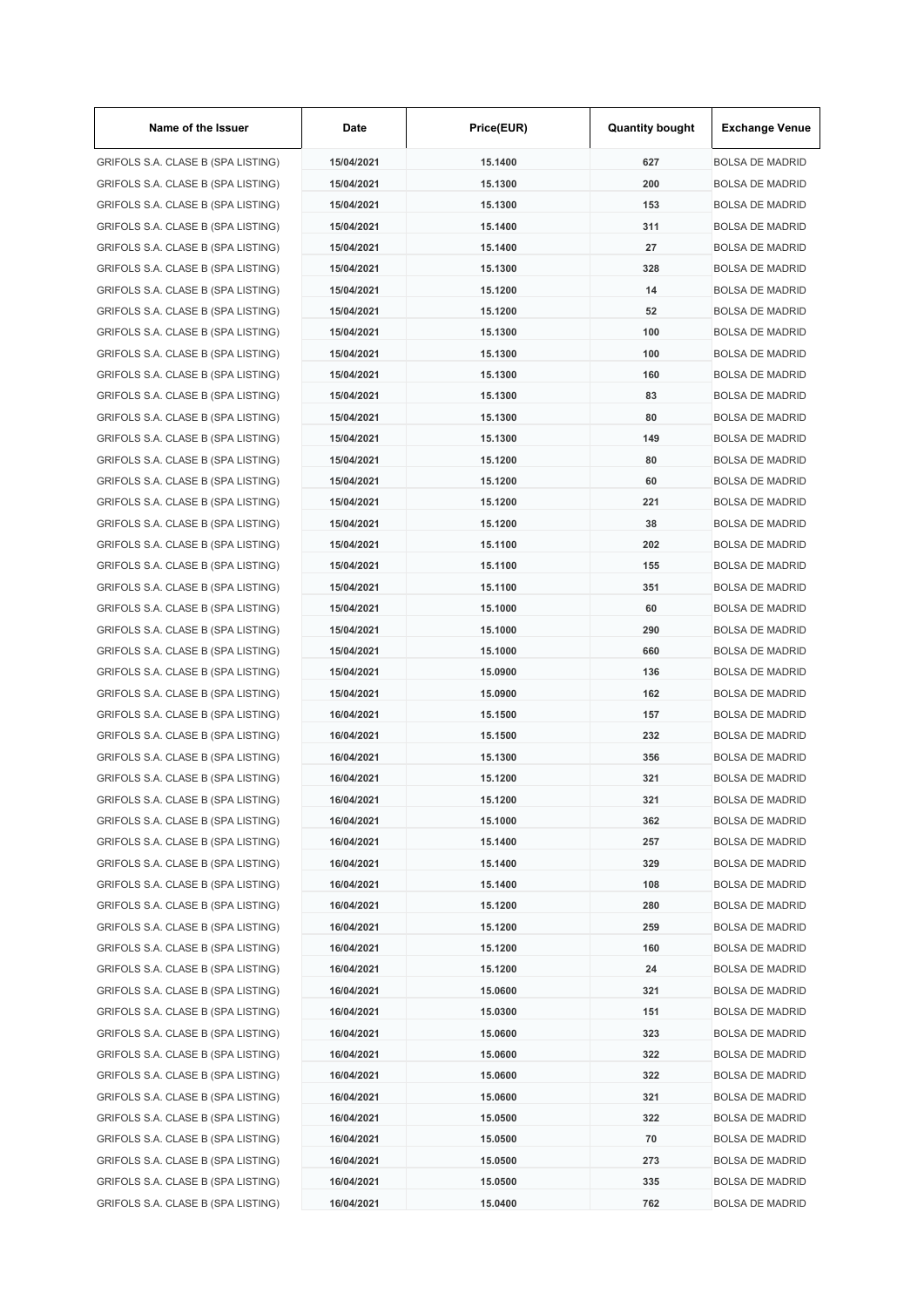| Name of the Issuer                 | Date       | Price(EUR) | <b>Quantity bought</b> | <b>Exchange Venue</b>  |
|------------------------------------|------------|------------|------------------------|------------------------|
| GRIFOLS S.A. CLASE B (SPA LISTING) | 16/04/2021 | 15.0400    | 1,128                  | <b>BOLSA DE MADRID</b> |
| GRIFOLS S.A. CLASE B (SPA LISTING) | 16/04/2021 | 15.0800    | 641                    | <b>BOLSA DE MADRID</b> |
| GRIFOLS S.A. CLASE B (SPA LISTING) | 16/04/2021 | 15.0400    | 355                    | <b>BOLSA DE MADRID</b> |
| GRIFOLS S.A. CLASE B (SPA LISTING) | 16/04/2021 | 15.0300    | 327                    | <b>BOLSA DE MADRID</b> |
| GRIFOLS S.A. CLASE B (SPA LISTING) | 16/04/2021 | 15.0500    | 334                    | <b>BOLSA DE MADRID</b> |
| GRIFOLS S.A. CLASE B (SPA LISTING) | 16/04/2021 | 15.0500    | 100                    | <b>BOLSA DE MADRID</b> |
| GRIFOLS S.A. CLASE B (SPA LISTING) | 16/04/2021 | 15.0500    | 102                    | <b>BOLSA DE MADRID</b> |
| GRIFOLS S.A. CLASE B (SPA LISTING) | 16/04/2021 | 15.0500    | 338                    | <b>BOLSA DE MADRID</b> |
| GRIFOLS S.A. CLASE B (SPA LISTING) | 16/04/2021 | 15.0500    | 328                    | <b>BOLSA DE MADRID</b> |
| GRIFOLS S.A. CLASE B (SPA LISTING) | 16/04/2021 | 15.0200    | 358                    | <b>BOLSA DE MADRID</b> |
| GRIFOLS S.A. CLASE B (SPA LISTING) | 16/04/2021 | 15.0200    | 135                    | <b>BOLSA DE MADRID</b> |
| GRIFOLS S.A. CLASE B (SPA LISTING) | 16/04/2021 | 15.0200    | 277                    | <b>BOLSA DE MADRID</b> |
| GRIFOLS S.A. CLASE B (SPA LISTING) | 16/04/2021 | 15.0100    | 43                     | <b>BOLSA DE MADRID</b> |
| GRIFOLS S.A. CLASE B (SPA LISTING) | 16/04/2021 | 15.0100    | 92                     | <b>BOLSA DE MADRID</b> |
| GRIFOLS S.A. CLASE B (SPA LISTING) | 16/04/2021 | 15.0100    | 54                     | <b>BOLSA DE MADRID</b> |
| GRIFOLS S.A. CLASE B (SPA LISTING) | 16/04/2021 | 15.0100    | 141                    | <b>BOLSA DE MADRID</b> |
| GRIFOLS S.A. CLASE B (SPA LISTING) | 16/04/2021 | 15.0100    | 366                    | <b>BOLSA DE MADRID</b> |
| GRIFOLS S.A. CLASE B (SPA LISTING) | 16/04/2021 | 15.0000    | 327                    | <b>BOLSA DE MADRID</b> |
| GRIFOLS S.A. CLASE B (SPA LISTING) | 16/04/2021 | 15.0000    | 766                    | <b>BOLSA DE MADRID</b> |
| GRIFOLS S.A. CLASE B (SPA LISTING) | 16/04/2021 | 15.0000    | 379                    | <b>BOLSA DE MADRID</b> |
|                                    |            |            |                        |                        |
| GRIFOLS S.A. CLASE B (SPA LISTING) | 16/04/2021 | 14.9900    | 367                    | <b>BOLSA DE MADRID</b> |
| GRIFOLS S.A. CLASE B (SPA LISTING) | 16/04/2021 | 15.0400    | 301                    | <b>BOLSA DE MADRID</b> |
| GRIFOLS S.A. CLASE B (SPA LISTING) | 16/04/2021 | 15.0400    | 32                     | <b>BOLSA DE MADRID</b> |
| GRIFOLS S.A. CLASE B (SPA LISTING) | 16/04/2021 | 15.0400    | 714                    | <b>BOLSA DE MADRID</b> |
| GRIFOLS S.A. CLASE B (SPA LISTING) | 16/04/2021 | 15.0400    | 346                    | <b>BOLSA DE MADRID</b> |
| GRIFOLS S.A. CLASE B (SPA LISTING) | 16/04/2021 | 15.0200    | 322                    | <b>BOLSA DE MADRID</b> |
| GRIFOLS S.A. CLASE B (SPA LISTING) | 16/04/2021 | 15.0000    | 186                    | <b>BOLSA DE MADRID</b> |
| GRIFOLS S.A. CLASE B (SPA LISTING) | 16/04/2021 | 15,0000    | 379                    | <b>BOLSA DE MADRID</b> |
| GRIFOLS S.A. CLASE B (SPA LISTING) | 16/04/2021 | 15.0000    | 391                    | <b>BOLSA DE MADRID</b> |
| GRIFOLS S.A. CLASE B (SPA LISTING) | 16/04/2021 | 15.0000    | 327                    | <b>BOLSA DE MADRID</b> |
| GRIFOLS S.A. CLASE B (SPA LISTING) | 16/04/2021 | 14.9600    | 364                    | <b>BOLSA DE MADRID</b> |
| GRIFOLS S.A. CLASE B (SPA LISTING) | 16/04/2021 | 14.9800    | 281                    | <b>BOLSA DE MADRID</b> |
| GRIFOLS S.A. CLASE B (SPA LISTING) | 16/04/2021 | 14.9800    | 300                    | <b>BOLSA DE MADRID</b> |
| GRIFOLS S.A. CLASE B (SPA LISTING) | 16/04/2021 | 14.9800    | 161                    | <b>BOLSA DE MADRID</b> |
| GRIFOLS S.A. CLASE B (SPA LISTING) | 16/04/2021 | 14.9800    | 39                     | <b>BOLSA DE MADRID</b> |
| GRIFOLS S.A. CLASE B (SPA LISTING) | 16/04/2021 | 14.9800    | 200                    | <b>BOLSA DE MADRID</b> |
| GRIFOLS S.A. CLASE B (SPA LISTING) | 16/04/2021 | 14.9800    | 100                    | <b>BOLSA DE MADRID</b> |
| GRIFOLS S.A. CLASE B (SPA LISTING) | 16/04/2021 | 14.9800    | 386                    | <b>BOLSA DE MADRID</b> |
| GRIFOLS S.A. CLASE B (SPA LISTING) | 16/04/2021 | 14.9800    | 3                      | <b>BOLSA DE MADRID</b> |
| GRIFOLS S.A. CLASE B (SPA LISTING) | 16/04/2021 | 14.9700    | 166                    | <b>BOLSA DE MADRID</b> |
| GRIFOLS S.A. CLASE B (SPA LISTING) | 16/04/2021 | 14.9700    | 53                     | <b>BOLSA DE MADRID</b> |
| GRIFOLS S.A. CLASE B (SPA LISTING) | 16/04/2021 | 14.9700    | 114                    | <b>BOLSA DE MADRID</b> |
| GRIFOLS S.A. CLASE B (SPA LISTING) | 16/04/2021 | 14.9700    | 371                    | <b>BOLSA DE MADRID</b> |
| GRIFOLS S.A. CLASE B (SPA LISTING) | 16/04/2021 | 14.9600    | 338                    | <b>BOLSA DE MADRID</b> |
| GRIFOLS S.A. CLASE B (SPA LISTING) | 16/04/2021 | 14.9500    | 386                    | <b>BOLSA DE MADRID</b> |
| GRIFOLS S.A. CLASE B (SPA LISTING) | 16/04/2021 | 14.9700    | 100                    | <b>BOLSA DE MADRID</b> |
| GRIFOLS S.A. CLASE B (SPA LISTING) | 16/04/2021 | 14.9700    | 92                     | <b>BOLSA DE MADRID</b> |
| GRIFOLS S.A. CLASE B (SPA LISTING) | 16/04/2021 | 14.9700    | 83                     | <b>BOLSA DE MADRID</b> |
| GRIFOLS S.A. CLASE B (SPA LISTING) | 16/04/2021 | 14.9700    | 110                    | <b>BOLSA DE MADRID</b> |
| GRIFOLS S.A. CLASE B (SPA LISTING) | 16/04/2021 | 14.9700    | 374                    | <b>BOLSA DE MADRID</b> |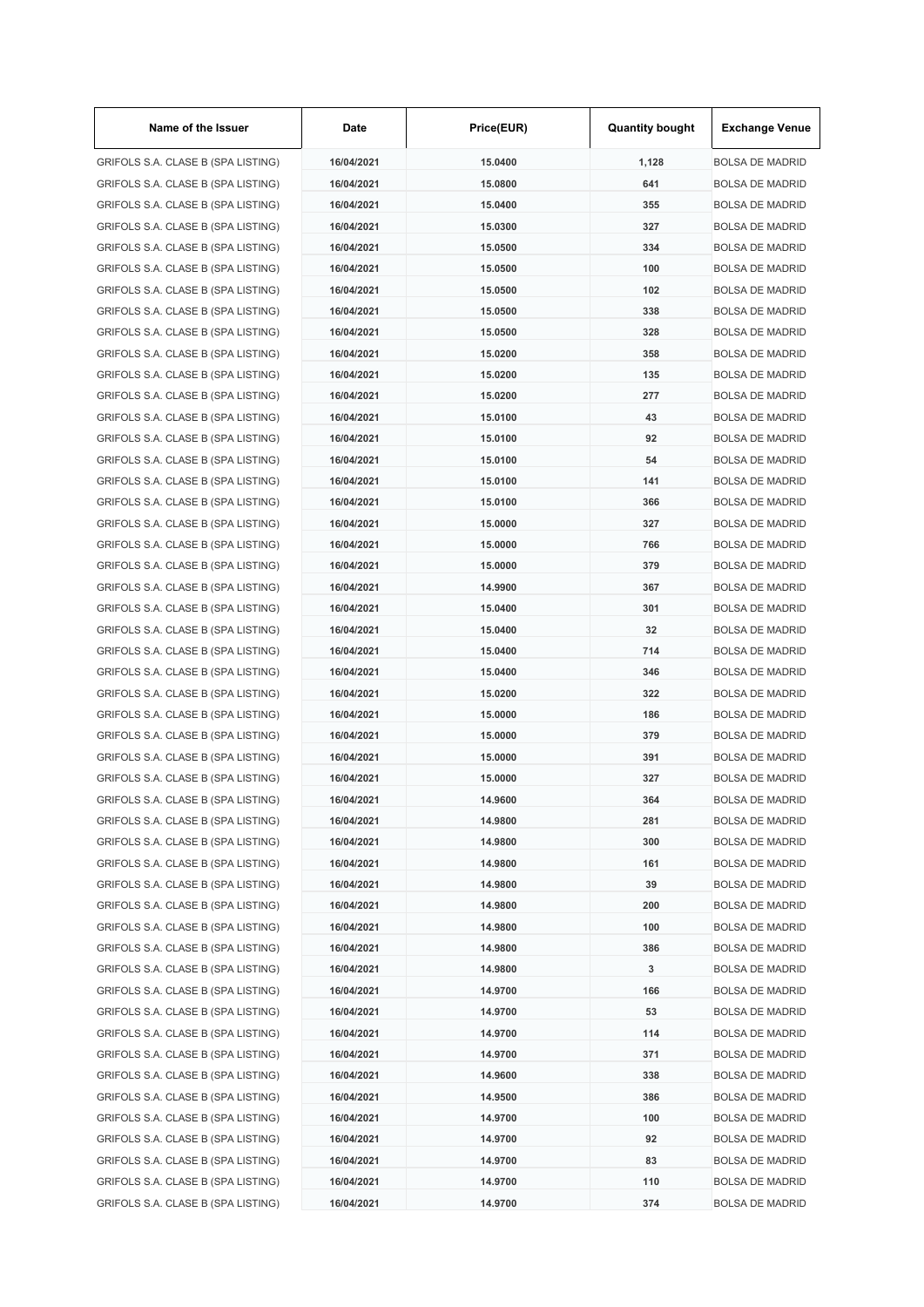| Name of the Issuer                                                       | Date                     | Price(EUR) | <b>Quantity bought</b> | <b>Exchange Venue</b>                            |
|--------------------------------------------------------------------------|--------------------------|------------|------------------------|--------------------------------------------------|
| GRIFOLS S.A. CLASE B (SPA LISTING)                                       | 16/04/2021               | 14.9700    | 182                    | <b>BOLSA DE MADRID</b>                           |
| GRIFOLS S.A. CLASE B (SPA LISTING)                                       | 16/04/2021               | 14.9700    | 142                    | <b>BOLSA DE MADRID</b>                           |
| GRIFOLS S.A. CLASE B (SPA LISTING)                                       | 16/04/2021               | 14.9600    | 324                    | <b>BOLSA DE MADRID</b>                           |
| GRIFOLS S.A. CLASE B (SPA LISTING)                                       | 16/04/2021               | 14.9500    | 322                    | <b>BOLSA DE MADRID</b>                           |
| GRIFOLS S.A. CLASE B (SPA LISTING)                                       | 16/04/2021               | 14.9300    | 13                     | <b>BOLSA DE MADRID</b>                           |
| GRIFOLS S.A. CLASE B (SPA LISTING)                                       | 16/04/2021               | 14.9300    | 323                    | <b>BOLSA DE MADRID</b>                           |
| GRIFOLS S.A. CLASE B (SPA LISTING)                                       | 16/04/2021               | 14.9300    | 77                     | <b>BOLSA DE MADRID</b>                           |
| GRIFOLS S.A. CLASE B (SPA LISTING)                                       | 16/04/2021               | 14.9300    | 259                    | <b>BOLSA DE MADRID</b>                           |
| GRIFOLS S.A. CLASE B (SPA LISTING)                                       | 16/04/2021               | 14.9200    | 347                    | <b>BOLSA DE MADRID</b>                           |
| GRIFOLS S.A. CLASE B (SPA LISTING)                                       | 16/04/2021               | 14.9200    | 338                    | <b>BOLSA DE MADRID</b>                           |
| GRIFOLS S.A. CLASE B (SPA LISTING)                                       | 16/04/2021               | 14.9200    | 127                    | <b>BOLSA DE MADRID</b>                           |
| GRIFOLS S.A. CLASE B (SPA LISTING)                                       | 16/04/2021               | 14.9200    | 223                    | <b>BOLSA DE MADRID</b>                           |
| GRIFOLS S.A. CLASE B (SPA LISTING)                                       | 16/04/2021               | 14.9000    | 282                    | <b>BOLSA DE MADRID</b>                           |
| GRIFOLS S.A. CLASE B (SPA LISTING)                                       | 16/04/2021               | 14.8900    | 355                    | <b>BOLSA DE MADRID</b>                           |
| GRIFOLS S.A. CLASE B (SPA LISTING)                                       | 16/04/2021               | 14.8900    | 346                    | <b>BOLSA DE MADRID</b>                           |
| GRIFOLS S.A. CLASE B (SPA LISTING)                                       | 16/04/2021               | 14.8900    | 17                     | <b>BOLSA DE MADRID</b>                           |
| GRIFOLS S.A. CLASE B (SPA LISTING)                                       | 16/04/2021               | 14.8900    | 218                    | <b>BOLSA DE MADRID</b>                           |
| GRIFOLS S.A. CLASE B (SPA LISTING)                                       | 16/04/2021               | 14.8900    | 98                     | <b>BOLSA DE MADRID</b>                           |
| GRIFOLS S.A. CLASE B (SPA LISTING)                                       | 16/04/2021               | 14.8900    | 325                    | <b>BOLSA DE MADRID</b>                           |
| GRIFOLS S.A. CLASE B (SPA LISTING)                                       | 16/04/2021               | 14.9100    | 203                    | <b>BOLSA DE MADRID</b>                           |
| GRIFOLS S.A. CLASE B (SPA LISTING)                                       | 16/04/2021               | 14.9100    | 176                    | <b>BOLSA DE MADRID</b>                           |
| GRIFOLS S.A. CLASE B (SPA LISTING)                                       | 16/04/2021               | 14.9800    | 267                    | <b>BOLSA DE MADRID</b>                           |
| GRIFOLS S.A. CLASE B (SPA LISTING)                                       | 16/04/2021               | 14.9800    | 118                    | <b>BOLSA DE MADRID</b>                           |
| GRIFOLS S.A. CLASE B (SPA LISTING)                                       | 16/04/2021               | 14.9700    | 758                    | <b>BOLSA DE MADRID</b>                           |
| GRIFOLS S.A. CLASE B (SPA LISTING)                                       | 16/04/2021               | 14.9800    | 687                    | <b>BOLSA DE MADRID</b>                           |
| GRIFOLS S.A. CLASE B (SPA LISTING)                                       | 16/04/2021               | 14.9800    | 78                     | <b>BOLSA DE MADRID</b>                           |
| GRIFOLS S.A. CLASE B (SPA LISTING)                                       | 16/04/2021               | 14.9800    | 143                    | <b>BOLSA DE MADRID</b>                           |
| GRIFOLS S.A. CLASE B (SPA LISTING)                                       | 16/04/2021               | 14.9900    | 389                    | <b>BOLSA DE MADRID</b>                           |
| GRIFOLS S.A. CLASE B (SPA LISTING)                                       | 16/04/2021               | 14.9800    | 154                    | <b>BOLSA DE MADRID</b>                           |
| GRIFOLS S.A. CLASE B (SPA LISTING)                                       | 16/04/2021               | 14.9800    | 176                    | <b>BOLSA DE MADRID</b>                           |
| GRIFOLS S.A. CLASE B (SPA LISTING)                                       | 16/04/2021               | 14.9500    | 341                    | <b>BOLSA DE MADRID</b>                           |
| GRIFOLS S.A. CLASE B (SPA LISTING)                                       | 16/04/2021               | 14.9300    | 328                    | <b>BOLSA DE MADRID</b>                           |
| GRIFOLS S.A. CLASE B (SPA LISTING)                                       |                          | 14.9300    |                        |                                                  |
|                                                                          | 16/04/2021               |            | 81<br>76               | <b>BOLSA DE MADRID</b>                           |
| GRIFOLS S.A. CLASE B (SPA LISTING)                                       | 16/04/2021<br>16/04/2021 | 14.9500    |                        | <b>BOLSA DE MADRID</b>                           |
| GRIFOLS S.A. CLASE B (SPA LISTING)<br>GRIFOLS S.A. CLASE B (SPA LISTING) |                          | 14.9500    | 268                    | <b>BOLSA DE MADRID</b><br><b>BOLSA DE MADRID</b> |
|                                                                          | 16/04/2021               | 14.9400    | 194                    |                                                  |
| GRIFOLS S.A. CLASE B (SPA LISTING)                                       | 16/04/2021               | 14.9500    | 100                    | <b>BOLSA DE MADRID</b>                           |
| GRIFOLS S.A. CLASE B (SPA LISTING)                                       | 16/04/2021               | 14.9500    | 233                    | <b>BOLSA DE MADRID</b>                           |
| GRIFOLS S.A. CLASE B (SPA LISTING)                                       | 16/04/2021               | 14.9600    | 300                    | <b>BOLSA DE MADRID</b>                           |
| GRIFOLS S.A. CLASE B (SPA LISTING)                                       | 16/04/2021               | 14.9600    | 51                     | <b>BOLSA DE MADRID</b>                           |
| GRIFOLS S.A. CLASE B (SPA LISTING)                                       | 16/04/2021               | 14.9600    | 49                     | <b>BOLSA DE MADRID</b>                           |
| GRIFOLS S.A. CLASE B (SPA LISTING)                                       | 16/04/2021               | 14.9600    | 100                    | <b>BOLSA DE MADRID</b>                           |
| GRIFOLS S.A. CLASE B (SPA LISTING)                                       | 16/04/2021               | 14.9600    | 200                    | <b>BOLSA DE MADRID</b>                           |
| GRIFOLS S.A. CLASE B (SPA LISTING)                                       | 16/04/2021               | 14.9600    | 24                     | <b>BOLSA DE MADRID</b>                           |
| GRIFOLS S.A. CLASE B (SPA LISTING)                                       | 16/04/2021               | 14.9600    | 357                    | <b>BOLSA DE MADRID</b>                           |
| GRIFOLS S.A. CLASE B (SPA LISTING)                                       | 16/04/2021               | 14.9600    | 142                    | <b>BOLSA DE MADRID</b>                           |
| GRIFOLS S.A. CLASE B (SPA LISTING)                                       | 16/04/2021               | 14.9600    | 145                    | <b>BOLSA DE MADRID</b>                           |
| GRIFOLS S.A. CLASE B (SPA LISTING)                                       | 16/04/2021               | 14.9600    | 46                     | <b>BOLSA DE MADRID</b>                           |
| GRIFOLS S.A. CLASE B (SPA LISTING)                                       | 16/04/2021               | 14.9600    | 100                    | <b>BOLSA DE MADRID</b>                           |
| GRIFOLS S.A. CLASE B (SPA LISTING)                                       | 16/04/2021               | 14.9600    | 283                    | <b>BOLSA DE MADRID</b>                           |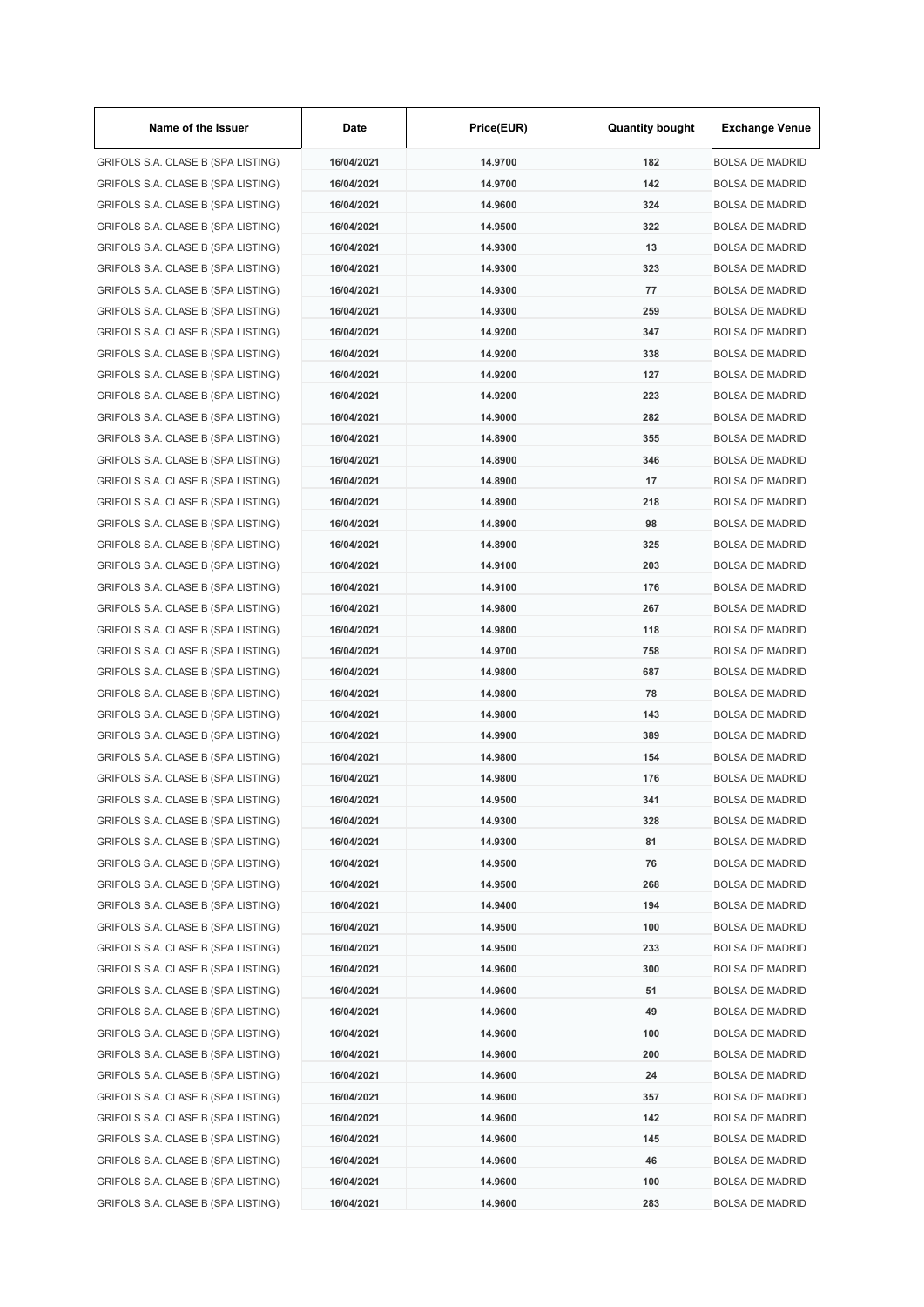| Name of the Issuer                 | Date       | Price(EUR)         | <b>Quantity bought</b> | <b>Exchange Venue</b>  |
|------------------------------------|------------|--------------------|------------------------|------------------------|
| GRIFOLS S.A. CLASE B (SPA LISTING) | 16/04/2021 | 14.9300            | 325                    | <b>BOLSA DE MADRID</b> |
| GRIFOLS S.A. CLASE B (SPA LISTING) | 16/04/2021 | 14.9300            | 617                    | <b>BOLSA DE MADRID</b> |
| GRIFOLS S.A. CLASE B (SPA LISTING) | 16/04/2021 | 14.9200            | 380                    | <b>BOLSA DE MADRID</b> |
| GRIFOLS S.A. CLASE B (SPA LISTING) | 16/04/2021 | 14.9100            | 282                    | <b>BOLSA DE MADRID</b> |
| GRIFOLS S.A. CLASE B (SPA LISTING) | 16/04/2021 | 14.8900            | 79                     | <b>BOLSA DE MADRID</b> |
| GRIFOLS S.A. CLASE B (SPA LISTING) | 16/04/2021 | 14.9400            | 163                    | <b>BOLSA DE MADRID</b> |
| GRIFOLS S.A. CLASE B (SPA LISTING) | 16/04/2021 | 14.9400            | 200                    | <b>BOLSA DE MADRID</b> |
| GRIFOLS S.A. CLASE B (SPA LISTING) | 16/04/2021 | 14.9400            | 351                    | <b>BOLSA DE MADRID</b> |
| GRIFOLS S.A. CLASE B (SPA LISTING) | 16/04/2021 | 14.9500            | 366                    | <b>BOLSA DE MADRID</b> |
| GRIFOLS S.A. CLASE B (SPA LISTING) | 16/04/2021 | 14.9400            | 74                     | <b>BOLSA DE MADRID</b> |
| GRIFOLS S.A. CLASE B (SPA LISTING) | 16/04/2021 | 14.9400            | 100                    | <b>BOLSA DE MADRID</b> |
| GRIFOLS S.A. CLASE B (SPA LISTING) | 16/04/2021 | 14.9300            | 15                     | <b>BOLSA DE MADRID</b> |
| GRIFOLS S.A. CLASE B (SPA LISTING) | 16/04/2021 | 14.9400            | 100                    | <b>BOLSA DE MADRID</b> |
| GRIFOLS S.A. CLASE B (SPA LISTING) | 16/04/2021 | 14.9300            | 253                    | <b>BOLSA DE MADRID</b> |
| GRIFOLS S.A. CLASE B (SPA LISTING) | 16/04/2021 | 14.9300            | 72                     | <b>BOLSA DE MADRID</b> |
| GRIFOLS S.A. CLASE B (SPA LISTING) | 16/04/2021 | 14.9300            | 28                     | <b>BOLSA DE MADRID</b> |
| GRIFOLS S.A. CLASE B (SPA LISTING) | 16/04/2021 | 14.9500            | 60                     | <b>BOLSA DE MADRID</b> |
| GRIFOLS S.A. CLASE B (SPA LISTING) | 16/04/2021 | 14.9500            | 86                     | <b>BOLSA DE MADRID</b> |
| GRIFOLS S.A. CLASE B (SPA LISTING) | 16/04/2021 | 14.9500            | 20                     | <b>BOLSA DE MADRID</b> |
| GRIFOLS S.A. CLASE B (SPA LISTING) | 16/04/2021 | 14.9500            | 300                    | <b>BOLSA DE MADRID</b> |
| GRIFOLS S.A. CLASE B (SPA LISTING) | 16/04/2021 | 14.9500            | 60                     | <b>BOLSA DE MADRID</b> |
| GRIFOLS S.A. CLASE B (SPA LISTING) | 16/04/2021 | 14.9400            | 336                    | <b>BOLSA DE MADRID</b> |
| GRIFOLS S.A. CLASE B (SPA LISTING) | 16/04/2021 | 14.9500            | 25                     | <b>BOLSA DE MADRID</b> |
| GRIFOLS S.A. CLASE B (SPA LISTING) | 16/04/2021 | 14.9800            | 78                     | <b>BOLSA DE MADRID</b> |
| GRIFOLS S.A. CLASE B (SPA LISTING) | 16/04/2021 | 14.9800            | 330                    | <b>BOLSA DE MADRID</b> |
| GRIFOLS S.A. CLASE B (SPA LISTING) | 16/04/2021 | 14.9800            | 172                    | <b>BOLSA DE MADRID</b> |
| GRIFOLS S.A. CLASE B (SPA LISTING) | 16/04/2021 |                    |                        |                        |
|                                    |            | 14.9800<br>14.9800 | 558                    | <b>BOLSA DE MADRID</b> |
| GRIFOLS S.A. CLASE B (SPA LISTING) | 16/04/2021 |                    | 1,074                  | <b>BOLSA DE MADRID</b> |
| GRIFOLS S.A. CLASE B (SPA LISTING) | 16/04/2021 | 14.9700            | 241                    | <b>BOLSA DE MADRID</b> |
| GRIFOLS S.A. CLASE B (SPA LISTING) | 16/04/2021 | 14.9700            | 142                    | <b>BOLSA DE MADRID</b> |
| GRIFOLS S.A. CLASE B (SPA LISTING) | 16/04/2021 | 14.9400            | 326                    | <b>BOLSA DE MADRID</b> |
| GRIFOLS S.A. CLASE B (SPA LISTING) | 16/04/2021 | 14.9400            | 19                     | <b>BOLSA DE MADRID</b> |
| GRIFOLS S.A. CLASE B (SPA LISTING) | 16/04/2021 | 14.9400            | 144                    | <b>BOLSA DE MADRID</b> |
| GRIFOLS S.A. CLASE B (SPA LISTING) | 16/04/2021 | 14.9400            | 85                     | <b>BOLSA DE MADRID</b> |
| GRIFOLS S.A. CLASE B (SPA LISTING) | 16/04/2021 | 14.9400            | 103                    | <b>BOLSA DE MADRID</b> |
| GRIFOLS S.A. CLASE B (SPA LISTING) | 16/04/2021 | 14.9400            | 321                    | <b>BOLSA DE MADRID</b> |
| GRIFOLS S.A. CLASE B (SPA LISTING) | 16/04/2021 | 14.9400            | 335                    | <b>BOLSA DE MADRID</b> |
| GRIFOLS S.A. CLASE B (SPA LISTING) | 16/04/2021 | 14.9300            | 337                    | <b>BOLSA DE MADRID</b> |
| GRIFOLS S.A. CLASE B (SPA LISTING) | 16/04/2021 | 14.9400            | 342                    | <b>BOLSA DE MADRID</b> |
| GRIFOLS S.A. CLASE B (SPA LISTING) | 16/04/2021 | 14.9400            | 14                     | <b>BOLSA DE MADRID</b> |
| GRIFOLS S.A. CLASE B (SPA LISTING) | 16/04/2021 | 14.9400            | 209                    | <b>BOLSA DE MADRID</b> |
| GRIFOLS S.A. CLASE B (SPA LISTING) | 16/04/2021 | 14.9400            | 131                    | <b>BOLSA DE MADRID</b> |
| GRIFOLS S.A. CLASE B (SPA LISTING) | 16/04/2021 | 14.9400            | 100                    | <b>BOLSA DE MADRID</b> |
| GRIFOLS S.A. CLASE B (SPA LISTING) | 16/04/2021 | 14.9400            | 434                    | <b>BOLSA DE MADRID</b> |
| GRIFOLS S.A. CLASE B (SPA LISTING) | 16/04/2021 | 14.9400            | 534                    | <b>BOLSA DE MADRID</b> |
| GRIFOLS S.A. CLASE B (SPA LISTING) | 16/04/2021 | 14.9500            | 161                    | <b>BOLSA DE MADRID</b> |
| GRIFOLS S.A. CLASE B (SPA LISTING) | 16/04/2021 | 14.9700            | 108                    | <b>BOLSA DE MADRID</b> |
| GRIFOLS S.A. CLASE B (SPA LISTING) | 16/04/2021 | 14.9700            | 222                    | <b>BOLSA DE MADRID</b> |
| GRIFOLS S.A. CLASE B (SPA LISTING) | 16/04/2021 | 14.9700            | 100                    | <b>BOLSA DE MADRID</b> |
| GRIFOLS S.A. CLASE B (SPA LISTING) | 16/04/2021 | 14.9900            | 362                    | <b>BOLSA DE MADRID</b> |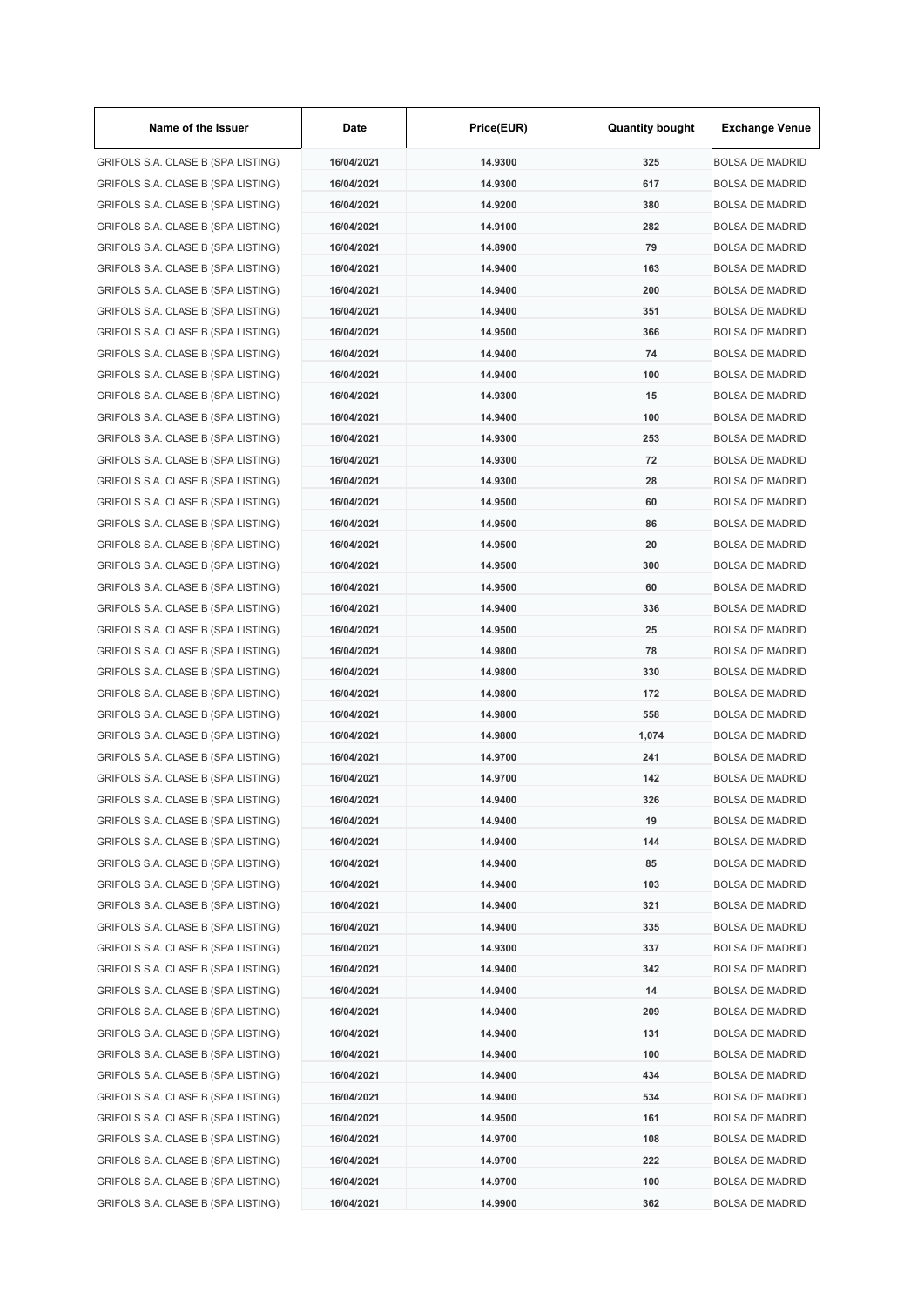| Name of the Issuer                 | Date       | Price(EUR) | <b>Quantity bought</b> | <b>Exchange Venue</b>  |
|------------------------------------|------------|------------|------------------------|------------------------|
| GRIFOLS S.A. CLASE B (SPA LISTING) | 16/04/2021 | 14.9700    | 96                     | <b>BOLSA DE MADRID</b> |
| GRIFOLS S.A. CLASE B (SPA LISTING) | 16/04/2021 | 14.9700    | 92                     | <b>BOLSA DE MADRID</b> |
| GRIFOLS S.A. CLASE B (SPA LISTING) | 16/04/2021 | 14.9900    | 8                      | <b>BOLSA DE MADRID</b> |
| GRIFOLS S.A. CLASE B (SPA LISTING) | 16/04/2021 | 14.9900    | 376                    | <b>BOLSA DE MADRID</b> |
| GRIFOLS S.A. CLASE B (SPA LISTING) | 16/04/2021 | 14.9900    | 26                     | <b>BOLSA DE MADRID</b> |
| GRIFOLS S.A. CLASE B (SPA LISTING) | 16/04/2021 | 14.9900    | 33                     | <b>BOLSA DE MADRID</b> |
| GRIFOLS S.A. CLASE B (SPA LISTING) | 16/04/2021 | 14.9900    | 49                     | <b>BOLSA DE MADRID</b> |
| GRIFOLS S.A. CLASE B (SPA LISTING) | 16/04/2021 | 14.9900    | 342                    | <b>BOLSA DE MADRID</b> |
| GRIFOLS S.A. CLASE B (SPA LISTING) | 16/04/2021 | 15.0000    | 25                     | <b>BOLSA DE MADRID</b> |
| GRIFOLS S.A. CLASE B (SPA LISTING) | 16/04/2021 | 15.0000    | 143                    | <b>BOLSA DE MADRID</b> |
| GRIFOLS S.A. CLASE B (SPA LISTING) | 16/04/2021 | 15.0000    | 143                    | <b>BOLSA DE MADRID</b> |
| GRIFOLS S.A. CLASE B (SPA LISTING) | 16/04/2021 | 15.0100    | 383                    | <b>BOLSA DE MADRID</b> |
| GRIFOLS S.A. CLASE B (SPA LISTING) | 16/04/2021 | 15.0000    | 128                    | <b>BOLSA DE MADRID</b> |
| GRIFOLS S.A. CLASE B (SPA LISTING) | 16/04/2021 | 15,0000    | 234                    | <b>BOLSA DE MADRID</b> |
| GRIFOLS S.A. CLASE B (SPA LISTING) | 16/04/2021 | 15.0000    | 1,500                  | <b>BOLSA DE MADRID</b> |
| GRIFOLS S.A. CLASE B (SPA LISTING) | 16/04/2021 | 15.0000    | 112                    | <b>BOLSA DE MADRID</b> |
| GRIFOLS S.A. CLASE B (SPA LISTING) | 16/04/2021 | 15.0000    | 450                    | <b>BOLSA DE MADRID</b> |
| GRIFOLS S.A. CLASE B (SPA LISTING) | 16/04/2021 | 15.0000    | 411                    | <b>BOLSA DE MADRID</b> |
|                                    |            |            | 122                    |                        |
| GRIFOLS S.A. CLASE B (SPA LISTING) | 16/04/2021 | 15.0000    |                        | <b>BOLSA DE MADRID</b> |
| GRIFOLS S.A. CLASE B (SPA LISTING) | 16/04/2021 | 15.0000    | 247                    | <b>BOLSA DE MADRID</b> |
| GRIFOLS S.A. CLASE B (SPA LISTING) | 16/04/2021 | 15.0000    | 37                     | <b>BOLSA DE MADRID</b> |
| GRIFOLS S.A. CLASE B (SPA LISTING) | 16/04/2021 | 15.0000    | 304                    | <b>BOLSA DE MADRID</b> |
| GRIFOLS S.A. CLASE B (SPA LISTING) | 16/04/2021 | 14.9900    | 59                     | <b>BOLSA DE MADRID</b> |
| GRIFOLS S.A. CLASE B (SPA LISTING) | 16/04/2021 | 14.9900    | 185                    | <b>BOLSA DE MADRID</b> |
| GRIFOLS S.A. CLASE B (SPA LISTING) | 16/04/2021 | 15.0000    | 184                    | <b>BOLSA DE MADRID</b> |
| GRIFOLS S.A. CLASE B (SPA LISTING) | 16/04/2021 | 15.0000    | 128                    | <b>BOLSA DE MADRID</b> |
| GRIFOLS S.A. CLASE B (SPA LISTING) | 16/04/2021 | 15.0000    | 9                      | <b>BOLSA DE MADRID</b> |
| GRIFOLS S.A. CLASE B (SPA LISTING) | 16/04/2021 | 15.0000    | 330                    | <b>BOLSA DE MADRID</b> |
| GRIFOLS S.A. CLASE B (SPA LISTING) | 16/04/2021 | 15.0000    | 151                    | <b>BOLSA DE MADRID</b> |
| GRIFOLS S.A. CLASE B (SPA LISTING) | 16/04/2021 | 15.0000    | 218                    | <b>BOLSA DE MADRID</b> |
| GRIFOLS S.A. CLASE B (SPA LISTING) | 16/04/2021 | 15.0000    | 150                    | <b>BOLSA DE MADRID</b> |
| GRIFOLS S.A. CLASE B (SPA LISTING) | 16/04/2021 | 15.0000    | 189                    | <b>BOLSA DE MADRID</b> |
| GRIFOLS S.A. CLASE B (SPA LISTING) | 16/04/2021 | 15.0000    | 360                    | <b>BOLSA DE MADRID</b> |
| GRIFOLS S.A. CLASE B (SPA LISTING) | 16/04/2021 | 15.0000    | 87                     | <b>BOLSA DE MADRID</b> |
| GRIFOLS S.A. CLASE B (SPA LISTING) | 16/04/2021 | 15.0000    | 253                    | <b>BOLSA DE MADRID</b> |
| GRIFOLS S.A. CLASE B (SPA LISTING) | 16/04/2021 | 15.0000    | 242                    | <b>BOLSA DE MADRID</b> |
| GRIFOLS S.A. CLASE B (SPA LISTING) | 16/04/2021 | 15.0000    | 115                    | <b>BOLSA DE MADRID</b> |
| GRIFOLS S.A. CLASE B (SPA LISTING) | 16/04/2021 | 15.0000    | 297                    | <b>BOLSA DE MADRID</b> |
| GRIFOLS S.A. CLASE B (SPA LISTING) | 16/04/2021 | 15.0000    | 120                    | <b>BOLSA DE MADRID</b> |
| GRIFOLS S.A. CLASE B (SPA LISTING) | 16/04/2021 | 15.0000    | 360                    | <b>BOLSA DE MADRID</b> |
| GRIFOLS S.A. CLASE B (SPA LISTING) | 16/04/2021 | 15.0000    | 414                    | <b>BOLSA DE MADRID</b> |
| GRIFOLS S.A. CLASE B (SPA LISTING) | 19/04/2021 | 15.0900    | 376                    | <b>BOLSA DE MADRID</b> |
| GRIFOLS S.A. CLASE B (SPA LISTING) | 19/04/2021 | 15.0900    | 171                    | <b>BOLSA DE MADRID</b> |
| GRIFOLS S.A. CLASE B (SPA LISTING) | 19/04/2021 | 15.0900    | 100                    | <b>BOLSA DE MADRID</b> |
| GRIFOLS S.A. CLASE B (SPA LISTING) | 19/04/2021 | 15.0900    | 82                     | <b>BOLSA DE MADRID</b> |
| GRIFOLS S.A. CLASE B (SPA LISTING) | 19/04/2021 | 15.1100    | 138                    | <b>BOLSA DE MADRID</b> |
| GRIFOLS S.A. CLASE B (SPA LISTING) | 19/04/2021 | 15.1100    | 227                    | <b>BOLSA DE MADRID</b> |
| GRIFOLS S.A. CLASE B (SPA LISTING) | 19/04/2021 | 15.1100    | 106                    | <b>BOLSA DE MADRID</b> |
| GRIFOLS S.A. CLASE B (SPA LISTING) | 19/04/2021 | 15.1100    | 106                    | <b>BOLSA DE MADRID</b> |
| GRIFOLS S.A. CLASE B (SPA LISTING) | 19/04/2021 | 15.1100    | 6                      | <b>BOLSA DE MADRID</b> |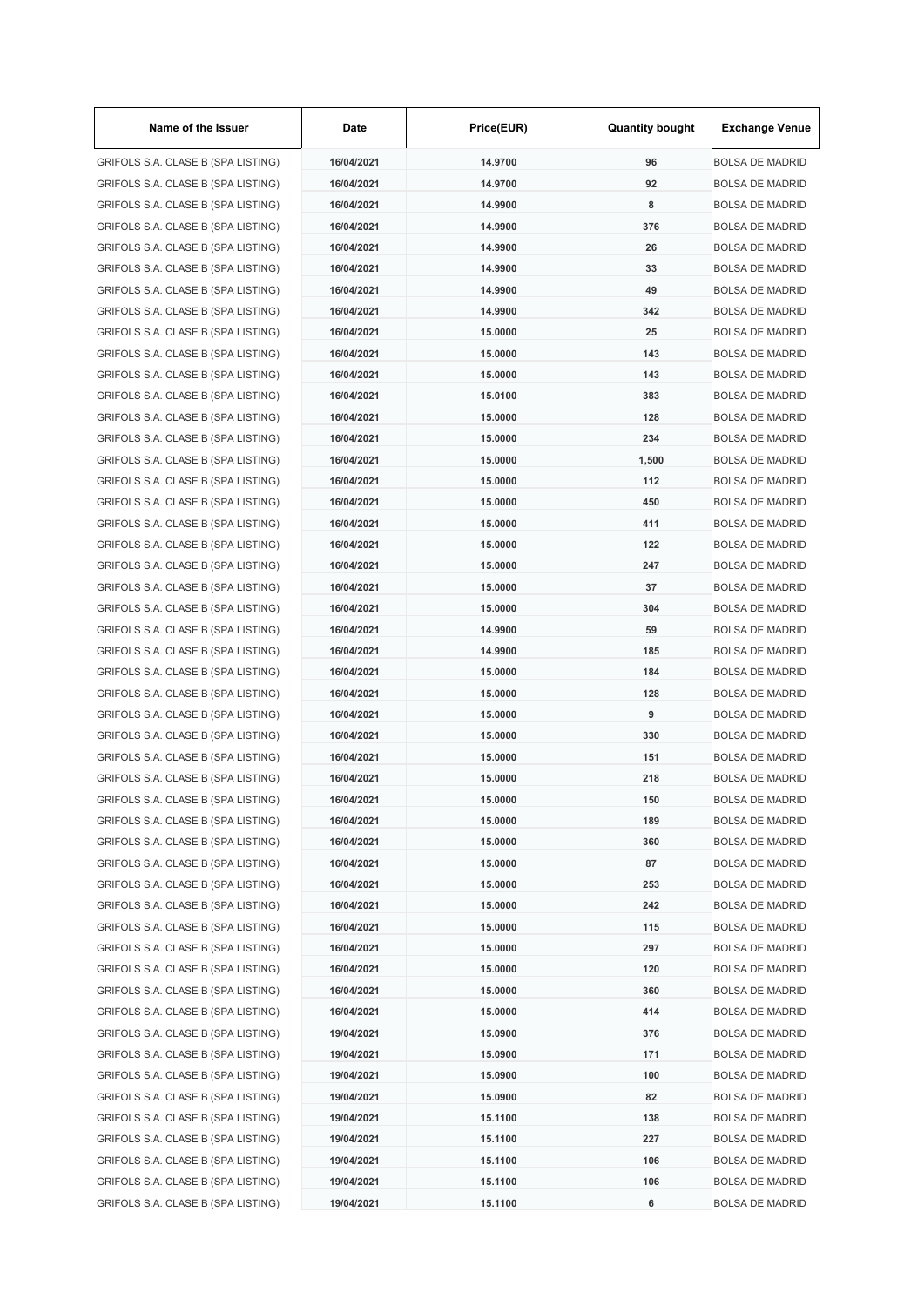| Name of the Issuer                 | Date       | Price(EUR) | <b>Quantity bought</b> | <b>Exchange Venue</b>  |
|------------------------------------|------------|------------|------------------------|------------------------|
| GRIFOLS S.A. CLASE B (SPA LISTING) | 19/04/2021 | 15.1100    | 100                    | <b>BOLSA DE MADRID</b> |
| GRIFOLS S.A. CLASE B (SPA LISTING) | 19/04/2021 | 15.1500    | 284                    | <b>BOLSA DE MADRID</b> |
| GRIFOLS S.A. CLASE B (SPA LISTING) | 19/04/2021 | 15.1500    | 100                    | <b>BOLSA DE MADRID</b> |
| GRIFOLS S.A. CLASE B (SPA LISTING) | 19/04/2021 | 15.1600    | 135                    | <b>BOLSA DE MADRID</b> |
| GRIFOLS S.A. CLASE B (SPA LISTING) | 19/04/2021 | 15.1600    | 135                    | <b>BOLSA DE MADRID</b> |
| GRIFOLS S.A. CLASE B (SPA LISTING) | 19/04/2021 | 15.1800    | 96                     | <b>BOLSA DE MADRID</b> |
| GRIFOLS S.A. CLASE B (SPA LISTING) | 19/04/2021 | 15.1800    | 100                    | <b>BOLSA DE MADRID</b> |
| GRIFOLS S.A. CLASE B (SPA LISTING) | 19/04/2021 | 15.1800    | 111                    | <b>BOLSA DE MADRID</b> |
| GRIFOLS S.A. CLASE B (SPA LISTING) | 19/04/2021 | 15.1800    | 55                     | <b>BOLSA DE MADRID</b> |
| GRIFOLS S.A. CLASE B (SPA LISTING) | 19/04/2021 | 15.1800    | 364                    | <b>BOLSA DE MADRID</b> |
| GRIFOLS S.A. CLASE B (SPA LISTING) | 19/04/2021 | 15.1500    | 233                    | <b>BOLSA DE MADRID</b> |
| GRIFOLS S.A. CLASE B (SPA LISTING) | 19/04/2021 | 15.1500    | 257                    | <b>BOLSA DE MADRID</b> |
| GRIFOLS S.A. CLASE B (SPA LISTING) | 19/04/2021 | 15.1500    | 68                     | <b>BOLSA DE MADRID</b> |
| GRIFOLS S.A. CLASE B (SPA LISTING) | 19/04/2021 | 15.1400    | 327                    | <b>BOLSA DE MADRID</b> |
| GRIFOLS S.A. CLASE B (SPA LISTING) | 19/04/2021 | 15.1500    | 135                    | <b>BOLSA DE MADRID</b> |
| GRIFOLS S.A. CLASE B (SPA LISTING) | 19/04/2021 | 15.1500    | 100                    | <b>BOLSA DE MADRID</b> |
| GRIFOLS S.A. CLASE B (SPA LISTING) | 19/04/2021 | 15.1500    | 138                    | <b>BOLSA DE MADRID</b> |
| GRIFOLS S.A. CLASE B (SPA LISTING) | 19/04/2021 | 15.1800    | 135                    | <b>BOLSA DE MADRID</b> |
| GRIFOLS S.A. CLASE B (SPA LISTING) | 19/04/2021 | 15.1800    | 135                    |                        |
|                                    |            |            |                        | <b>BOLSA DE MADRID</b> |
| GRIFOLS S.A. CLASE B (SPA LISTING) | 19/04/2021 | 15.1900    | 149                    | <b>BOLSA DE MADRID</b> |
| GRIFOLS S.A. CLASE B (SPA LISTING) | 19/04/2021 | 15.1900    | 135                    | <b>BOLSA DE MADRID</b> |
| GRIFOLS S.A. CLASE B (SPA LISTING) | 19/04/2021 | 15.1900    | 135                    | <b>BOLSA DE MADRID</b> |
| GRIFOLS S.A. CLASE B (SPA LISTING) | 19/04/2021 | 15.1900    | 135                    | <b>BOLSA DE MADRID</b> |
| GRIFOLS S.A. CLASE B (SPA LISTING) | 19/04/2021 | 15.1800    | 380                    | <b>BOLSA DE MADRID</b> |
| GRIFOLS S.A. CLASE B (SPA LISTING) | 19/04/2021 | 15.1800    | 5                      | <b>BOLSA DE MADRID</b> |
| GRIFOLS S.A. CLASE B (SPA LISTING) | 19/04/2021 | 15.1800    | 130                    | <b>BOLSA DE MADRID</b> |
| GRIFOLS S.A. CLASE B (SPA LISTING) | 19/04/2021 | 15.1900    | 95                     | <b>BOLSA DE MADRID</b> |
| GRIFOLS S.A. CLASE B (SPA LISTING) | 19/04/2021 | 15.2000    | 106                    | <b>BOLSA DE MADRID</b> |
| GRIFOLS S.A. CLASE B (SPA LISTING) | 19/04/2021 | 15.2000    | 156                    | <b>BOLSA DE MADRID</b> |
| GRIFOLS S.A. CLASE B (SPA LISTING) | 19/04/2021 | 15.2000    | 339                    | <b>BOLSA DE MADRID</b> |
| GRIFOLS S.A. CLASE B (SPA LISTING) | 19/04/2021 | 15.1900    | 251                    | <b>BOLSA DE MADRID</b> |
| GRIFOLS S.A. CLASE B (SPA LISTING) | 19/04/2021 | 15.1900    | 252                    | <b>BOLSA DE MADRID</b> |
| GRIFOLS S.A. CLASE B (SPA LISTING) | 19/04/2021 | 15.1900    | 387                    | <b>BOLSA DE MADRID</b> |
| GRIFOLS S.A. CLASE B (SPA LISTING) | 19/04/2021 | 15.2000    | 100                    | <b>BOLSA DE MADRID</b> |
| GRIFOLS S.A. CLASE B (SPA LISTING) | 19/04/2021 | 15.2000    | 147                    | <b>BOLSA DE MADRID</b> |
| GRIFOLS S.A. CLASE B (SPA LISTING) | 19/04/2021 | 15.2000    | 135                    | <b>BOLSA DE MADRID</b> |
| GRIFOLS S.A. CLASE B (SPA LISTING) | 19/04/2021 | 15.2000    | 100                    | <b>BOLSA DE MADRID</b> |
| GRIFOLS S.A. CLASE B (SPA LISTING) | 19/04/2021 | 15.2000    | 285                    | <b>BOLSA DE MADRID</b> |
| GRIFOLS S.A. CLASE B (SPA LISTING) | 19/04/2021 | 15.1700    | 803                    | <b>BOLSA DE MADRID</b> |
| GRIFOLS S.A. CLASE B (SPA LISTING) | 19/04/2021 | 15.1700    | 369                    | <b>BOLSA DE MADRID</b> |
| GRIFOLS S.A. CLASE B (SPA LISTING) | 19/04/2021 | 15.1700    | 269                    | <b>BOLSA DE MADRID</b> |
| GRIFOLS S.A. CLASE B (SPA LISTING) | 19/04/2021 | 15.1700    | 142                    | <b>BOLSA DE MADRID</b> |
| GRIFOLS S.A. CLASE B (SPA LISTING) | 19/04/2021 | 15.1900    | 7                      | <b>BOLSA DE MADRID</b> |
| GRIFOLS S.A. CLASE B (SPA LISTING) | 19/04/2021 | 15.1900    | 155                    | <b>BOLSA DE MADRID</b> |
| GRIFOLS S.A. CLASE B (SPA LISTING) | 19/04/2021 | 15.1900    | 178                    | <b>BOLSA DE MADRID</b> |
| GRIFOLS S.A. CLASE B (SPA LISTING) | 19/04/2021 | 15.1900    | 12                     | <b>BOLSA DE MADRID</b> |
| GRIFOLS S.A. CLASE B (SPA LISTING) | 19/04/2021 | 15.1900    | 236                    | <b>BOLSA DE MADRID</b> |
| GRIFOLS S.A. CLASE B (SPA LISTING) | 19/04/2021 | 15.1900    | 99                     | <b>BOLSA DE MADRID</b> |
| GRIFOLS S.A. CLASE B (SPA LISTING) | 19/04/2021 | 15.1700    | 386                    | <b>BOLSA DE MADRID</b> |
| GRIFOLS S.A. CLASE B (SPA LISTING) | 19/04/2021 | 15.1700    | 374                    | <b>BOLSA DE MADRID</b> |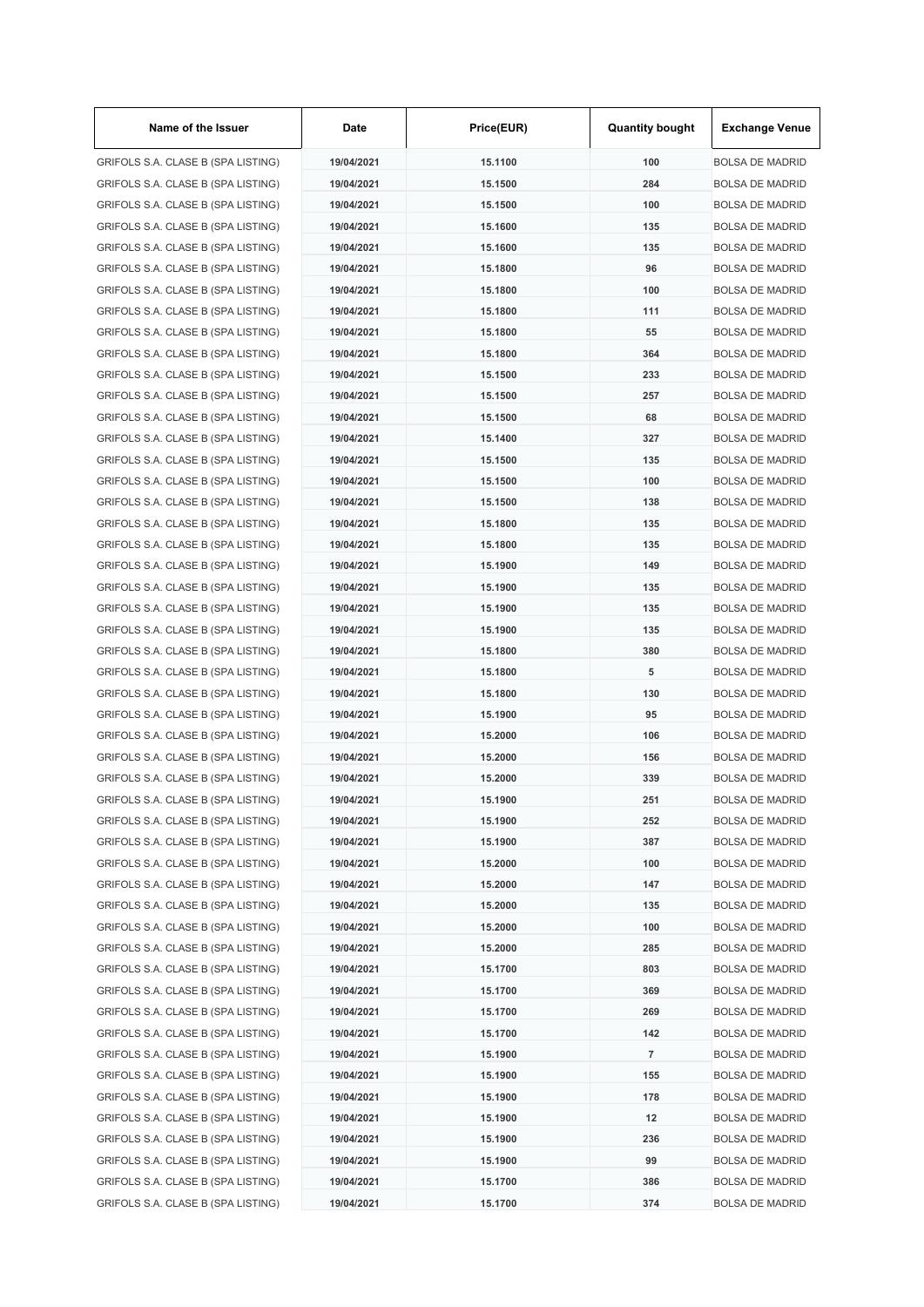| Name of the Issuer                 | Date       | Price(EUR) | <b>Quantity bought</b> | <b>Exchange Venue</b>  |
|------------------------------------|------------|------------|------------------------|------------------------|
| GRIFOLS S.A. CLASE B (SPA LISTING) | 19/04/2021 | 15.1600    | 327                    | <b>BOLSA DE MADRID</b> |
| GRIFOLS S.A. CLASE B (SPA LISTING) | 19/04/2021 | 15.1600    | 323                    | <b>BOLSA DE MADRID</b> |
| GRIFOLS S.A. CLASE B (SPA LISTING) | 19/04/2021 | 15.1500    | 358                    | <b>BOLSA DE MADRID</b> |
| GRIFOLS S.A. CLASE B (SPA LISTING) | 19/04/2021 | 15.1500    | 383                    | <b>BOLSA DE MADRID</b> |
| GRIFOLS S.A. CLASE B (SPA LISTING) | 19/04/2021 | 15.1500    | 137                    | <b>BOLSA DE MADRID</b> |
| GRIFOLS S.A. CLASE B (SPA LISTING) | 19/04/2021 | 15.1500    | 231                    | <b>BOLSA DE MADRID</b> |
| GRIFOLS S.A. CLASE B (SPA LISTING) | 19/04/2021 | 15.1500    | 367                    | <b>BOLSA DE MADRID</b> |
| GRIFOLS S.A. CLASE B (SPA LISTING) | 19/04/2021 | 15.1500    | 393                    | <b>BOLSA DE MADRID</b> |
| GRIFOLS S.A. CLASE B (SPA LISTING) | 19/04/2021 | 15.1300    | 349                    | <b>BOLSA DE MADRID</b> |
| GRIFOLS S.A. CLASE B (SPA LISTING) | 19/04/2021 | 15.1300    | 338                    | <b>BOLSA DE MADRID</b> |
| GRIFOLS S.A. CLASE B (SPA LISTING) | 19/04/2021 | 15.0800    | 373                    | <b>BOLSA DE MADRID</b> |
| GRIFOLS S.A. CLASE B (SPA LISTING) | 19/04/2021 | 15.0800    | 115                    | <b>BOLSA DE MADRID</b> |
| GRIFOLS S.A. CLASE B (SPA LISTING) | 19/04/2021 | 15.0800    | 242                    | <b>BOLSA DE MADRID</b> |
| GRIFOLS S.A. CLASE B (SPA LISTING) | 19/04/2021 | 15.0700    | 379                    | <b>BOLSA DE MADRID</b> |
| GRIFOLS S.A. CLASE B (SPA LISTING) | 19/04/2021 | 15.0800    | 346                    | <b>BOLSA DE MADRID</b> |
| GRIFOLS S.A. CLASE B (SPA LISTING) | 19/04/2021 | 15.1000    | 31                     | <b>BOLSA DE MADRID</b> |
| GRIFOLS S.A. CLASE B (SPA LISTING) | 19/04/2021 | 15.1000    | 325                    | <b>BOLSA DE MADRID</b> |
| GRIFOLS S.A. CLASE B (SPA LISTING) | 19/04/2021 | 15.1100    | 49                     | <b>BOLSA DE MADRID</b> |
|                                    | 19/04/2021 | 15.1100    | 377                    |                        |
| GRIFOLS S.A. CLASE B (SPA LISTING) |            |            |                        | <b>BOLSA DE MADRID</b> |
| GRIFOLS S.A. CLASE B (SPA LISTING) | 19/04/2021 | 15.1100    | 136                    | <b>BOLSA DE MADRID</b> |
| GRIFOLS S.A. CLASE B (SPA LISTING) | 19/04/2021 | 15.1100    | 578                    | <b>BOLSA DE MADRID</b> |
| GRIFOLS S.A. CLASE B (SPA LISTING) | 19/04/2021 | 15.1100    | 365                    | <b>BOLSA DE MADRID</b> |
| GRIFOLS S.A. CLASE B (SPA LISTING) | 19/04/2021 | 15.1700    | 282                    | <b>BOLSA DE MADRID</b> |
| GRIFOLS S.A. CLASE B (SPA LISTING) | 19/04/2021 | 15.1700    | 109                    | <b>BOLSA DE MADRID</b> |
| GRIFOLS S.A. CLASE B (SPA LISTING) | 19/04/2021 | 15.1400    | 312                    | <b>BOLSA DE MADRID</b> |
| GRIFOLS S.A. CLASE B (SPA LISTING) | 19/04/2021 | 15.1400    | 312                    | <b>BOLSA DE MADRID</b> |
| GRIFOLS S.A. CLASE B (SPA LISTING) | 19/04/2021 | 15.1400    | 126                    | <b>BOLSA DE MADRID</b> |
| GRIFOLS S.A. CLASE B (SPA LISTING) | 19/04/2021 | 15.1000    | 45                     | <b>BOLSA DE MADRID</b> |
| GRIFOLS S.A. CLASE B (SPA LISTING) | 19/04/2021 | 15.1000    | 148                    | <b>BOLSA DE MADRID</b> |
| GRIFOLS S.A. CLASE B (SPA LISTING) | 19/04/2021 | 15.1000    | 158                    | <b>BOLSA DE MADRID</b> |
| GRIFOLS S.A. CLASE B (SPA LISTING) | 19/04/2021 | 15.1300    | 86                     | <b>BOLSA DE MADRID</b> |
| GRIFOLS S.A. CLASE B (SPA LISTING) | 19/04/2021 | 15.1300    | 34                     | <b>BOLSA DE MADRID</b> |
| GRIFOLS S.A. CLASE B (SPA LISTING) | 19/04/2021 | 15.1100    | 43                     | <b>BOLSA DE MADRID</b> |
| GRIFOLS S.A. CLASE B (SPA LISTING) | 19/04/2021 | 15.1100    | 70                     | <b>BOLSA DE MADRID</b> |
| GRIFOLS S.A. CLASE B (SPA LISTING) | 19/04/2021 | 15.1100    | 232                    | <b>BOLSA DE MADRID</b> |
| GRIFOLS S.A. CLASE B (SPA LISTING) | 19/04/2021 | 15.1100    | 110                    | <b>BOLSA DE MADRID</b> |
| GRIFOLS S.A. CLASE B (SPA LISTING) | 19/04/2021 | 15.1400    | 257                    | <b>BOLSA DE MADRID</b> |
| GRIFOLS S.A. CLASE B (SPA LISTING) | 19/04/2021 | 15.1300    | 375                    | <b>BOLSA DE MADRID</b> |
| GRIFOLS S.A. CLASE B (SPA LISTING) | 19/04/2021 | 15.1300    | 8                      | <b>BOLSA DE MADRID</b> |
| GRIFOLS S.A. CLASE B (SPA LISTING) | 19/04/2021 | 15.1400    | 342                    | <b>BOLSA DE MADRID</b> |
| GRIFOLS S.A. CLASE B (SPA LISTING) | 19/04/2021 | 15.1400    | 362                    | <b>BOLSA DE MADRID</b> |
| GRIFOLS S.A. CLASE B (SPA LISTING) | 19/04/2021 | 15.1400    | 328                    | <b>BOLSA DE MADRID</b> |
| GRIFOLS S.A. CLASE B (SPA LISTING) | 19/04/2021 | 15.1400    | 109                    | <b>BOLSA DE MADRID</b> |
| GRIFOLS S.A. CLASE B (SPA LISTING) | 19/04/2021 | 15.1800    | 332                    | <b>BOLSA DE MADRID</b> |
| GRIFOLS S.A. CLASE B (SPA LISTING) | 19/04/2021 | 15.1600    | 525                    | <b>BOLSA DE MADRID</b> |
| GRIFOLS S.A. CLASE B (SPA LISTING) | 19/04/2021 | 15.1600    | 348                    | <b>BOLSA DE MADRID</b> |
| GRIFOLS S.A. CLASE B (SPA LISTING) | 19/04/2021 | 15.1900    | 239                    | <b>BOLSA DE MADRID</b> |
| GRIFOLS S.A. CLASE B (SPA LISTING) | 19/04/2021 | 15.1900    | 84                     | <b>BOLSA DE MADRID</b> |
| GRIFOLS S.A. CLASE B (SPA LISTING) | 19/04/2021 | 15.1800    | 730                    | <b>BOLSA DE MADRID</b> |
| GRIFOLS S.A. CLASE B (SPA LISTING) | 19/04/2021 | 15.1800    | 291                    | <b>BOLSA DE MADRID</b> |